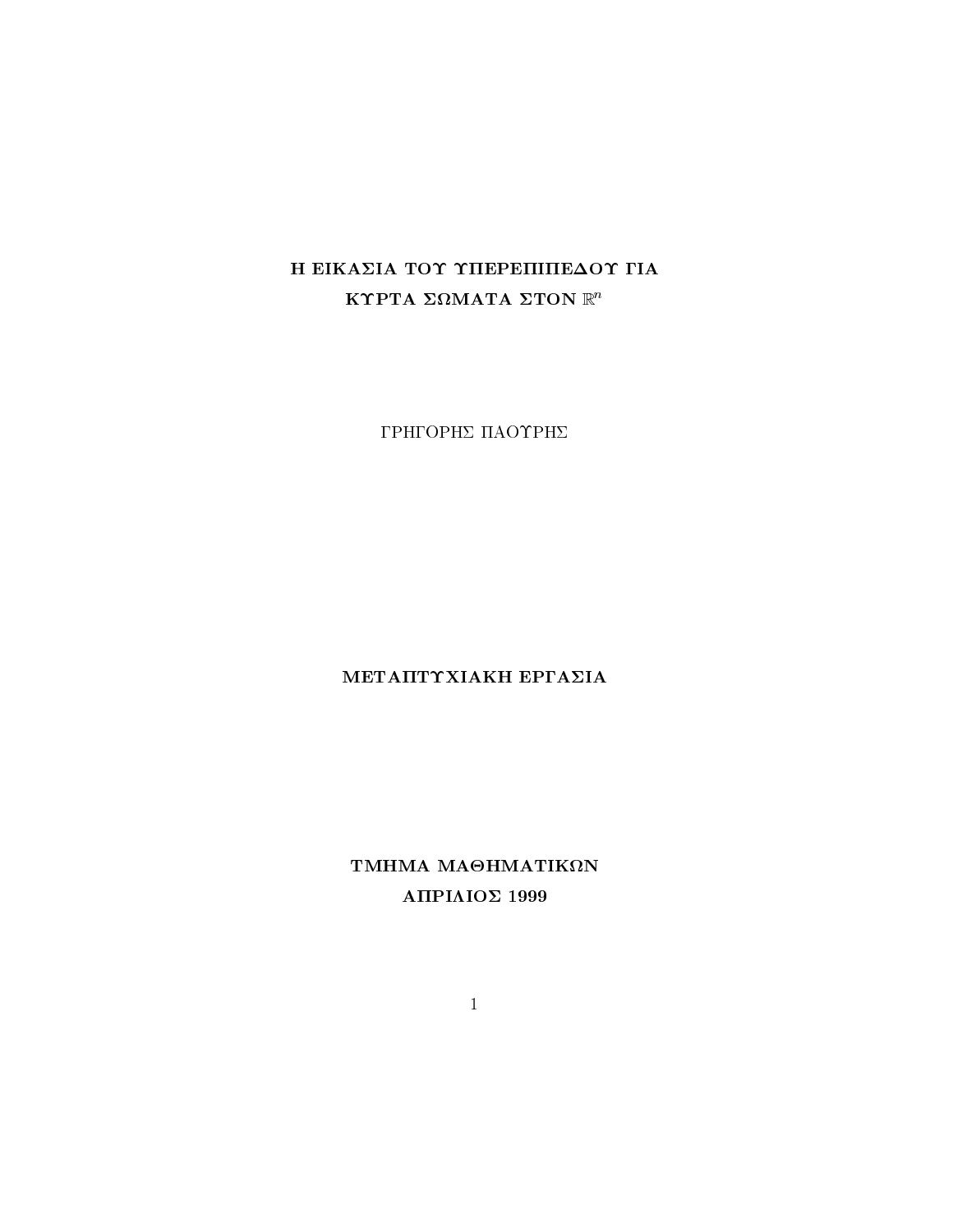Η μεταπτυχιακή αυτή εργασία κατατέθηκε στο Τμήμα Μαθηματικών του Πανεπιστημίου Κρήτης τον Απρίλιο του 1999. Επιβλέπων ήταν ο Α. Γιαννόπουλος.

Την επιτροπή αξιολόγησης αποτέλεσαν οι: Α. Γιαννόπουλος, Μ. Παπαδημητράκης και Σ. Παπαδοπούλου.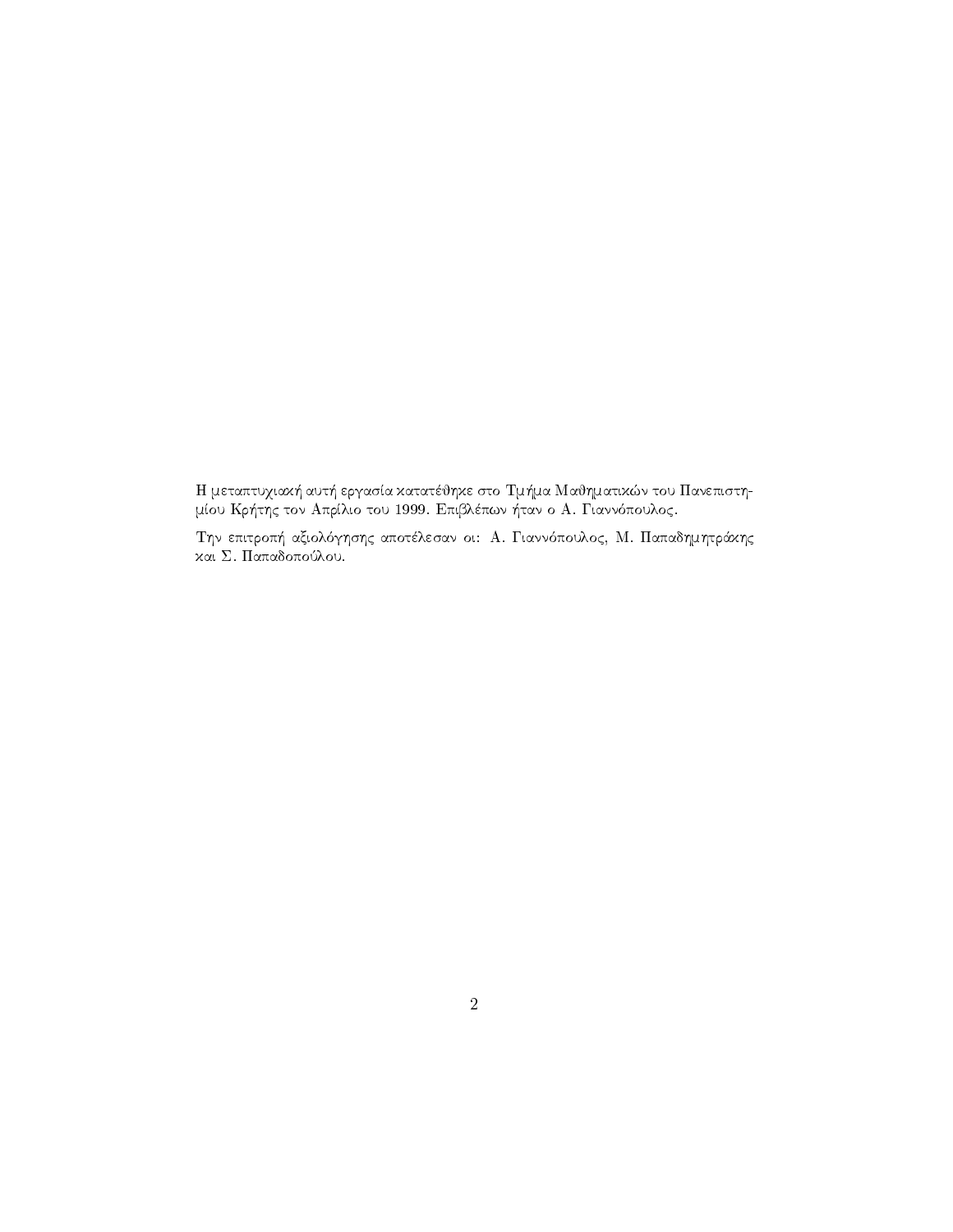## **ΠΕΡΙΕΧΟΜΕΝΑ**

## - Eisagway - Eisagway - Eisagway - Eisagway - Eisagway - Eisagway - Eisagway - Eisagway - Eisagway - Eisagway

## H anisthta Brunn-Minkowski

1.1 Κυρτά σώματα.

 H anis thta Brunn-Minkowski 

## 2. Ελάχιστο μέσο πλάτος

Sunart-Sunart-Barbara and Sunart-Barbara and Sunart-Barbara and Sunart-Barbara and Sunart-Barbara and Sunart-B

that the tour tour that the second problem and the company of the second problem of the second problem of the s

 To L-mma tou Lewis kai h n rma 

2.4 Εκτίμηση του ελάχιστου μέσου πλάτους.

n en die gebruik van die gebruik van die gebruik van die gebruik van die gebruik van die gebruik van die gebrui

#### Entre 1980 et al. 2000 et al. 2000 et al. 2000 et al. 2000 et al. 2000 et al. 2000 et al. 2000 et al. 2000 et

arij anistoti kan tou stad tij street tij tot toe tou were dele tou tou tou tou tou stad tij de stad te verken

 H di
spash Dudley-Fernique 

## 4. Η εικασία του υπερεπιπέδου

 H isotropik- jsh en c kurto smatoc 

basikc idiother in the swamp of the swamp of the swamp of the swamp of the swamp of the swamp of the swamp of t

4.3 Η εκτίμηση του Bourgain για την σταθερά ισοτροπίας.

1.4 Ισοδύναμες διατυπώσεις της εικασίας του υπερεπιπέδου.

4.5 Τυχαία σημεία σε ισοτροπικά κυρτά σώματα.

## Αναφορές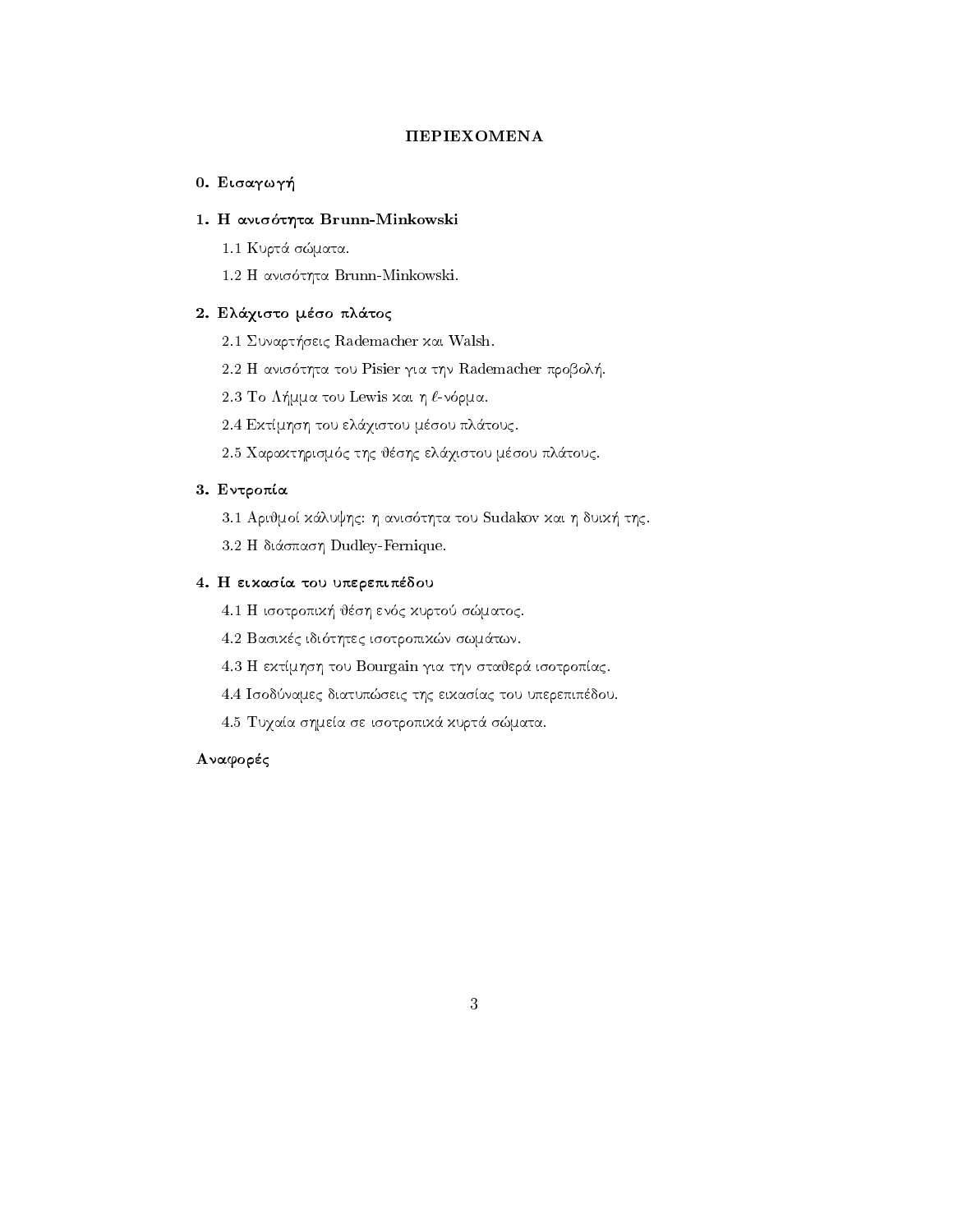## 0. ΕΙΣΑΓΩΓΗ

To jma aut-c thc ergasac enai h eikasa tou uperepipdou gia kurt
 smata στον ια . Ενας απο τους πολλους ισοουναμούς τροπούς με τους οποιούς μπορεί να diature enamely enable the control of the control of the control of the control of the control of the control of the control of the control of the control of the control of the control of the control of the control of the

eikaster van die Stadte van die 19de eeu n.C. Die eerste gewone van die 19de eeu n.C. Ste gia kan die 19de eeu στον ικη που εχει ογχο 1, υπαρχει ( $n=$  1)-οιαστατη τομη του  $\boldsymbol{\Lambda}$  που περναει απο το  $\alpha$ evipo papod $\zeta$  tou xat eyet ( $n = 1$ )-o $\gamma \chi_0$  de $\gamma \chi_0$ tepo ano c.

To kaltero gnwst apotlesma gia to pr blhma qei apodeiqje ap ton J an an to Bourgain Bourgain Bourgain Bourgain Bourgain Bourgain and the summer and the summer are two summer and  $\lambda$ ut 0)  $\lambda$ 0 1, tota okapyat ( $n = 1$ )-otao tuti)  $\lambda$ a vipi $\lambda$ i) topi) too IV jaal oli  $\lambda$ 0 jaaliapo από  $(c\sqrt[4]{n}\log n)^{-1}$ , όπου  $c>0$  απόλυτη σταθερά.

apaitontai tou jewr-tail tou bourgain apaitontai tou tou <del>gan apaitontai bourgain apaitontai pollo</del>ment apaitonta apotelsmath the asumption of the contract of the contract of the contract of the contract of the contract of the

 H anis thta Brunn-Minkowski kai efarmogc thc sthn melth twn tomn en en die kurto sowie waard wat die koninnen wat die koninnen van die koninnen van die koninnen van die koninnen

tha tou Pisier gia tha tha that needs the Rademacher probol-toucher probol-toucher probol-toucher probol-touch k
je summetrik kurt sma qei grammik- eik na gkou me mso pl
toc mikr τερο από  $c\sqrt{n}\log n$  (Κεφάλαιο 2).

the tour touch that community in the shape when the small of the continuous contracts of the continuous continuous mperies de domnique et passer de la construction de la construction de la construction de la construction de l

καυε χυρτο σωμα Α΄ στον ικ¨ με χεντρο ραρους το ο εχει γραμμιχη ειχονα 1 Α΄ a gas was a me that is a contract of the contract of the second second terms of the second second second second

$$
\int_{TK} \langle x,\theta \rangle^2 dx = L_K^2
$$

 $\mu$ a xabe govadiao diavodaa b, oliob $f(f)$  to obvillighe lo solitepixo. Tridite lo otov m . Η ειχονα T N ειναι μονοσημαντα ορισμενη αν εςαιρεσουμε ορυσγωνισυς μεταsquare the square isotropic isotropic isotropic isotropic isotropic isotropic isotropic isotropic isotropic is manta orismni gia tha gia tha ann an tou Karakatan ann an tou an tou Karakatan an tou Karakatan an tou Karakat ti h eikasa tou uperepipedou enai isodnamh and ti h eikasa tou uperepipedou enamh and ti h eikasa tou uperepip  $\mu$ e the onapyn anoxothy otavepay  $C > 0$   $\mu$ e the tolothic.  $E_K \leq C$  fra xave xopto σώμα  $K$  με κέντρο βάρους το ο.

the final chonomorped too emperiments too point and act so the  $K \geq$  $c\sqrt[4]{n}\log n$  για κάθε κυρτό σώμα  $K$  στον  $\mathbb{R}^n$  που έγει κέντρο βάρους το ο. Το αποτέlesma autoris the electronic statement to the extra three tours to the electronic statement of the control of se mhsummetrik
 kurt
 smata To prohgomeno gnwst apotlesma -tan h ani σότητα  $L_K \leq c \sqrt{n}$  (βλέπε S. Dar, [D1], [D2]).

Τέλος, αποδειχνύουμε την ισοδυναμία της ειχασίας του υπερεπιπέδου με τις asumptwtikc ekonomista problem problem problem problem problem problem problem problem problem problem problem ble twn Busenstein ble twn Busenstein and to provide the property of the property of the property of the property of the property of the property of the property of the property of the property of the property of the prope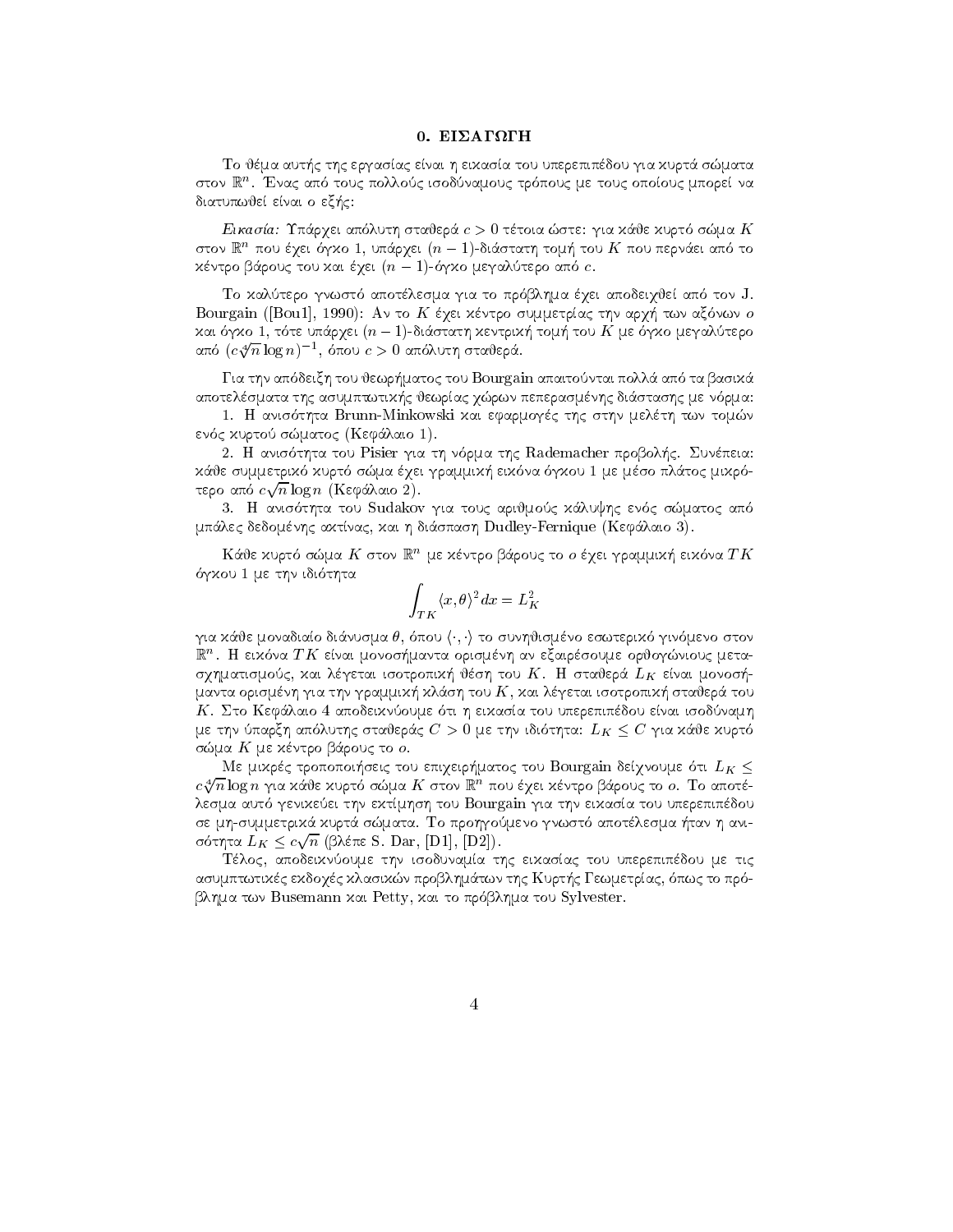## 1. H ANIZOTHTA BRUNN-MINKOWSKI

#### 1.1 Κυρτά σώματα.

Ενα συμπαγές χυρτό υποσύνολο Κ του  $\mathbb{R}^n$  λέγεται κυρτό σώμα αν έγει μη χενό εσωτερικό. Θα λέμε οτι το  $K$  είναι συμμετρικό, αν έχει κέντρο συμμετρίας την αρχή των αξόνων ο.

1. Εστω Κ συμμετρικό κυρτό σώμα στον  $\mathbb{R}^n$ . Η απεικόνιση  $\|\cdot\|_K:=\|\cdot\|:\mathbb{R}^n\to\mathbb{R}^+$ που ορίζεται από την

$$
||x|| = \min\{\lambda \ge 0 : x \in \lambda K\}
$$

έχει τις ακόλουθες ιδιότητες:

(α)  $||x|| \ge 0$  με ισότητα μόνο αν  $x = 0$ .

- $(\beta)$   $\|\lambda x\| = \|\lambda\| \|x\|$ ,  $x \in \mathbb{R}^n, \lambda \in \mathbb{R}$ .
- $(\gamma)$   $||x + y|| < ||x|| + ||y||$ ,  $x, y \in \mathbb{R}^n$ ,

είναι δηλαδή νόρμα στον  $\mathbb{R}^n$ . Ο  $\mathbb{R}^n$  εφοδιασμένος με την νόρμα  $||\cdot||_K$  θα συμβολίζεται με  $X_K$ . Αντίστροφα, αν  $X = (\mathbb{R}^n, ||\cdot||)$  είναι ένας χώρος με νόρμα, τότε η μοναδιαία του μπάλα  $K_X = \{x \in \mathbb{R}^n : ||x|| \leq 1\}$  είναι συμμετρικό χυρτό σώμα στον  $\mathbb{R}^n$ .

Από τον ορισμό της νόρμας έπεται άμεσα οτι αν Κ και L είναι δύο συμμετρικά χυρτά σώματα στον  $\mathbb{R}^n,$ τότε $K\subseteq L$ αν και μόνο αν $\|x\|_L\leq \|x\|_K$ γιά κάθε $x\in \mathbb{R}^n.$ Eπίσης,  $||x||_{rK} = \frac{1}{r} ||x||_K$  γιά κάθε  $r > 0$  και κάθε  $x \in \mathbb{R}^n$ .

2. Εστω Χ και Υ δύο n-διάστατοι χώροι με νόρμα όπως παραπάνω. Αν  $T: \mathbb{R}^n \to \mathbb{R}^n$ είναι ένας γραμμικός μετασχηματισμός (θα γράφουμε  $T \in L(\mathbb{R}^n, \mathbb{R}^n)$ ), ορίζουμε την νόρμα  $||T: X \to Y||$  του T ως τελεστή από τον X στον Y ως εξής:

$$
||T : X \to Y|| = \max{||T(x)||_Y : x \in K_X}.
$$

Ισοδύναμα, η νόρμα του T είναι ο μικρότερος θετικός αριθμός  $\rho$  γιά τον οποίο

$$
T(K_X) \subseteq \rho K_Y
$$

 $O(T: X \to Y$  λέγεται ισομορφισμός αν είναι αντιστρέψιμος (δηλαδή, αν  $T \in GL_n$ ).

Η απόσταση Banach-Mazur των Χ και Υ είναι ο αριθμός

$$
d(X, Y) = \min\{\|T\| \|T^{-1}\| : T \in GL_n\},\
$$

χαι μετράει πόσο καλά ισόμορφοι είναι οι Χ χαι Υ. Μια ισοδύναμη γεωμετριχή ερμηνεία είναι η εξής: η  $d(X, Y)$  είναι ο μιχρότερος  $\rho \geq 1$  για τον οποίο υπάρχει  $T \in GL_n$  που ικανοποιεί την  $K_Y \subseteq T(K_X) \subseteq \rho K_Y$ . Εύκολα βλέπουμε οτι  $d(X, Y) =$  $d(Y, X)$  για κάθε X και Y (η d είναι συμμετρική), και  $d(X, Y) = 1$  αν και μόνο αν υπάρχει  $T: X \to Y$  ισομετρία.

Θεωρούμε το σύνολο  $\mathcal{B}_n$  όλων των κλάσεων ισοδυναμίας *η*-διάστατων χώρων με νόρμα, όπου ο X είναι ισοδύναμος με τον X' αν και μόνο αν οι X και X' είναι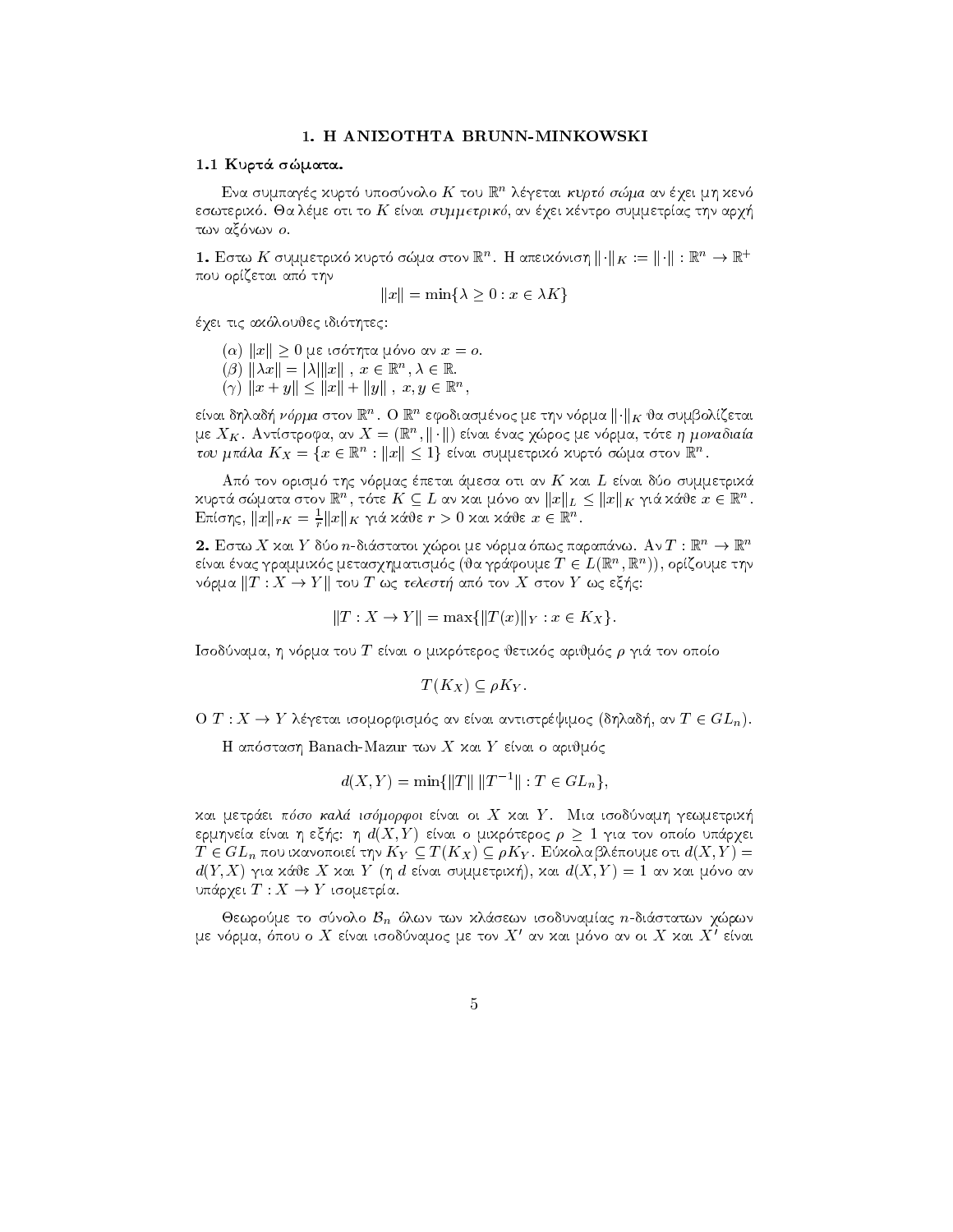to ope tpixot. O  $\nu_n$  etvat objekt ply the tpixos  $\chi$  apos, pe petpixif the fogal  $\eta$  the pavixif anished and the control of the control of the control of the control of the control of the control of the control of the control of the control of the control of the control of the control of the control of the control of

$$
d(X, Y) \le d(X, Z) d(Z, Y)
$$

που επαληθεύεται εύχολα για χάθε τριάδα  $X, Y, Z \in \mathcal{B}_n$ .

 $\Omega$  hetheros lapos ( $p_n$ , log a) covilians veletar **Banach-Mazur** compactum  $\eta$ Minkowski compactum. Αντί για την log d, θα χρησιμοποιούμε την d σαν μια πολ- $\alpha$ annao $\alpha$ u $\alpha$ i anoo $\alpha$ orij o $\alpha$ v  $D_n$ .

 $\mathsf{D}.\;$  I πουετουμε οτι ο la - ειναι εφοσιασμενος με μια Ευχλεισεια σομη ( , , ), χαι συμbolaczonie rijs astroidist Euxustosia sobita de  $|\cdot|$ . I basonie  $D_n$  fra rijs Euxustosia μοναδιαία μπάλα, και  $S^{n-1}$  για τη μοναδιαία σφαίρα. Ο όγκος της  $D_n$  θα συμβολί- $\zeta$ εται με  $\omega_n$ . Ειναι  $\omega_n = \pi^{n/2}/1$  ( $\frac{n}{2} + 1$ ). Tho γενιχα, αν με  $\iota_p^{\infty}$  συμρολισουμε τον χώρο  $(\mathbb{R}^n, \|\cdot\|_p),\ p\geq 1,$  όπου  $\|x\|_p^p=\sum_{i=1}^n|x_i|^p,$  τότε η μοναδιαία μπάλα  $B_p^n$  του  $\ell_p^-$  εχει σγχο

$$
|B_p^n| = \frac{[2\Gamma(1+\frac{1}{p})]^n}{\Gamma(1+\frac{n}{p})}.
$$

p

(για την απόδειξη, βλέπε [Pi1]). Τράφουμε σ για το μέτρο πιθανότητας στην  $S^{n-1}$  που ειναι αναλλοιωτο ως προς τους ορυογωνιους μετασχηματισμους του ℝ΄΄. Η επιφανεια της  $S^{n-1}$  είναι ίση με  $n\omega_n$ .

Eστω A χυριο σωμα στον  $\mathbb R$ , με  $o \in \text{Int}(A)$ . Η ακτινική συναρτήση  $\rho_K$ : Έστω  $K$  χυρτό σώμα στο<br> $\mathbb{R}^n\backslash\{o\}\to\mathbb{R}^+$  του  $K$  ορίζε to the contract and the contract of the contract of the contract of the contract of the contract of the contract of the contract of the contract of the contract of the contract of the contract of the contract of the contra

$$
\rho_K(x) = \max\{\lambda > 0 : \lambda x \in K\}.
$$

 $\arg \alpha$  is given by  $\alpha$  and  $\alpha$  and  $\alpha$  is  $\alpha$  is  $\alpha$  is  $\alpha$  is  $\alpha$  is  $\alpha$  is  $\alpha$  is  $\alpha$  is  $\alpha$  is  $\alpha$  is  $\alpha$  is  $\alpha$  is  $\alpha$  is  $\alpha$  is  $\alpha$  is  $\alpha$  is  $\alpha$  is  $\alpha$  is  $\alpha$  is  $\alpha$  is  $\alpha$  is  $\alpha$  is  $\alpha$  is

$$
\rho_K(x) = ||x||^{-1}.
$$

 $H$  *συναρτηση στηριςης*  $n_K : \mathbb{R}^n \to \mathbb{R}$  *του Λ* οριςεται απο την

$$
h_K(x) = \max\{\langle x, y \rangle : y \in K\}.
$$

rthsh and message are rixhibited to the control of the control of the sun sun which is a function of the control of the sun of the control of the control of the control of the control of the control of the control of the c δοσμένη διεύθυνση  $\theta \in S^{n-1}$  είναι  $\rho_K(\theta) \leq h_K(\theta).$ 

Το πλάτος ενός χυρτού σώματος  $K$  στην διεύθυνση ενός  $\theta \in S^{n-1}$  opi(εται από την

$$
w_K(\theta) = h_K(\theta) + h_K(-\theta).
$$

To μέσο πλάτος του  $K$  είναι το

$$
w(K) = \int_{S^{n-1}} w_K(\theta) \sigma(d\theta) = 2 \int_{S^{n-1}} h_K(\theta) \sigma(d\theta).
$$

To πολικό σώμα  $K^{\circ}$  του K είναι το

$$
K^{\circ} := \{ y \in \mathbb{R}^n : |\langle x, y \rangle| \leq 1, \forall x \in K \}.
$$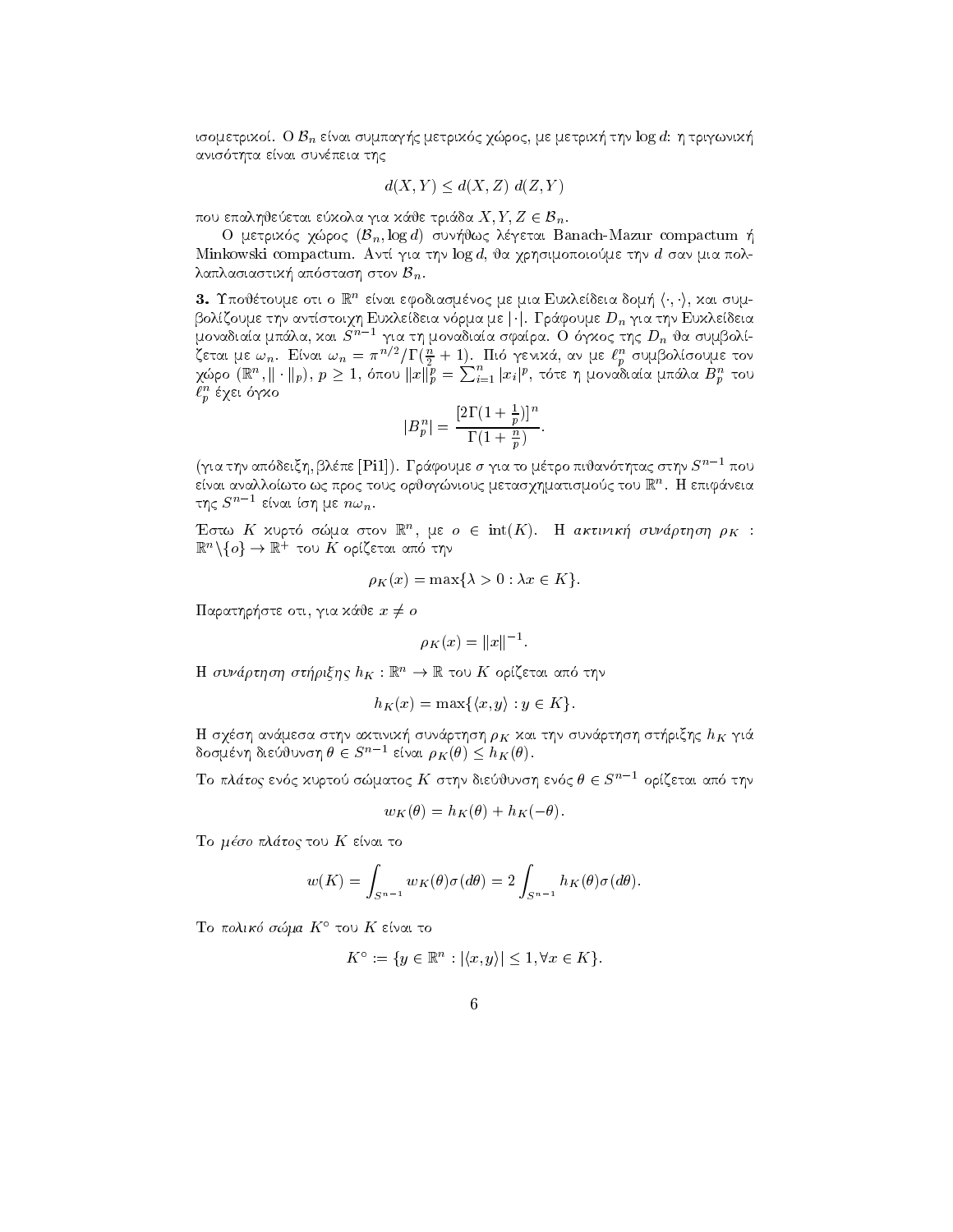Oi basikc idi thtec tou poliko smatoc perigr
fontai sthn ak loujh pr tash

**Προταση**. Εστω Κ και L συμμετρικα κυρια σωματα στον K. Το χυσυν τα εξης:

- (1) Fia  $\kappa \acute{a} \partial \epsilon \theta \in S^{n-1}$ ,  $\rho_{K^{\circ}}(\theta) = 1/h_K(\theta)$ . (2)  $A \nu K \subseteq L$ , τότε  $L^{\circ} \subseteq K^{\circ}$ . (3)  $A \nu T \in GL_n$ ,  $\tau \delta \tau \in (TK)^{\circ} = (T^{-1})^* (K^{\circ})$ .  $(A)$   $(K^{\circ})^{\circ} = K$ .
- $(5)$   $|TK||(TK)^{\circ}| = |K||K^{\circ}|$ .

 $\textbf{H}$ . It contrig for  $\mu$  and  $\|\cdot\|_*$  the  $\|\cdot\|_*$  opics to the control through

$$
||y||_* = \max\{|\langle x, y \rangle| : ||x|| \le 1\}.
$$

aparte de la constitución de la constitución de la constitución de la constitución de la constitución de la co

$$
|\langle x, y \rangle| \le ||y||_*||x||
$$

γιά χάθε  $x,y\,\in\,\mathbb{R}^n$ . Αν  $X^*$  είναι ο δυϊκός χώρος του  $X$ , τότε η μοναδιαία μπάλα  $K_{X^*}$  του  $X^*$  είναι το πολιχό σώμα της μοναδιαίας μπάλας  $K_X$  του  $X.$  Θα γράφουμε  $\|\cdot\|_K$  -  $\|\cdot\|_*$ , xut  $\|\cdot\|_K$  +  $\|\cdot\|$  xupit, about by organization presents to  $\gamma$  xubit.

**J.** Θεωρουμε ενα συμμετρικό κυριο σώμα Α΄ στον in Γκαι την οικογενεία  $\mathcal{L}(\mathbf{A})$  σλών των ελλειφυεισων που περιεχονται στο Λ. Ενα ελλειφοεισες στον ικ. Ειναι ενα χυρισ s as provided a the more company of the contract of the contract of the contract of the contract of the contract of

$$
E = \left\{ x \in \mathbb{R}^n : \sum_{i=1}^n \frac{\langle x, v_i \rangle^2}{\alpha_i^2} \le 1 \right\},\
$$

 $\sigma$ που  $\{v_i\}_{i\leq n}$  ειναι ορυσχανονική ρασή του  $\mathbb{R}^n,$  χαι  $\alpha_1,\ldots,\alpha_n$  ειναι υετικοι πραγμαtiko arijanistiko aritmo oi dieujnseic kai ta m-antstoimo oi kommunistiko kai ta m-antstoimo on kuningas kai t ελεγχουμε στι  $E \equiv I(D_n)$ , σπου T ειναι ο γραμμιχος μετασχηματισμος του  $\mathbb{R}$  που orzetai ap tic T vi ivi  <sup>i</sup> n 

e aletti deixemente oti upperintente oti upperintente elle pour upperituelle deixemente de la constantia del c στο  $K$  χαι έγει τον μέγιστο δυνατό όγχο, χαι οτι  $K\subset \sqrt{n}E$ . Συνέπεια αυτού του αποτελέσματος είναι η

$$
d(X, \ell_2^n) \le \sqrt{n}
$$

 $a(X, \ell_2^\infty) \leq \sqrt{n}$ για κάθε  $X \in \mathcal{B}_n$ , που προκύπτει άμεσα από τον εγκλεισμό  $E \subset K \subset \sqrt{n}E$  και τον orism and application and application to the state of the state of the state of the state of the state of the s

**5.** To appoint a minkowski to  $A, D \subseteq \mathbb{R}$  strated  $A + D = \{a + b : a \in A, b \in D\}$ .  $\Lambda v \wedge v$ , to the  $\Lambda u - \Lambda u$  ,  $u \in \Lambda f$ 

Για τις αποδείξεις των παραπάνω ισχυρισμών παραπέμπουμε τον αναγνώστη στα  $\beta$ ιβλία των R.J. Gardner [Gar], V.D. Milman και G. Schechtman [MS], και R. Schneider [Sch].

#### h and whose virtue Brunning managements.

the Brunn-Brunn-Brunn-Brunn-Brunn-Brunn-Brunn-Brunn-Brunn-Brunn-Brunn-Brunn-Brunn-Brunn-Brunn-Brunn-Brunn-Brun  $\sigma$ tov In $\Gamma$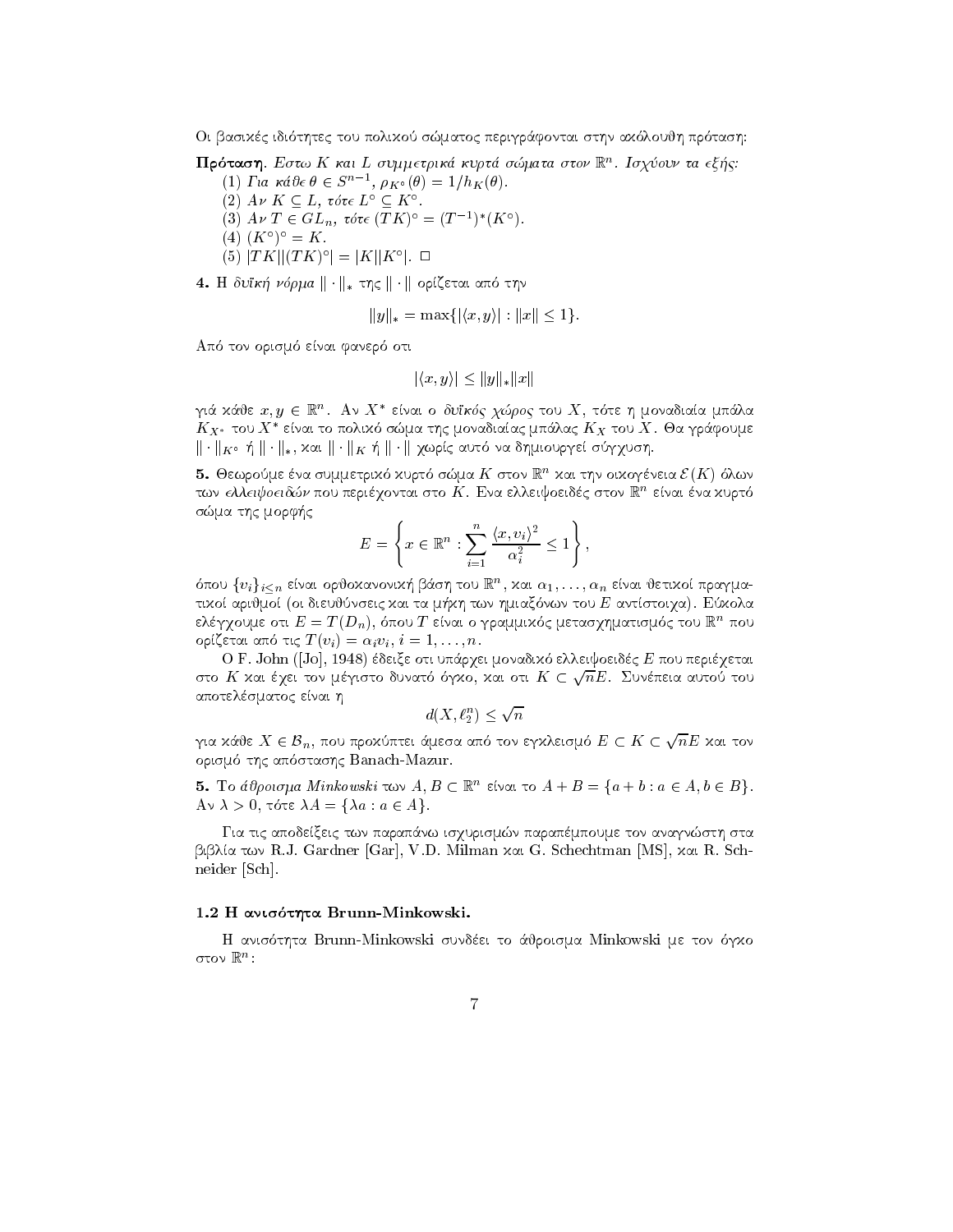$\sigma$ εωρημα Ι. Εστω Κ και Γουσ μη κενα συμπαγη υποσυνολα του Κ. Τστε,

(1) 
$$
|K + T|^{1/n} \ge |K|^{1/n} + |T|^{1/n}.
$$

 $\sim$  statistical is the statistic order than the statistic contract of the statistic statistic problem is the statistic order of the statistic order of the statistic order of the statistic order of the statistic order of is a ta K kai T en ta K kai ta K kai ta K kai T en ta K kai T en ta K kai T en ta K kai T en ta K kai T en ta

e de la controva to general de la controvera de la controvera de la controvera de la controveración de la cont was procedured to late the procedure of the procedure of the state of the state of the state of the state of th αχολούθη μορφή: Αν Κ, Γ είναι μη χενά συμπαγή υποσυνολά του !!! " χαι  $\lambda \in (0,1),$ 

(2) 
$$
|\lambda K + (1 - \lambda)T|^{1/n} \ge \lambda |K|^{1/n} + (1 - \lambda)|T|^{1/n}.
$$

Qrhsimopointac thn kai thn anis thta arijmhtikogewmetriko msou mpo rome aka ma na grande aka ma na grande aka ma na grande aka ma na grande aka ma na grande aka ma na grande aka ma na grande aka ma na grande aka ma na grande aka ma na grande aka ma na grande aka ma na grande aka ma na gra

(3) 
$$
|\lambda K + (1 - \lambda)T| \ge |K|^{\lambda} |T|^{1 - \lambda}.
$$

\-><br>Η ασθενέστερη αυτή μορφή της ανισότητας Brunn-Minkowski έγει το πλεονέχτημα οτι είναι ανεξάρτητη της διάστασης.

Υπάρχουν πολλές και ενδιαφέρουσες αποδείξεις της (1). Θα δώσουμε εδώ την approximation that the sunday prekopality is the control of the store that the store pour control to the store και Leindler (βλέπε [Pi1]):

**Θεώρημα 2**. Εστω  $f, g, h : \mathbb{R}^n \to \mathbb{R}^+$  τρεις μετρήσιμες συναρτήσεις, και  $\lambda \in (0, 1)$ .  $\sigma$ εωρημα 2. Εστώ f, g, n .  $\mathbb{R} \to \mathbb{R}$  τρεις μετρηστήες συναρτήσεις, και  $\lambda \in (0,1)$ .<br>Τποθέτουμε οτι οι f και g είναι ολοκληρώσιμες, και οτι, για κάθε x, y  $\in \mathbb{R}^n$ 

(4) 
$$
h(\lambda x + (1 - \lambda)y) \ge f(x)^{\lambda} g(y)^{1 - \lambda}.
$$

 $T\acute{o}\tau\epsilon$ ,

$$
\int_{\mathbb{R}^n} h \ge \left( \int_{\mathbb{R}^n} f \right)^{\lambda} \left( \int_{\mathbb{R}^n} g \right)^{1-\lambda}.
$$

aparte me epagwa-tha me epagwa-thra me epagwa-thra me epagwa-thra me epagwa-thra me epagwa-thra me epagwa-thra

, and the component basic basic basic basic basic basic basic basic basic basic basic basic basic basic basic matoc Lebes – na upoj mnogo velme na upove vez velme viri oi fikant gregoriani oi oi fikant prijvaat. ietikczy – material, wie sto dan tou metaformie w pous stronger and the metaformed the metaformed the metaform

 $O$ ρίζουμε  $x, y : (0, 1) \rightarrow \mathbb{R}$  μέσω των

$$
\int_{-\infty}^{x(t)} f = t \int f , \quad \int_{-\infty}^{y(t)} g = t \int g.
$$

Με βάση τις υποθέσεις μας οι  $x, y$  είναι παραγωγίσιμες, και για κάθε  $t \in (0,1)$ έχουμε

$$
x'(t)f(x(t)) = \int f , y'(t)g(y(t)) = \int g.
$$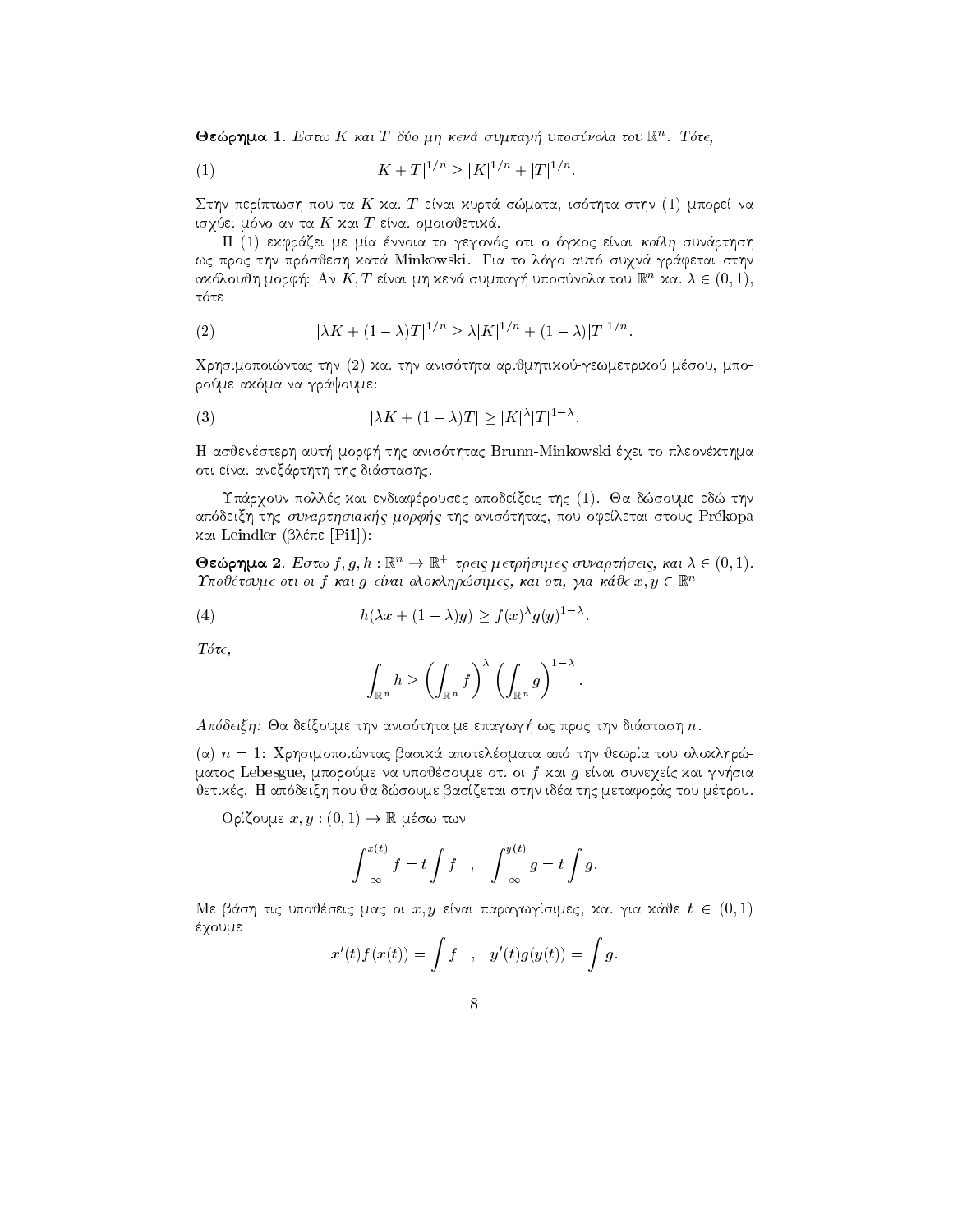$O$ ρίζουμε  $z:(0,1)\to\mathbb{R}$  με

$$
z(t) = \lambda x(t) + (1 - \lambda)y(t).
$$

Oi x kai y enai gn-sia axousec Epetai oti h z enai ki aut- gn-sia axousa kai aparitet arijmhtikogewmetrikogewmetriko msou kaj kanton kaj kanton kaj kanton kaj kanton kaj kanton kaj kanton

$$
z'(t) = \lambda x'(t) + (1 - \lambda) y'(t) \ge (x'(t))^{\lambda} (y'(t))^{1 - \lambda}.
$$

n na ektim-borome loip na ektim-borome to olokl-kanonisme to olokl-kanonisme to olokl-kanonisme to olokl-kanon blir s and s a structure of the structure of the structure of the structure of the structure of the structure

$$
\int h = \int_0^1 h(z(t))z'(t)dt
$$
\n
$$
\geq \int_0^1 h(\lambda x(t) + (1 - \lambda)y(t))(x'(t))^{\lambda}(y'(t))^{1-\lambda}dt
$$
\n
$$
\geq \int_0^1 f^{\lambda}(x(t))g^{1-\lambda}(y(t)) \left(\frac{\int f}{f(x(t))}\right)^{\lambda} \left(\frac{\int g}{g(y(t))}\right)^{1-\lambda}dt
$$
\n
$$
= \left(\int f\right)^{\lambda} \left(\int g\right)^{1-\lambda}.
$$

(β) Επαγωγικό βήμα: Υποθέτουμε οτι  $n \geq 2$  και οτι το Θεώρημα έχει αποδειχθεί (β) Επαγωγικό βήμα: Υποθέτουμε οτι  $n \geq 2$  και οτι το Θεώρημα έχει αποδειχθεί<br>για  $k \in \{1, \ldots, n-1\}$ . Εστω  $f, g, h$  όπως στο Θεώρημα. Για κάθε  $s \in \mathbb{R}$  ορίζουμε  $h_s$  :  $\mathbb{K}^{n-1}$   $\to$   $\mathbb{K}^+$  με  $h_s(w)$  =  $h(w, s)$ , χαι με ανάλογο τρόπο ορίζουμε  $f_s, g_s$  :  $\mathbb{R}^{n-1} \to \mathbb{R}^+$ . Από την (4) έπεται οτι, αν  $x,y \in \mathbb{R}^{n-1}$  χαι  $s_0,s_1 \in \mathbb{R}$  τότε

$$
h_{\lambda s_1+(1-\lambda)s_0}(\lambda x+(1-\lambda)y)\geq f_{s_1}(x)^{\lambda}g_{s_0}(y)^{1-\lambda},
$$

rees i witwij wojere jiwe o worj prosection i with the contract of the contract of the contract of the contract of the contract of the contract of the contract of the contract of the contract of the contract of the contrac

$$
H(\lambda s_1 + (1 - \lambda) s_0) := \int_{\mathbb{R}^{n-1}} h_{\lambda s_1 + (1 - \lambda) s_0}
$$
  
 
$$
\geq \left( \int_{\mathbb{R}^{n-1}} f_{s_1} \right)^{\lambda} \left( \int_{\mathbb{R}^{n-1}} g_{s_0} \right)^{1 - \lambda} =: F^{\lambda}(s_1) G^{1 - \lambda}(s_0).
$$

efarmizontac transportación de la contratoria de la contratoria de la contratoria de la contratoria de la contra και  $H$ , παίρνουμε

$$
\int h = \int_{\mathbb{R}} H \ge \left( \int_{\mathbb{R}} F \right)^{\lambda} \left( \int_{\mathbb{R}} G \right)^{1-\lambda} = \left( \int f \right)^{\lambda} \left( \int g \right)^{1-\lambda}.
$$

 $A$ ποσεις η του Θεωρηματος Τ: Εστω  $K, I$  συμπαγή μη χενα υποσυνολα του  $K^*,$  χαι  $\lambda \in (0,1)$ . Opigoupe  $f = \chi K$ ,  $g = \chi T$ ,  $\chi x u = \chi \chi K + (1-\chi)T$ . Euxona ene $\chi$ oupe oti ikanopoiontai oi upojseic tou Jewr-matoc  op te

$$
|\lambda K + (1 - \lambda)T| = \int h \ge \left(\int f\right)^{\lambda} \left(\int g\right)^{1 - \lambda} = |K|^{\lambda} |T|^{1 - \lambda}.
$$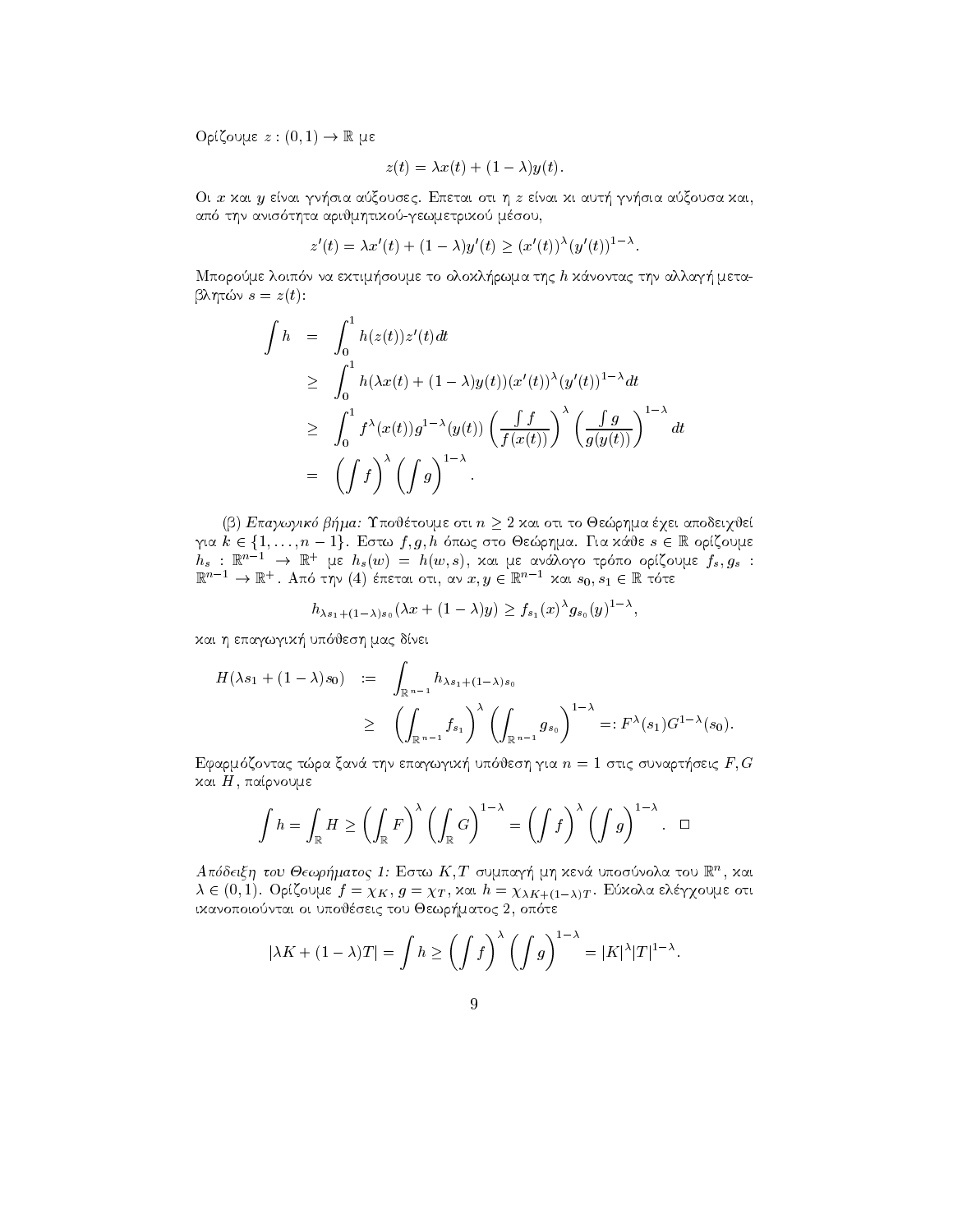apodeiknei the triangle that the state of the state of the state of the state of the state of the state of the In Add T once old Occupined I (see In  $\geq 0$ ,  $\mu$   $\geq 0$ ), Add opiciouse

$$
K_1 = |K|^{-1/n} K
$$
,  $T_1 = |T|^{-1/n} T$ ,  $\lambda = \frac{|K|^{1/n}}{|K|^{1/n} + |T|^{1/n}}$ .

the contract the part of the state of the contract of the state of the contract of the contract of the contract of the contract of the contract of the contract of the contract of the contract of the contract of the contrac

$$
(*)\qquad \qquad |\lambda K_1 + (1 - \lambda)T_1| \ge 1.
$$

 $O\mu\omega\varsigma$ ,

$$
\lambda K_1 + (1 - \lambda) T_1 = \frac{K + T}{|K|^{1/n} + |T|^{1/n}},
$$

επομένως η (\*) παίρνει την μορφή

$$
|K+T|\geq \left(|K|^{1/n}+|T|^{1/n}\right)^n. \quad \Box
$$

the Brunn and the Minkowski enails that the second state the state of the state of the state of the state of t m twns data tic effects and the meritia meritia method of the state of the state of the state of the state of t me ta jmata pou ja mac apasqol-soun

1. Η ανισότητα των Rogers και Shephard.

Το σώμα διαφορών του κυρτού σώματος  $K$  είναι το

$$
K - K = \{x - y \mid x, y \in K\}.
$$

 $T_0$   $V = V$  end on the theory of the section of the summer  $T_0$  or  $T_1$  and  $T_2$  in  $V_1$  or  $T_2$ rogers kai Shephard Rogers and Angles and the property of the state of the state of the state of the state of t διαφορών:

 $\sigma$ εωρημα s. Εστω A κυρτο σωμα στον K . 1οτ $\epsilon$ ,

$$
|K - K| \le \binom{2n}{n} |K|.
$$

Apdeixh H anis thta Brunn-Minkowski mpanei sthn ap deixh me th morf- tou example and contract the contract of the contract of the contract of the contract of the contract of the contract of the contract of the contract of the contract of the contract of the contract of the contract of the contr

 $\Lambda$ ημμα. Αν  $\Lambda$  και 1 ειναι κυρια σωματα στον  $\mathbb R$ , η συναρτηση

$$
x \mapsto |K \cap (x+T)|^{1/n}
$$

e-nai ko-lh ston fora thc 

To L-mma enai 
mesh sunpeia tou egkleismo

$$
\lambda(K \cap (x+T)) + (1-\lambda)(K \cap (y+T)) \subseteq K \cap ((\lambda x + (1-\lambda)y) + T).
$$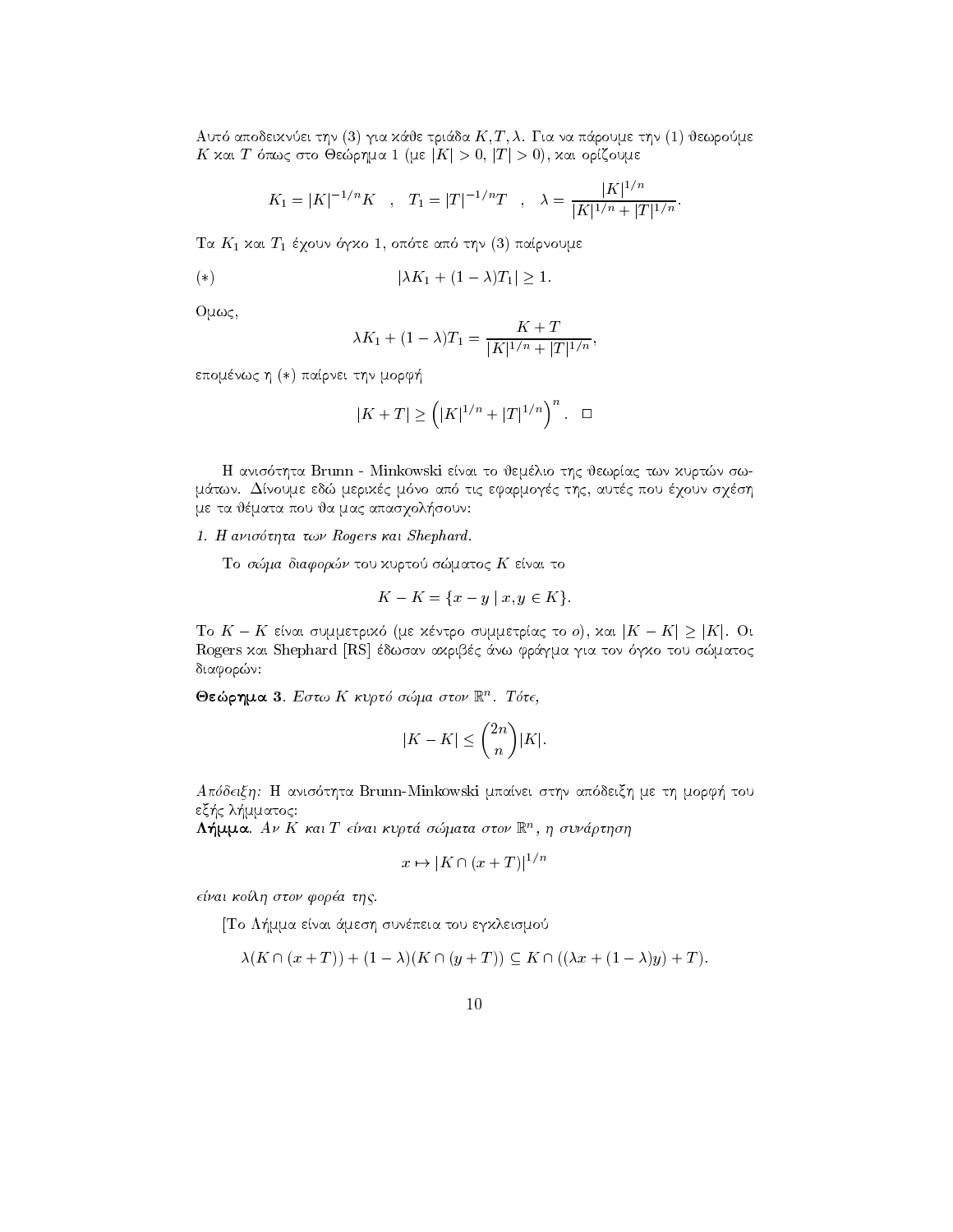Επεται οτι

$$
|K \cap ((\lambda x + (1 - \lambda)y) + T)| \ge |\lambda(K \cap (x + T)) + (1 - \lambda)(K \cap (y + T))|
$$

και από την (2) συμπεραίνουμε οτι

$$
|K \cap (\lambda x + (1 - \lambda)y + T)|^{1/n} \ge \lambda |K \cap (x + T)|^{1/n} + (1 - \lambda)|K \cap (y + T)|^{1/n}.
$$

Ορίζουμε  $f(x) = |K \cap (x + K)|^{1/n}$ . Θέτοντας  $T = K$  στο Λήμμα, βλέπουμε οτι η  $f$  είναι χοίλη συνάρτηση στον φορέα της, δηλαδή στο  $K - K$ .

 Ορίζουμε μια δεύτερη συνάρτηση $g: K - K \to \mathbb{R}^+$ ως εξής: κάθε $x \in K - K$ γράφεται στην μορφή  $x = r\theta$ , όπου  $\theta \in S^{n-1}$  και  $0 \le r \le \rho_{K-K}(\theta)$ . Τότε, θέτουμε  $g(x) = f(o)(1 - r/\rho_{K-K}(\theta))$ . Από τον τρόπο με τον οποίο ορίστηχε, η g είναι γραμμική στο ευθύγραμμο τμήμα  $[o, \rho_{K-K}(\theta)\theta]$ , μηδενίζεται στο σύνορο του  $K-K$ , και  $g(o) = f(o)$ . Αφού η f είναι κοίλη, παίρνουμε  $f \geq g$  στο  $K - K$ . Επομένως,

$$
\int_{K-K} |K \cap (x+K)| dx = \int_{K-K} f^{n}(x) dx \ge \int_{K-K} g^{n}(x) dx
$$
  
\n
$$
= [f(o)]^{n} n \omega_{n} \int_{S^{n-1}} \int_{0}^{\rho_{K-K}(\theta)} r^{n-1} (1-r/\rho)^{n} dr \sigma (d\theta)
$$
  
\n
$$
= |K| n \omega_{n} \int_{S^{n-1}} \rho_{K-K}^{n}(\theta) \sigma (d\theta) \int_{0}^{1} t^{n-1} (1-t)^{n} dt
$$
  
\n
$$
= |K||K-K| n \frac{\Gamma(n)\Gamma(n+1)}{\Gamma(2n+1)} = {\binom{2n}{n}}^{-1} |K||K-K|.
$$

Από την άλλη πλευρά, το θεώρημα του Fubini μας δίνει

$$
\int_{K-K} |K \cap (x+K)| dx = \int_{\mathbb{R}^n} |K \cap (x+K)| dx
$$
  

$$
= \int_{\mathbb{R}^n} \int_{\mathbb{R}^n} \chi_K(y) \chi_{x+K}(y) dy dx
$$
  

$$
= \int_{\mathbb{R}^n} \chi_K(y) \left( \int_{\mathbb{R}^n} \chi_{y-K}(x) dx \right) dy
$$
  

$$
= \int_K |y - K| dy = |K|^2.
$$

Συνδυάζοντας τις δύο σχέσεις ολοκληρώνουμε την απόδειξη. Ο

Παρατήρηση. Εξετάζοντας πιό προσεκτικά την απόδειξη, και παίρνοντας υπόψη την συνθήκη ισότητας στην ανισότητα Brunn-Minkowski, βλέπουμε οτι ισχύει ισότητα στο Θεώρημα 3 αν και μόνο αν το  $K$  έχει την ακόλουθη ιδιότητα:

$$
(rK + x) \cap (sK + y) = tK + u
$$

για κάθε  $r, s > 0$  και  $x, y \in \mathbb{R}^n$ , δηλαδή αν η τομή δύο όχι ξένων ομοιοθετικών προς το  $K$  σωμάτων είναι χι αυτή ομοιοθετική προς το  $K$ . Oι Rogers και Shephard απέδειξαν οτι η ιδιότητα αυτή χαρακτηρίζει το simplex.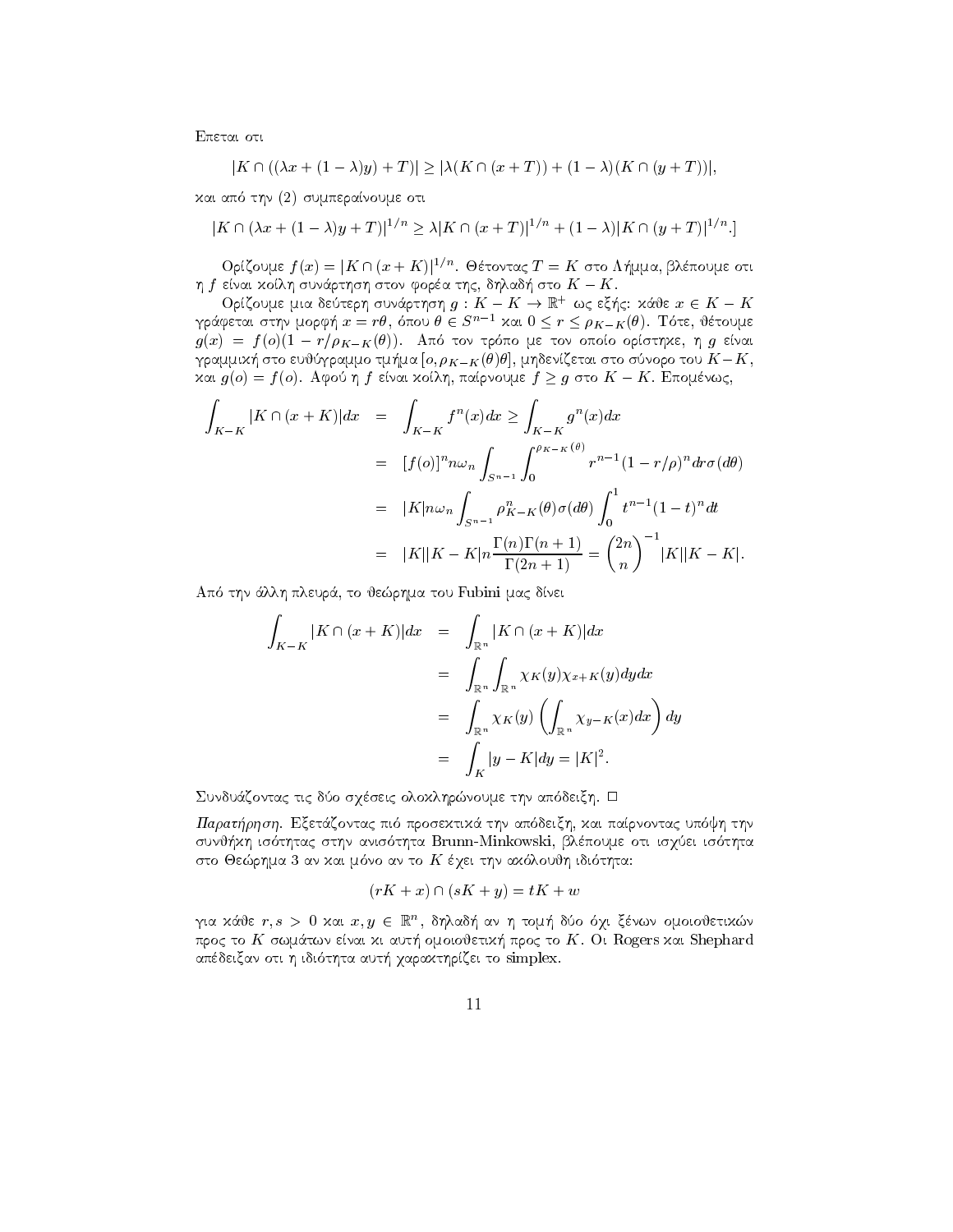H qrhsim thta thc ektmhshc tou Jewr-matoc gkeitai sthn parat-rhsh oti  $\sigma$  or  $\kappa$  to  $\alpha$   $\kappa$  and to  $\kappa$  and to  $\kappa$  to  $\kappa$  to  $\kappa$  to  $\kappa$ .

$$
|K - K|^{1/n} \le 4|K|^{1/n},
$$

ada-kurt i sma pou perigei to o perigetal se na summetrik al perigetat a summer a perigeta se summer a summer sma me perusta dio dio dio parat-personal parat-personal dio dio parat-personal di statutto di statutto di sta στην συνέγεια.

tomatoc me parlla upere pedagog encore per parlla upere per parlla upere per parlla upere per parlla upere per

Oεωρούμε ενα χυριο σωμα  $K$  στον  $\mathbb{R}^n$ , χαι στανεροποιούμε μια σιευνύνση  $\sigma \in$  $S^{n-1}$ . Ορίζουμε  $f = f_{K,\theta}:\mathbb{R} \to \mathbb{R}^+$  ως εζής:

$$
f(t) = |K \cap (\theta^{\perp} + t\theta)|.
$$

O  $\sigma_1$ *koc* edw etvat ( $n = 1$ )-otao tatoc.  $\Delta\eta$ xao $\eta$ ,  $\eta$ ( $\eta$ ) etvat to «expadov» t $\eta$ c toxi $\eta$ c του  $K$  που είναι χάθετη στο  $\theta$  χαι σε (προσημασμένη) απόσταση  $t$  από τον  $\theta^\perp$ .

Θεώρημα 4. Εστω Κ κυρτό σώμα,  $\theta \in S^{n-1}$ , και  $f(t) = |K \cap (\theta^{\perp} + t\theta)|$ . Τότε, η f <del>n-1</del> είναι κοίλη στον φορέα της.

 $\mathcal{M}$  , and the set of the set of the set of the set of the set of the set of the set of the set of the set of the set of the set of the set of the set of the set of the set of the set of the set of the set of the set  $\theta^\perp$  με τον  $\mathbb{R}^{n-1}$ . Για χάθε  $t$  ορίζουμε

$$
K(t) = \{ x \in \mathbb{R}^{n-1} \mid (x, t) \in K \}.
$$

Εστω  $I = \{ t \mid K(t) \neq \emptyset \}$ . Για χάθε  $t \in I$ , το  $K(t)$  είναι χυρτό, χαι αν  $t, s \in I$ ,  $\Lambda \subset \{0,1\}$ , to to the set of  $\Lambda$ 

$$
\lambda K(t) + (1 - \lambda)K(s) \subseteq K(\lambda t + (1 - \lambda)s).
$$

Από την ανισότητα Brunn-Minkowski στον  $\mathbb{R}^{n-1}$ , που

$$
|K(\lambda t + (1 - \lambda)s)|^{\frac{1}{n-1}} \ge \lambda |K(t)|^{\frac{1}{n-1}} + (1 - \lambda)|K(s)|^{\frac{1}{n-1}}.
$$

 $\mathrm{O}$ μως  $f(t) = |K \cap (\theta^\perp + t \theta)| = |K(t)|$ , χι αυτό δίνει το ζητούμενο.  $\Box$ 

paratrhshi istorik to Jerhman in the the theory and the third in the third problem and the problem in the second O Brunn έδειξε το παραπάνω αποτέλεσμα με την μέθοδο της συμμετρικοποίησης, και o Minkowski dwse mia ap deixh tou Jewr-matoc qrhsimopointac to 

ran prisma vezi to prisma kontra tou Jewro Jewro de la prisma de la prisma de la prisma de la prisma de la pri φορέα της.

Apdeixh Qrhsimopointac thn anis thta arijmhtikogewmetriko msou par noume

$$
f(\lambda t + (1 - \lambda)s) \ge f(t)^{\lambda} f(s)^{1 - \lambda}
$$

 $\alpha$  and  $i, \delta \in I$  and  $\delta \in (0,1)$ . And only also the integral strate and  $\delta$  in  $I$ .

**Hoptopia** 2. Ar to K etral oupperplace here to be to be to the  $||f||_{\infty} = f(0)$ , of placif h mgisth tom tou K e-nai h kentrik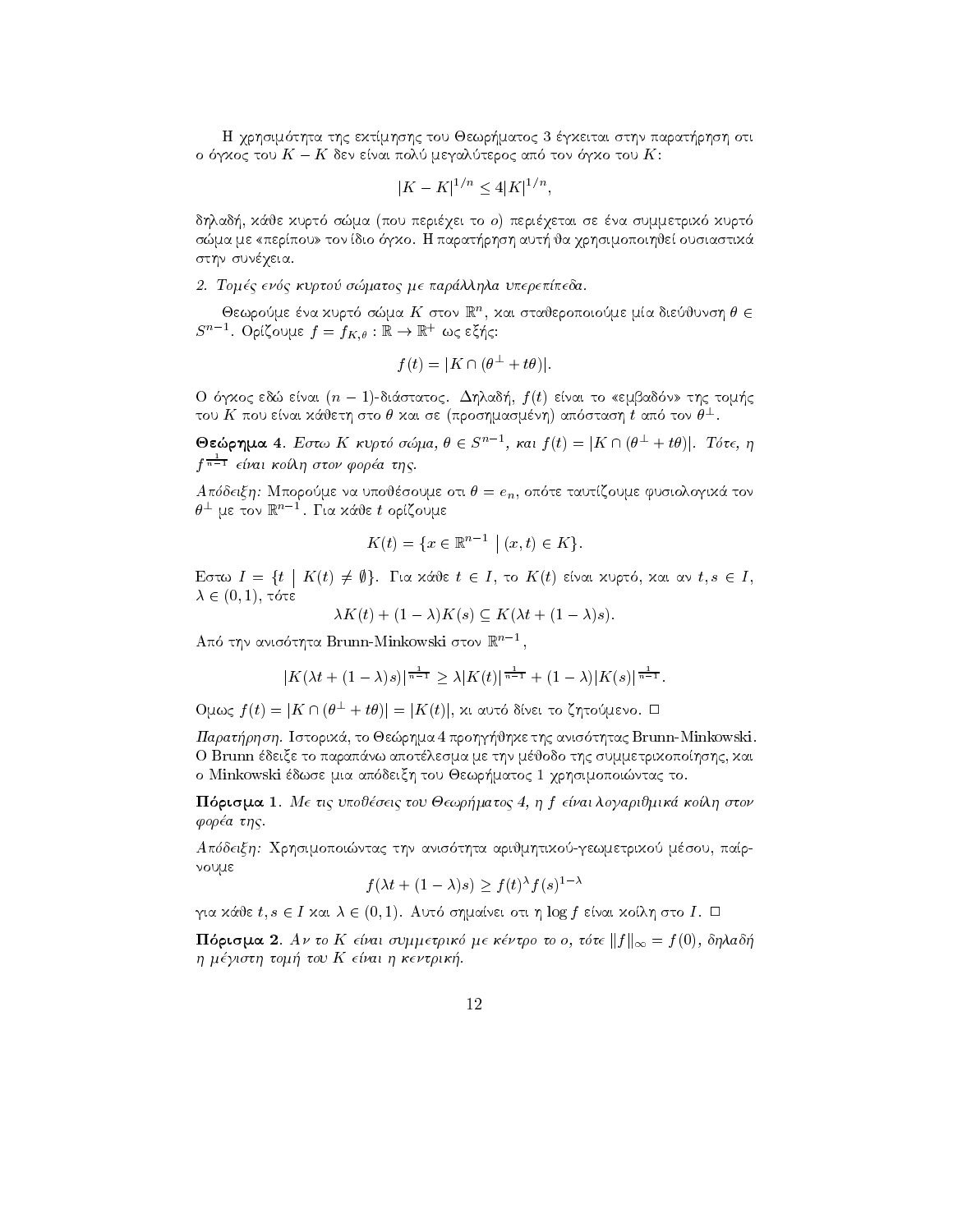Απόδειξη: Από την υπόθεση της συμμετρίας έπεται οτι  $K(-t) = -K(t)$  για κάθε  $t \in I$ . Από το Πόρισμα 1, η f είναι άρτια και λογαριθμικά κοίλη στο I. Αρα, για  $x$ άθε  $t \in I$ ,

$$
f(0) = f\left(\frac{t + (-t)}{2}\right) \ge \sqrt{f(t)}\sqrt{f(-t)} = f(t). \quad \Box
$$

## 3. Μια ανισότητα του Anderson.

Θεωρούμε μια άρτια, λογαριθμικά κοίλη συνάρτηση  $f: \mathbb{R}^n \to \mathbb{R}^+$ . Τότε, για κάθε $t\geq 0$ το σύνολο

$$
\{x \in \mathbb{R}^n \mid f(x) \ge t\}
$$

είναι συμμετρικό και κυρτό. Οπως στο Πόρισμα 2, εύκολα ελέγχουμε οτι  $||f||_{\infty} =$  $f(0)$ .

Η ανισότητα του Anderson [And] αφορά το ολοκλήρωμα μιας τέτοιας συνάρτησης πάνω σε συμμετρικά κυρτά σώματα:

Θεώρημα 5. Εστω  $f : \mathbb{R}^n \to \mathbb{R}^+$  άρτια ολοκληρώσιμη συνάρτηση με την ιδιότητα το  $\{x \mid f(x) \geq t\}$  να είναι κυρτό για κάθε  $t \geq 0$ . Τότε, για κάθε συμμετρικό ως προς το ο κυρτό σώμα W και κάθε  $z \in \mathbb{R}^n$  ισχύει

$$
\int_W f(x)dx \ge \int_{W+z} f(x)dx.
$$

Απόδειξη: Χρησιμοποιώντας την συνάρτηση κατανομής της f γράφουμε

$$
\int_{W+z} f(x)dx = \int_0^\infty |\{x \mid f(x) \ge t\} \cap (W+z)|dt \quad , \quad z \in \mathbb{R}^n
$$

Αφού τα  $\{x \mid f(x) \geq t\}$  και W είναι κυρτά, έπεται οτι

$$
\frac{1}{2}\left(\left\{x \mid f(x) \ge t\right\} \cap (W + z)\right) + \frac{1}{2}\left(\left\{x \mid f(x) \ge t\right\} \cap (W - z)\right) \subseteq \left\{x \mid f(x) \ge t\right\} \cap W
$$

για κάθε t. Από την ανισότητα Brunn - Minkowski παίρνουμε

$$
|\{x \mid f(x) \ge t\} \cap W| \ge |\{x \mid f(x) \ge t\} \cap (W + z)|^{1/2} |\{x \mid f(x) \ge t\} \cap (W - z)|^{1/2}.
$$
Ομως η *f* είναι άρτια χαι το *W* συμμετριχό, άρα

$$
\{x \mid f(x) \ge t\} \cap (W + z) = - (\{x \mid f(x) \ge t\} \cap (W - z)),
$$

επομένως

$$
|\{x \mid f(x) \ge t\} \cap W| \ge |\{x \mid f(x) \ge t\} \cap (W + z)|.
$$

Ολοκληρώνοντας έχουμε

$$
\int_{W} f(x)dx = \int_{0}^{\infty} |\{x \mid f(x) \ge t\} \cap W|dt
$$
\n
$$
\ge \int_{0}^{\infty} |\{x \mid f(x) \ge t\} \cap (W + z)|dt
$$
\n
$$
= \int_{W+z}^{x} f(x)dx. \quad \Box
$$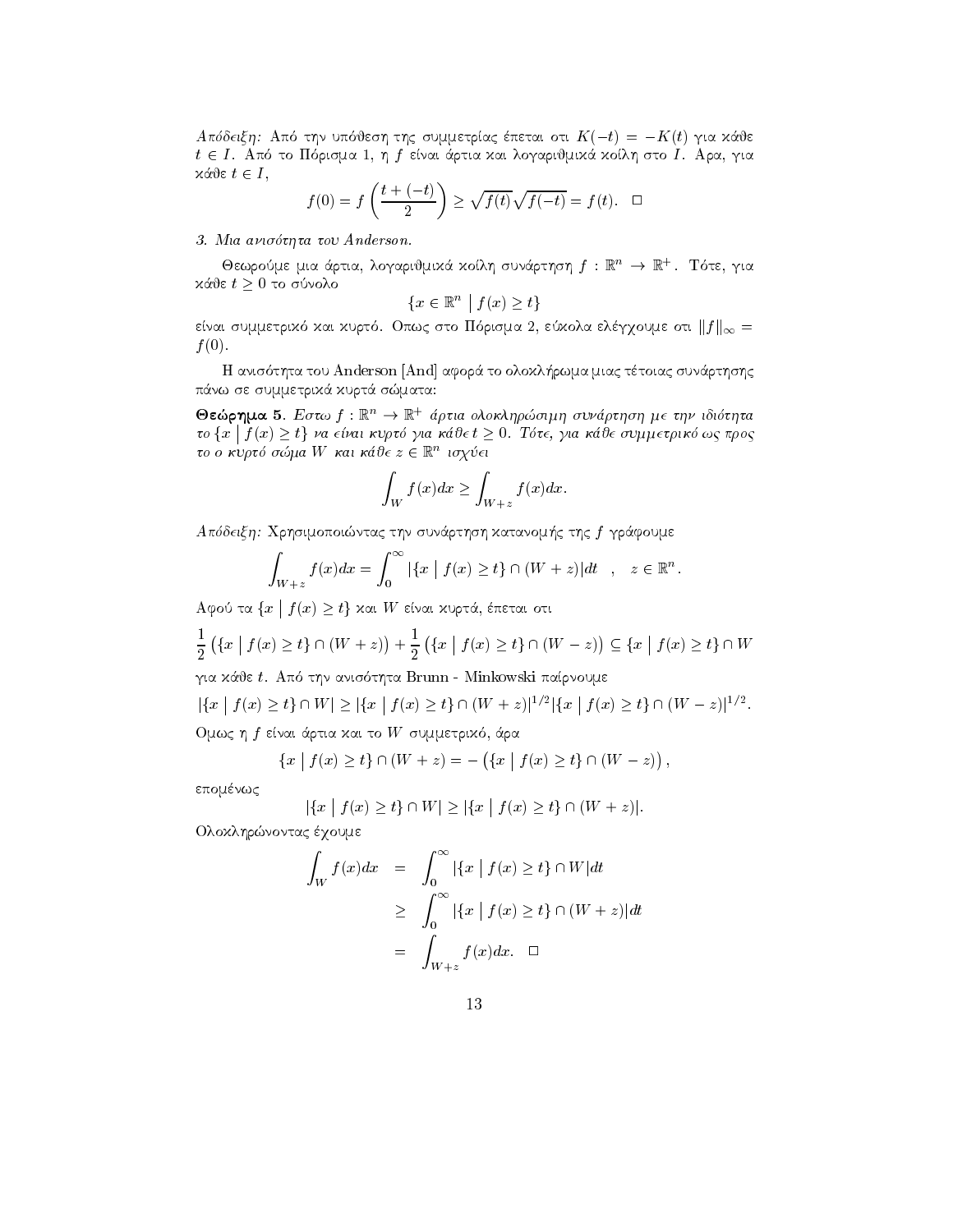## 4. Το Λήμμα του Borell.

**Θεώρημα 6** [Bo] Εστω Κ κυρτό σώμα στον  $\mathbb{R}^n$  με όγκο  $|K| = 1$ , και Α κλειστό κυρτό συμμετρικό σύνολο τέτοιο ώστε  $|K \cap A| = \delta > \frac{1}{2}$ . Τότε, για κάθε  $t > 1$  έχουμε

$$
|K \cap (tA)^c| \leq \delta \left(\frac{1-\delta}{\delta}\right)^{\frac{t+1}{2}}.
$$

Απόδειξη: Δείχνουμε πρώτα με απαγωγή σε άτοπο οτι

$$
A^c \supseteq \frac{2}{t+1}(tA)^c + \frac{t-1}{t+1}A.
$$

Εστω οτι υπάρχει  $a \in A$  που γράφεται στη μορφή

$$
a = \frac{2}{t+1}y + \frac{t-1}{t+1}a_1,
$$

όπου  $a_1 \in A$  και  $y \notin tA$ . Τότε,

$$
\frac{1}{t}y = \frac{t+1}{2t}a + \frac{t-1}{2t}(-a_1) \in A,
$$

από την κυρτότητα και την συμμετρία του A. Αυτό σημαίνει οτι  $y \in tA$ , άτοπο.

Το Κ είναι κυρτό, επομένως

$$
A^c \cap K \supseteq \frac{2}{t+1}[(tA)^c \cap K] + \frac{t-1}{t+1}[A \cap K].
$$

Εφαρμόζοντας την ανισότητα Brunn-Minkowski για συμπαγή σύνολα, παίρνουμε

$$
1 - \delta = |A^c \cap K| \ge |(tA)^c \cap K|^{\frac{2}{t+1}} |A \cap K|^{\frac{t-1}{t+1}} = |(tA)^c \cap K|^{\frac{2}{t+1}} \delta^{\frac{t-1}{t+1}}.
$$

Αυτό αποδεικνύει το ζητούμενο. □

Το Λήμμα του Borell εκφράζει την συγκέντρωση του όγκου στον R<sup>n</sup>: Αν το  $A \cap K$  περιέχει περισσότερο από το μισό του όγχου του  $K$ , τότε το ποσοστό του  $K$ που μένει έξω από το  $tA, t > 1$  φθίνει εχθετικά ως προς  $t$  χαθώς  $t \to \infty$ , με ρυθμό ανεξάρτητο από το  $K$  και την διάσταση  $n$ .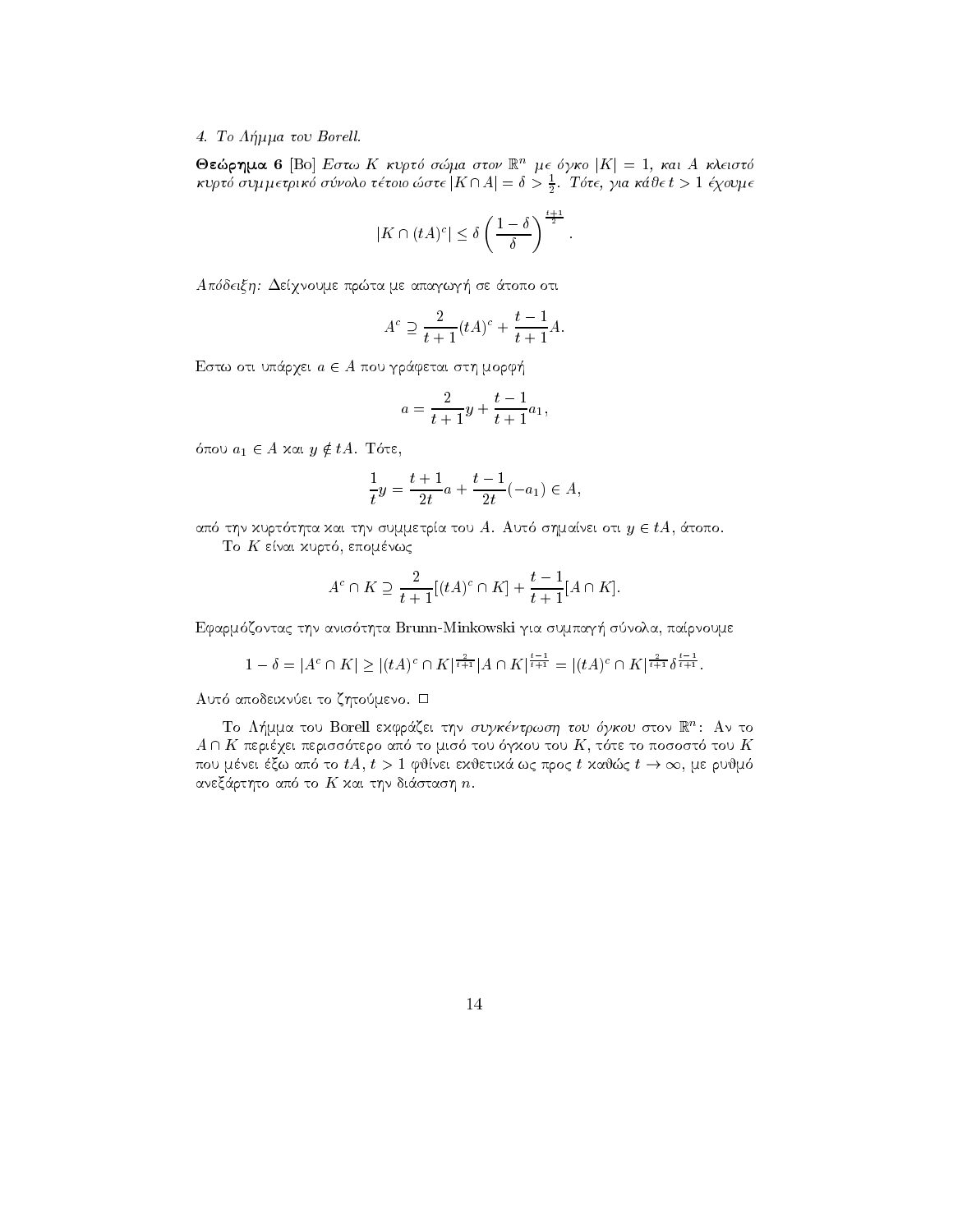## 2. ΕΛΑΧΙΣΤΟ ΜΕΣΟ ΠΛΑΤΟΣ

## 2.1 Συναρτήσεις Rademacher και Walsh.

**Oprofine**. (a) Botto  $n \in \mathbb{N}$ . Opicoupe  $E_2 = \{-1, 1\}^n$ . To ouvoko  $\{-1, 1\}$  ervat nokλαπλασίαστική ομάσα, επομενώς και ο  $E_2$  ειναι ομάσα με πραςή τον πολλαπλασίασμο κατα συντεταγμένες.

κατα συντεταγμενες.<br>(β) Για κάθε  $i=1,\ldots,n$  ορίζουμε  $r_i:E_2^n \to \{-1,1\}$  με

rio este al contra contra contra contra contra contra contra contra contra contra contra contra contra contra

er bij die deur de verwys in de verwys de verwys van de verwys van de verwys van de verwys van de verwys van d

Ut  $r_i$ ,  $i = 1, ..., n$ , ειναι οι συναρτησεις *Kaaemacher.*<br>(γ) Εστω  $\emptyset \neq A \subseteq \{1, ..., n\}$ . Ορίζουμε  $w_A : E_2^n \to \{-1, 1\}$  με

$$
w_A(\epsilon) = \prod_{i \in A} r_i(\epsilon).
$$

 $A \lor A = \emptyset,$  θέτουμε  $w_A(\epsilon) = 1$ . Οι  $w_A, \, A \subseteq \{1, \ldots, n\},$  είναι οι συναρτήσεις Walsh. παρατηρηστε στι  $r_i = w_{\{i\}}$ .

Oi sunart-seic Walsh ikanopoion ta parak
tw

Prtash a Kje wA e-nai omoiomorfismc omdwn (p) Lui kave A kai kave  $\epsilon \in E_2^-, w_A^-(\epsilon) = 1$ . g is great of our organisation of the construction of the construction of the construction of the construction o

$$
\sum_A w_A(\epsilon) w_A(\zeta) = 2^n \delta_{\epsilon \zeta}
$$

kai

$$
\sum_{\epsilon} w_A(\epsilon) w_B(\epsilon) = 2^n \delta_{AB},
$$

 $\sigma u \sigma v = \sigma u \sigma u - g \sigma u \sigma v$   $\sigma u \sigma u + g \sigma u$ 

 $A$ ν στον  $E_2$  ορισουμε την ομοιομορφη σιαχριτη χατανομη πισανοτητας, τοτε γινεται σιακριτος χωρος πισανοτητας ( $E_2$  ,  $F$  ( $E_2$  ),  $p$ ). Θα συμρολιςουμε  $a(\epsilon) \equiv ap(\epsilon)$ .  $A$ v  $f: E_2 \to \mathbb{R}$ , tots

$$
\int_{E_2^n} f(\epsilon) d\epsilon = \frac{1}{2^n} \sum_{\epsilon \in E_2^n} f(\epsilon).
$$

 $\int_{E_2^n}$  ,  $\int_{E_2^n}$  ,  $\int_{E_2^n}$  ,  $\int_{E_2^n}$  ,  $\int_{E_2^n}$  ,  $\int_{E_2^n}$  ,  $\int_{E_2^n}$  , πότε ορίζουμε  $f: E_2^n \to X$ , τότε ορίζουμε

$$
\int_{E_2^n} f(\epsilon) d\epsilon = \frac{1}{2^n} \sum_{\epsilon \in E_2^n} f(\epsilon) \in X.
$$

Ο χώρος των συναρτήσεων  $J: E_2 \to X$  γινεται χώρος Banach με νορμα την

$$
||f||_{L_2(X;E_2^n)} = ||f||_{L_2(X)} = \left(\int_{E_2^n} ||f(\epsilon)||^2 d\epsilon\right)^{\frac{1}{2}}
$$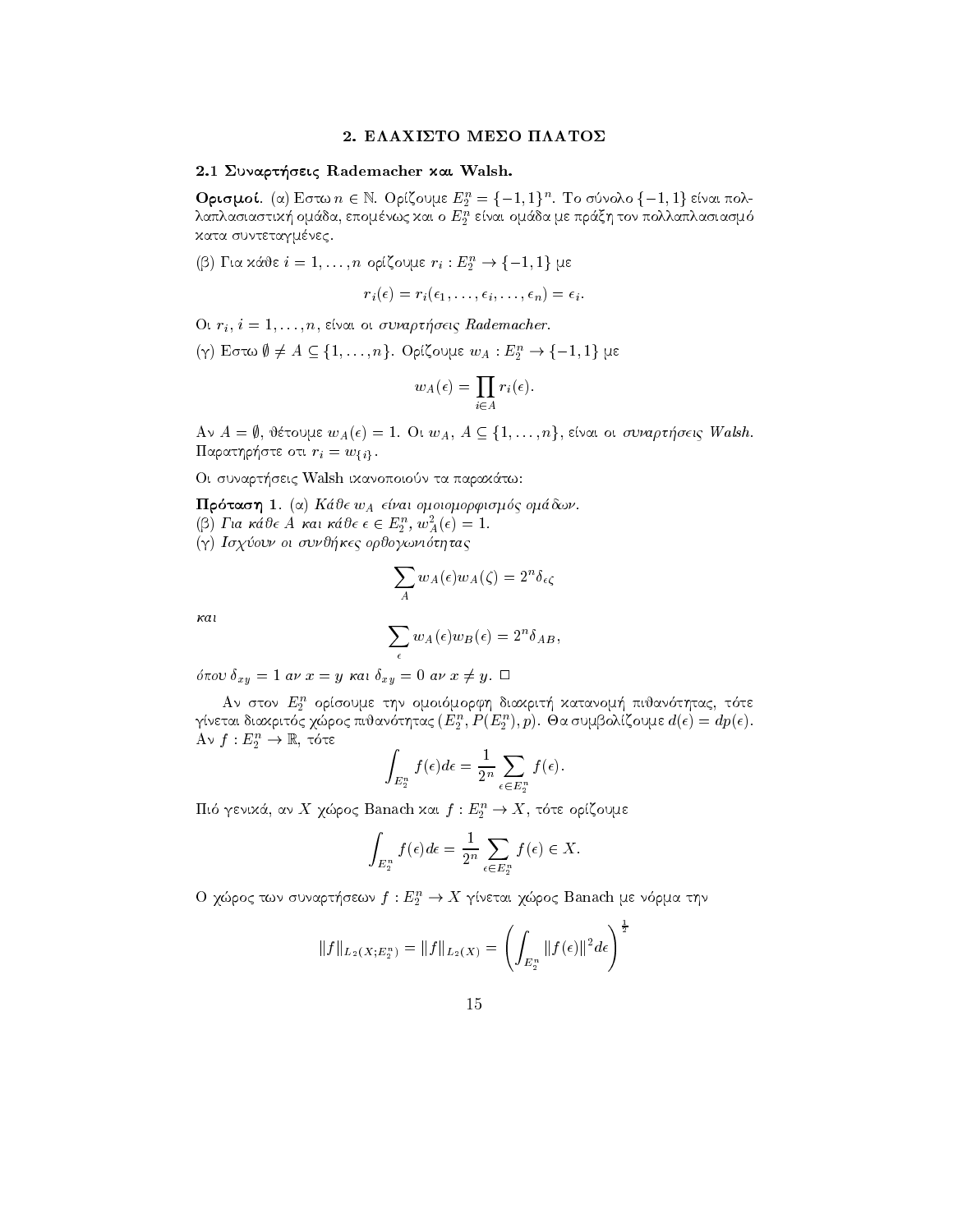Θα χρησιμοποιήσουμε και την νόρμα

$$
||f||_{L_1(X;E_2^n)} = ||f||_{L_1(X)} = \int_{E_2^n} ||f(\epsilon)||d\epsilon.
$$

**Πρόταση 2**. Κάθε  $f: E_2^n \to X$  γράφεται κατα μοναδικό τρόπο στη μορφή

$$
f(\epsilon) = \sum_{A} w_A(\epsilon) x_A,
$$

για κάποια  $x_A \in X$ .

 $A\pi$ όδειξη: Για κάθε  $A \subseteq \{1, \ldots, n\}$  ορίζουμε

$$
x_A = \int_{E_2^n} w_A(\epsilon) f(\epsilon) d\epsilon
$$

Τότε, χρησιμοποιώντας την Πρόταση $1(\gamma)$ βλέπουμε οτι για κάθε $\epsilon \in E_2^n$ 

$$
\sum_{A} w_{A}(\epsilon) x_{A} = \sum_{A} w_{A}(\epsilon) \left( \int_{E_{2}^{n}} w_{A}(\zeta) f(\zeta) d\zeta \right)
$$
  

$$
= \int_{E_{2}^{n}} f(\zeta) \left( \sum_{A} w_{A}(\epsilon) w_{A}(\zeta) \right) d\zeta
$$
  

$$
= f(\epsilon).
$$

Για την μοναδικότητα, ας υποθέσουμε οτι $f(\epsilon)=\sum_{A} w_A(\epsilon)y_A$ για κάποια  $y_A\in X.$ Τότε,

$$
x_A = \int_{E_2^n} w_A(\zeta) f(\zeta) d\zeta
$$
  
= 
$$
\int_{E_2^n} \left( \sum_B w_B(\zeta) y_B \right) w_A(\zeta) d\zeta
$$
  
= 
$$
\frac{1}{2^n} \sum_B y_B \left( \sum_{\zeta \in E_2^n} w_B(\zeta) w_A(\zeta) \right)
$$
  
= 
$$
y_A,
$$

πάλι από την Πρόταση 1 (γ). Ο

 ${\bf O}$ ρισμός. (α) Αν $f:E_2^n\to X$  και  $g:E_2^n\to \mathbb{R}$ ορίζουμε την συνέλιξη $f*g:E_2^n\to X$ των $f$ και  $g$ ως εξής:

$$
(f * g)(\epsilon) = \int_{E_2^n} f(\epsilon \zeta) g(\zeta) d\zeta.
$$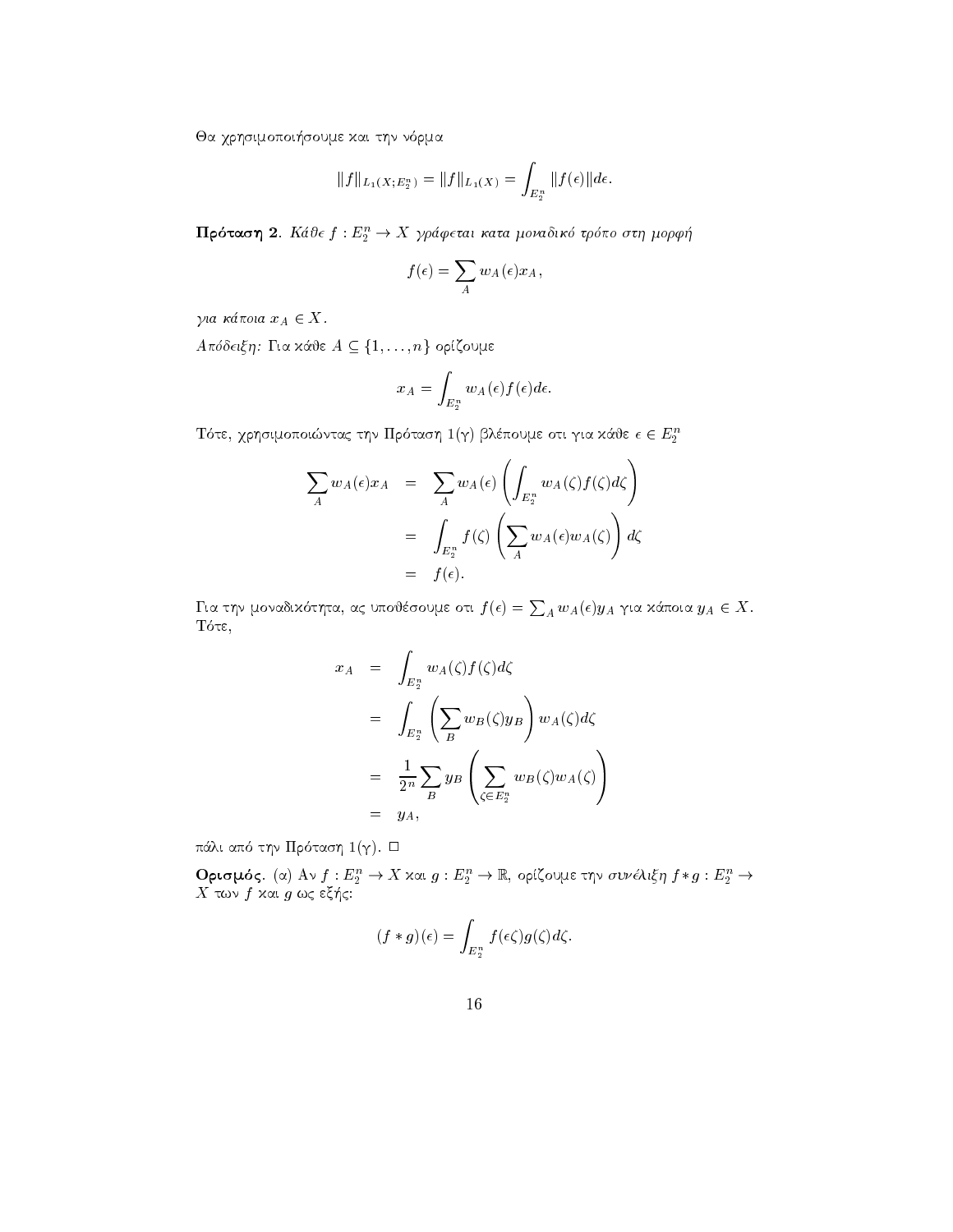(β) Η Rademacher προβολή της  $f: E_2^n \to X$  είναι η συνάρτηση  $Rad_n f: E_2^n \to X$  $\mu \varepsilon$ 

$$
Rad_n f(\epsilon) = \sum_{i=1}^n r_i(\epsilon) x_{\{i\}},
$$

όπου  $f = \sum w_A x_A$ .

 $\Pi$ ρόταση 3. Ορίζουμε  $g: E_2^n \to \mathbb{R}$  με  $g(\epsilon) = \sum_{i=1}^n r_i(\epsilon)$ . Τότε, για κάθε  $f: E_2^n \to$  $X$ , ισχύ $ε$ ι

$$
Rad_n f = f * g.
$$

Απόδειξη: Εχουμε

$$
(f * g)(\epsilon) = \int_{E_2^n} \left( \sum_A w_A(\epsilon \zeta) x_A \right) \left( \sum_{i=1}^n r_i(\zeta) \right) d\zeta
$$
  

$$
= \sum_{i=1}^n \sum_A x_A w_A(\epsilon) \left( \int_{E_2^n} w_A(\zeta) r_i(\zeta) d\zeta \right)
$$
  

$$
= \sum_{i=1}^n r_i(\epsilon) x_{\{i\}}
$$
  

$$
= Rad_n f(\epsilon). \quad \Box
$$

**Ορισμός**. Εστω  $f: E_2^n \to X$  και  $\phi: E_2^n \to X^*$ . Ορίζουμε

$$
\langle f(\epsilon), \phi(\epsilon) \rangle = [\phi(\epsilon)](f(\epsilon)).
$$

Πρόταση 4. Εστω Χ χώρος Banach, Χ<sup>\*</sup> ο δυικός του, και Η χώρος Hilbert. Για κάθε  $f: E_2^n \to X$ ,  $\phi: E_2^n \to X^*$  και  $h: E_2^n \to H$  ισχύουν τα εξής: (α) Τπάρχει $\psi: E_2^n \to X^*$ με  $||\psi||_{L_2(X^*)} = 1$ τέτοια ώστε

$$
||f||_{L_2(X)} = \int_{E_2^n} \langle f(\epsilon), \psi(\epsilon) \rangle d\epsilon.
$$

 $(\beta)\,\,\textstyle{\int_{E_2^n} \langle f(\epsilon),\phi(\epsilon)\rangle}d\epsilon \leq \|f\|_{L_2(X)}\|\phi\|_{L_2(X^*)}.$ 

 $(\gamma)$  Aν h(ε) =  $\sum_{A} w_A(\epsilon) x_A$  είναι η αναπαράσταση της h, τότε

$$
||h||_{L_2(H)}^2 = \sum_A ||x_A||_H^2.
$$

Απόδειξη: (α) Εχουμε ότι

$$
||f||_{L_2(X)} = \left(\frac{\sum_{\epsilon} ||f(\epsilon)||_X^2}{2^n}\right)^{\frac{1}{2}}
$$
  
= 
$$
\frac{\sum_{\epsilon} ||f(\epsilon)||_X a_{\epsilon}}{\sqrt{2^n}},
$$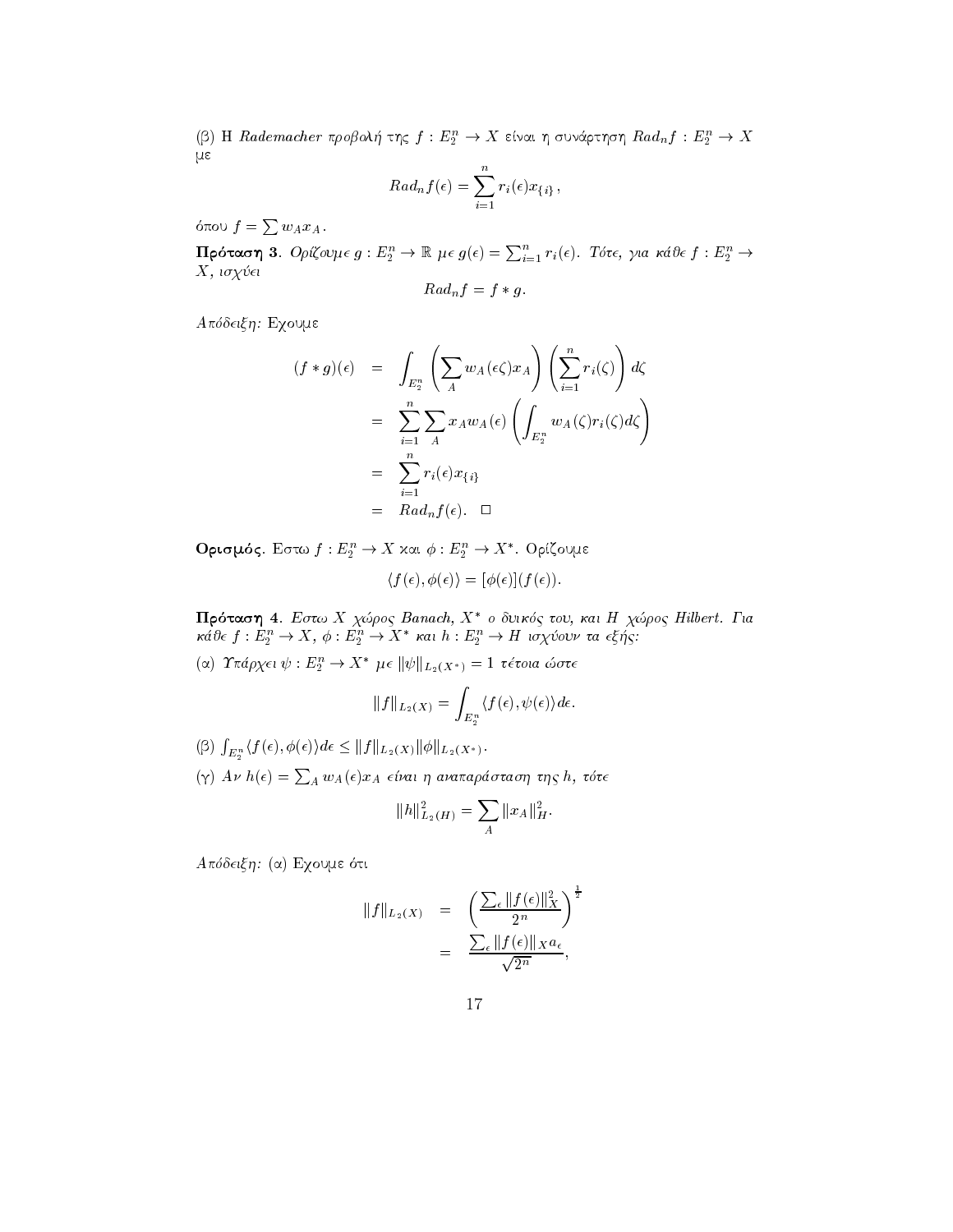όπου $\{a_\epsilon\}$  κατάλληλη ακολουθία πραγματικών αριθμών με $\sum_\epsilon a_\epsilon^2=1.$ 

 $\Gamma$ ια κάθε $\epsilon\in E_2^n$ υπάρχει $\tilde{\psi}(\epsilon)\in X^*$ με $\|\tilde{\psi}(\epsilon)\|_{X^*}=1$ και

$$
||f(\epsilon)||_X = \langle f(\epsilon), \tilde{\psi}(\epsilon) \rangle.
$$

 $O$ ρίζουμε  $\psi(\epsilon) = \tilde{\psi}(\epsilon) a_{\epsilon} 2^{\frac{n}{2}}$ . Τότε,

$$
\|\psi\|_{L^2(X^*)}^2 = \frac{\sum_{\epsilon} \|\psi(\epsilon)\|_{X^*}^2}{2^n}
$$
  
= 
$$
\frac{\sum_{\epsilon} \|\tilde{\psi}(\epsilon)\|_{X^*}^2 a_{\epsilon}^2 2^n}{2^n}
$$
  
= 1,

χαι

$$
||f||_{L_2(X)} = \int_{E_2^n} \langle f(\epsilon), \psi(\epsilon) \rangle d\epsilon.
$$

(β) Απλώς παρατηρούμε οτι

$$
\int_{E_2^n} \langle f(\epsilon), \phi(\epsilon) \rangle d\epsilon \le \int_{E_2^n} ||f(\epsilon)||_X ||\phi(\epsilon)||_{X^*} d\epsilon,
$$

και χρησιμοποιούμε την ανισότητα Cauchy-Schwarz.

(γ) Παρατηρούμε οτι

$$
\int_{E_2^n} ||h(\epsilon)||_H^2 = \int_{E_2^n} ||\sum_A w_A(\epsilon)x_A||_H^2
$$
  
\n
$$
= \int_{E_2^n} \langle \sum_A w_A(\epsilon)x_A, \sum_B w_B(\epsilon)x_B \rangle d\epsilon
$$
  
\n
$$
= \sum_A \sum_B \langle x_A, x_B \rangle \int_{E_2^n} w_A(\epsilon)w_B(\epsilon) d\epsilon
$$
  
\n
$$
= \sum_A \langle x_A, x_A \rangle
$$
  
\n
$$
= \sum_A ||x_A||_H^2.
$$

 $\Delta$ ηλαδή,

$$
||h||^2_{L^2(H)} = \sum_A ||x_A||^2_H. \quad \Box
$$

## 2.2 Η ανισότητα του Pisier για την Rademacher προβολή.

H  $Rad_n: L^2(X)$  →  $L^2(X)$  με  $f$  →  $Rad_n f$  είναι γραμμικός τελεστής. Οπως θα δούμε, ο  $Rad_n$  είναι φραγμένος τελεστής. Σκοπός μας είναι να δώσουμε απόδειξη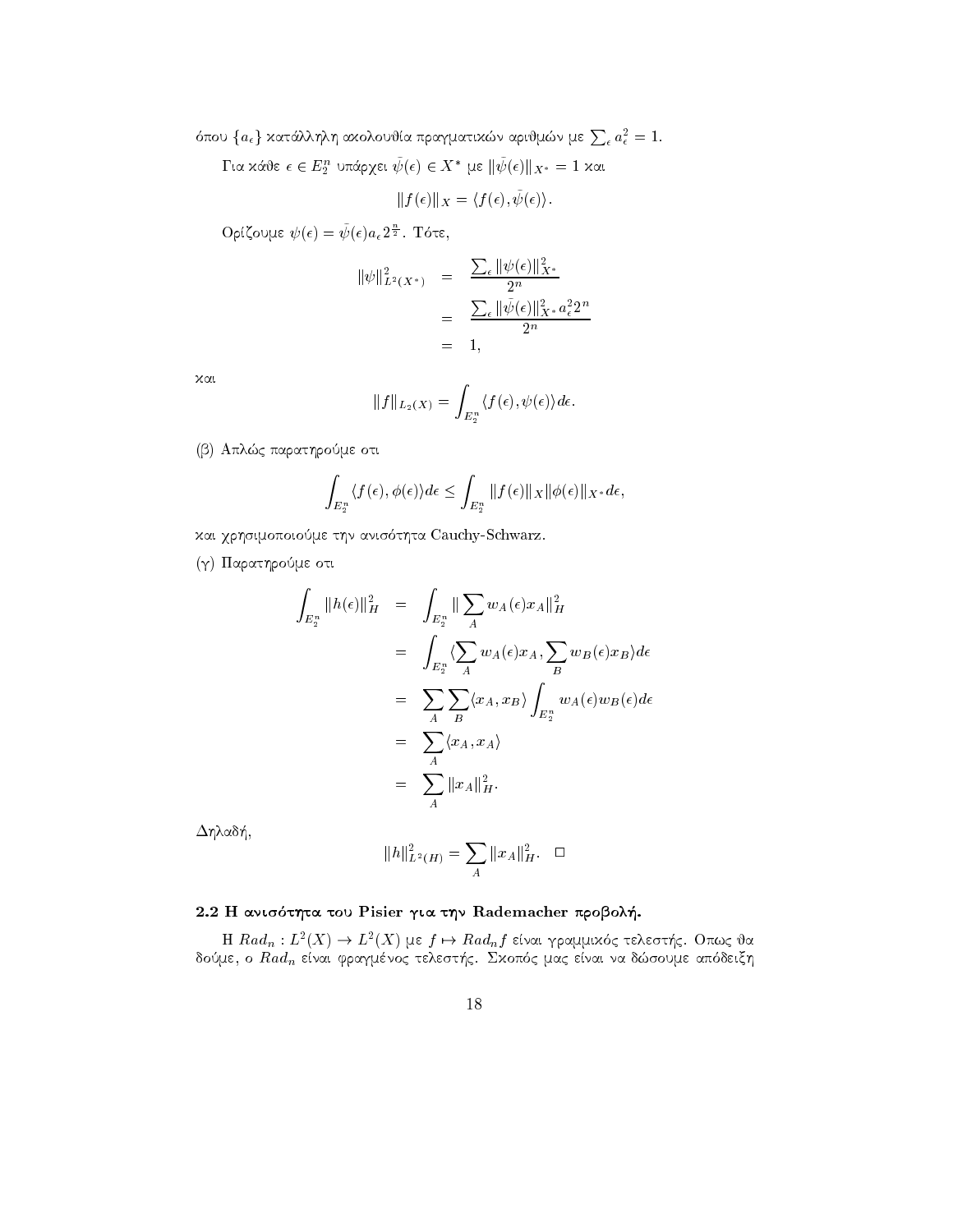της εκτίμησης του G. Pisier για τη νόρμα  $\|Rad_n(X)\|$  της Rademacher προβολής  $Rad_n$ 

**Θεώρημα** [Pi2] Εστω Χ η-διάστατος χώρος με νόρμα. Αν  $f: E_2^n \to X$ , τότε

$$
||Rad_n f||_{L^2(X)} \le c \log n ||f||_{L^2(X)},
$$

όπου  $c > 0$  απόλυτη σταθερά. Δηλαδή,  $|| Rad_n(X)|| \leq c \log n$ .

Η απόδειξη θα βασιστεί σε μια σειρά από βοηθητικά αποτελέσματα:

Πρόταση 1. Εστω Χ χώρος Banach,  $f: E_2^n \to X$ ,  $g: E_2^n \to \mathbb{R}$ , και  $g(\epsilon)$  =  $\sum_{A} w_A(\epsilon) c_A$  η αναπαράσταση της g. Τότε,

 $(\alpha)\ \||f*g\|_{L^2(X)}\leq \|f\|_{L^2(X)}\, \|g\|_{L^1(\mathbb{R})}.$ 

(β)  $Aν$  ο  $X = H$  είναι χώρος Hilbert, τότε

$$
||f * g||_{L^2(H)} \leq ||f||_{L^2(H)} \max_{A} |c_A|
$$

 $(γ)$  Αν  $d(X, H)$  είναι η απόσταση Banach-Mazur του Χ από έναν χώρο Hilbert  $H$  τότε

$$
||f * g||_{L^2(X)} \le ||f||_{L^2(X)} \max_{A} |c_A| d(X, H).
$$

 $A$ πόδειξη: (α) Εχουμε  $f * g : E_2^n \to X$ . Τότε υπάρχει  $\phi : E_2^n \to X^*$  τέτοια ώστε  $||\phi||_{L^2(X^*)} = 1$  xαι

$$
\begin{array}{rcl} \|f*g\|_{L^2(X)} & = & \displaystyle\int_{E_2^n} \langle (f*g)(\epsilon), \phi(\epsilon) \rangle d\epsilon \\ \\ & = & \displaystyle\int_{E_2^n} g(\zeta) \int_{E_2^n} \langle f(\epsilon\zeta), \phi(\epsilon) \rangle d\epsilon d\zeta \\ \\ & \leq & \displaystyle\int_{E_2^n} |g(\zeta)| \int_{E_2^n} \|f(\epsilon\zeta)\|_X \|\phi(\epsilon)\|_{X^*} d\epsilon d\zeta \\ \\ & \leq & \displaystyle\int_{E_2^n} |g(\zeta)| \left(\int_{E_2^n} \|f(\epsilon\zeta)\|_X^2 d\epsilon\right)^{\frac{1}{2}} \left(\int_{E_2^n} \|\phi(\epsilon)\|_{X^*}^2 d\epsilon\right)^{\frac{1}{2}} d\zeta \\ \\ & = & \displaystyle\|f\|_{L^2(X)} \|g\|_{L^1(\mathbb{R})}. \end{array}
$$

(β) Παρατηρούμε ότι αν $f=\sum_A w_A x_A, g=\sum_A c_A w_A$ οι αναπαραστάσεις των $f,g$ αντίστοιχα, τότε $f*g=\sum_A c_A x_A w_A$ αφού

$$
(f * g)(\epsilon) = \int_{E_2^n} f(\epsilon \zeta) \left( \sum_A w_A(\zeta) c_A \right) d\zeta
$$

$$
= \sum_A \left( \int_{E_2^n} f(\epsilon \zeta) w_A(\zeta) d\zeta \right) c_A
$$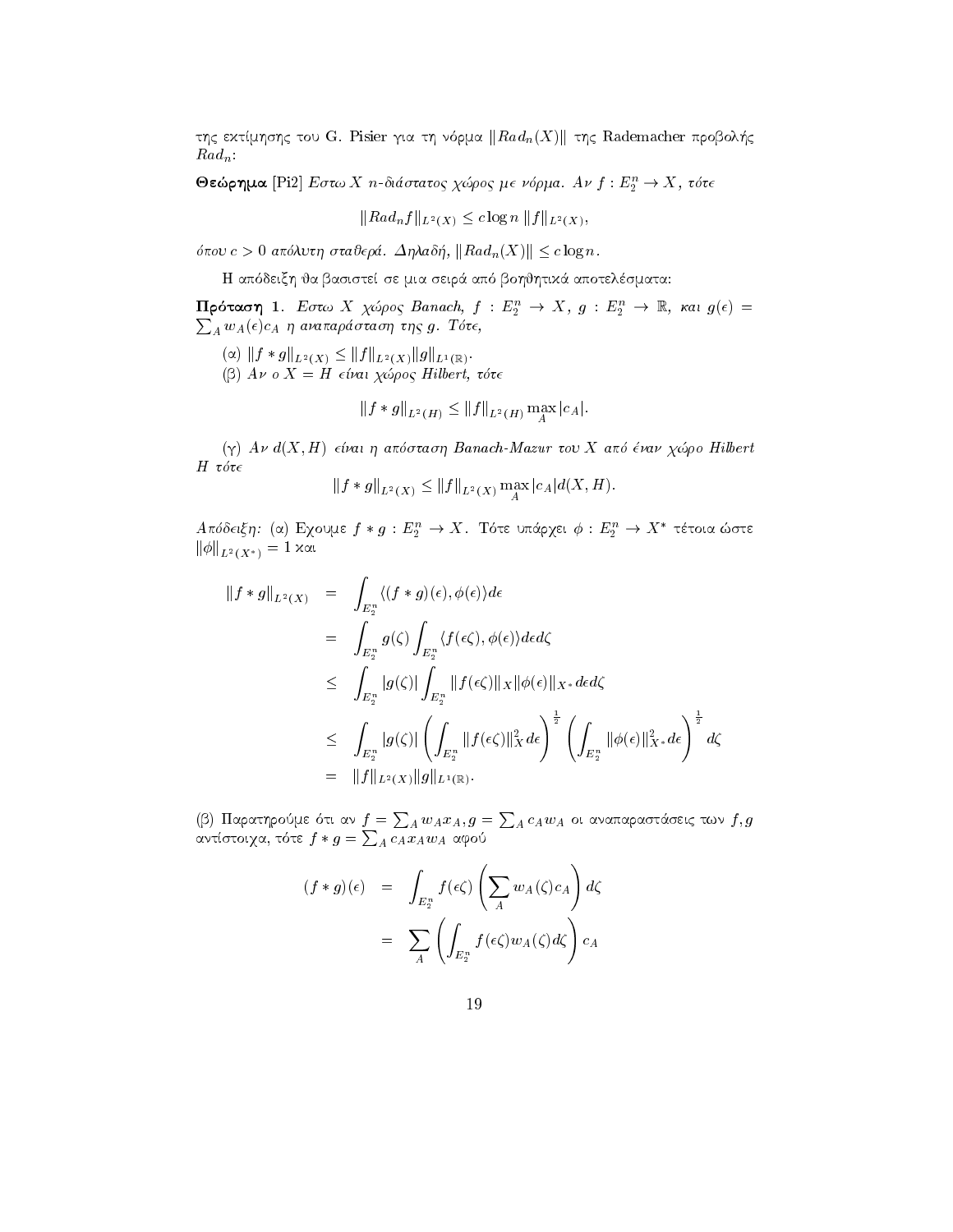$$
= \sum_{A} \left( \int_{E_2^n} f(\epsilon \zeta) w_A(\epsilon \zeta) d\zeta \right) c_A w_A(\epsilon)
$$
  
= 
$$
\sum_{A} x_A c_A w_A(\epsilon).
$$

Χρησιμοποιώντας την Πρόταση 4 της προηγούμενης παραγράφου, έχουμε

$$
||f * g||_{L^{2}(H)} = \left(\sum_{A} ||c_{A}x_{A}||_{H}^{2}\right)^{\frac{1}{2}}
$$
  
\n
$$
\leq \max_{A} |c_{A}| \left(\sum_{A} ||x_{A}||_{H}^{2}\right)^{\frac{1}{2}}
$$
  
\n
$$
= \left(\max_{A} |c_{A}|\right) ||f||_{L^{2}(H)}.
$$

(γ) Γνωρίζουμε ότι για κάθε  $\varepsilon > 0$  υπάρχει  $T : X \to H$  τέτοιος ώστε  $||T|| ||T^{-1}|| \le$  $(1+\varepsilon)d(X,H)$ .

Αφού  $f * g = \sum_{A} c_A x_A w_A$ , ισχύει ότι

$$
T[(f * g)(\epsilon)] = \sum_{A} w_A(\epsilon) c_A T x_A.
$$

Υπολογίζουμε:

$$
\|f * g\|_{L^{2}(X)} = \|T^{-1} \circ T \circ (f * g)\|_{L^{2}(X)}
$$
  
\n
$$
\leq \|T^{-1}\| \|T \circ (f * g)\|_{L^{2}(H)}
$$
  
\n
$$
= \|T^{-1}\| (\sum_{A} \|c_{A} Tx_{A}\|_{H}^{2})^{\frac{1}{2}}
$$
  
\n
$$
\leq \max_{A} |c_{A}|\|T^{-1}\| \left(\int_{E_{2}^{n}} \|T(f(\epsilon)\|_{H}^{2} d\epsilon\right)^{\frac{1}{2}}
$$
  
\n
$$
\leq \max_{A} |c_{A}|\|T^{-1}\| \|T\| \left(\int_{E_{2}^{n}} \|f(\epsilon)\|_{X}^{2} d\epsilon\right)^{\frac{1}{2}}
$$
  
\n
$$
= \|f\|_{L^{2}(X)} \max_{A} |c_{A}| (1 + \varepsilon) d(X, H). \square
$$

 $\Pi$ αρατήρηση. Εχουμε δεί οτι $Rad_n f = f * g$ , όπου  $g = \sum r_i$ . Είναι φανερό οτι $\|g\|_{L^1(\mathbb{R})} \le \|g\|_{L^2(\mathbb{R})} = \sqrt{n}$ , επομένως το μέρος (α) της Πρότασης δίνει

$$
||Rad_nf|| \le \sqrt{n}||f||.
$$

Το μέρος (γ) δίνει την ίδια εκτίμηση αν $\dim X=n$ : Από το Θεώρημα του John, $d(X,\ell_2^n)\leq \sqrt{n},$ και για την  $g=\sum r_i$ προφανώς  $\max_A|c_A|=1.$ Αρα,

$$
||Rad_nf|| \le \sqrt{n||f||}.
$$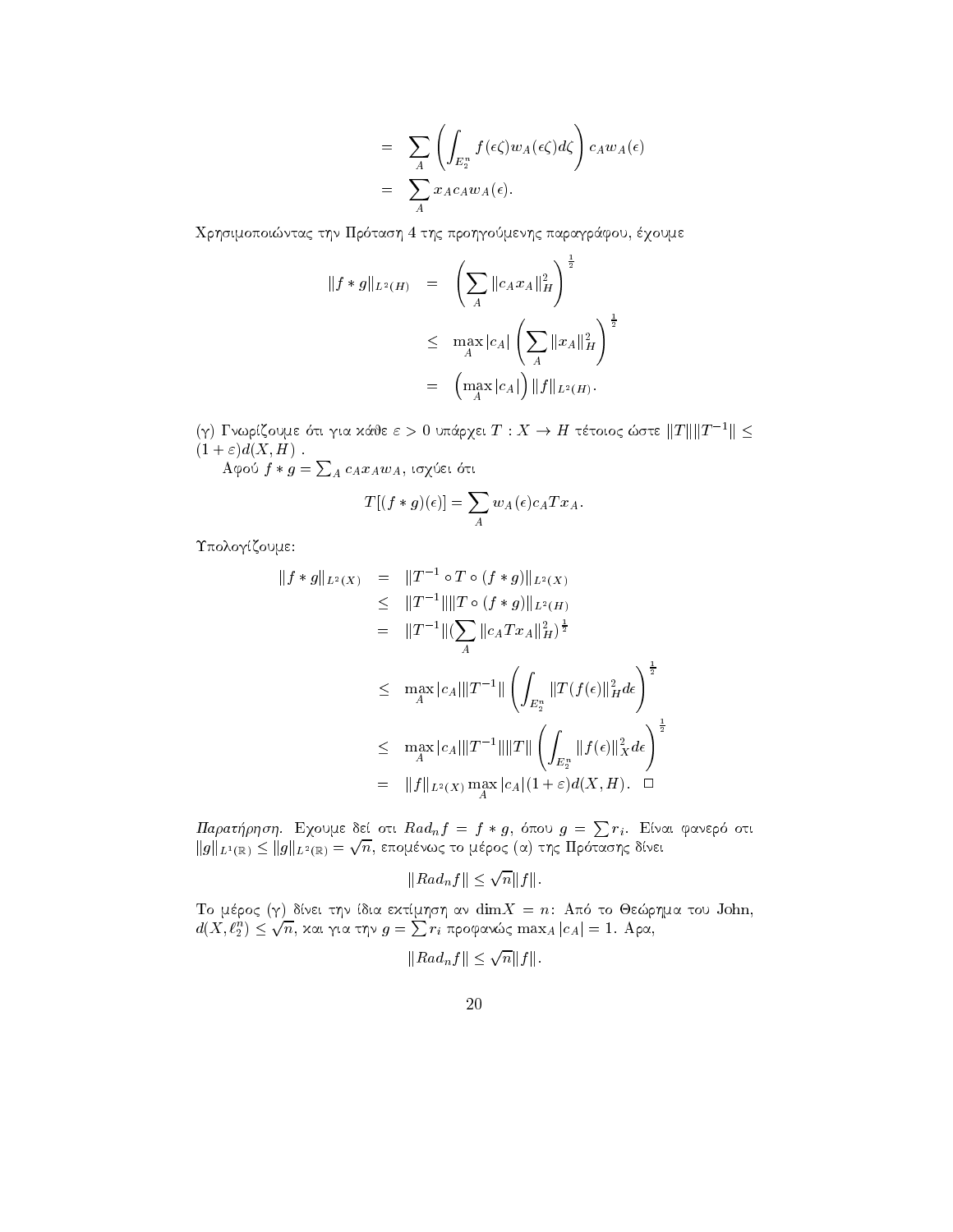Τέλος, αν ο  $X = H$  είναι χώρος Hilbert, το μέρος (β) της Πρότασης μας εξασφαλίζει  $\sigma$ 

$$
||Rad_{n}f|| \leq ||f||.
$$

Για την πολύ ισχυρότερη γενική εκτίμηση που παρέχει το Θεώρημα, ο Pisier συνδυάζει όλες αυτές τις πληροφορίες καθώς και μεθόδους από την κλασική αρμονική ανάλυση.

Πρώτα θα δείξουμε μια κλασική ανισότητα του Bernstein που εκτιμά την $\|Q'\|_\infty$ από την  $||Q||_{\infty}$ , όπου  $Q$  τριγωνομετρικό πολυώνυμο βαθμού n.

**Ορισμός**. Ο πυρήνας του Fejér  $F_n$  είναι το τριγωνομετρικό πολυώνυμο

$$
F_n(t) = \sum_{k=-n}^{n} \left(1 - \frac{|k|}{n+1}\right) e^{ikt}.
$$

Οι βασιχές ιδιότητες του  $F_n$  δίνονται στο Λήμμα που αχολουθεί:

Λήμμα 1.  $A v t \notin 2\pi \mathbb{Z}$ , τότε

$$
F_n(t) = \frac{1}{n+1} \left( \frac{\sin \frac{(n+1)t}{2}}{\sin \frac{t}{2}} \right)^2.
$$

 $\Delta \eta \lambda a \delta \eta$ ,  $F_n(t) \geq 0$  για κάθε  $t \in \mathbb{R}$ . Επίσης,  $||F_n||_1 = \frac{1}{2\pi} \int_0^{2\pi} F_n(t) dt = 1$ . Απόδειξη: Παρατηρούμε πρώτα οτι

$$
F_n(t) = \frac{1}{n+1} \sum_{j=0}^n \sum_{k=-j}^j e^{ikt}.
$$

Θέτουμε  $z = e^{it}$ ,  $z \neq 1$ . Απλές πράξεις δείχνουν οτι

$$
(n+1)F_n(t) = \frac{1}{1-z} \left( \frac{1-\overline{z}^{n+1}}{1-\overline{z}} - \frac{z(1-z^{n+1})}{1-z} \right)
$$
  
= 
$$
\frac{2-\overline{z}^{n+1} - z^{n+1}}{|1-z|^2}
$$
  
= 
$$
\left( \frac{\sin \frac{(n+1)t}{2}}{\sin \frac{t}{2}} \right)^2.
$$

Αφού  $F_n \geq 0$ , είναι φανερό οτι

$$
||F_n||_1 = \frac{1}{2\pi} \int_0^{2\pi} F_n(t) dt
$$
  
= 
$$
\frac{1}{2\pi} \sum_{k=-n}^n (1 - \frac{|k|}{n+1}) \int_0^{2\pi} e^{ikt} dt = 1. \quad \Box
$$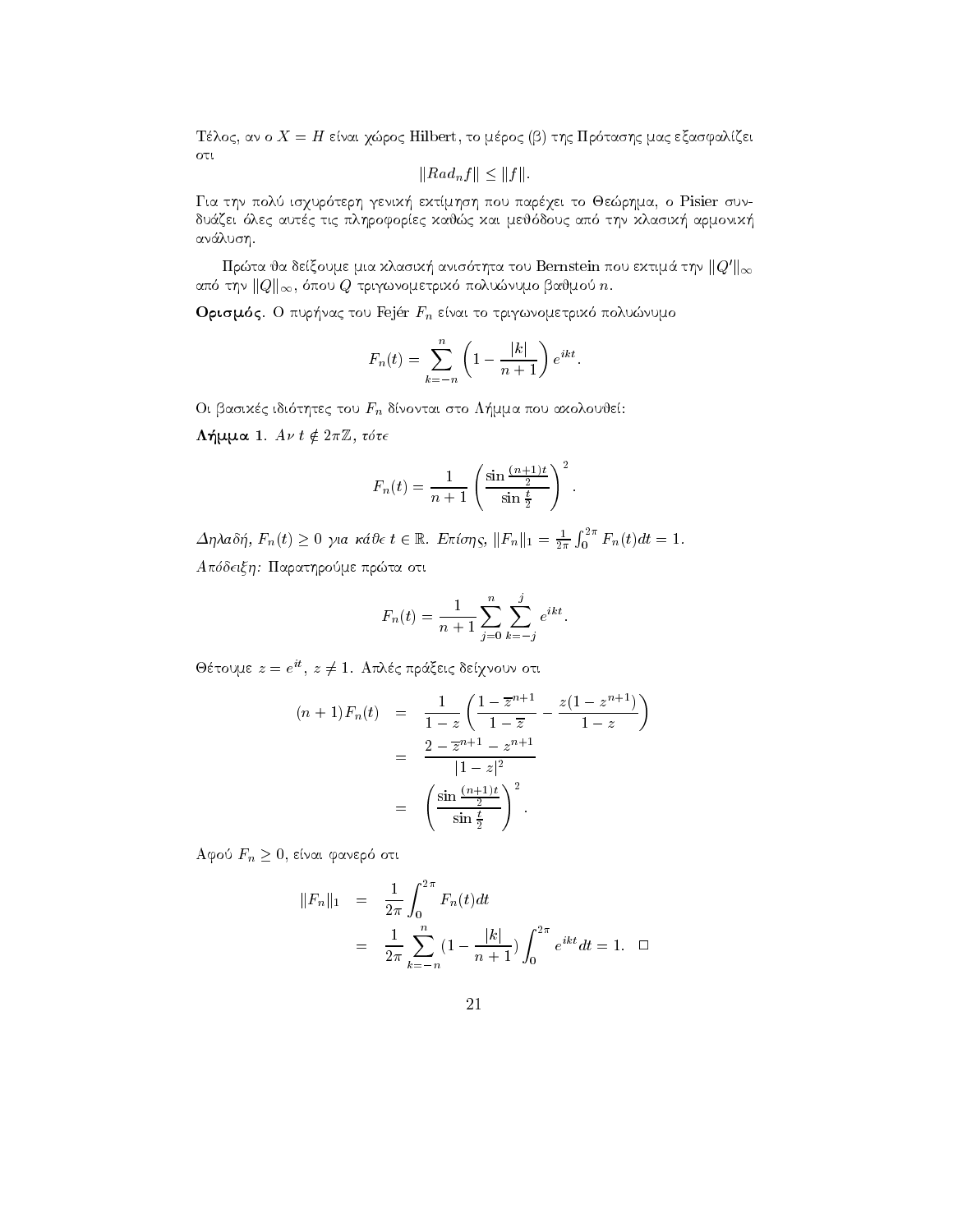**Λήμμα 2**. *Ορίζουμε*  $\psi_n(t) = 2nF_{n-1}(t)\sin(nt)$ . *Αν Q είναι τριγωνομετρικό πολυώ*νυμο βαθμού η, τότε

$$
Q * \psi_n = -Q'.
$$

 $A\pi\acute{o}$ δειξη: Μπορούμε να γράψουμε $Q\left( t\right) =\sum_{k=-n}^{n}a_{k}e^{ikt}.$  Τότε,

$$
(Q * \psi_n)(t) = \frac{1}{2\pi} \int_0^{2\pi} 2n \left( \sum_{k=-n}^n a_k e^{ik(t-s)} \right) \left( \sum_{l=-n+1}^{n-1} (1 - \frac{|l|}{n}) e^{ils} \right) \sin(ns) ds
$$
  

$$
= \frac{2n}{2\pi} \sum_{k=-n}^n a_k e^{ikt} \sum_{l=-n+1}^{n-1} (1 - \frac{|l|}{n}) \int_0^{2\pi} e^{i(l-k)s} \sin(ns) ds.
$$

Το ολοκλήρωμα μηδενίζεται, εκτός αν $|l - k| = n$ , οπότε

$$
\int_0^{2\pi} e^{ins} \sin(ns) ds = -\int_0^{2\pi} e^{-ins} \sin(ns) ds = i\pi.
$$

Αφού  $|k|$  ≤ *n* και  $|l|$  ≤ *n* −1, πρέπει να είναι  $1 \le k \le n$  και  $l = k - n$ , ή  $-n \le k \le -1$ και  $l = k + n$ . Επομένως,

$$
(Q * \psi_n)(t) = \frac{n}{\pi} \left( \sum_{k=1}^n a_k e^{ikt} (-i) \pi (1 - \frac{n-k}{n}) + \sum_{k=-n}^{-1} a_k e^{ikt} i \pi (1 - \frac{k+n}{n}) \right)
$$
  
= 
$$
- \sum_{k \neq 0, |k| \le n} a_k k i e^{ikt}
$$
  
= 
$$
-Q'(t). \quad \Box
$$

Λήμμα 3 (Ανισότητα του Bernstein). Αν Q είναι τριγωνομετρικό πολυώνυμο βαθμού  $n, \tau \acute{o} \tau \epsilon$ 

$$
||Q'||_{\infty} \leq 2n||Q||_{\infty}.
$$

 $A\pi\delta\delta\epsilon\iota\xi\eta$ : Από το προηγούμενο Λήμμα,  $||Q'||_{\infty} = ||Q * \psi_n||_{\infty}$ . Ομως,

$$
|(Q * \psi_n)(t)| \le \frac{1}{2\pi} \int_0^{2\pi} |Q(t-s)| |\psi_n(s)| ds,
$$

άρα

$$
||Q * \psi_n||_{\infty} \le \frac{1}{2\pi} ||Q||_{\infty} \int_0^{2\pi} |\psi_n(s)| ds.
$$

 $Oμως,$ 

$$
\frac{1}{2\pi} \int_0^{2\pi} |\psi_n(s)| dt \le \frac{1}{2\pi} \int_0^{2\pi} 2n F_{n-1}(s) ds = 2n.
$$

 $Aρα,$ 

$$
||Q'||_{\infty} \le 2n||Q||_{\infty}.\quad \Box
$$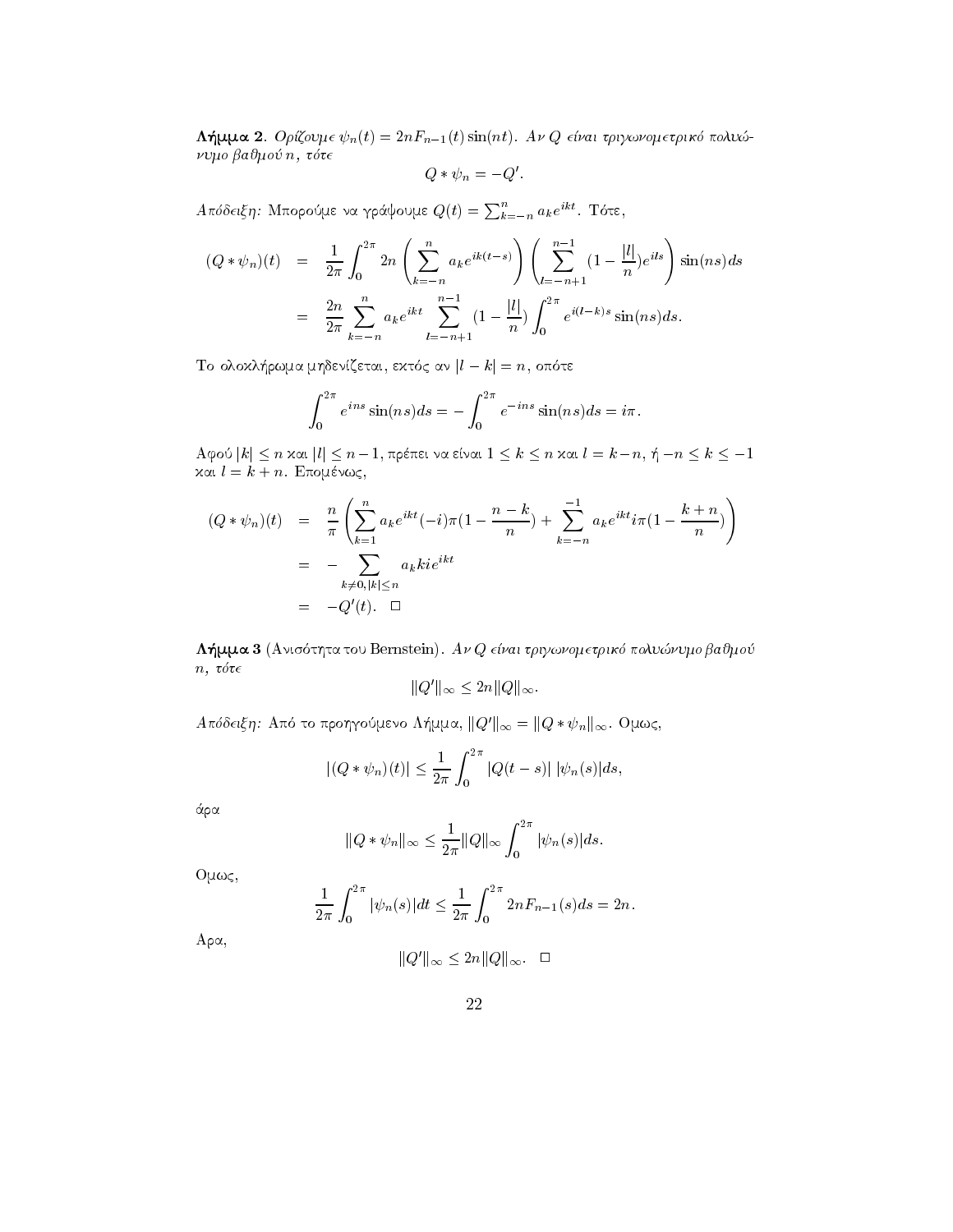$\textbf{Πρόταση 2.  $A$ ν  $P(t) = \sum_{k=0}^{n} b_k t^k, b_k \in \mathbb{C}$ , τότε  $|P'(0)| \leq 4n \max_{|s| \leq \frac{1}{2}} |P(s)|.$$ Απόδειξη: Ορίζουμε

$$
Q(s) = P(\frac{\sin s}{2}) = \sum_{k=0}^{n} b_k \frac{(\sin s)^k}{2^k}.
$$

To Q enai trigwnometrik polunumo bajmo n kai

$$
Q'(0) = \frac{1}{2}P'(0).
$$

the tour and a substitute the second company

$$
|Q'(0)| \le 2n||Q||_{\infty} = 2n \max_{|s| \le \frac{1}{2}} |P(s)|.
$$

 $Aρα,$ 

$$
|P'(0)| \le 4n \max_{|s| \le \frac{1}{2}} |P(s)|. \quad \Box
$$

**Προταση 3**. Εστω  $\iota \in \mathbb{N}, \iota \geq 2$ . Γπαρχει προσημασμενο μετρο μ στο  $[-\frac{1}{2}, \frac{1}{2}]$  που quarter that the contract of the contract of the contract of the contract of the contract of the contract of the contract of the contract of the contract of the contract of the contract of the contract of the contract of t <mark>ιση 3</mark>. Εστω  $l \in \mathbb{N}, l \geq 2$ . Υπ<br>μανση  $||\mu|| < 4l$  και ικανοποιεί

$$
\int_{-\frac{1}{2}}^{\frac{1}{2}} t d\mu(t) = 1 \quad , \quad \int_{-\frac{1}{2}}^{\frac{1}{2}} t^k d\mu(t) = 0 \quad , \quad k = 0, 2, \ldots, l.
$$

 $A$  rooticit). Supposityoine he  $PI$  ton  $\chi$ wpo over two rovownmon roo e $\chi$ oov panno  $\mu$ ( $\mu$ )  $\mu$  (see to  $\mu$ ),  $\mu$  is to supposite to supposite  $\mu$  and  $\mu$   $\mu$   $\mu$   $\mu$   $\mu$ 

$$
F(p) = p'(0).
$$

T te h Pr tash mac dnei

$$
|F(p)| = |p'(0)| \le 4l \max_{t \in [-1/2, 1/2]} |p(t)| \quad , \quad p \in \mathcal{P}_l.
$$

 $\Lambda$ πό το θεώρημα Hahn-Banach, το  $F$  επεχτείνεται σε  $\tilde{F}\in \left(C[-\frac{1}{2},\frac{1}{2}]\right)^{*}$  με  $\|\tilde{F}\|\leq 4l.$ 

aparte to to to tou Riesza up and the tou Riesza and the tou Riesza and the tou Riesza and the tou Riesza and t  $[-\frac{1}{2},\frac{1}{2}]$   $\mu$ ε  $\mu$ :ό το θεώρημα αναπαράστασης του Riesz, υπά<br>] με ||μ|| < 4l, το οποίο ιχανοποιεί τις

$$
\int_{-\frac{1}{2}}^{\frac{1}{2}} t^k d\mu(t) = (t^k)'|_{t=0} , \quad k = 0, 1, \ldots, l.
$$

autor and an only the control of the control of the control of the control of the control of the control of th

Apdeixh thc anisthtac tou Pisier Jewrome to mtro thc Pr tashc kai ορίζουμε

$$
g(\epsilon) = \int_{-\frac{1}{2}}^{\frac{1}{2}} \prod_{i=1}^{n} (1 + tr_i(\epsilon)) d\mu(t).
$$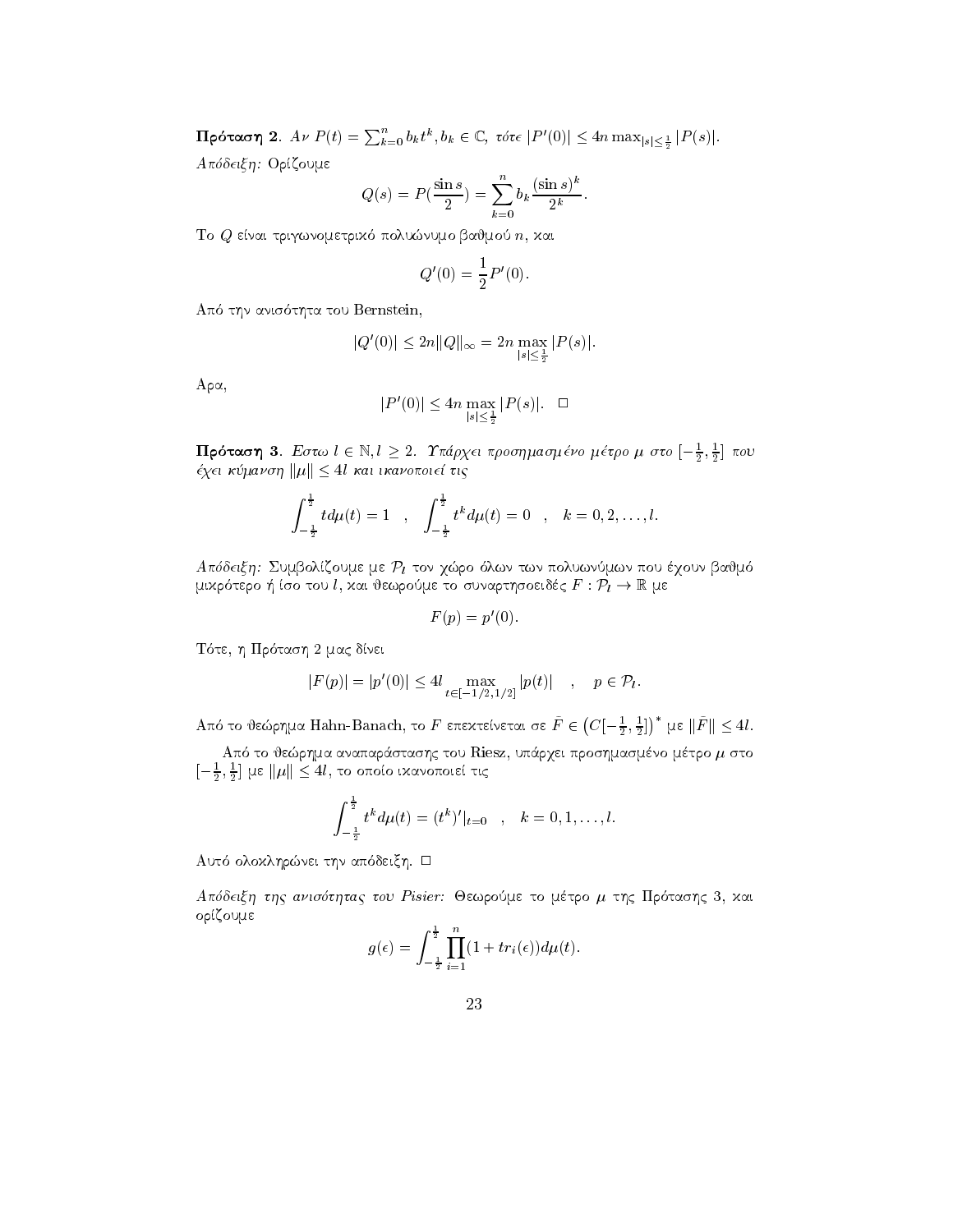Παρατηρώντας οτι

$$
\prod_{i=1}^{n} (1 + tr_i(\epsilon)) = \sum_{k=0}^{n} t^k \sum_{|A|=k} w_A(\epsilon),
$$

έχουμε

$$
g(\epsilon) = \int_{-\frac{1}{2}}^{\frac{1}{2}} \sum_{k=0}^{n} t^{k} \sum_{|A|=k} w_{A}(\epsilon) d\mu(t)
$$
  
\n
$$
= \sum_{k=0}^{n} \left( \int_{-\frac{1}{2}}^{\frac{1}{2}} t^{k} d\mu(t) \right) \sum_{|A|=k} w_{A}(\epsilon)
$$
  
\n
$$
= \sum_{i=1}^{n} r_{i}(\epsilon) + \sum_{k=l+1}^{n} \left( \int_{-\frac{1}{2}}^{\frac{1}{2}} t^{k} d\mu(t) \right) \sum_{|A|=k} w_{A}(\epsilon),
$$

από τις ιδιότητες του  $\mu$ .

θέτουμε  $g_1(\epsilon) = \sum_{i=1}^n r_i(\epsilon)$  και  $g_2(\epsilon) = \sum_{k=l+1}^n \left( \int_{-\frac{1}{2}}^{\frac{1}{2}} t^k d\mu(t) \right) \sum_{|A|=k} w_A(\epsilon)$ , οπότε  $g(\epsilon) = g_1(\epsilon) + g_2(\epsilon)$ . Τότε,

$$
\begin{array}{rcl}\n\|g\|_{L_1(\mathbb{R})} &=& \displaystyle\int_{E_2^n} \left| \int_{-\frac{1}{2}}^{\frac{1}{2}} \prod_{i=1}^n (1+tr_i(\epsilon)) d\mu(t) \right| d\epsilon \\
& & \leqslant \displaystyle\int_{E_2^n} \int_{-\frac{1}{2}}^{\frac{1}{2}} \prod_{i=1}^n (1+tr_i(\epsilon)) d\mu^+(t) d\epsilon + \int_{E_2^n} \int_{-\frac{1}{2}}^{\frac{1}{2}} \prod_{i=1}^n (1+tr_i(\epsilon)) d\mu^-(t) d\epsilon \\
&=& \displaystyle\int_{-\frac{1}{2}}^{\frac{1}{2}} \left( \int_{E_2^n} \prod_{i=1}^n (1+tr_i(\epsilon)) d\epsilon \right) d|\mu|(t).\n\end{array}
$$

 $Oμως,$ 

$$
\int_{E_2^n} \prod_{i=1}^n (1 + tr_i(\epsilon)) d\epsilon = 1,
$$

άρα

$$
||g||_{L^1(\mathbb{R})} \le ||\mu|| \le 4l
$$

 $\begin{array}{c} \|\boldsymbol g\|_{L^1(\mathbb{R})}\leq \|\boldsymbol \mu\|\leq 4l.\\ \text{A}x{\mathfrak{d}}\mu{\mathfrak{a}},\ \gamma\text{\scriptsize i\alpha} \text{\scriptsize\tau}\eta{\mathfrak{v}}\ \text{\scriptsize\it g_2} \text{\scriptsize\it $\pi$} \text{\scriptsize\it \alpha} \text{\scriptsize\it \alpha} \text{\scriptsize\it \gamma}\text{\scriptsize\it \beta} \text{\scriptsize\it \alpha} \text{\scriptsize\it \gamma} \text{\scriptsize\it g_2}=\sum_A w_A c_A^{g_2}=\sum_{k=l+1}^n\sum_{|A|=k}w_A c_A$ 

$$
c_A^{g_2} = \int_{-\frac{1}{2}}^{\frac{1}{2}} t^k d\mu(t), \quad k = |A|.
$$

Εχουμε λοιπόν,

$$
||Rad_{n}f||_{L_{2}(X)} = ||f * g_{1}||_{L_{2}(X)}
$$
  
=  $||f * (g - g_{2})||_{L_{2}(X)}$   
=  $||(f * g) - (f * g_{2})||_{L_{2}(X)}$   
 $\leq ||(f * g)||_{L_{2}(X)} + ||(f * g_{2})||_{L_{2}(X)}$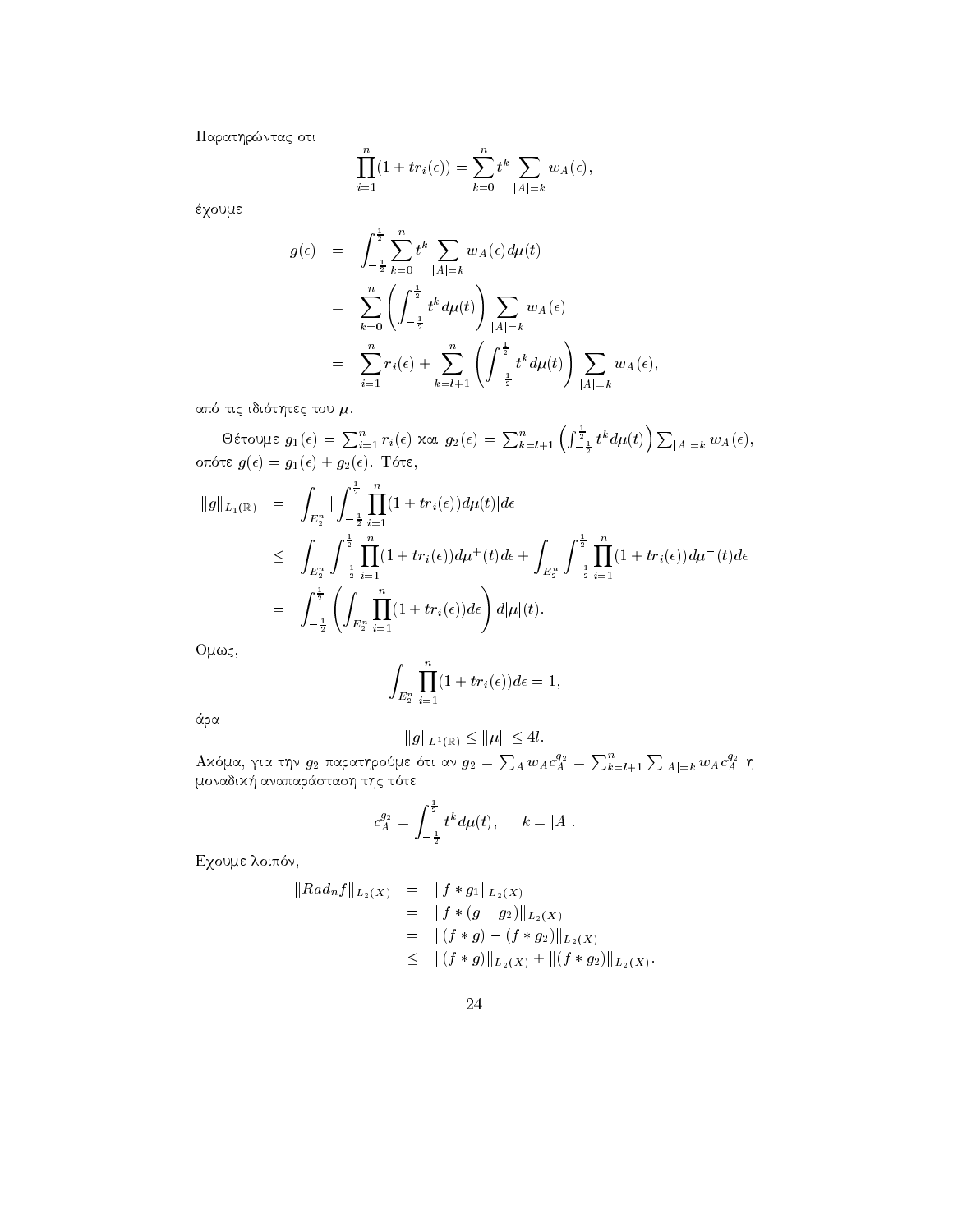$O<sub>μως</sub>$ 

$$
||f * g||_{L_2(X)} \leq ||f||_{L_2(X)} ||g||_{L_1(\mathbb{R})} \leq ||f||_{L_2(X)} ||\mu||
$$
  

$$
\leq 4l||f||_{L_2(X)},
$$

χαι

$$
\begin{array}{rcl} \|f*g_2\|_{L_2(X)} & \leq & \|f\|_{L_2(X)} \max_A |c_A^{g_2}| d(X, \ell_2^n) \\ \\ & = & \|f\|_{L_2(X)} \max_{l < k \leq n} \left| \int_{-\frac{1}{2}}^{\frac{1}{2}} t^k d\mu(t) | d(X, \ell_2^n) \right| \\ \\ & \leq & \|f\|_{L_2(X)} \frac{1}{2^{l+1}} \|\mu\| d(X, \ell_2^n) \\ & \leq & \|f\|_{L_2(X)} \frac{4l}{2^{l+1}} d(X, \ell_2^n). \end{array}
$$

Aρα, για κάθε  $l \in \mathbb{N}, l \geq 2$ ,

$$
||Rad_{n}f||_{L_{2}(X)} \leq ||f||_{L_{2}(X)} \left( 4l + 4l \frac{d(X, \ell_{2}^{n})}{2^{l+1}} \right).
$$

Επιλέγοντας το l έτσι ώστε  $2^l \simeq d(X, \ell_2^n)$ , παίρνουμε

$$
||Rad_n f||_{L_2(X)} \leq 8l||f||_{L_2(X)} \leq c_1 \log d(X, \ell_2^n) ||f||_{L_2(X)}
$$

Από το θεώρημα του John έχουμε ότι  $d(X, \ell_2^n) \leq \sqrt{n}$ . Δηλαδή  $\log d(X, \ell_2^n) \leq$  $c_2 \log n$ . Apa,

$$
||Rad_{n}f||_{L_{2}(X)} \leq c \log n ||f||_{L_{2}(X)}.
$$

## 2.3 Το Λήμμα του Lewis και η  $\ell$ -νόρμα.

**Ορισμός**. Εστω α τυχούσα νόρμα στον  $L(\mathbb{R}^n, \mathbb{R}^n)$ . Μπορούμε πάντα να ορίσουμε μια δυική νόρμα στον  $L(\mathbb{R}^n, \mathbb{R}^n)$ , θέτοντας

$$
\alpha^*(v) = \sup\{\text{tr}(vu) : \alpha(u) \le 1\}.
$$

Λέμε τότε οτι οι α και α\* είναι δυικές ως προς το ίχνος. Το Λήμμα του Lewis [Le] είναι μια τελείως γενική πρόταση που ισχύει για οποιαδήποτα νόρμα στον  $L(\mathbb{R}^n, \mathbb{R}^n)$ .

**Πρόταση 1**. Για κάθε νόρμα α στον  $L(\mathbb{R}^n, \mathbb{R}^n)$ , υπάρχει  $u \in L(\mathbb{R}^n, \mathbb{R}^n)$  τέτοιος ώστε  $\alpha(u) = 1$  και  $\alpha^*(u^{-1}) = n$ .

 $A\pi\delta\delta\epsilon$ ιξη: Παρατηρούμε πρώτα ότι  $n \leq \alpha(v)\alpha^*(v^{-1})$  για κάθε  $v \in GL_n$ , αφού

$$
\frac{n}{\alpha(v)} = \frac{1}{\alpha(v)} \text{tr}(I_n) = \text{tr}\left(v^{-1} \frac{v}{\alpha(v)}\right) \le \alpha^*(v^{-1}).
$$

Παίρνουμε  $u \in GL_n$  με  $\alpha(u) \leq 1$  έτσι ώστε  $|\det u| = \max\{|\det v| : v \in GL_n, \alpha(v) \leq 1\}$ 1}. Τέτοιος *u* υπάρχει, αφού η ορίζουσα είναι συνεχής συνάρτηση ως προς την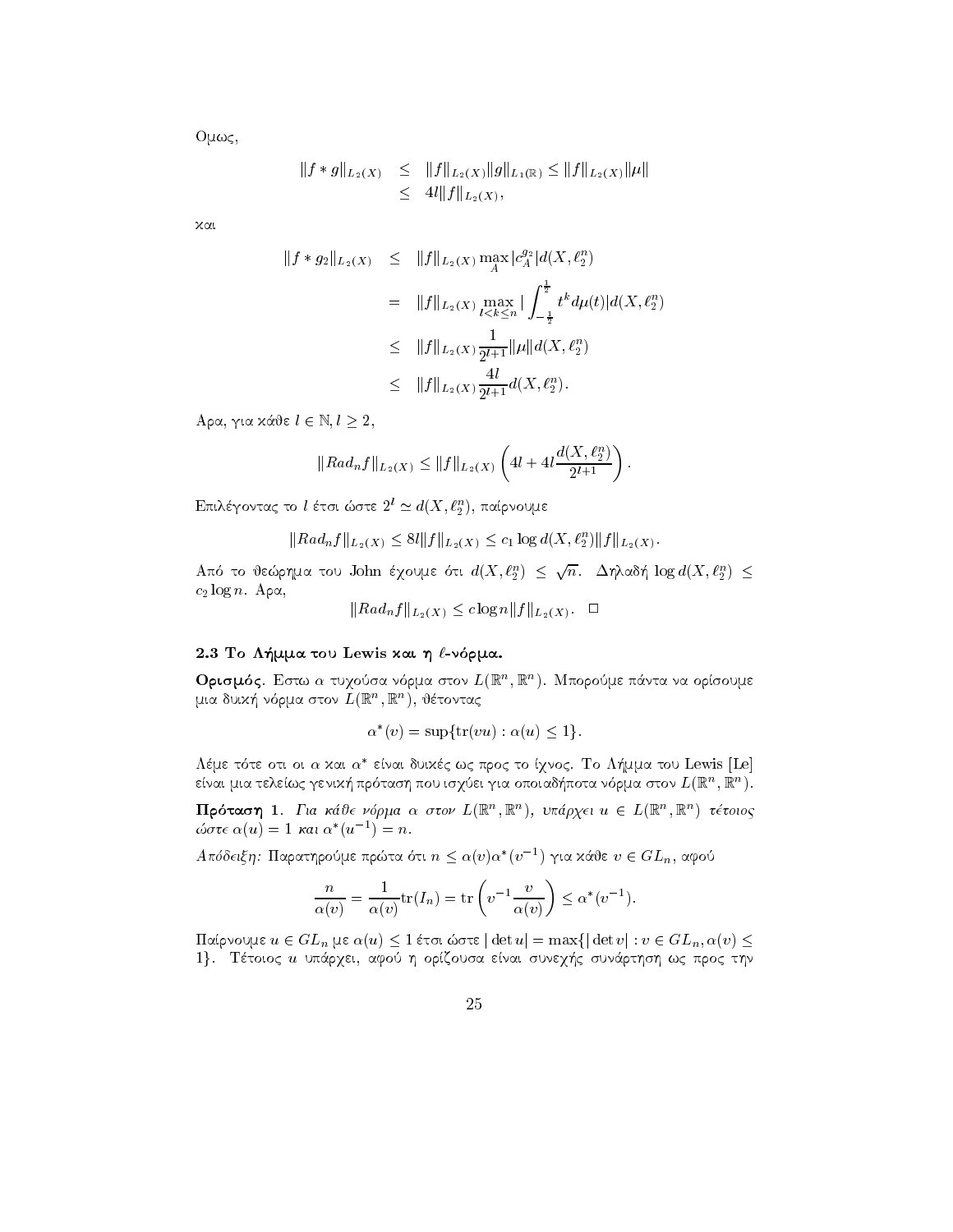φυσιολογική νόρμα, άρα και ως προς κάθε νόρμα στον  $L(\mathbb{R}^n, \mathbb{R}^n)$ . Είναι επίσης φανερό οτι  $\alpha(u) = 1$ . Εστω  $\varepsilon > 0$  αρχετά μιχρό, χαι  $v \in L(\mathbb{R}^n, \mathbb{R}^n)$  τυχών. Τότε, ο  $(u + \varepsilon v)/\alpha(u + \varepsilon v)$  έχει α-νόρμα ίση με 1. Επομένως,

$$
|\det(u+\varepsilon v)| \le (\alpha(u+\varepsilon v))^n |\det u|
$$

Επεται οτι

$$
|\det[u^{-1}(u+\varepsilon v)]|^{\frac{1}{n}} \leq \alpha(u+\varepsilon v),
$$

χαι, αφού η α είναι νόρμα,

$$
|\det(I_n + \varepsilon u^{-1}v)|^{\frac{1}{n}} \le \alpha(u) + \varepsilon \alpha(v) = 1 + \varepsilon \alpha(v).
$$

Δηλαδή,

$$
\frac{\left[\det(I_n + \varepsilon u^{-1}v)\right]^{\frac{1}{n}} - 1}{\varepsilon} \le \alpha(v),
$$

και αφήνοντας το  $\varepsilon\to 0^+$  παίρνουμε

$$
\frac{\operatorname{tr}(u^{-1}v)}{n} \le \alpha(v).
$$

Αφού ο υ ήταν τυχών, αυτό σημαίνει οτι

$$
\alpha^*(u^{-1}) \le n. \quad \Box
$$

Θα μελετήσουμε την  $\ell$ -νόρμα στον  $L(\mathbb{R}^n, \mathbb{R}^n)$ , η οποία ορίστηχε από τους Τ. Figiel και Ν. Tomczak-Jaegermann [FT]. Εστω  $\{e_i\}_{i=1}^n$  η κανονική βάση του  $\mathbb{R}^n$ . Αν  $X = (\mathbb{R}^n, \|\cdot\|)$  είναι *η*-διάστατος χώρος με νόρμα, ορίζουμε

$$
\ell(u) = \left(\int_{E_2^n} \|\sum_{i=1}^n r_i(\epsilon)u(e_i)\|^2 d\epsilon\right)^{\frac{1}{2}}
$$

για κάθε $u:\ell_2^n\to X.$ 

Πρόταση 2. Η  $\ell$  είναι νόρμα στον  $L(\ell_2^n, X)$ .

 $A \pi \omega \delta \epsilon \epsilon$ ξη: (α) Προφανώς  $\ell(u) \geq 0$ , και αν  $\ell(u) = 0$  τότε

$$
\|\sum_{i=1}^{n} r_i(\epsilon)u(e_i)\|^2 = 0
$$

για κάθε  $\epsilon \in E_2^n$ , δηλαδή  $\sum_{i=1}^n \epsilon_i u(e_i) = 0$  για καθε επιλογή προσήμων  $\epsilon_i$ . Τότε όμως  $u(e_i) = 0, i = 1, ..., n, \overline{\delta\eta}$ λαδή  $u = 0$ .

 $(β)$  Εστω  $μ ∈ ℝ$ . Τότε,

$$
\ell(\mu u) = \left( \int_{E_2^n} \|\sum_{i=1}^n r_i(\epsilon) \mu u(e_i)\|^2 d\epsilon \right)^{\frac{1}{2}}
$$
  

$$
= |\mu| \left( \int_{E_2^n} \|\sum_{i=1}^n r_i(\epsilon) u(e_i)\|^2 d\epsilon \right)^{\frac{1}{2}}
$$
  

$$
= |\mu| \ell(u).
$$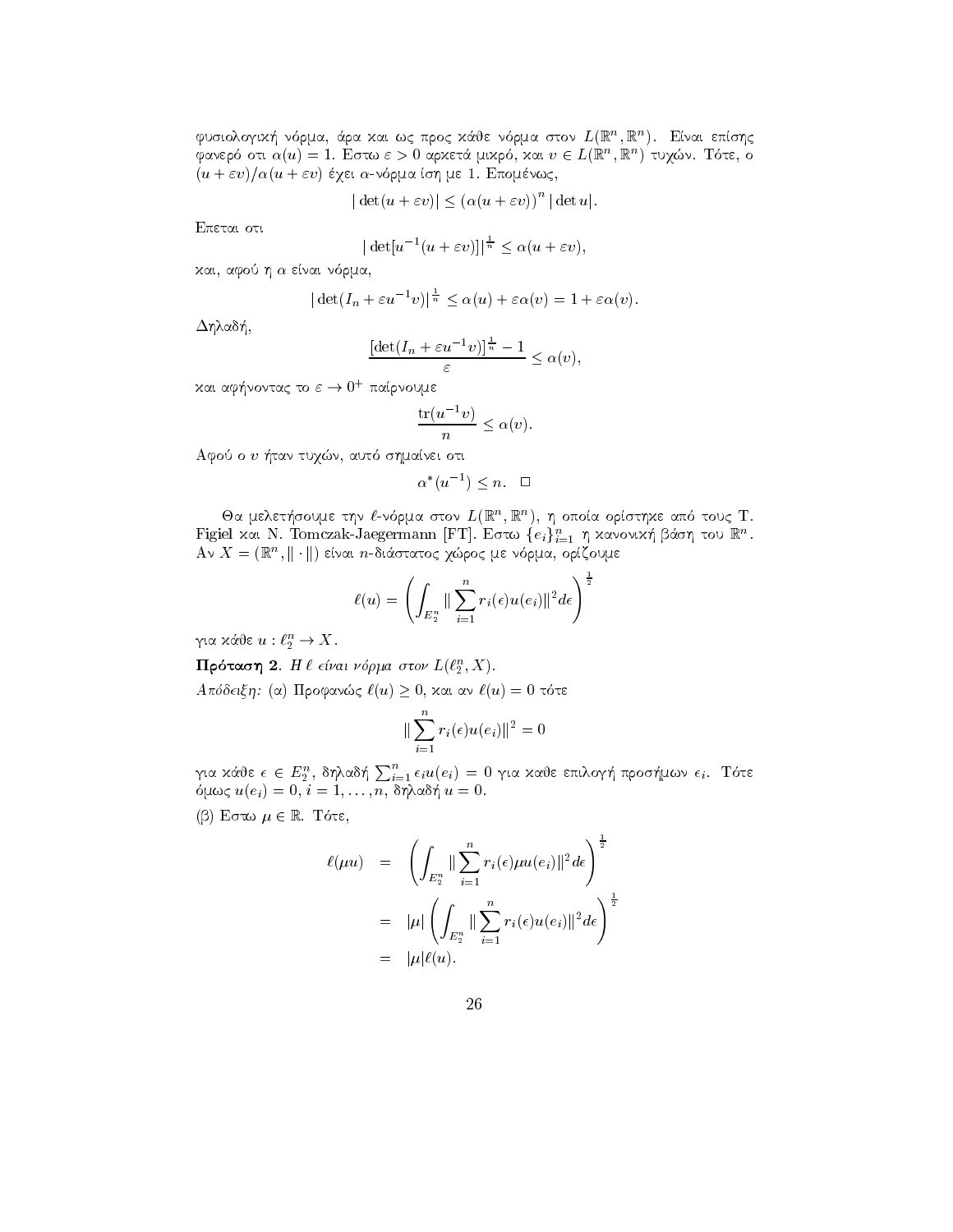$(γ)$  Για κάθε  $u, v : \ell_2^n \to X$  έχουμε:

$$
\ell(u + v) = \left( \int_{E_2^n} || \sum_{i=1}^n r_i(\epsilon)(u + v)(e_i) ||^2 d\epsilon \right)^{\frac{1}{2}}
$$
  
\n
$$
\leq \left( \int_{E_2^n} \left( || \sum_{i=1}^n r_i(\epsilon)u(e_i) || + || \sum_{i=1}^n r_i(\epsilon)v(e_i) || \right)^2 d\epsilon \right)^{\frac{1}{2}}
$$
  
\n
$$
\leq \left( \int_{E_2^n} || \sum_{i=1}^n r_i(\epsilon)u(e_i) ||^2 d\epsilon \right)^{\frac{1}{2}} + \left( \int_{E_2^n} || \sum_{i=1}^n r_i(\epsilon)v(e_i) ||^2 d\epsilon \right)^{\frac{1}{2}}
$$
  
\n
$$
= \ell(u) + \ell(v). \quad \Box
$$

 $\varPi$ αρατήρηση. Αν  $u: \ell_2^n \to X$  ισομορφισμός, τότε  $(u^{-1})^* : \ell_2^n \to X^*$ . Αν λοιπόν  $||\cdot||_*$  η νόρμα του  $X^*$ , έχει νόημα να γράφουμε

$$
\ell((u^{-1})^*) = \left(\int_{E_2^n} \|\sum_{i=1}^n r_i(\epsilon)(u^{-1})^*(e_i)\|_*^2 d\epsilon\right)^{\frac{1}{2}}.
$$

Οι Figiel και Tomczak-Jaegermann συνέδεσαν το γενικό λήμμα του Lewis με την Rademacher προβολή, δίνοντας εκτίμηση της  $\ell((u^{-1})^*)$  μέσω της  $\ell^*(u^{-1})$ :

**Θεώρημα 1**. Εστω  $X = (\mathbb{R}^n, ||\cdot||)$  *n*-διάστατος χώρος με νόρμα. Υπάρχει  $u : \ell_2^n \to$  $X$  τέτοιος ώστε  $-1$ 

$$
\ell(u)\ell((u^{-1})^*) \le n||Rad_n(X)||.
$$

 $A\pi\acute{o}$ δειξη: Από το λήμμα του Lewis υπάρχει $u:\ell_2^n\to X$ ισομορφισμός, τέτοιος ώστε $\ell(u)\ell^*(u^{-1})=n,$ όπου

$$
\ell^*(u^{-1}) = \sup \{ \text{tr}(u^{-1}v) : \ell(v) \le 1 \}.
$$

Εχουμε

$$
\ell\left((u^{-1})^*\right) = \left(\int_{E_2^n} \|\sum_{i=1}^n r_i(\epsilon)(u^{-1})^*(e_i)\|_{*}^2 d\epsilon\right)^{\frac{1}{2}}.
$$

 $O$ ρίζουμε  $f: E_2^n \to X^*$  με

$$
f(\epsilon) = \sum_{i=1}^n r_i(\epsilon) (u^{-1})^*(e_i).
$$

Τότε, από την Πρόταση 2.1.4, υπάρχει $\phi:E_2^n\to X$ με ανάπτυγμα $\phi(\epsilon)=\sum_A w_A(\epsilon)x_A$ και $\|\phi\|_{L_2(X)}=1,$ τέτοια ώστε

$$
\ell((u^{-1})^*) \quad = \quad \int_{E_2^n} \langle f(\epsilon), \phi(\epsilon) \rangle d\epsilon
$$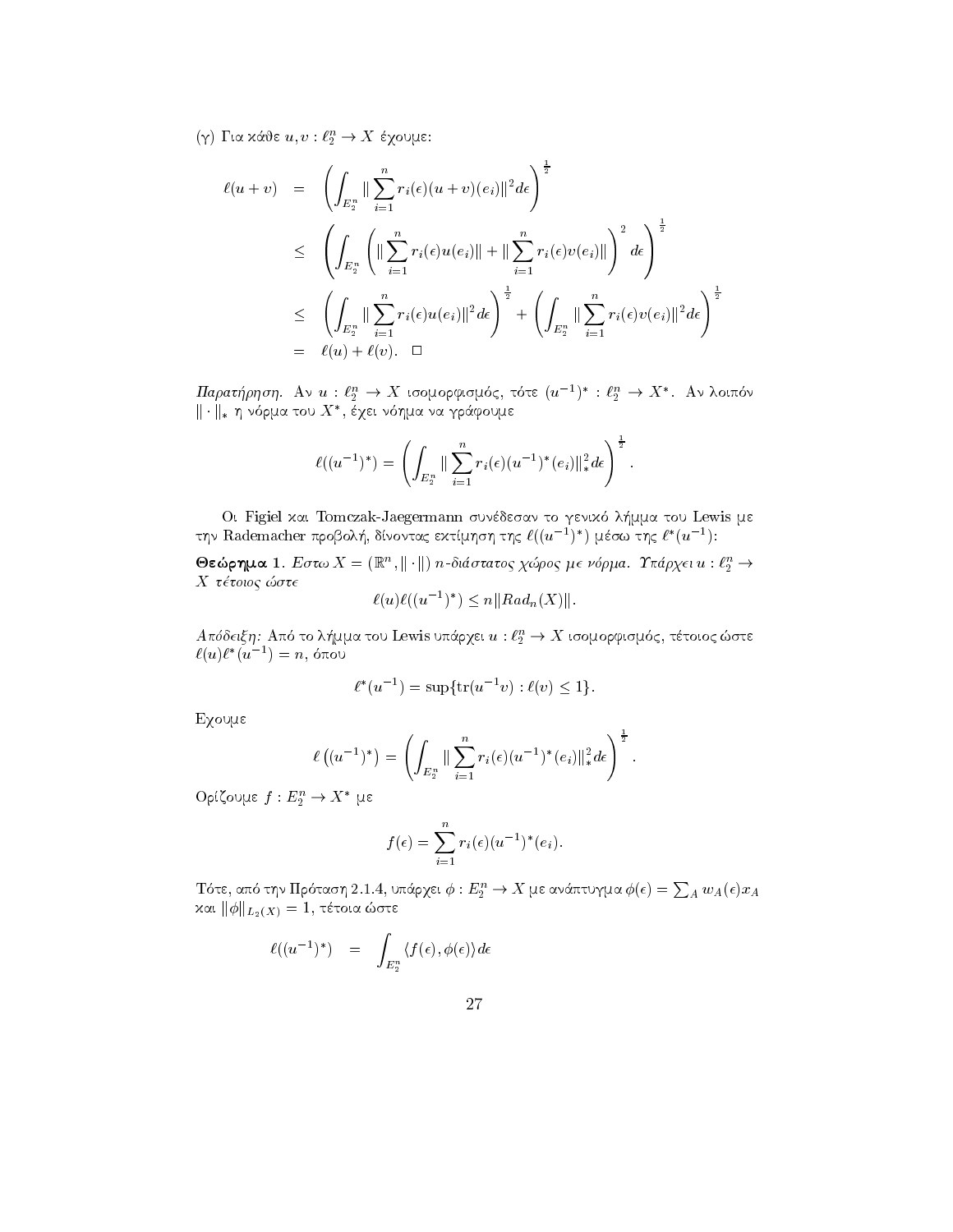$$
= \int_{E_2^n} \langle \sum_{i=1}^n r_i(\epsilon) (u^{-1})^*(e_i), \sum_A w_A(\epsilon) x_A \rangle d\epsilon
$$
  

$$
= \sum_{i=1}^n \sum_A \left( \int_{E_2^n} r_i(\epsilon) w_A(\epsilon) d\epsilon \right) \langle (u^{-1})^*(e_i), x_A \rangle.
$$

 $Oμως,$ 

$$
\int_{E_2^n} r_i(\epsilon) w_A(\epsilon) d\epsilon = 0
$$

αν  $A \neq \{i\}$ . Αρα,

$$
\ell((u^{-1})^*) = \sum_{i=1}^n \langle (u^{-1})^*(e_i), x_{\{i\}} \rangle.
$$

Ορίζουμε τώρα $v=\ell_2^n \to X,$ θέτοντας  $v(e_i)=x_{\{i\}}$ και επεκτείνοντας γραμμικά. Τότε,

$$
\ell((u^{-1})^*) = \sum_{i=1}^n \langle (u^{-1})^*(e_i), v(e_i) \rangle
$$
  
= 
$$
\sum_{i=1}^n \langle e_i, (u^{-1}v)(e_i) \rangle
$$
  
= 
$$
\text{tr}(u^{-1}v) \leq \ell^*(u^{-1})\ell(v).
$$

Θα εκτιμήσουμε την  $\ell(v)$ . Από τον ορισμό έχουμε

$$
\ell(v) = \left( \int_{E_2^n} \| \sum_{i=1}^n r_i(\epsilon) v(e_i) \|^2 d\epsilon \right)^{\frac{1}{2}}
$$
  
\n
$$
= \left( \int_{E_2^n} \| \sum_{i=1}^n r_i(\epsilon) x_{\{i\}} \|^2 d\epsilon \right)^{\frac{1}{2}}
$$
  
\n
$$
= \|Ra d_n(\phi) \|_{L_2(X)}
$$
  
\n
$$
\leq \|Ra d_n(X) \| \|\phi\|_{L_2(X)}
$$
  
\n
$$
= \|Ra d_n(X) \|.
$$

Άρα

$$
\ell((u^{-1})^*) \le \ell^*(u^{-1}) ||Ra d_n(X)||.
$$

 $\Delta \eta$ λαδή,

$$
\ell(u)\ell((u^{-1})^*) \le \ell(u)\ell^*(u^{-1})||Rad_n(X)|| = n||Rad_n(X)||. \square
$$

Στην γλώσσα των κυρτών σωμάτων το προηγούμενο Θεώρημα μεταφράζεται ως εξής: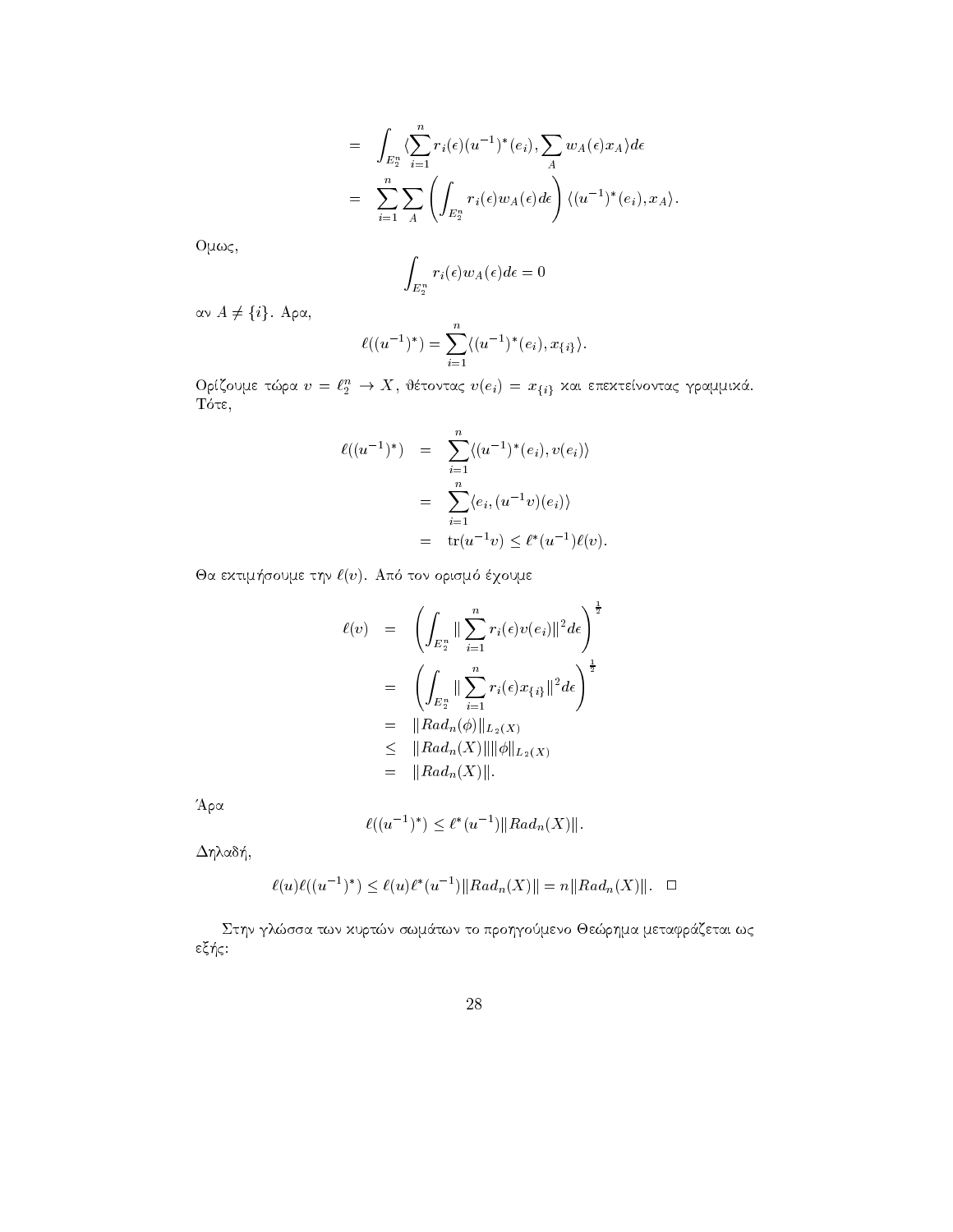$\bullet$ εωρημα 2. Εστω Κ συμμετρικο κυρισ σωμα στον  $\mathbb{R}^n$ . Γπαρχει γραμμικη εικονα  $\mathbf{r}$  to  $\mathbf{r}$  te toid to te

$$
\left(\int_{E_2^n}\|\sum_{i=1}^nr_i(\epsilon)e_i\|_{\tilde{K}}^2d\epsilon\right)^{\frac{1}{2}}\left(\int_{E_2^n}\|\sum_{i=1}^nr_i(\epsilon)e_i\|_{\tilde{K}\circ}^2d\epsilon\right)^{\frac{1}{2}}\leq n\|Rad_X\|.
$$

 $A$ ποσεις η: Από το Θεωρήμα 1, υπαρχει  $u: \iota_2 \to A$  τετοιός ωστε -

$$
\ell(u)\ell((u^{-1})^*) \le n||Rad_X||.
$$

 $\Theta$ έτουμε  $K = u^{-1}(K)$ . Παρατηρείστε οτι

$$
\left(\int_{E_2^n}\|\sum_{i=1}^n r_i(\epsilon)u(e_i)\|_K^2d\epsilon\right)^{\frac{1}{2}} = \left(\int_{E_2^n}\|\sum_{i=1}^n r_i(\epsilon)e_i\|_{\tilde{K}}^2d\epsilon\right)^{\frac{1}{2}}
$$

kai

$$
\left(\int_{E_2^n} \|\sum_{i=1}^n r_i(\epsilon)(u^{-1})^*(e_i)\|_{K^{\circ}}^2 d\epsilon\right)^{\frac{1}{2}} = \left(\int_{E_2^n} \|\sum_{i=1}^n r_i(\epsilon)e_i\|_{\bar{K}^{\circ}}^2 d\epsilon\right)^{\frac{1}{2}}.\quad \Box
$$

#### 2.4 Εκτίμηση του ελάχιστου μέσου πλάτους.

To mso pl
toc wK en c summetriko kurto smatoc K mpore na ekfraste στην μορφή

(\*) 
$$
w(K) = c_n \int_{\Omega} || \sum_{i=1}^n g_i(\omega) e_i ||_* d\omega,
$$

σπου  $\|\cdot\|$  η νορμα που επαγεται στον  $\mathbb R$  - απο το  $\mathbb A$ ,  $\{e_i\}$  σταυερη ορυσχανονικη  $\mathop{{\rm cov}}\nolimits$ π , χαι  $\{g_i\}$  ανεςαρτητες standard χανονιχες τυχαιες μεταρλητες. Για τον skop and the state that the active the state of the state of the content and the state of the state of the sta  $\alpha$ nooeich thc (\*) eival evientic avanoym).

**Προταση Ι**. Εστω  $A = (\mathbb{R}, \mathbb{R})$  η π-σιαστατος χωρος Banach και K η μονασιατα του mali and an and the complete standard kanonika turk turk turk turkiya turkiya tarihin turkiya tarihin da kanon  $\tau\acute{o}\tau\epsilon$ 

$$
w(K^{\circ}) \leq \frac{1}{\sqrt{n}} \left( \int_{\Omega} \|\sum_{i=1}^{n} g_i(\omega) e_i\|^2 d\omega \right)^{\frac{1}{2}}.
$$

Απόδειξη: Εχουμε

$$
\int_{\Omega} \|\sum_{i=1}^n g_i(\omega) e_i\|^2 d\omega = \frac{1}{(2\pi)^{\frac{n}{2}}} \int_{\mathbb{R}^n} \|\sum_{i=1}^n x_i e_i\|^2 e^{-\frac{|x|^2}{2}} dx
$$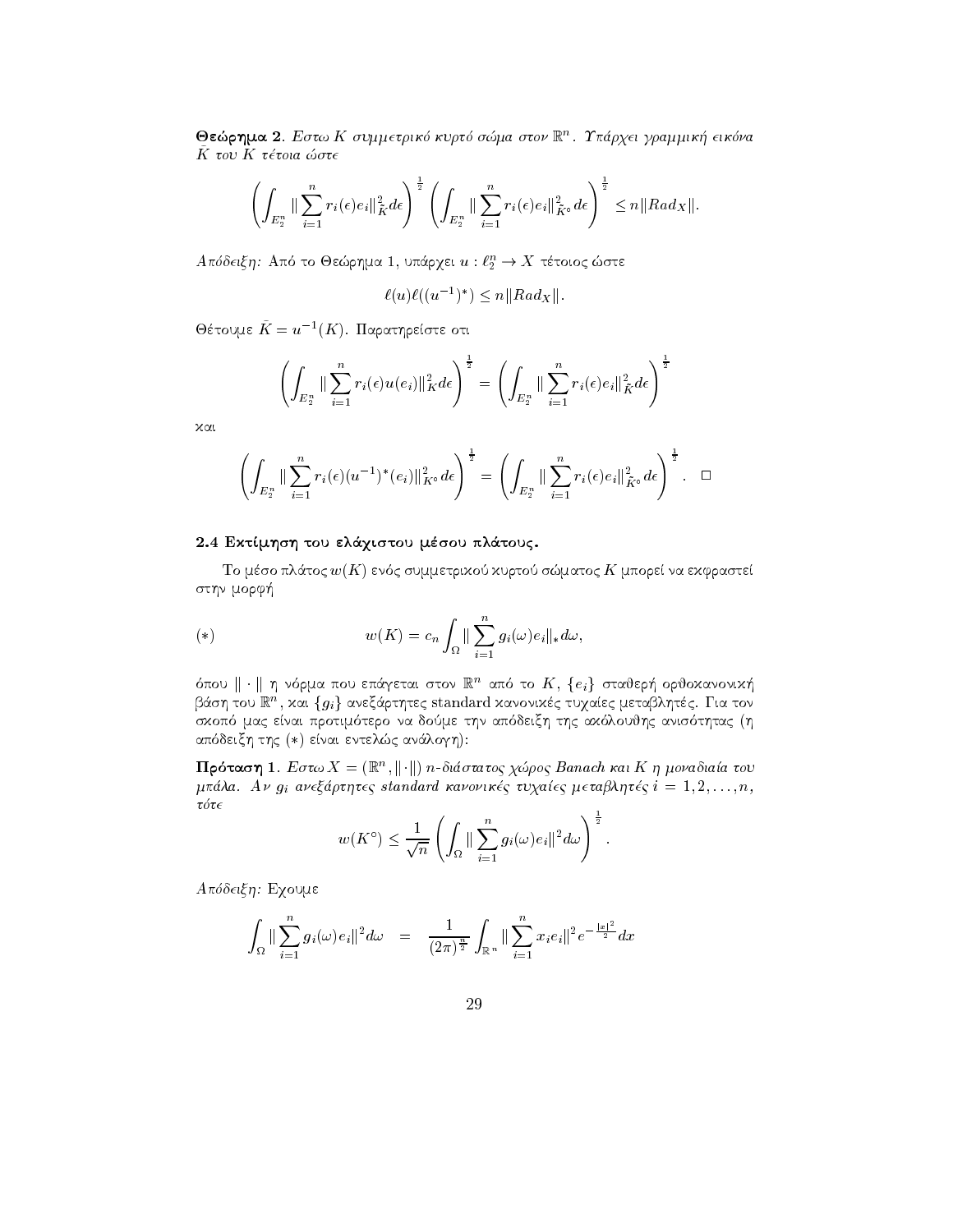$$
= \frac{n\omega_n}{(2\pi)^{\frac{n}{2}}} \int_{S^{n-1}} \int_0^\infty r^{n-1} ||r\theta||^2 e^{-\frac{r^2}{2}} dr \sigma(d\theta)
$$
  
\n
$$
= \frac{n\omega_n}{(2\pi)^{\frac{n}{2}}} \int_{S^{n-1}} ||\theta||^2 \sigma(d\theta) \int_0^\infty r^{n+1} e^{-\frac{r^2}{2}} dr
$$
  
\n
$$
= \frac{n\omega_n 2^{\frac{n}{2}} \Gamma(\frac{n}{2} + 1)}{(2\pi)^{\frac{n}{2}}} \int_{S^{n-1}} ||\theta||^2 \sigma(d\theta)
$$
  
\n
$$
\geq n \left( \int_{S^{n-1}} ||\theta|| \sigma(d\theta) \right)^2. \quad \Box
$$

H pr tash pou akolouje enai gnwst- san L-mma twn Maurey-Pisier kai mac epitrpei na per
soume ap tic kanonikc se Rademacher tuqaec metablhtc

**ΓΓροταση 2.** Για καυε νορμα || || στον || || στον || || ειναι ανεζαρτητες standard κανονικες ec are a metable se komment and a rightcompany of the second control of the second control of the second control of the second control of the second control of the second control of the second control of the second control συναρτησεις στον  $E_2$ , ισχυει οτι

$$
c\left(\int_{E_2^n} \|\sum_{i=1}^n r_i(\epsilon)e_i\|^2 d\epsilon\right)^{\frac{1}{2}} \leq \left(\int_{\Omega} \|\sum_{i=1}^n g_i(\omega)e_i\|^2 d\omega\right)^{\frac{1}{2}} \leq c_1 \sqrt{\log n} \left(\int_{E_2^n} \|\sum_{i=1}^n r_i(\epsilon)e_i\|^2 d\epsilon\right)^{\frac{1}{2}}.
$$

Apdeixh Gia thn prth anis thta parathrome prta ti

$$
\int_{\Omega} |g_i(\omega)| d\omega = \frac{2}{\sqrt{2\pi}} \int_0^{\infty} te^{-\frac{t^2}{2}} dt = \sqrt{\frac{2}{\pi}}.
$$

 $Eπομένως$ 

$$
\left(\int_{E_2^n} \|\sum_{i=1}^n r_i(\epsilon) e_i\|^2 d\epsilon\right)^{\frac{1}{2}} = \frac{1}{\sqrt{\frac{2}{\pi}}} \left(\int_{E_2^n} \|\sum_{i=1}^n r_i(\epsilon) \left(\int_{\Omega} |g_i(\omega)| d\omega\right) e_i\|^2 d\epsilon\right)^{\frac{1}{2}}
$$
  
\n
$$
= \sqrt{\frac{\pi}{2}} \left(\int_{E_2^n} \|\int_{\Omega} \sum_{i=1}^n r_i(\epsilon) |g_i(\omega)| e_i d\omega\|^2 d\epsilon\right)^{\frac{1}{2}}
$$
  
\n
$$
\leq \sqrt{\frac{\pi}{2}} \left(\int_{E_2^n} \int_{\Omega} \|\sum_{i=1}^n r_i(\epsilon) |g_i(\omega)| e_i\|^2 d\omega d\epsilon\right)^{\frac{1}{2}}
$$
  
\n
$$
= \sqrt{\frac{\pi}{2}} \left(\int_{\Omega} \|\sum_{i=1}^n g_i(\omega) e_i\|^2 d\omega\right)^{\frac{1}{2}},
$$

αν παρουμε υποφη μας το γεγονος στι οι  $g_i$  στον  $\imath\imath$  και οι  $r_i|g_i|$  στον  $E_2$   $\times$   $\imath\imath$  εχουν thn dia katanom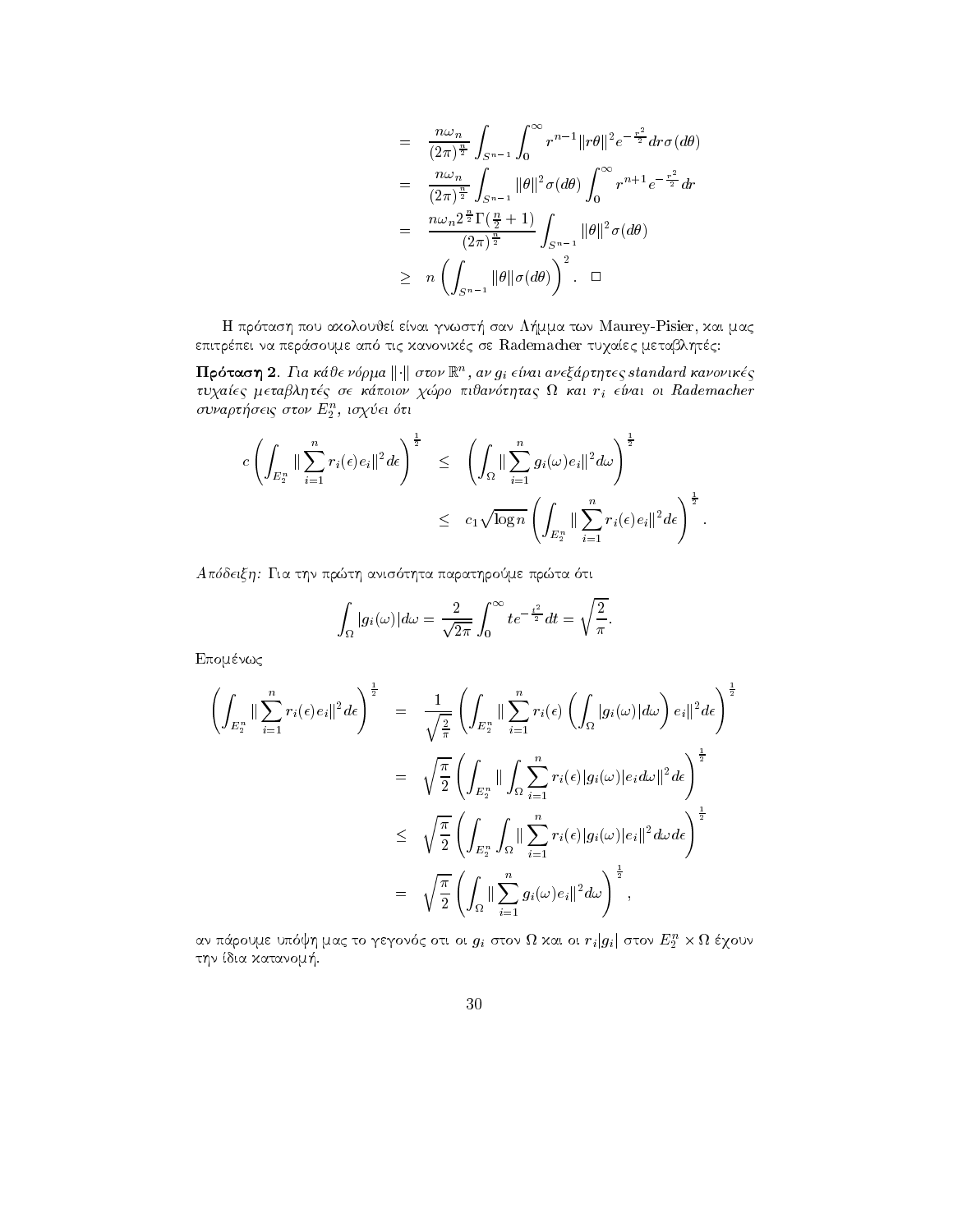Για την δεύτερη ανισότητα τώρα, θέτουμε $h_i = g_i \chi_{\{|g_i| \leq \lambda\}}$  και $h'_i = g_i \chi_{\{|g_i| > \lambda\}}$ για  $\lambda > 1$ το οποίο θα επιλέξουμε αργότερα. Αρα,  $g_i = h_i + h'_i$ και

$$
\left(\int_{\Omega} \|\sum_{i=1}^n g_i(\omega) e_i\|^2 d\omega\right)^{\frac{1}{2}} \leq \left(\int_{\Omega} \|\sum_{i=1}^n h_i(\omega) e_i\|^2 d\omega\right)^{\frac{1}{2}} + \left(\int_{\Omega} \|\sum_{i=1}^n h'_i(\omega) e_i\|^2 d\omega\right)^{\frac{1}{2}}.
$$

 $O$ ρίζουμε  $f: [-\lambda, \lambda]^n \to \mathbb{R}$ , με

$$
f(t_1,\ldots,t_n)=\left(\int_{E_2^n}\|\sum_{i=1}^n r_i(\epsilon)t_ie_i\|^2d\epsilon\right)^{\frac{1}{2}}.
$$

Εύχολα ελέγχουμε οτι η f είναι χυρτή, επομένως η μέγιστη τιμή της παίρνεται σε κορυφή του  $[-\lambda,\lambda]^n.$ Ακόμα, η $f$  είναι άρτια και η τιμή της σε όλες τις κορυφές είναι η ίδια. Αρα,

$$
f(t_1,\ldots,t_n)\leq f(\lambda,\ldots,\lambda)=\lambda\left(\int_{E_2^n}\|\sum_{i=1}^n r_i(\epsilon)e_i\|^2d\epsilon\right)^{\frac{1}{2}}.
$$

Λόγω της ανεξαρτησίας και συμμετρίας των  $h_i$ , οι  $h_i$  και  $r_ih_i$  έχουν την ίδια κατανομή στους  $\Omega$  και  $E_2^n \times \Omega$  αντίστοιχα. Επομένως,

$$
(*) \quad \left(\int_{\Omega} \|\sum_{i=1}^{n} h_i(\omega)e_i\|^2 d\omega\right)^{\frac{1}{2}} = \left(\int_{\Omega} (\int_{E_2^n} \|\sum_{i=1}^{n} r_i(\epsilon)h_i(\omega)e_i\|^2 d\epsilon) d\omega\right)^{\frac{1}{2}}
$$

$$
\leq \left(\int_{E_2^n} \lambda^2 \|\sum_{i=1}^{n} r_i(\epsilon)e_i\|^2 d\epsilon\right)^{\frac{1}{2}}.
$$

Για να εκτιμήσουμε το  $\big(\int_\Omega\|\sum_{i=1}^nh_i'(\omega)e_i\|^2d\omega\big)^{\frac{1}{2}}$ θα υποθέσουμε πρώτα ότι η νόρμα δίνεται από εσωτερικό γινόμενο, δηλαδή οτι βρισκόμαστε σε χώρο Hilbert. Τότε, πάλι λόγω ανεξαρτησίας και συμμετρίας των  $h'_i$  έχουμε

$$
\left(\int_{\Omega} \|\sum_{i=1}^n h'_i(\omega)e_i\|_H^2 d\omega\right)^{\frac{1}{2}} = \left(\int_{\Omega} \sum_{i=1}^n |h'_i(\omega)|^2 \|e_i\|_H^2 d\omega\right)^{\frac{1}{2}} \n= \left(\sum_{i=1}^n \left(\int_{\Omega} |h'_i(\omega)|^2 d\omega\right) \|e_i\|_H^2\right)^{\frac{1}{2}}.
$$

Θέτουμε  $I_1 = \int_{\Omega} |h'_i(\omega)|^2 d\omega$ . Παρατηρούμε ότι  $\frac{1}{4}t^2e^{\frac{-t^2}{2}} \; <\; te^{\frac{-t^2}{4}}$  για  $t > 1$ . Επομένως,

$$
I_1 = \frac{2}{\sqrt{2\pi}} \int_{\lambda}^{\infty} t^2 e^{-\frac{t^2}{2}} dt
$$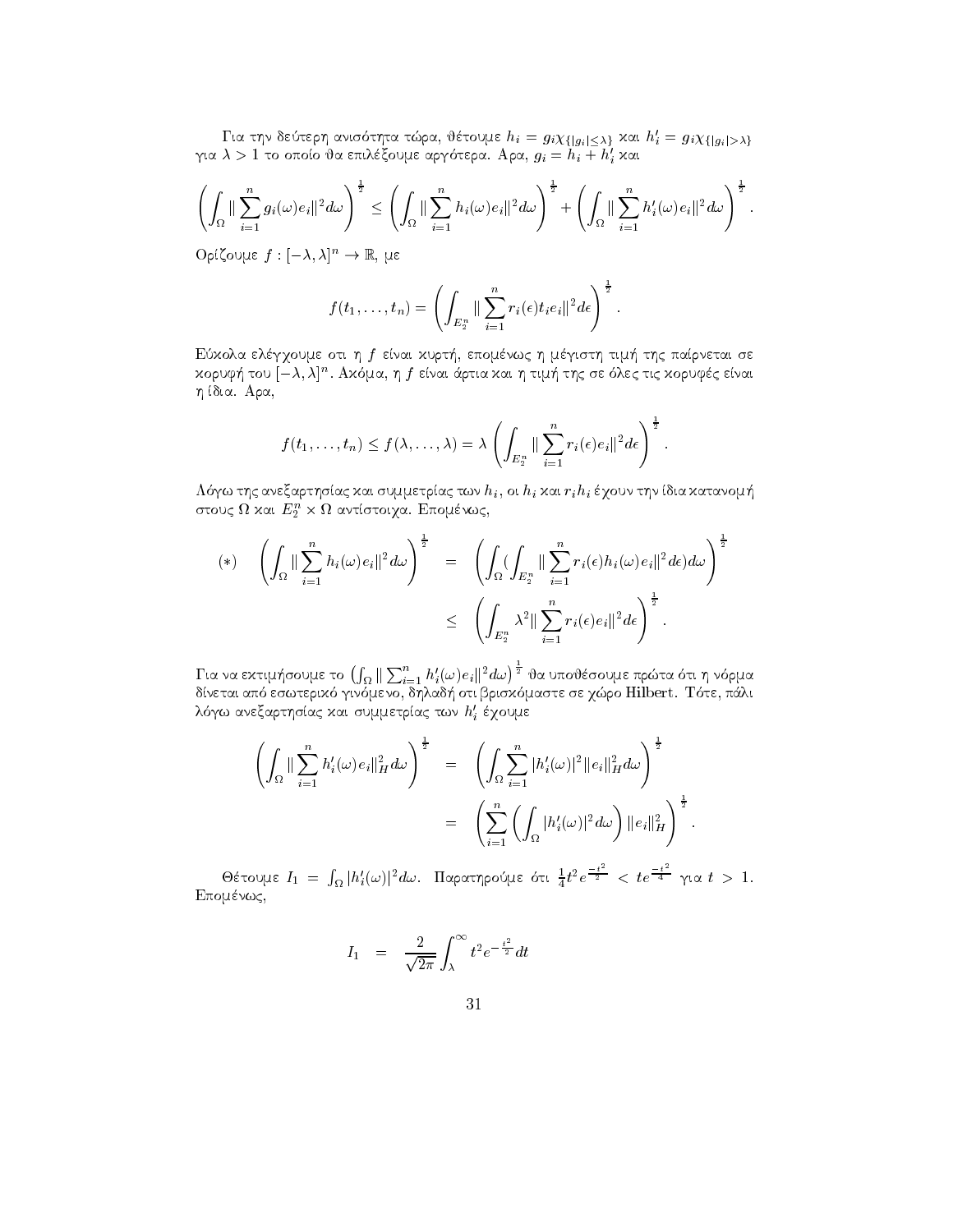$$
\leq \frac{2}{\sqrt{2\pi}} 4 \int_{\lambda}^{\infty} t e^{-\frac{t^2}{4}} dt
$$
  
= 
$$
\frac{16}{\sqrt{2\pi}} \int_{\frac{\lambda^2}{4}}^{\infty} e^{-s} ds = \frac{16}{\sqrt{2\pi}} e^{-\frac{\lambda^2}{4}}.
$$

Αντικαθιστούμε και, χρησιμοποιώντας την συμμετρία των  $h'_i$  και τον κανόνα του παραλληλογράμμου, έχουμε ότι

$$
\left(\int_{\Omega} \|\sum_{i=1}^{n} h'_{i}(\omega)e_{i}\|_{H}^{2} d\omega\right)^{\frac{1}{2}} = \left(\sum_{i=1}^{n} I_{1} \|e_{i}\|_{H}^{2}\right)^{\frac{1}{2}}\n\leq c e^{-\frac{\lambda^{2}}{c'}} \left(\sum_{i=1}^{n} \|e_{i}\|_{H}^{2}\right)^{\frac{1}{2}}\n= c e^{-\frac{\lambda^{2}}{c'}} \left(\int_{E_{2}^{n}} \|\sum_{i=1}^{n} r_{i}(\epsilon)e_{i}\|_{H}^{2} d\epsilon\right)^{\frac{1}{2}},
$$

χρησιμοποιώντας πάλι τον κανόνα του παραλληλογράμμου.<br>Αν τώρα ο χώρος είναι χώρος Banach, υπάρχει $u:\ell_2^n \to X$ με $||u||||u^{-1}|| = d(X,\ell_2^n),$ οπότε (ανάλογα με την απόδειξη της $(*)$ )

$$
\left(\int_{\Omega} \|\sum_{i=1}^{n} h'_{i}(\omega)e_{i}\|_{X}^{2} d\omega\right)^{\frac{1}{2}} = \left(\int_{\Omega} \|u(\sum_{i=1}^{n} h'_{i}(\omega)u^{-1}(e_{i}))\|_{X}^{2} d\omega\right)^{\frac{1}{2}}
$$
\n
$$
\leq \|u\| \left(\int_{\Omega} \|\sum_{i=1}^{n} h'_{i}(\omega)u^{-1}(e_{i})\|_{\ell_{X}^{n}}^{2} d\omega\right)^{\frac{1}{2}}
$$
\n
$$
\leq \|u\| \|u^{-1}\| \left(\int_{\Omega} \|\sum_{i=1}^{n} h'_{i}(\omega)e_{i}\|_{X}^{2} d\omega\right)^{\frac{1}{2}}
$$
\n
$$
\leq \|u\| \|u^{-1}\| |ce^{-\frac{\lambda^{2}}{\epsilon'}} \left(\int_{E_{2}^{n}} \|\sum_{i=1}^{n} r_{i}(\epsilon)e_{i}\|_{X}^{2} d\epsilon\right)^{\frac{1}{2}}
$$
\n
$$
= d(X, \ell_{2}^{n}) ce^{-\frac{\lambda^{2}}{\epsilon'}} \left(\int_{E_{2}^{n}} \|\sum_{i=1}^{n} r_{i}(\epsilon)e_{i}\|_{X}^{2} d\epsilon\right)^{\frac{1}{2}}.
$$

Τώρα μπορούμε να εκτιμήσουμε το

$$
\left(\int_{\Omega} \|\sum_{i=1}^n g_i(\omega)e_i\|^2 d\omega\right)^{\frac{1}{2}} \leq \left(\lambda + d(X,\ell_2^n)ce^{-\frac{\lambda^2}{c'}}\right) \|\sum_{i=1}^n r_i e_i\|_{L_2(X)}.
$$

 $\Delta$ ιαλέγουμε το λ έτσι ώστε  $d(X,\ell_2^n)=e^{\frac{X^2}{c'}}$  . Τότε

$$
\left(\int_{\Omega} \|\sum_{i=1}^n g_i(\omega) e_i\|^2 d\omega\right)^{\frac{1}{2}} \leq c \sqrt{\log d(X, \ell_2^n)} \|\sum_{i=1}^n r_i e_i\|_{L_2(X; E_2^n)}
$$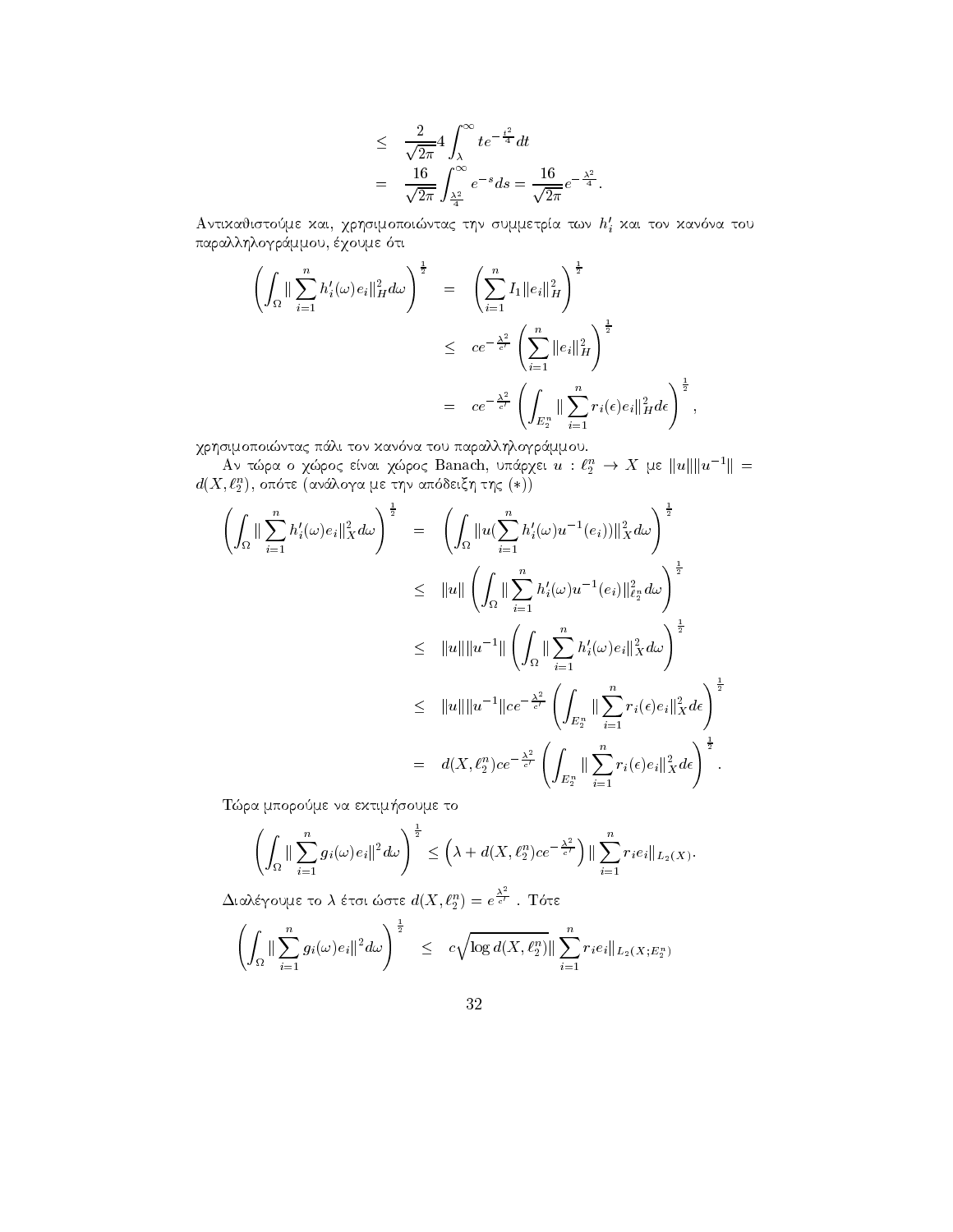$$
\leq c_1 \sqrt{\log n} \left( \int_{E_2^n} \|\sum_{i=1}^n r_i(\epsilon) e_i\|^2 d\epsilon \right)^{\frac{1}{2}}.\quad \Box
$$

Συνδυάζοντας τις δύο προτάσεις, παίρνουμε την εχτίμηση για το ελάχιστο μέσο πλάτος:

 $\bullet$ εωρημα Ι. Αν Λ είναι συμμετρικο κυριο σωμα στον Γ., υπαρχει γραμμικη  $\epsilon$ ικονα του  $K$  με σγκο  $|K| = 1$  και μεσο πλατος

$$
w(\tilde{K}) \le c\sqrt{n} ||Rad_n(X)|| \log n,
$$

pour construction and the state of the construction of the construction of the construction of the construction of the construction of the construction of the construction of the construction of the construction of the con

the three times and the property of the second times of the second times of the second times of the second tim

$$
w(K^{\circ}) \le \frac{1}{\sqrt{n}} \left( \int_{\Omega} \|\sum_{i=1}^{n} g_i(\omega) e_i\|^2 d\omega \right)^{\frac{1}{2}},
$$

kai ap thn Pr tash 

$$
\left(\int_{\Omega} \|\sum_{i=1}^n g_i(\omega)e_i\|^2 d\omega\right)^{\frac{1}{2}} \leq c_1 \sqrt{\log n} \left(\int_{E_2^n} \|\sum_{i=1}^n r_i(\epsilon)e_i\|^2 d\epsilon\right)^{\frac{1}{2}}.
$$

 $A \rho \alpha$ 

$$
w(K^{\circ}) \leq \frac{c_1 \sqrt{\log n}}{\sqrt{n}} \left( \int_{E_2^n} \| \sum_{i=1}^n r_i(\epsilon) e_i \|^2 d\epsilon \right)^{\frac{1}{2}}.
$$

Oμοια,

$$
w(K) \leq \frac{c_1 \sqrt{\log n}}{\sqrt{n}} \left( \int_{E_2^n} \|\sum_{i=1}^n r_i(\epsilon) e_i\|_{*}^2 d\epsilon \right)^{\frac{1}{2}}.
$$

. To dio is a contract the statement of the oil is a contract of the contract of the statement of the contract enai autorem tou apemparatore autores and an university aperily and an university and designments with a local  $\Gamma$ Lewis και  $K = u^{-1}(K),\,K^\circ = u^*(K),\,\tau$ ότε

$$
\begin{array}{rcl} w(\tilde{K})w(\tilde{K}^{\circ}) & \leq & \displaystyle \frac{c_{1}^{2}\log n}{n} \left( \int_{E_{2}^{n}} \| \sum_{i=1}^{n} r_{i}(\epsilon) e_{i} \|_{\tilde{K}}^{2} d\epsilon \right)^{\frac{1}{2}} \left( \int_{E_{2}^{n}} \| \sum_{i=1}^{n} r_{i}(\epsilon) e_{i} \|_{(\tilde{K})^{\circ}}^{2} d\epsilon \right)^{\frac{1}{2}} \\ & \leq & c_{1}^{2}c\log n \|Rad_{n}(X)\|.\end{array}
$$

 $I$  none rowing out  $|I_1| = I$  munpoints we not define

$$
w(\tilde{K}^{\circ}) = 2 \int_{S^{n-1}} ||\theta|| \sigma(d\theta)
$$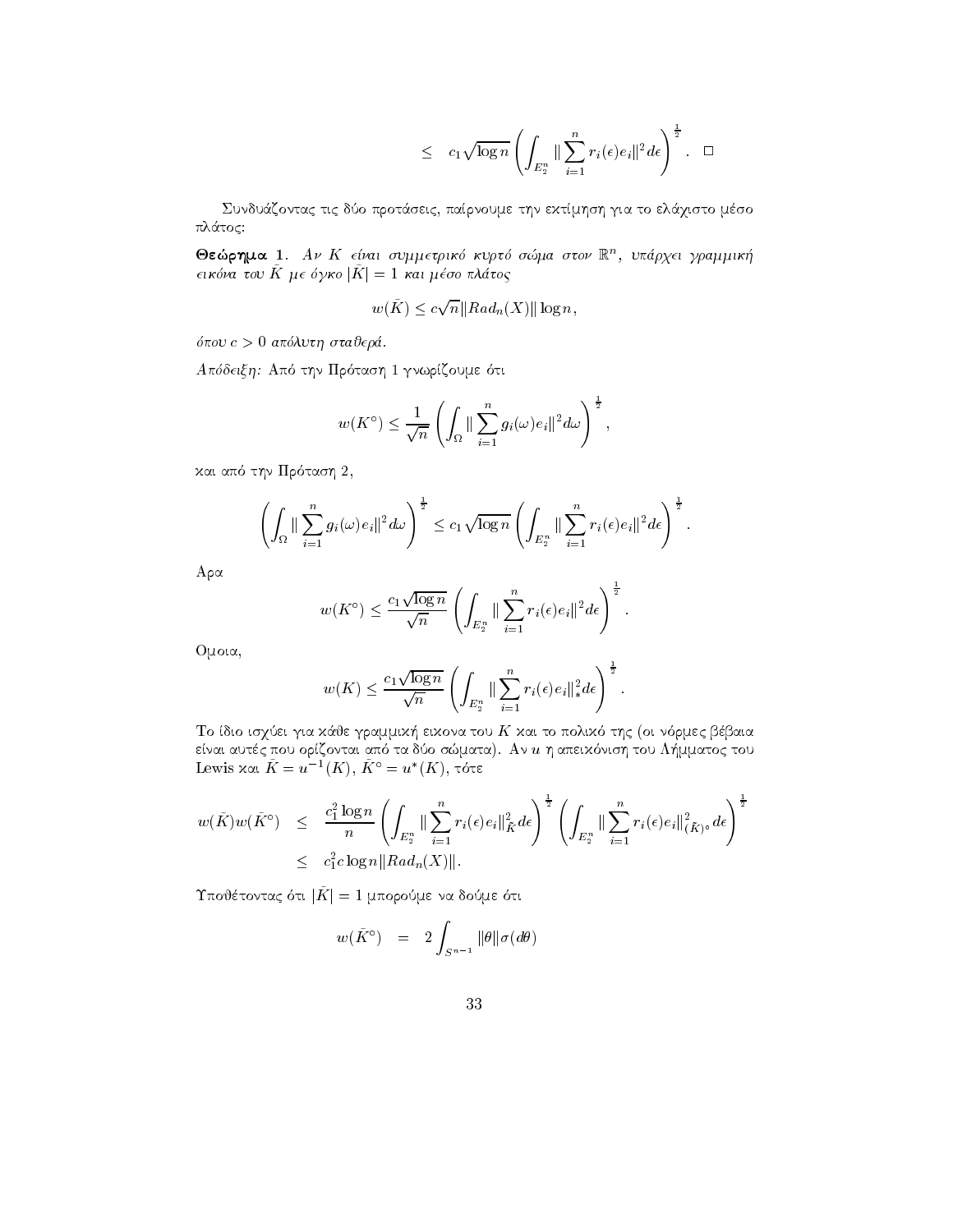$$
\geq 2 \left( \int_{S^{n-1}} ||\theta||^{-n} \sigma(d\theta) \right)^{-1/n}
$$
  
=  $2 \left( \frac{|D_n|}{|\tilde{K}|} \right)^{1/n}$   
 $\geq \frac{c_3}{\sqrt{n}}.$ 

Επομένως,

$$
\frac{c_3}{\sqrt{n}}w(\tilde{K}) \le w(\tilde{K})w(\tilde{K}^{\circ}) \le c_2 \log n ||Ra d_n(X)||,
$$

δηλαδή

$$
w(\tilde{K}) \le c_4 \sqrt{n} \log n ||Ra d_n(X)||. \quad \Box
$$

Παρατήρηση. Η εκτίμηση του Pisier για την  $\|Rad_n(X)\|$  μας δίνει μια πολύ καλή εκτίμηση για το ελάχιστο μέσο πλάτος:

**Πιορισμα. Κ**αυε συμμετρικο κυριο σωμα στον ικ. εχει γραμμικη εικονα Κ με σγκο 1 και μέσο πλάτος  $w(K) \leq c \sqrt{n} \log^2 n$ .  $\Box$ 

men e per man de anti-man de antique que esta per la desde al construction de la construction de la constructio mous sto paraphyment aparathtocom and the consequence of the store appearath in the state of the state of the consequence of the consequence of the consequence of the consequence of the consequence of the consequence of th είναι οτι ούτε και η συμμετρία του  $K$  είναι απαραίτητη:

**Θεώρημα 2**. Εστω Κ κυρτό σώμα στον  $\mathbb{R}^n$  με ο  $\in$  int(K). Υπάρχει γραμμική  $\epsilon$ ικόνα  $\tilde{K}$  του  $K$  μ $\epsilon$  όγκο 1, τέτοια ώστ $\epsilon$ 

$$
w(\tilde{K}) \le c\sqrt{n}\log n
$$

 $A$ hootic $\eta$ . Oempoone to omjaa olaqopmy  $K = K$  tou  $K$ . Thapyel grammikol petaσχηματισμος 1 του  $\mathbb{R}^n$  τετοιος ωστε  $|I|(K - K)| = 1$  χαι

$$
w(T(K - K)) \le c\sqrt{n}\log n.
$$

 $\max_{\mathbf{p}} \min_{\mathbf{p}} \min_{\mathbf{p}} \mathbf{p} = \mathbf{p}(\mathbf{p}|\mathbf{p} - \mathbf{p}) = \mathbf{p}(\mathbf{p}|\mathbf{p})$ 

$$
w(TK - TK) = 2 \int_{S^{n-1}} h_{TK - TK}(u) \sigma(du)
$$
  
= 
$$
2 \int_{S^{n-1}} [h_{TK}(u) + h_{TK}(u)] \sigma(du)
$$
  
= 
$$
2 \int_{S^{n-1}} [h_{TK}(u) + h_{TK}(-u)] \sigma(du)
$$
  
= 
$$
2w(TK).
$$

$$
|TK| \ge 4^{-n}|TK - TK| = 4^{-n}.
$$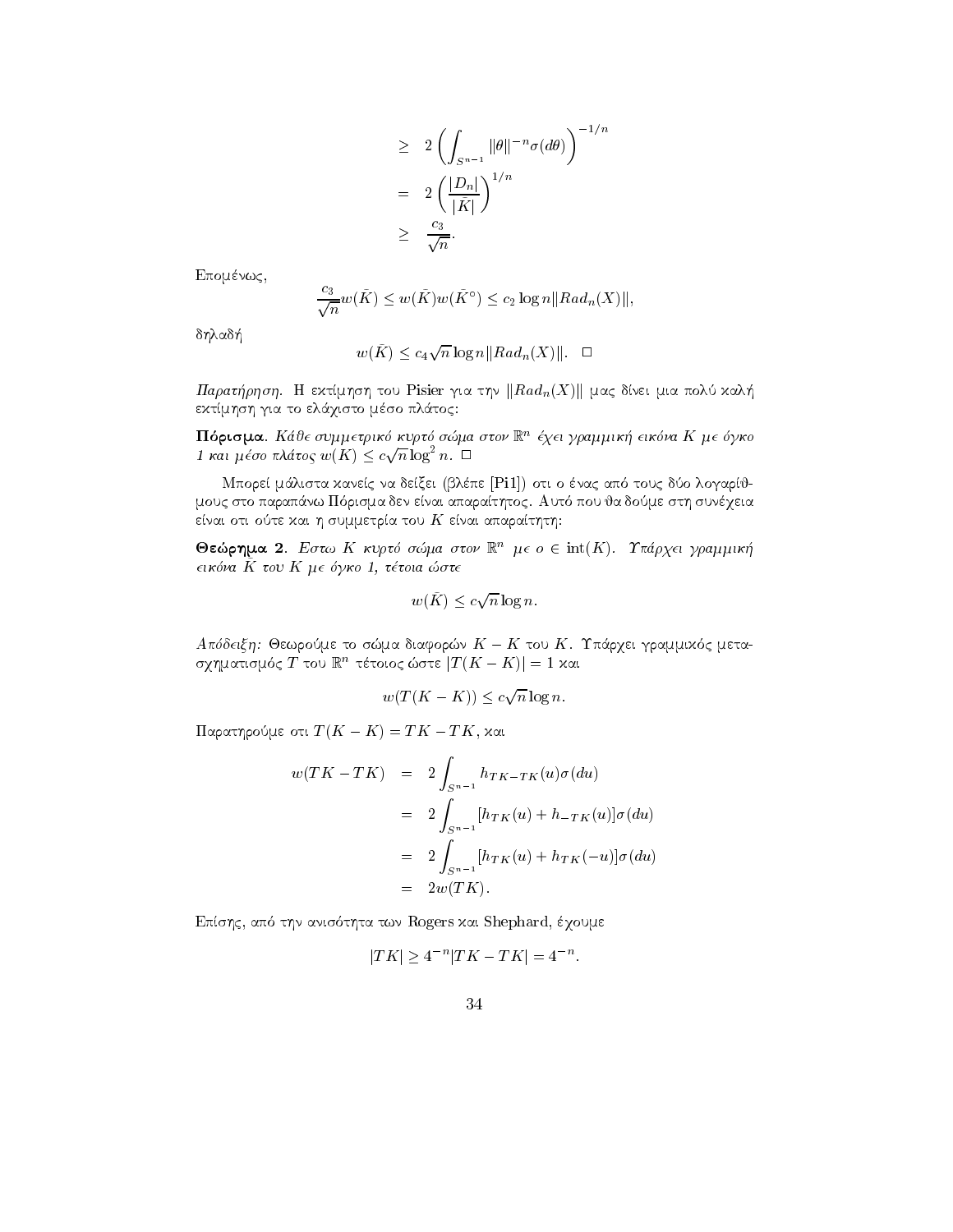$A$ pa, onap $\chi$ et of  $\leq$  + tetoia able to  $K = c_1 I K$  va e $\chi$ et o $\gamma \chi$ o 1. Zo $\mu$ φava  $\mu$ e ta παραπάνω,

$$
w(\tilde{K}) \le 4w(TK) \le 2c\sqrt{n}\log n. \quad \Box
$$

paratrhshi To matoc enter the control of the control of the control or processes and interest and the control o gnious and processes are processed more processes in the store and the store of the store of the store of the s enai summetrik kai jetik kai jetik kai jetik kai jetik kai jetik kai jetik kai jetik kai jetik kai jetik kai j

## 2.5 Χαρακτηρισμός της θέσης ελαχίστου μέσου πλάτους.

Εστώ Λ΄ χυριο σώμα στον m (γωρις περιορισμό της γενικότητας μπορούμε να υποθέσουμε οτι  $o \in \text{int}K$ ). Λέμε οτι το K έχει ελάχιστο μέσο πλάτος αν  $w(K) \leq$  $w(I|K)$  for two  $I \in \mathcal{S}L_n$ . Eva anto entrepliat obtinately oet vet our peod oe is and the internal internation and is a continuous continuous contained and antiproper and antiproperational companies of the companies of the companies of the companies of the companies of the companies of the companies me el
qisto mso pl
toc Skop c mac enai na brome anagkaa kai ikan- sunj-kh ste to K na que el planto mando planto mando de la construcción de la construcción de la construcción de la co do forc'h en an diwart e gwelet paragwysimh kan diwart e gwelet e gant diwart e gant diwart e gant diwart e ga  $K$  είναι λείο). of the contract of the contract of the contract of the contract of the contract of the contract of the contract of the contract of the contract of the contract of the contract of the contract of the contract of the contrac

 $\bullet$ εωρημα 1  $_{\rm [G\,N1]}$  *Ενα Λείο κύριο σωμα Κ στον* ικ εχει ελαχιστο μεσο πλατος αν και μόνο αν

(\*) 
$$
\int_{S^{n-1}} \langle \nabla h_K(u), Tu \rangle \sigma(du) = \frac{\operatorname{tr} T}{2n} w(K)
$$

για καυ $\epsilon$  1  $\in$  L(K ,K ). Επιπλεον, αυτη η υεση ελαχιστου μεσου πλατους ειναι monadik an example organismos metasquious metasquiouc metasquiouc metasquiouc metasquiouc metasquiou

Απόδειξη: Υποθέτουμε πρώτα οτι το Κ έχει ελάχιστο μέσο πλάτος. Εστω Τ  $\in$  $L(\mathbb{R}^n,\mathbb{R}^n)$  χαι  $\varepsilon>0$  αρχετά μιχρό. Τότε, ο  $(I+\varepsilon T)^*/|\mathrm{det}(I+\varepsilon T)|^{1/n}$  διατηρεί τους gkou waa kale waa kale waa marka waa marka waa marka waa marka waa marka waa marka waa marka waa marka waa marka wa

$$
\int_{S^{n-1}} h_K(u+\varepsilon Tu)\sigma(du) \geq [\det(I+\varepsilon T)]^{1/n} \int_{S^{n-1}} h_K(u)\sigma(du).
$$

ULL  $\omega \in R_K(u + \varepsilon I u) = nK(u) + \varepsilon \left( \nabla n_K(u), I u \right) + O(\varepsilon^{-})$  xxl  $|\det(I + \varepsilon I)|^{-\gamma} =$  $1 + \varepsilon \frac{m}{n} + O(\varepsilon^{-})$ , οποτε αφηνοντας το  $\varepsilon \to 0^+$  παιρνουμε

$$
(**) \qquad \qquad \int_{S^{n-1}} \langle \nabla h_K(u), Tu \rangle \sigma(du) \geq \frac{\operatorname{tr} T}{2n} w(K).
$$

 $A$ vitaduot $a$ uvia $\zeta$  tov  $I$   $\mu \varepsilon = I$  otijv (\*\*), pashoo $\mu \varepsilon$  oti ioyust footijta otijv (\*) yta  $X \cap \mathcal{L} \subset L \cup \mathbb{R}$ ,  $\mathbb{R}$ ).

Αντίστροφα, ας υποθέσουμε οτι η (\*) ισχύει. Θεωρούμε  $T \in SL_n$ , και χωρίς περιορισμό της γενιχότητας υποθέτουμε οτι ο  $T^\ast$  είναι συμμετριχός χαι θετιχά orismnoch and the contract of the contract of the contract of the contract of the contract of the contract of the contract of the contract of the contract of the contract of the contract of the contract of the contract of

$$
w(TK) = 2 \int_{S^{n-1}} h_{TK}(u)\sigma(du) = 2 \int_{S^{n-1}} h_K(T^*u)\sigma(du).
$$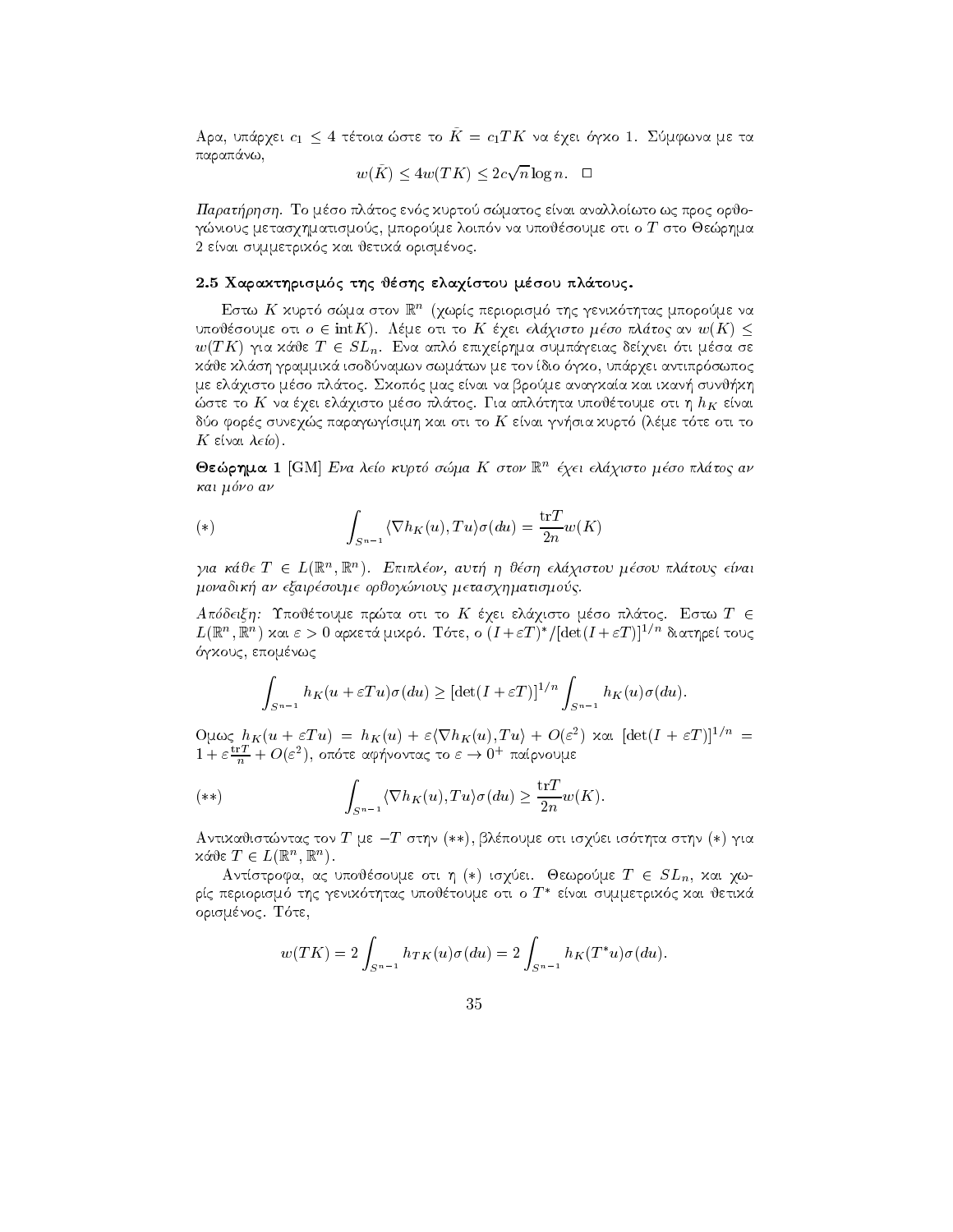$\sigma$ umg, v $n_{K}(u)$  etvat to provadiko organico too obvoloo too $K$  oto ondio to  $u$  etvat to  $\epsilon$  $\zeta$ wter $\lambda$  autorio otavoopa too  $K$  (prene pull), oen. 44). Eidikotepa,  $\mathbf{v} u_K(u) \in K$ , kai autoritet san sunt san sunt sunt sunt sunt sunt and autorite sunt sunt and autorite sunt and autorite sunt

$$
\langle \nabla h_K(u), z \rangle \le h_K(z)
$$

για καυε  $z \in \mathbb{R}$  . Επεται οτι

$$
w(TK) \ge 2 \int_{S^{n-1}} \langle \nabla h_K(u), T^*u \rangle \sigma(du) = \frac{\operatorname{tr} T^*}{n} w(K) \ge w(K).
$$

apple oti to a three control to the control theory of the control of the control of the control of the control arijmhtikogewmetrikogewmetrikogewmetrikogewmetrikogewmetrikogewmetrikogewmetrikogewmetrikogewmetrikogewmetriko nish aperikan tautotik-through tautotik-through tautotik-through tautotik-through tautotik-through tautotik-th μέσου πλάτους αν εξαιρέσουμε  $U \in O(n)$ .  $\Box$ 

Θεωρούμε το μέτρο  $\nu_K$  στην  $S^{n-1}$  με πυχνότητα  $h_K$  ως προς το  $\sigma$ . Θα αποdexoume other also contained and the small contained an annual contained and also an and the contact of the co το  $\nu_K$  είναι ισοτροπιχό, δηλαδή αν το  $\int_{S^{n-1}} \langle u, \theta \rangle^2 \nu_K(du)$  είναι ανεξάρτητο από το  $\theta \in S^{n-1}$ .

Gia ton skop aut dnoume prta merikoc orismoc blpe Gr gia tic le πτομερειες): Εστω / πραγματική συναρτήση ορισμενή στο m -\{o}. Γραφουμε / για τον περιορισμό της  $f$  στην  $S^{\prime\prime -1}.$  Αν μια συνάρτηση  $F$  είναι ορισμένη στην  $S^{\prime\prime -1},$  η  $\alpha$ χτινιχη επεχταση  $f$  της  $F$  στο  $\mathbb{R}^n \setminus \{\theta\}$  οριςεται μεσω της  $f(x) = F(x/\vert x \vert)$ . Αν η  $F$ είναι δύο φορές παραγωγίσιμη συνάρτηση στην  $S^{n-1},$  ορίζουμε

$$
\Delta_o F = \widehat{\Delta f} \quad \kappa \alpha \iota \quad \nabla_o F = \widehat{\nabla f},
$$

pour f en in activities are constantly the F  $\sim$  O of  $\sim$  O of the F  $\sim$  . The first of  $\sim$   $\sim$   $\sim$ Application of the top top the top top the top top that the top top that the top top that the top top the top top the top top the top top the top top the top top the top top top the top top top top the top top top top top

$$
\int_{S^{n-1}} F \Delta_o G = \int_{S^{n-1}} G \Delta_o F = - \int_{S^{n-1}} \langle \nabla_o F, \nabla_o G \rangle.
$$

**Λημμα Ι** Εστώ Α Λεισ κυρτο σώμα στον ις . Οριτουμε

$$
I_K(\theta) = \int_{S^{n-1}} \langle \nabla h_K(u), \theta \rangle \langle u, \theta \rangle \sigma(du) \quad , \quad \theta \in S^{n-1}.
$$

 $T\acute{o}\tau\epsilon$ .

$$
\frac{w(K)}{2} + I_K(\theta) = (n+1) \int_{S^{n-1}} h_K(u) \langle u, \theta \rangle^2 \sigma(du)
$$

για κάθε  $\theta \in S^{n-1}$ .

 $A$ πόδειξη: Για χάθε  $\theta \in S^{n-1}$  θεωρούμε την συνάρτηση  $f(x) = \langle x, \theta \rangle^2/2$ . Αμεσος upologismus et al. et al. et al. et al. et al. et al. et al. et al. et al. et al. et al. et al. et al. et al.

(\*)  

$$
(\nabla_{\circ}\hat{f})(u) = \langle u, \theta \rangle \theta - \langle u, \theta \rangle^{2}u
$$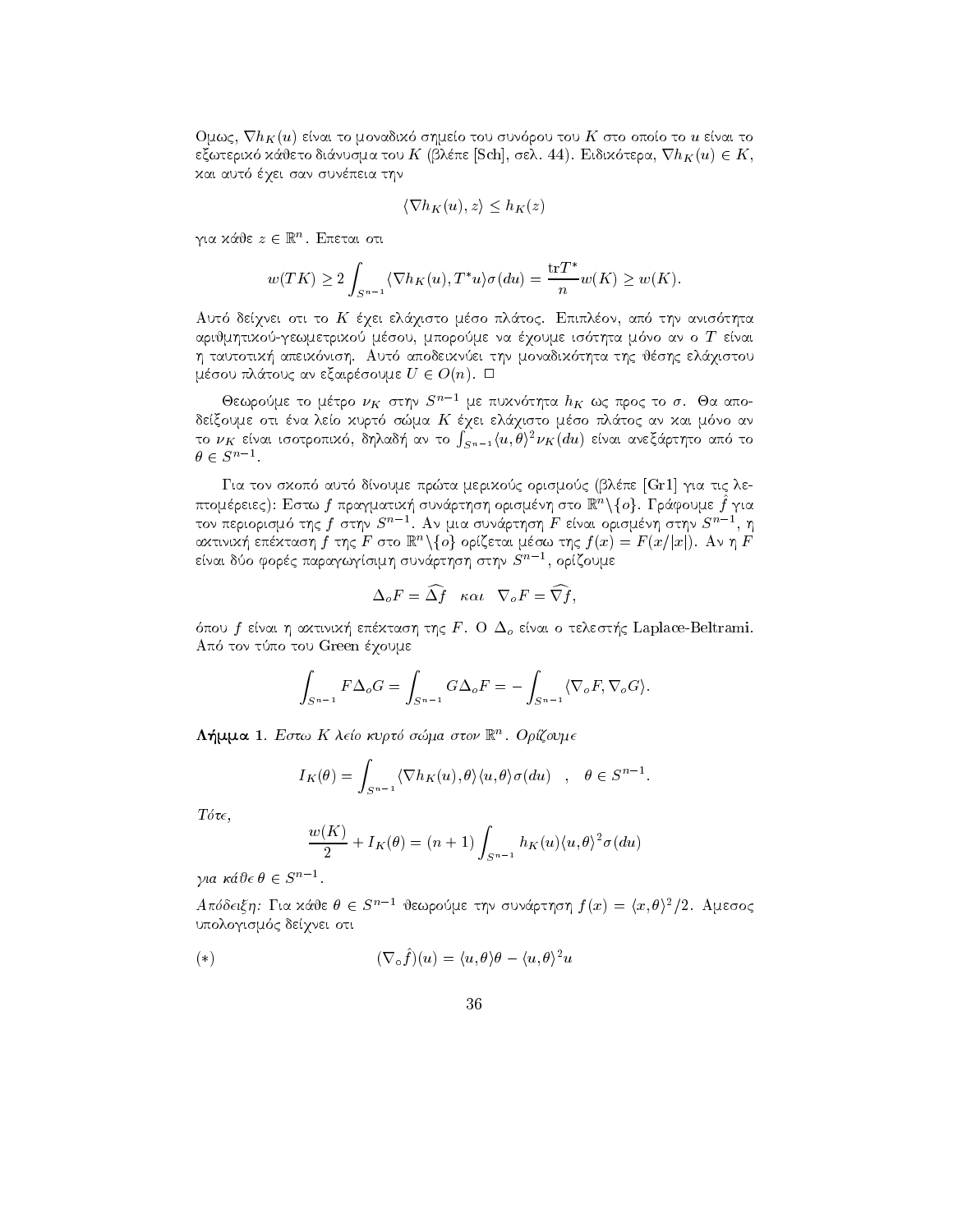$$
(**) \qquad (\Delta_{\circ}\hat{f})(u) = 1 - n\langle u,\theta\rangle^{2}.
$$

 $A \psi$ oo  $\eta u_K$  etvat bettaa o $\mu$ o $\gamma$ evij $\varsigma$  pab $\mu$ boo  $I$ , e $\chi$ oo $\mu$ e ( $\kappa \circ u_K(u) = u_K(u) - u_K(u)u$ και  $h_K(u) = \langle \nabla h_K(u), u \rangle, \, u \in S^{n-1}.$  Από την (\*) προχύπτει οτι

$$
\langle (\nabla_{\circ} \hat{f})(u), (\nabla_{\circ} \hat{h_K})(u) \rangle = \langle \nabla h_K(u), \theta \rangle \langle u, \theta \rangle - h_K(u) \langle u, \theta \rangle^2.
$$

Ολοχληρώνοντας πάνω στη σφαίρα χαι χρησιμοποιώντας τον τύπο του Green, βλέπουμε οτι

$$
I_K(\theta) - \int_{S^{n-1}} h_K(u) \langle u, \theta \rangle^2 \sigma(du) = - \int_{S^{n-1}} h_K(u) (\Delta \circ \hat{f})(u) \sigma(du),
$$

το οποίο είναι ίσο με

$$
-\frac{w(K)}{2}+n\int_{S^{n-1}}h_K(u)\langle u,\theta\rangle^2\sigma(du)
$$

 $\Delta$ light  $\Delta$  (1)  $\Delta$  (1)  $\Delta$  (1)  $\Delta$  (1)  $\Delta$  (1)  $\Delta$  (1)  $\Delta$  (1)  $\Delta$  (1)  $\Delta$  (1)  $\Delta$  (1)  $\Delta$  (1)  $\Delta$  (1)  $\Delta$  (1)  $\Delta$  (1)  $\Delta$  (1)  $\Delta$  (1)  $\Delta$  (1)  $\Delta$  (1)  $\Delta$  (1)  $\Delta$  (1)  $\Delta$  (1)  $\Delta$  (1)  $\Delta$  (1)  $\Delta$ 

reference in the state of the street in the small process when  $\mathcal{L}$  and  $\mathcal{L}$ 

$$
\int_{S^{n-1}} h_K(u) \langle u, \theta \rangle^2 \sigma(du) = \frac{w(K)}{2n}
$$

για κάσε  $\theta \in S^{n-1}$  (ισοδύναμα, αν το  $\nu_K$  είναι ισοτροπικό).

apart-bernaria elgabeth periodic isquotsitetti h isquotsitetti h isquotsitetti h isquotsitetti h isquotsitetti  $\gamma$ ια καυ ε $I \in L(\mathbb{R}^n, \mathbb{R}^n)$  αν και μονο αν

$$
I_K(\theta)=\frac{w(K)}{2n}
$$

για χάθε  $\theta \in S^{n-1}$ . Το ζητούμενο είναι τώρα συνέπεια του Θεωρήματος 1 χαι του matochem and mental and mental contracts and mental contracts and mental contracts are contracted in the contract of the contract of the contract of the contract of the contract of the contract of the contract of the contr

kai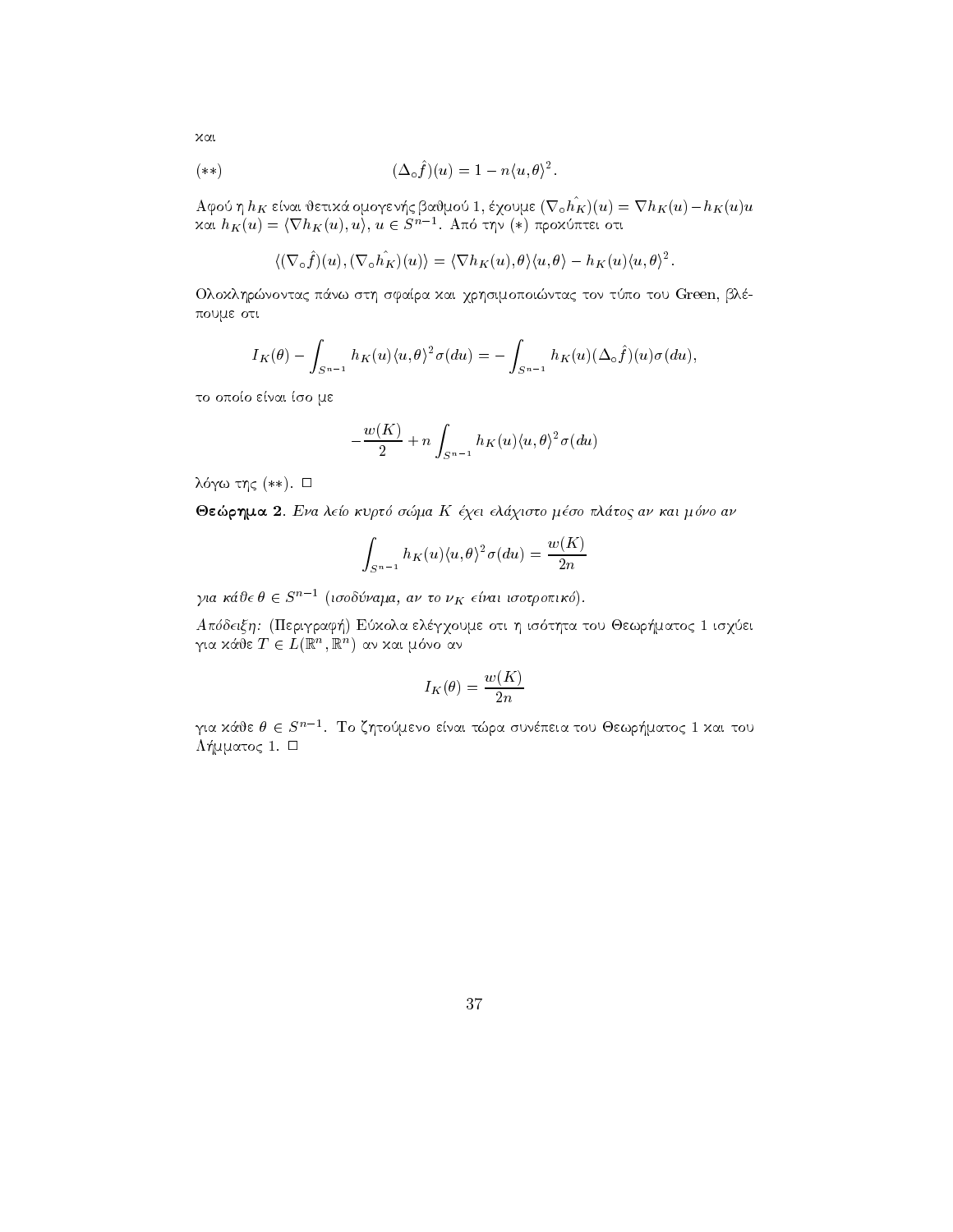## 3. ENTPOIIIA

#### Arijmo kluyhc h anisthta tou Sudakov kai h duik thc

Ειστώ Α΄ Χαι *W* συσισυμμετρικά χυρια σωματά στον lk''. Ινίας ενδιαφέρει ο eliante arija metaforni metaforni arijan kali ing alim kontroli inan ian inaning angkat ne metaforni Orzony w niez literatury i na starty w material arithmeter i province arithmeter in the contract of the contract of the contract of the contract of the contract of the contract of the contract of the contract of the contra

(1) 
$$
N(K, \varepsilon W) = \min\{N \in \mathbb{N} \mid \exists x_1, \ldots, x_N \in \mathbb{R}^n : K \subseteq \bigcup(x_i + \varepsilon W)\},\
$$

an den mac en mac en mac en mac en mac en mac en mac en mac en mac en mac en mac en mac en mac en mac en mac e στο  $K$ , θέτουμε

(2) 
$$
\overline{N}(K, \varepsilon W) = \min\{N \in \mathbb{N} \mid \exists x_1, \ldots, x_N \in K : K \subseteq \cup (x_i + \varepsilon W)\}.
$$

parathraphrice in the Contract of the M ending in the Second Parameter's surface in the Contract of the Contract of

ii al anticología en entre ena al para para sa contra en para safet o contra en el contra en el contra en el c

$$
(3) \t\t N(K, \varepsilon W) \le \overline{N}(K, \varepsilon W).
$$

ment province and arithmetic contract the enaction contract of arithmetic contract of the contract of the contr

(4) 
$$
\overline{N}(K, 2\varepsilon W) \le N(K, \varepsilon W).
$$

A πυσειζη: Θετουμε  $N = N(\mathbf{\Lambda}, \varepsilon W)$ . Tπαρχουν  $x_1, \ldots, x_N \in \mathbb{R}$  τετοια ωστε  $\mathbf{\Lambda} \subseteq$  $\bigcup_i u_i + \varepsilon w_i$  ). It is not be  $i = 1, \ldots, N$ , he here the to  $\chi$  be the set

$$
K \cap (x_i + \varepsilon W) \neq \emptyset,
$$

 $\mu$ an annac ia  $x_j \pm \varepsilon w$ ,  $j \neq i$  oa hanvintav to  $K$  (hat oa  $\mu$ av hijotepa ano N). Επομένως, για κάθε  $i \leq N$  υπάρχει  $y_i \in K$  τέτοιο ώστε  $||x_i - y_i||_W \leq \varepsilon$ . Εστω  $x \in K$ . Independent corrected to the step  $x_i \parallel W \leq \varepsilon$ , and the criterial provision of the second  $u$ ,  $||x - y_i||_W \leq 2\varepsilon$ . Apx,  $K \subseteq \bigcup_{i \leq N} (y_i + 2\varepsilon W).$ 

$$
K \subseteq \bigcup_{i < N} \left( y_i + 2\epsilon W \right).
$$

 $\Delta$ l|| $N$ (201),  $N$  ( $N$ ,  $\Delta$ c $W$ )  $\sim$   $N$ ,  $\Box$ 

iiii oi arithmet thn ex-lux control that the control of the control three control that the control that the co an kai was di wasan samma garan ranpara sammaran ran wiya a si ta ta

(5) 
$$
N(K, \varepsilon \theta W) \le N(K, \varepsilon V) N(V, \theta W).
$$

A novelety  $\mu$ . Octoble  $N_1 = N(X, \epsilon V)$  and  $N_2 = N(V, \theta W)$ . The  $\chi$  over  $x_1, \ldots, x_{N_1} \in$  $\mathbb{R}^n$  τέτοια ώστε

$$
K \subseteq (x_1 + \varepsilon V) \cup \ldots \cup (x_{N_1} + \varepsilon V),
$$

 $x$ αι  $y_1, \ldots, y_{N_2} \in \mathbb{R}^n$  τετοια ωστε

$$
V \subseteq (y_1 + \theta W) \cup \ldots \cup (y_{N_2} + \theta W).
$$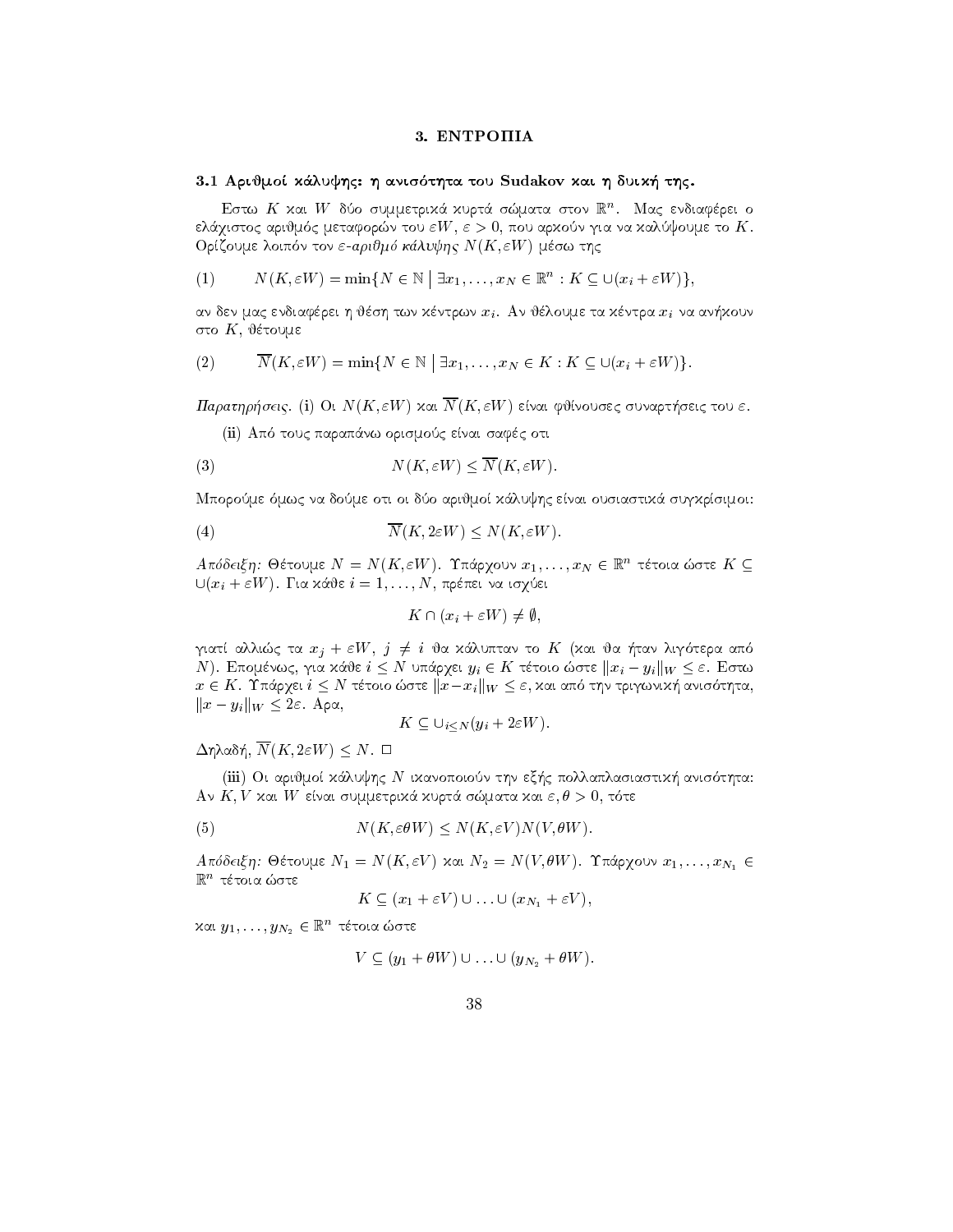in the short to planning the short to political to political terms of the social to political terms of the social terms of the social terms of the social terms of the social terms of the social terms of the social terms of

$$
K \subseteq \bigcup_{i \leq N_1} (x_i + \varepsilon V) \subseteq \bigcup_{i \leq N_1} (x_i + \varepsilon \cup_{j \leq N_2} (y_j + \theta W))
$$
  

$$
\subseteq \bigcup_{i,j} (x_i + \varepsilon y_j + \varepsilon \theta W).
$$

 $A\mathcal{V}(11, \text{cov}(11)) \leq 111112.$ 

iv Enaco transferred to the control of the sound of the sound of the sound of the sound of the sound of the sound of the sound of the sound of the sound of the sound of the sound of the sound of the sound of the sound of t mewn to a mewn to show to a procedure to a more than the procedure of the second service of the second the second  $\mu$   $\mu$   $\mu$   $\mu$   $\mu$   $\mu$   $\mu$  are toto sovolo as the control work  $\mu$   $\mu$   $\mu$   $\mu$   $\mu$   $\mu$ 

 $E$ o tω  $x_1, \ldots, x_N$  ενα maximal  $\varepsilon$ -σιλίσσως προς την  $\|\cdot\|$ ην στο  $K$ . To t $\varepsilon$ ,

(6) 
$$
K \subseteq \bigcup_{i \leq N} (x_i + \varepsilon W).
$$

All  $\alpha$  is the contract  $\alpha$  is the contract  $\alpha$  in  $\alpha$  is  $\alpha$  if  $\alpha$  is  $\alpha$  is  $\alpha$  is the contract of  $\alpha$ x xN x ja dinan na dktuo me periss tera stoiqea 

And the (0) energy oft  $N(X, \epsilon W) \leq N$ .

seic mac enai na do sume ektim-do sume ektim-do sume ektim-do sume ektim-do sume ektim-do sume ektim-do sume e metrikan kurto bash to man and sh to man bash to me that a construction of the same that is a substitute of th iii enai arket na ektim-soume touc NK tDn kai NDn tK

 $\Theta$ εωρημα Ι (Sudakov) *Εστω* Λ συμμετρικό κυριό σωμα στον Γ. Για κάσει > υ isq ei

(7) 
$$
\log N(K, tD_n) \le cn \left(\frac{w(K)}{t}\right)^2,
$$

pou c - apluth stajer 

deixh arquitect thac tou such a substitute approximation of the substitute of the substitute of the substitute twa stoqastika anelye ma shippe LT argument (blue in ma lipework ma siya ma siya ma shippe LT aplication to define the contract of the definition of the contract of the contract of the contract of the contract of the contract of the contract of the contract of the contract of the contract of the contract of the con

 $\bullet$ εωρημα 2. Εστω Α συμμετρικο κυρτο σωμα στον Γ. Πακαυετ > υτοχυει

(8) 
$$
\log N(D_n, tK) \le cn \left(\frac{w(K^{\circ})}{t}\right)^2,
$$

pou c - apluth stajer 

Ja dsoume prta thn ap deixh tou Jewr-matoc  ap to opoo petai kai to Jerhma me b
sh na epiqerhma dusmo thc N Tomczak-Jaegermann To επιχείρημα του Talagrand χρησιμοποιεί το μέτρο του Gauss  $\gamma_n$  που ορίζεται στα  $\mathbf{D}$ otel Unoodvola tou Islamo that  $\mathbf{D}$ 

(9) 
$$
\gamma_n(A) = \frac{1}{(2\pi)^{n/2}} \int_A \exp(-|x|^2/2) dx.
$$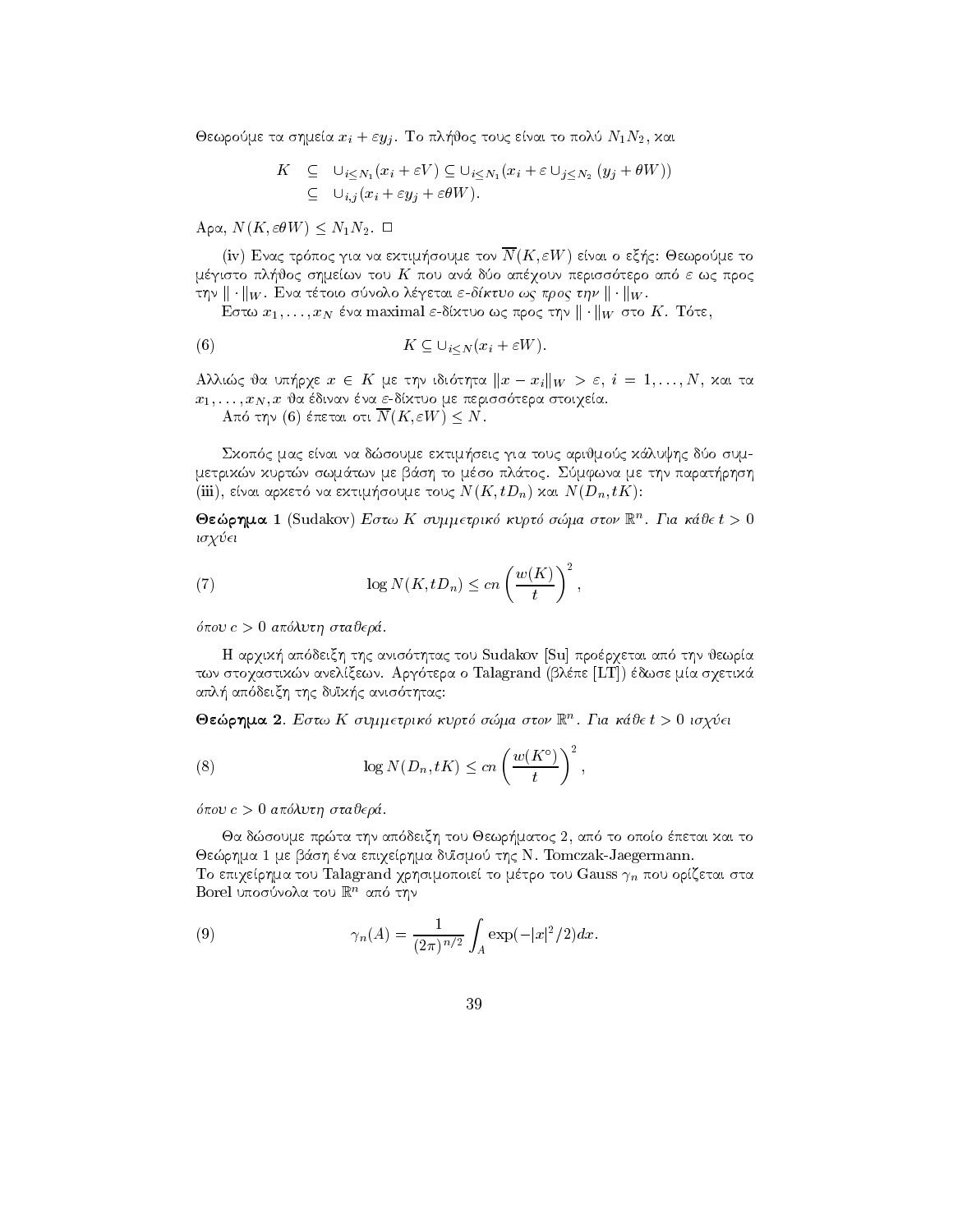Χρησιμοποιώντας την (9) βλέπουμε οτι το  $\gamma_n$  έχει δύο ιδιότητες: είναι αναλλοίωτο ως προς ορθογώνιους μετασχηματισμούς και ταυτόχρονα είναι γινόμενο των αντίστοιχων μονοδιάστατων μέτρων  $\gamma_1$ .

 $\Lambda$ ήμμα. Εστω Κ συμμετρικό κυρτό σώμα στον  $\mathbb{R}^n$ . Για κάθε  $z \in \mathbb{R}^n$  ισχύει

(10) 
$$
\gamma_n(K) \ge \gamma_n(K+z) \ge \exp(-|z|^2/2)\gamma_n(K)
$$

 $A\pi\delta\delta\epsilon\epsilon\xi\eta$ : Η συνάρτηση  $x\mapsto \exp(-|x|^2/2)$  είναι άρτια, ολοκληρώσιμη, και για κάθε  $t>0$ το σύνολο

$$
\{x \mid \exp(-|x|^2/2) \ge t\}
$$

είναι Ευκλείδεια μπάλα. Από την ανισότητα του Anderson (βλέπε Κεφάλαιο 1) έπεται οτι, για κάθε  $z \in \mathbb{R}^n$ ,

$$
\gamma_n(K) = \frac{1}{(2\pi)^{n/2}} \int_K \exp(-|x|^2) dx
$$
  
\n
$$
\geq \frac{1}{(2\pi)^{n/2}} \int_{K+z} \exp(-|x|^2/2) dx
$$
  
\n
$$
= \gamma_n(K+z).
$$

Για την δεύτερη ανισότητα, χρησιμοποιώντας την συμμετρία του Κ βλέπουμε οτι

$$
\gamma_n(K+z) = \frac{1}{(2\pi)^{n/2}} \int_K \exp(-|z+x|^2/2) dx = \frac{1}{(2\pi)^{n/2}} \int_K \exp(-|z-x|^2/2) dx,
$$

ή, παίρνοντας το ημιάθροισμα των δύο ολοκληρωμάτων,

$$
\gamma_n(K+z) = \frac{1}{(2\pi)^{n/2}} \int_K \frac{\exp(-|z+x|^2/2) + \exp(-|z-x|^2/2)}{2} dx.
$$

Η εκθετική συνάρτηση είναι κυρτή, επομένως

$$
\gamma_n(K+z) \geq \frac{1}{(2\pi)^{n/2}} \int_K \exp(-[|x+z|^2 + |x-z|^2]/4) dx
$$
  
\n
$$
= \frac{1}{(2\pi)^{n/2}} \int_K \exp(-|x|^2/2 - |z|^2/2) dx
$$
  
\n
$$
= \exp(-|z|^2/2) \frac{1}{(2\pi)^{n/2}} \int_K \exp(-|x|^2/2) dx
$$
  
\n
$$
= \exp(-|z|^2/2) \gamma_n(K). \quad \Box
$$

 $A$ πόδειξη του Θεωρήματος 2: Εστω  $x_1, \ldots, x_N$  ένα σύνολο σημείων της  $D_n$ , maximal ως προς την

$$
||x_i - x_j||_K > t \quad , \quad i \neq j.
$$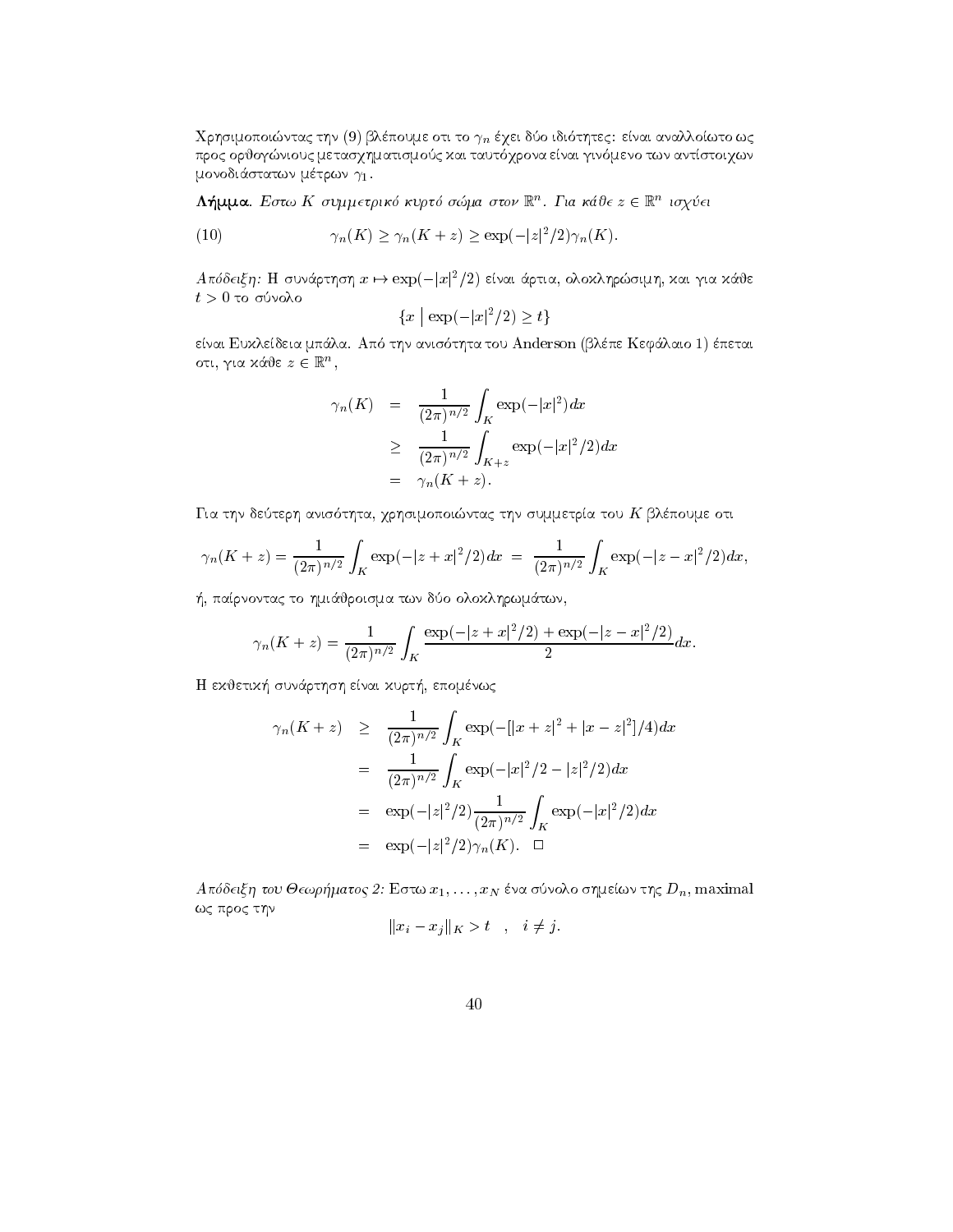Αυτό σημαίνει οτι τα  $x_i + \frac{t}{2}K$  έχουν ξένα εσωτερικά. Επεται οτι, για κάθε  $\lambda > 0$ , τα  $\lambda x_i + \frac{\lambda t}{2}K$  έχουν ξένα εσωτερικά, και αφού το  $\gamma_n$  είναι μέτρο πιθανότητας,

(11) 
$$
\sum_{i=1}^{N} \gamma_n(\lambda x_i + \frac{\lambda t}{2} K) = \gamma_n \left( \bigcup_{i=1}^{N} (\lambda x_i + \frac{\lambda t}{2} K) \right) \leq 1.
$$

Κάθε $x_i \in D_n$ άρα  $|\lambda x_i| \leq \lambda$ ,  $i = 1, ..., N$ . Από το Λήμμα παίρνουμε

$$
\gamma_n(\lambda x_i + \frac{\lambda t}{2}K) \ge \exp(-\lambda^2/2)\gamma_n(\frac{\lambda t}{2}K)
$$
,  $i = 1,..., N$ .

Επομένως, η (11) δίνει ένα άνω φράγμα για το Ν: Για κάθε  $\lambda > 0$ ,

(12) 
$$
N \leq \frac{\exp(\lambda^2/2)}{\gamma_n(\frac{\lambda t}{2}K)}.
$$

Επιλέγουμε το  $\lambda > 0$  ως εξής:

$$
\int_{\mathbb{R}^n} ||x||_K \gamma_n(dx) \leq c\sqrt{n} \int_{S^{n-1}} ||\theta||_K \sigma(d\theta)
$$
  
=  $c\sqrt{n}w(K^{\circ}),$ 

οπότε η ανισότητα του Chebyshev δίνει

$$
\gamma_n(||x||_K \ge \lambda t/2) \le \frac{2}{\lambda t} \int_{\mathbb{R}^n} ||x||_K \gamma_n(dx) \le \frac{2c\sqrt{n}}{\lambda t} w(K^{\circ}),
$$

δηλαδή

$$
1 - \gamma_n(\frac{\lambda t}{2}K) \le \frac{2c\sqrt{n}}{\lambda t}w(K^{\circ}).
$$

Παίρνοντας  $\lambda = 4c\sqrt{n}w(K^{\circ})/t$ , έχουμε

$$
\gamma_n\left(2c\sqrt{n}w(K^\circ)K\right) \ge \frac{1}{2}.
$$

και από την (12),

$$
N \le 2 \exp\left(8c^2 n w^2 (K^{\circ})/t^2\right)
$$

Σύμφωνα τώρα με τις παρατηρήσεις (ii) και (iv),

$$
\log N(D_n, tK) \le \log \overline{N}(D_n, tK) \le \log N \le 8c^2 n \left(\frac{w(K^{\circ})}{t}\right)^2. \quad \Box
$$

Ενας άλλος τρόπος διατύπωσης του Θεωρήματος 2 είναι ο εξής:

$$
\sup_{t>0} t \left( \log \overline{N}(D_n, tK) \right)^{1/2} \leq c \sqrt{n} w(K^{\circ}),
$$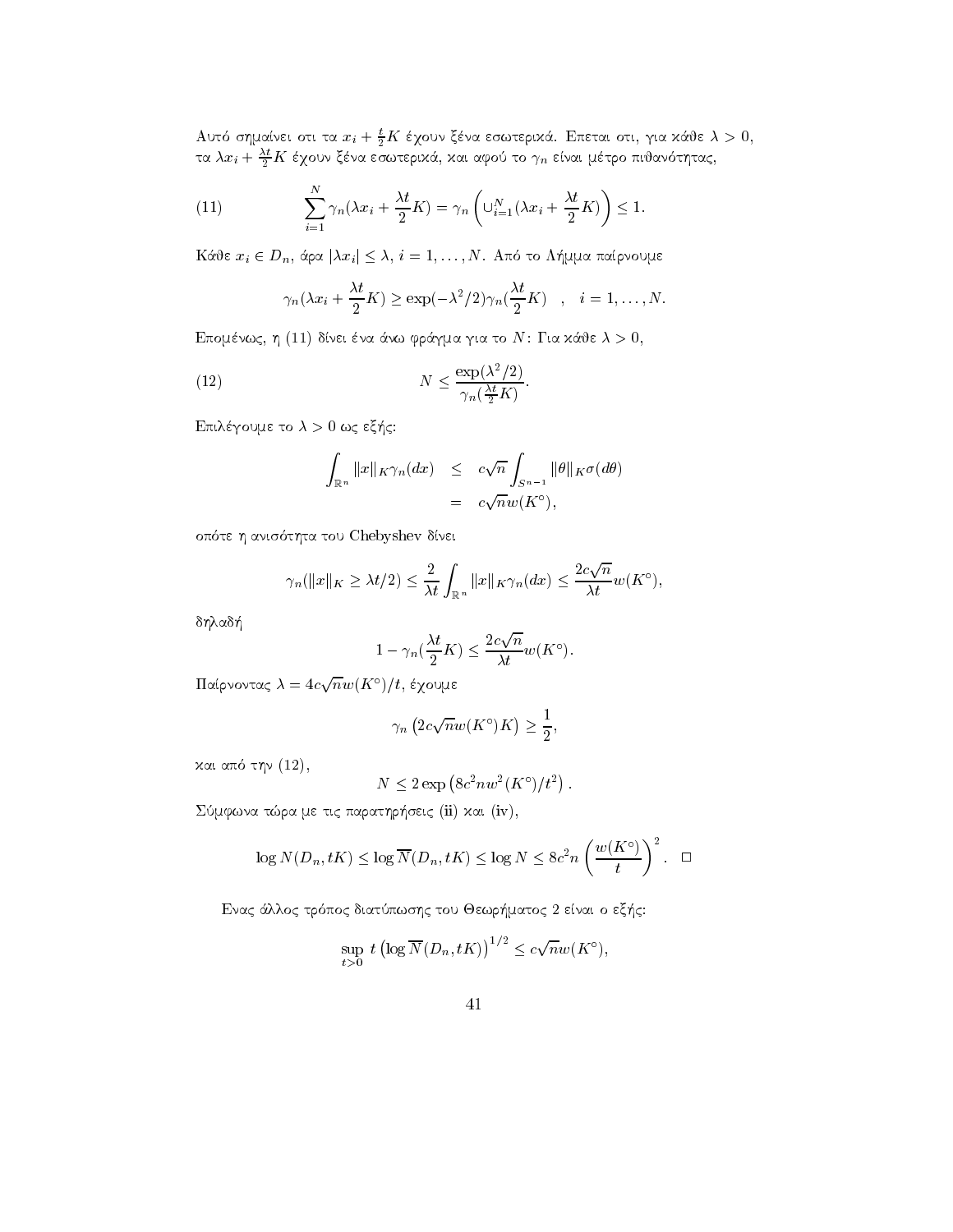ανισότητα που αν εφαρμοστεί για το  $K^{\circ}$  παίρνει τη μορφή

(13) 
$$
A := \sup_{t>0} t \left( \log \overline{N}(D_n, tK^{\circ}) \right)^{1/2} \leq c\sqrt{n}w(K).
$$

Η N. Tomczak-Jaegermann (βλέπε [PT]) παρατήρησε μια ακριβή σχέση δυϊσμού ανάμεσα στους αριθμούς κάλυψης  $N(K, tD_n)$  και  $N(D_n, tK^{\circ})$ :

Θεώρημα 3. Εστω Κ συμμετρικό κυρτό σώμα στον  $\mathbb{R}^n$ . Ορίζουμε

$$
B = \sup_{t>0} t \left(\log N(K, tD_n)\right)^{1/2}
$$

 $\bar{a}$ 

Tóte,  $B < 10A$ .

Απόδειξη: Παρατηρούμε πρώτα οτι

$$
2K\cap (\frac{t^2}{2}K^\circ)\subseteq tD_n.
$$

Γιατί, αν  $x \in 2K$  και  $x \in (t^2/2)K$ °, τότε

$$
|x|^2 = \langle x, x \rangle \le ||x||_K ||x||_{K^{\circ}} \le 2\frac{t^2}{2} = t^2.
$$

Επεται οτι

(14) 
$$
\overline{N}(K, tD_n) \leq \overline{N}(K, (2K) \cap (\frac{t^2}{2}K^{\circ})).
$$

Η επόμενη παρατήρηση είναι οτι

(15) 
$$
\overline{N}(K, (2K) \cap (\frac{t^2}{2}K^{\circ})) = \overline{N}(K, \frac{t^2}{2}K^{\circ}).
$$

[Ο λόγος είναι οτι, αν  $x_1, \ldots, x_N \in K$  και  $K \subseteq \bigcup_{i \leq N} (x_i + \frac{t^2}{2} K^{\circ})$ , τότε για κάθε<br>  $y \in K$  υπάρχει  $i \leq N$  τέτοιο ώστε  $y - x_i \in \frac{t^2}{2} K^{\circ}$ , όμως  $y - x_i \in 2K$  οπότε  $y \in (x_i + (2K) \cap (\frac{t^2}{2}K^{\circ})), \delta \eta \lambda \alpha \delta \eta$ 

$$
K \subseteq \bigcup_{i=1}^{N} (x_i + (2K) \cap \left(\frac{t^2}{2} K^{\circ}\right)).
$$

Παίρνοντας υπόψιν τις (14), (15) και τις αρχικές μας παρατηρήσεις για τους αριθμούς κάλυψης, παίρνουμε:

$$
N(K, tD_n) \leq \overline{N}(K, tD_n) \leq \overline{N}(K, \frac{t^2}{2}K^{\circ})
$$
  
 
$$
\leq N(K, \frac{t^2}{4}K^{\circ}) \leq N(K, 2tD_n)N(D_n, \frac{t}{8}K^{\circ})
$$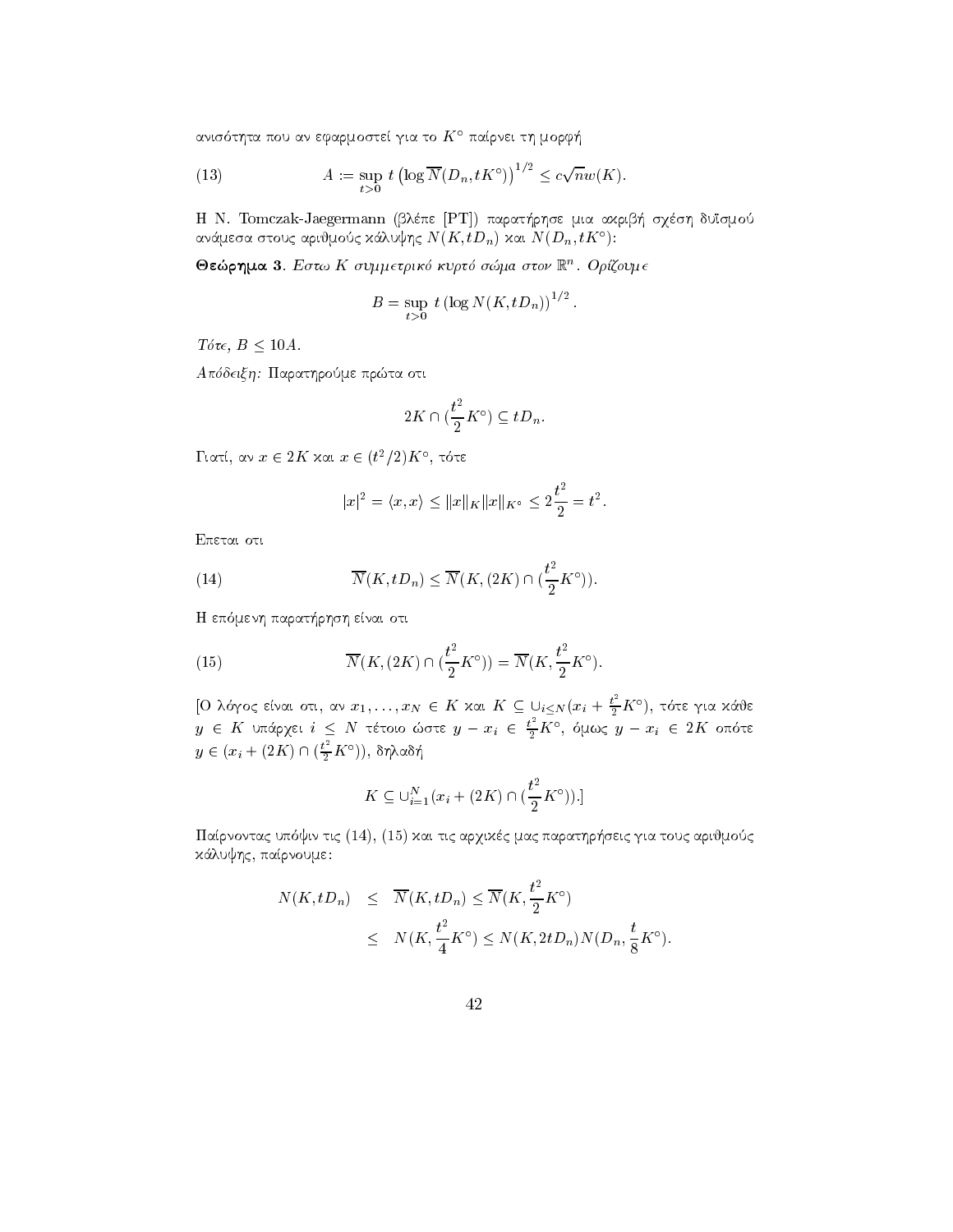Παίρνοντας λογαρίθμους και κάνοντας απλές πράξεις έχουμε

$$
t^{2} \log N(K, tD_{n}) \leq \frac{1}{4} (2t)^{2} \log N(K, 2tD_{n}) + 64(t/8)^{2} \log N(D_{n}, \frac{t}{8} K^{\circ})
$$
  

$$
\leq \frac{1}{4} (2t)^{2} \log N(K, 2tD_{n}) + 64A^{2},
$$

kai parti parti parti mengenakan paranonta superinta parti parti parti parti parti parti parti parti parti par

$$
3B^2 \le 256A^2. \quad \Box
$$

apart to Jewry Little to Jewry the Countries of the state of the state in the state of the state of the state o

 $\tau$ -  $\log N(K, tD_n) \leq 100A^{-} \leq cnw^{-}(K),$ 

pour commencer is a construction of the commence of the construction of the construction of the construction of

tha tou Sudakov genikeeta gia mistoria gia mistoria gia mistoria mistoria mistoria mistoria mistoria mistoria parat-rhsh aut- ja mac qreiaste sth sunqeia

**IIPO two**  $\eta$  **+**. *EU* two II we plo blocha,  $\mu \in U \subset \text{Int}(I Y)$ . It a wave  $i > 0$  to yet

$$
t^2 \log N(K, tD_n) \leq c n w^2(K),
$$

pour construction and the state of the construction of the construction of the construction of the construction of the construction of the construction of the construction of the construction of the construction of the con

 $A$  πυστις η. Θεωρουμε το σωμα σιαφορών  $K = K$  του  $K$ . Tota,

$$
w(K - K) = 2 \int_{S^{n-1}} h_{K-K}(u)\sigma(du)
$$
  
= 
$$
2 \int_{S^{n-1}} [h_K(u) + h_{-K}(u)]\sigma(du)
$$
  
= 
$$
2 \int_{S^{n-1}} [h_K(u) + h_K(-u)]\sigma(du)
$$
  
= 
$$
2w(K).
$$

 $A\psi$ o  $\psi \in \mathfrak{m}(K)$ , eyoyae  $K \subseteq K = K$  kai  $\eta$  avoot $\eta$ ta tou Sudakov jaar diver

$$
t^2 \log N(K, tD_n) \le t^2 \log N(K - K, tD_n) \le cnw^2(K - K) = 4cnw^2(K). \quad \Box
$$

#### $\mathcal{L} = \mathcal{L} = \mathcal{L} \mathcal{L} \mathcal{L} \mathcal{L} \mathcal{L} \mathcal{L} \mathcal{L} \mathcal{L} \mathcal{L} \mathcal{L} \mathcal{L} \mathcal{L} \mathcal{L} \mathcal{L} \mathcal{L} \mathcal{L} \mathcal{L} \mathcal{L} \mathcal{L} \mathcal{L} \mathcal{L} \mathcal{L} \mathcal{L} \mathcal{L} \mathcal{L} \mathcal{L} \mathcal{L} \mathcal{L} \mathcal{L} \mathcal{L} \mathcal{L} \mathcal{L} \mathcal{L} \mathcal{L} \math$

Oεωρουμε ενα χυρτο σωμα  $K$  στον  $\mathbb{R}^n$ . I πουετουμε οτι  $o \in K$  χαι γραφουμε  $R$ για την διάμετρο του Κ. Για κάθε $j \in \mathbb{N}$ βρίσκουμε πεπερασμένο υποσύνολο $N_j$ του $K$ τέτοιο ώστε

$$
|N_j| = \overline{N}(K, (R/2^j)D_n),
$$

kai

$$
K\subseteq \cup_{y\in N_j}(y+\frac{R}{2^j}D_n).
$$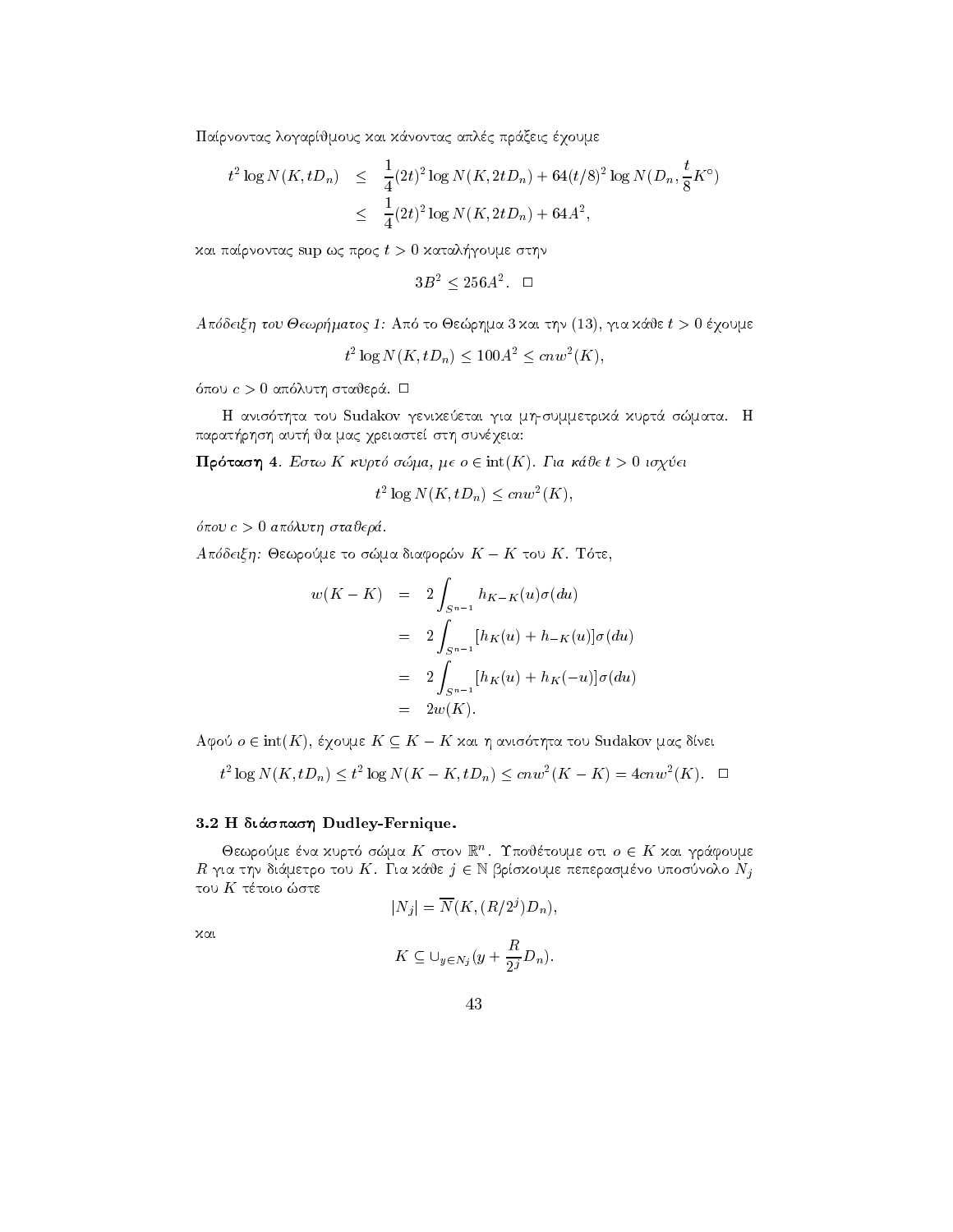Τέλος, ορίζουμε

$$
Z_j = N_j - N_{j-1} = \{ y - y' \mid y \in N_j, y' \in N_{j-1} \}.
$$

 $\Lambda$ ημμα. Για καυ $\epsilon x \in K$  και καυ $\epsilon m \in \mathbb{N}$  μπορουμ $\epsilon v$ α βρουμ $\epsilon z_i \in Z_i$ Π(3 $K/Z$ ) $D_n$ ,  $j = 1, \ldots, m$  kai  $w_m \in (R/2^m)D_n$  tetoia  $\omega$ ote

$$
x=z_1+\ldots+z_m+w_m.
$$

A hooting. Ector  $x \in K$ . Alto to v optopio too  $N_j$ , phopologic valippolities  $y_j \in N_j$ , j en en die die die die die Grootse Soviet van die Grootse Soviet van die Grootse Grootse Grootse Grootse Groo  $|x-y_j| \leq \frac{R}{2^{j}}$ 

$$
|x-y_j|\leq \frac{R}{2^j}.
$$

 $\mu$  are out our  $\mu_0$  and poople valuable to for a papel specified to the  $\mu_0$ 

$$
x = o + (y_1 - o) + (y_2 - y_1) + \ldots + (y_m - y_{m-1}) + (x - y_m).
$$

Jtoume y o kai

$$
w_m = x - y_m
$$
,  $z_j = y_j - y_{j-1}$ ,  $j = 1,...,m$ .

 $\mathbb{E}[x_{m}] = |x-y_{m}| \leq R/2^{m},$  και  $z_{i} \in N_{i} - N_{i-1} = Z_{i}.$  Επίσης,

$$
|z_j| \le |x - y_j| + |x - y_{j-1}| \le \frac{R}{2^j} + \frac{R}{2^{j-1}} = \frac{3R}{2^j}.
$$

Τέλος,

$$
x = z_1 + \ldots + z_m + w_m. \quad \Box
$$

Qrhsimopointac kai thn anis thta tou Sudakov Pr tash mporome na dia tups to the total contract the space of the contract  $\mu$  and  $\mu$  and  $\mu$  and  $\mu$ 

 $\bullet$ εωρημα. Εστω Ακυριο σωμα στον Κικα σε Ακαι σιαμετρο R Ππαργουν  $n$  enepa $o$   $\mu$  e $\nu$ a  $o$  o $\nu$ o $n$ a  $\omega$   $i$ ,  $j \in \mathbb{N}$ ,  $i$ e cora  $\omega$ o $i$ e

$$
\log |Z_j| \le cn \left(\frac{2^j w(K)}{R}\right)^2,
$$

που ικανοποιουν το εξης. για καυε  $x \in K$  και καυε  $m \in \mathbb{N}$  μπορουμε να ρρουμε  $z_j \in Z_j \cup (\partial R/Z) D_n$ ,  $j = 1, \ldots, m$  kat  $w_m \in (R/Z) D_n$  tetola cove

$$
x=z_1+\ldots+z_m+w_m.
$$

de la laio ja dominista de la laio de la segunda de la segunda de la segunda de la segunda de la segunda de la με δύο εφαρμογές της στην εκτίμηση του μέσου πλάτους και της σταθεράς ισοτροπίας en c kurto smatoc Parathr-ste oti h summetra tou K den enai kaj lou apa rathth h anis thta tou Sudakov kai h di
spash Dudley-Fernique apodeiknontai para se edamento de la provincia mentre e provincia mentre establecento con un control de la provincia del con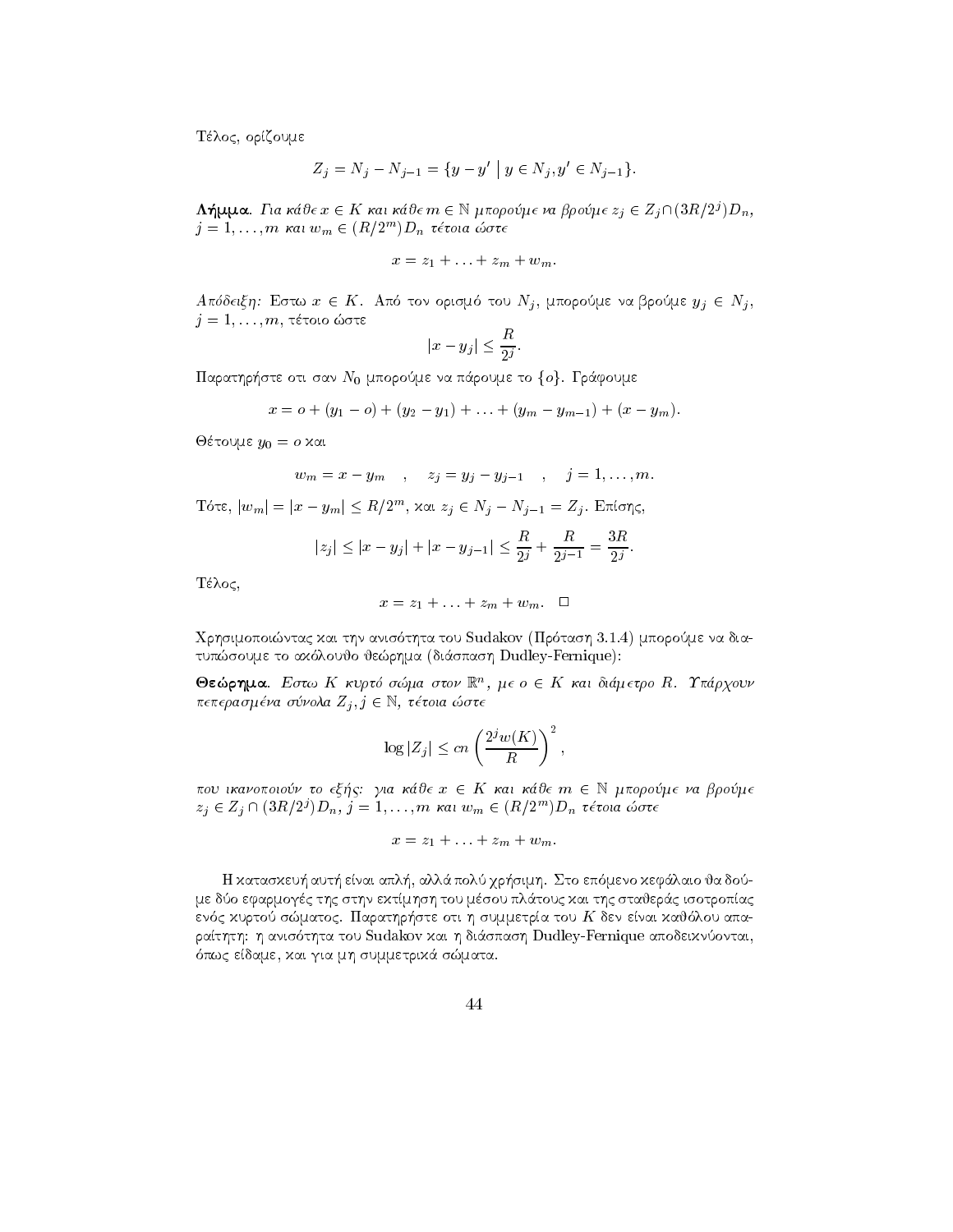# 4. Η ΕΙΚΑΣΙΑ ΤΟΥ ΥΠΕΡΕΠΙΠΕΔΟΥ

# 4.1 Η ισοτροπική θέση ενός κυρτού σώματος.

Θεωρούμε ένα χυρτό σώμα  $K$  στον  $\mathbb{R}^n$  που έχει χέντρο βάρους το ο. Δηλαδή,

$$
\int_K x_i dx = 0 \quad , \quad i = 1, \dots, n.
$$

Ο τελεστής  $M: \mathbb{R}^n \to \mathbb{R}^n$  που ορίζεται από την

$$
M(y) = \int_{K} \langle x, y \rangle x dx
$$

είναι συμμετρικός και θετικά ορισμένος:

$$
\langle M(y), y \rangle = \int_K \langle x, y \rangle^2 dx \ge 0,
$$

για κάθε  $y \in \mathbb{R}^n$ , και αφού το  $K$  έχει μη κενό εσωτερικό, ισότητα μπορεί να ισχύει μόνο αν  $y = o$ . Ο πίναχας  $M(K)$  που αντιστοιχεί στον Μ λέγεται πίνακας αδρανείας του  $K$ . Δηλαδή,

$$
[M(K)]_{ij} = \langle M(e_j), e_i \rangle
$$
  
=  $\langle \int_K \langle x, e_j \rangle x dx, e_i \rangle$   
=  $\int_K \langle x, e_j \rangle \langle x, e_i \rangle dx$   
=  $\int_K x_i x_j dx.$ 

Αφού ο  $M(K)$  είναι συμμετρικός και θετικά ορισμένος, υπάρχει συμμετρικός και θετικά ορισμένος  $S$  τέτοιος ώστε  $M = S^2$ . Θεωρούμε την γραμμική εικόνα  $K =$  $S^{-1}(K)$  του  $K$ . Το  $\tilde{K}$  έχει χι αυτό σαν χέντρο βάρους το ο, χαι για χάθε  $y\in\mathbb{R}^n$ έχουμε:

$$
\int_{\tilde{K}} \langle x, y \rangle^2 dx = |\det S|^{-1} \int_K \langle S^{-1}x, y \rangle^2 dx
$$
  
\n
$$
= |\det S|^{-1} \int_K \langle x, S^{-1}y \rangle^2 dx
$$
  
\n
$$
= |\det S|^{-1} \langle \int_K \langle x, S^{-1}y \rangle x dx, S^{-1}y \rangle
$$
  
\n
$$
= |\det S|^{-1} \langle M S^{-1}y, S^{-1}y \rangle = |\det S|^{-1} |y|^2
$$

**Ορισμός.** Ενα χυρτό σώμα *K* στον  $\mathbb{R}^n$  λέγεται ισοτροπικό αν έχει όγχο  $|K| = 1$ , κέντρο βάρους το ο, και ικανοποιεί την ισοτροπική συνθήκη

$$
\int_K \langle x, y \rangle^2 dx = A|y|^2
$$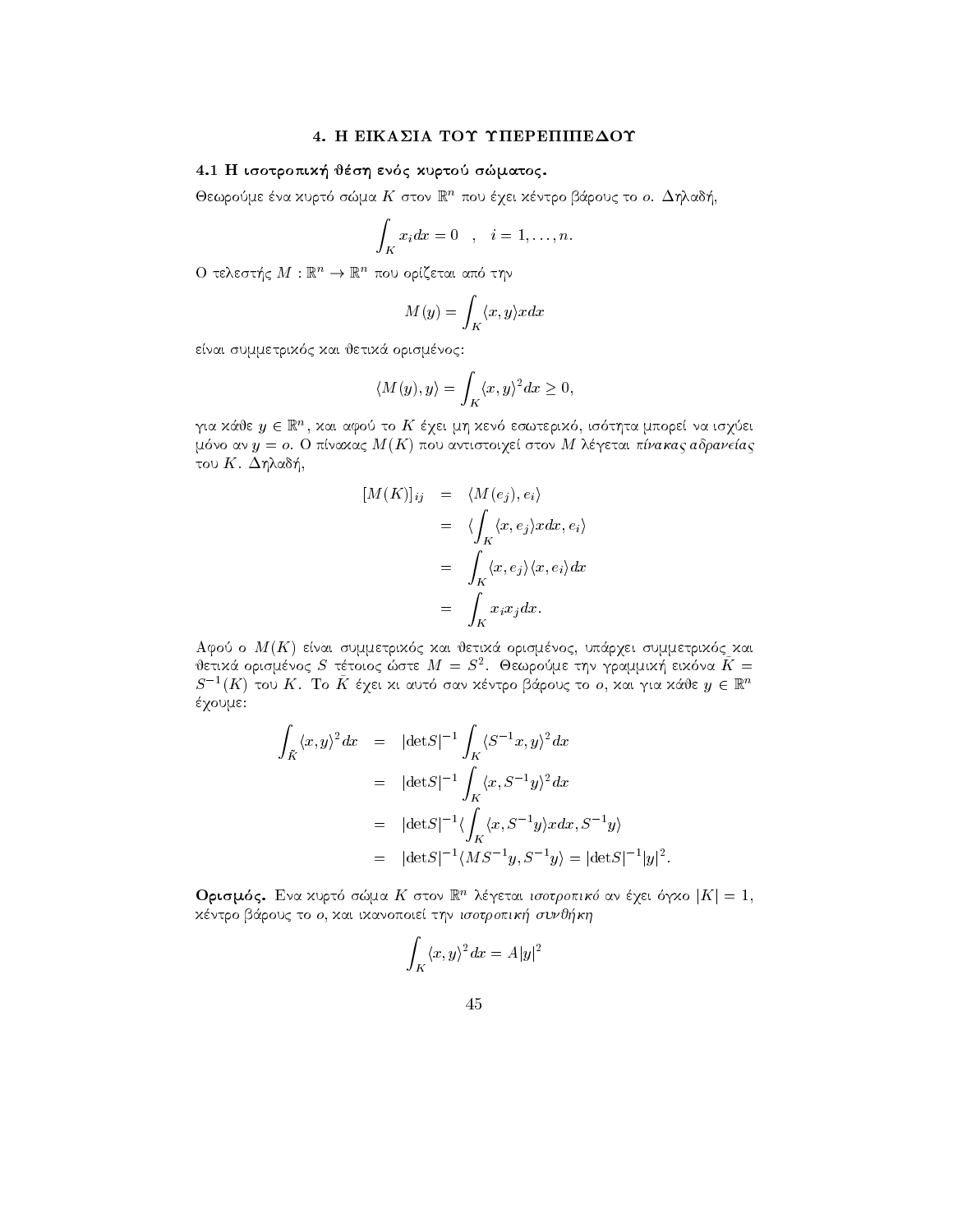για καυε  $y \in \mathbb{R}^n$ , σπου  $A > 0$  σταυερα.

je kurte tou orismo de que anexe anexe anexe anexe anexe anexe anexe anexe anexe anexe anexe anexe anexe anexe eik na pou enai isotropik- Den qoume par
 na p
roume metafor
 tou me kntro rouce to on the production and contract where the properties are the contract of the sound of the sound of the to the the telephone of the telephone of the telephone of the state  $\alpha$  is the state  $\alpha$ en compresse en manta organisme organisme organisme organisme organisme organisme organisme organisme organism matismoc kaj probl-problematismo en la problematismo ela problematismo en la problematismo. La problematismo e

 $\sigma$ εωρημα Ι. Εστω Λ κυρισ σωμα στον  $\mathbb{R}^+$  με  $\vert \Lambda \vert = 1$  και κεντρο ραρους το ο. Το K e-nai isotropik an kai mno an

$$
\int_K |x|^2 dx \le \int_{TK} |x|^2 dx
$$

για καυ $\epsilon$  1  $\epsilon$  5 $L_n$ . Κιαυ $\epsilon$  κυρτο σωμα στον  $\kappa$  εχει aggine ισοτροπική εικονα. Επιplon h isotropik aut eikna e-nai monosmanta orismnh an exairsoume orjo gnious contractions are a contracted as a contract of the contraction of the contracted and contract of the contracted and contracted and contracted and contracted and contracted and contracted and contracted and contracte

aposto trajer u postaje vojnom tradicio de la provincia de superficiente provincia interfectiva en la provinci

$$
(*) \qquad \int_K \langle x, \theta \rangle^2 dx = A \quad , \quad \theta \in S^{n-1}.
$$
Εύχολα ελέγγουμε στι η συνθήχη αυτή είναι ισοδύναμη με την

$$
(**) \qquad \qquad \int_{K} \langle x, Tx \rangle dx = A(\mathrm{tr} T)
$$

για κάθε  $T\in L(\mathbb{R}^n,\mathbb{R}^n)$ : Η  $(*)$  με  $\theta=e_j$  και  $\theta=(e_i+e_j)/\sqrt{2}$  δίνει

$$
\int_K x_i x_j dx = A \delta_{ij} \quad , \quad i, j = 1, \dots, n.
$$

 $\mathbf{f} = \mathbf{f} \cdot \mathbf{f} \cdot \mathbf{f} \cdot \mathbf{f} \cdot \mathbf{f} \cdot \mathbf{f} \cdot \mathbf{f} \cdot \mathbf{f} \cdot \mathbf{f} \cdot \mathbf{f} \cdot \mathbf{f} \cdot \mathbf{f} \cdot \mathbf{f} \cdot \mathbf{f} \cdot \mathbf{f} \cdot \mathbf{f} \cdot \mathbf{f} \cdot \mathbf{f} \cdot \mathbf{f} \cdot \mathbf{f} \cdot \mathbf{f} \cdot \mathbf{f} \cdot \mathbf{f} \cdot \mathbf{f} \cdot \mathbf{f} \cdot \mathbf{f} \cdot \mathbf{f$ 

$$
\int_{K} \langle x, Tx \rangle dx = \sum_{i,j=1}^{n} t_{ij} \int_{K} x_{i} x_{j} dx
$$

$$
= \sum_{i,j=1}^{n} At_{ij} \delta_{ij}
$$

$$
= \sum_{i=1}^{n} At_{ii} = A(\text{tr}T).
$$

 $A$ vitotpopa, av onoveooope oti ioyoet  $\eta$  (\*\*) zai thy equiplooopee yia tov  $Ix =$  $\langle x,\theta \rangle \theta,\ \theta \in S^{n-1},\ \pi$ αίρνουμε

$$
\int_{K} \langle x, \theta \rangle^{2} dx = \int_{K} \langle x, Tx \rangle dx = A \text{tr} T = A |\theta|^{2} = A.
$$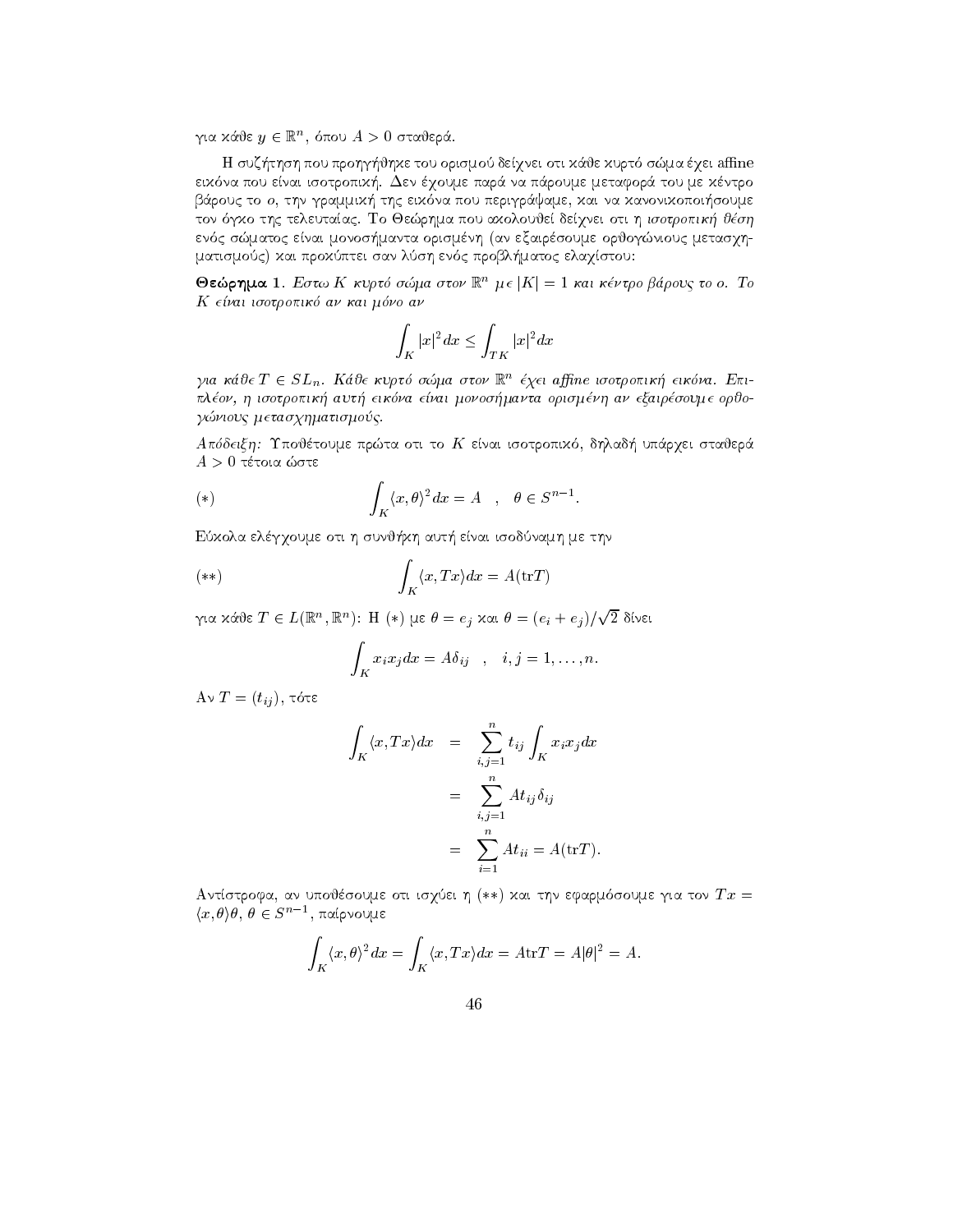$\Box$  $\cup$   $\Box$  $\cup$   $\Box$  $\Box$  $\cup$   $\Box$  $\cup$  $\Box$  $\cup$  $\Box$  $\cup$  $\Box$  $\cup$  $\Box$  $\cup$  $\Box$  $\cup$  $\Box$  $\cup$  $\Box$  $\cup$  $\Box$  $\cup$  $\Box$  $\cup$  $\Box$  $\cup$  $\Box$  $\cup$  $\Box$  $\cup$  $\Box$  $\cup$  $\Box$  $\cup$  $\Box$  $\cup$  $\Box$  $\cup$  $\Box$  $\cup$  $\Box$  $\cup$  $\Box$  $\cup$  $\Box$  $\cup$  $\Box$  $\cup$  $\Box$  $\Box$  $\cup$  $\$ 

$$
\int_{TK} |x|^2 dx = \int_K |Tx|^2 dx = \int_K \langle x, T^*Tx \rangle dx
$$

$$
= Atr(T^*T) \ge nA = \int_K |x|^2 dx,
$$

pou qrhsimopoi-same thn anis thta arijmhtikogewmetriko msou sthn morf-

 $tr(T^*T) > n[\det(T^*T)]^{1/n}$ 

to qnoc enai to 
jroisma twn idiotimn kai h orzousa to gin men touc kai sthn suggesh perpetual personal jetiko personal jetiko pragmatiko pragmatiko pragmatiko pragmatiko pragmatiko pragm μπορεί να ισγύει μόνο αν  $T^*T=I$ , δηλαδή αν  $T\in O(n)$ .

antstroffen and the contract the contract of the contract integration and contract to the contract of the contr ttoiec la seic la termine kan kunst van die die stelling van die stelling van die stelling van die stelling va λυση). Εστω  $I \in L(\mathbb{R}^+, \mathbb{R}^+)$ . Για μικρα  $\varepsilon \geq 0,$  σ  $I+\varepsilon I$  ειναι αντιστρεψιμος, σποτε  $\sigma$  (1  $\pm$  ε1 )/ |det(1  $\pm$  ε1 )|  $^{\circ}$   $^{\circ}$  σιατήρει τους σγχους. Αρα,

$$
(***)\qquad \qquad \int_K |x|^2 dx \le \int_K \frac{|x+\varepsilon Tx|^2}{[\det(I+\varepsilon T)]^{2/n}} dx.
$$

 $\lim_{\varepsilon\to 0} \max_{\varepsilon\to 0} \sup_{\varepsilon\to 0} |x-\varepsilon| |x-\varepsilon| |x-\varepsilon| |x-\varepsilon| |x-\varepsilon| |x-\varepsilon| |x-\varepsilon| |x-\varepsilon| |x-\varepsilon| |x-\varepsilon| |x-\varepsilon| |x-\varepsilon| |x-\varepsilon| |x-\varepsilon| |x-\varepsilon| |x-\varepsilon| |x-\varepsilon| |x-\varepsilon| |x-\varepsilon| |x-\varepsilon| |x-\varepsilon| |x-\varepsilon| |x-\varepsilon| |x-\varepsilon| |x-\varepsilon| |x-\varepsilon| |$ 

$$
[\det(I + \varepsilon T)]^{2/n} = 1 + 2\varepsilon \frac{\operatorname{tr} T}{n} + O(\varepsilon^2)
$$

κανως  $\varepsilon \to 0$  . Ετσι, η (\* \* \*) παιρνει τη μορφη

$$
\varepsilon \frac{\mathrm{tr}T}{n} \int_K |x|^2 dx \le \varepsilon \int_K \langle x, Tx \rangle dx + O(\varepsilon^2),
$$

και παιρνοντας οριο καυως  $\varepsilon \to 0$  - καταληγουμε στην

$$
\frac{\operatorname{tr} T}{n} \int_{K} |x|^2 dx \le \int_{K} \langle x, Tx \rangle dx.
$$

 $\Delta$ yoo o  $T$  -  $\eta$ iav toyan,  $\eta$  hapanava avioot $\eta$ ia ioyoot xat yia tov  $T$ , xat  $\kappa$ ya thac katalactic contractions of the state of the state of the state of the state of the state of the state of the state of the state of the state of the state of the state of the state of the state of the state of the stat

$$
\frac{\operatorname{tr} T}{n} \int_{K} |x|^2 dx = \int_{K} \langle x, Tx \rangle dx, \quad , \quad T \in L(\mathbb{R}^n, \mathbb{R}^n).
$$

H sunj-kh aut- exasfalzei pwc edame oti to K enai isotropik 

Τέλος, αν έγουμε δύο ισοτροπιχές θέσεις  $K,\,K'$  του ίδιου σώματος, τότε η μία είναι ορθογώνια ειχόνα της άλλης. Αυτό γιατί αν  $K^\prime\,=\,TK,$  τότε ισγύει ισότητα στην

$$
\int_K |x|^2 dx \le \int_{TK} |x|^2 dx,
$$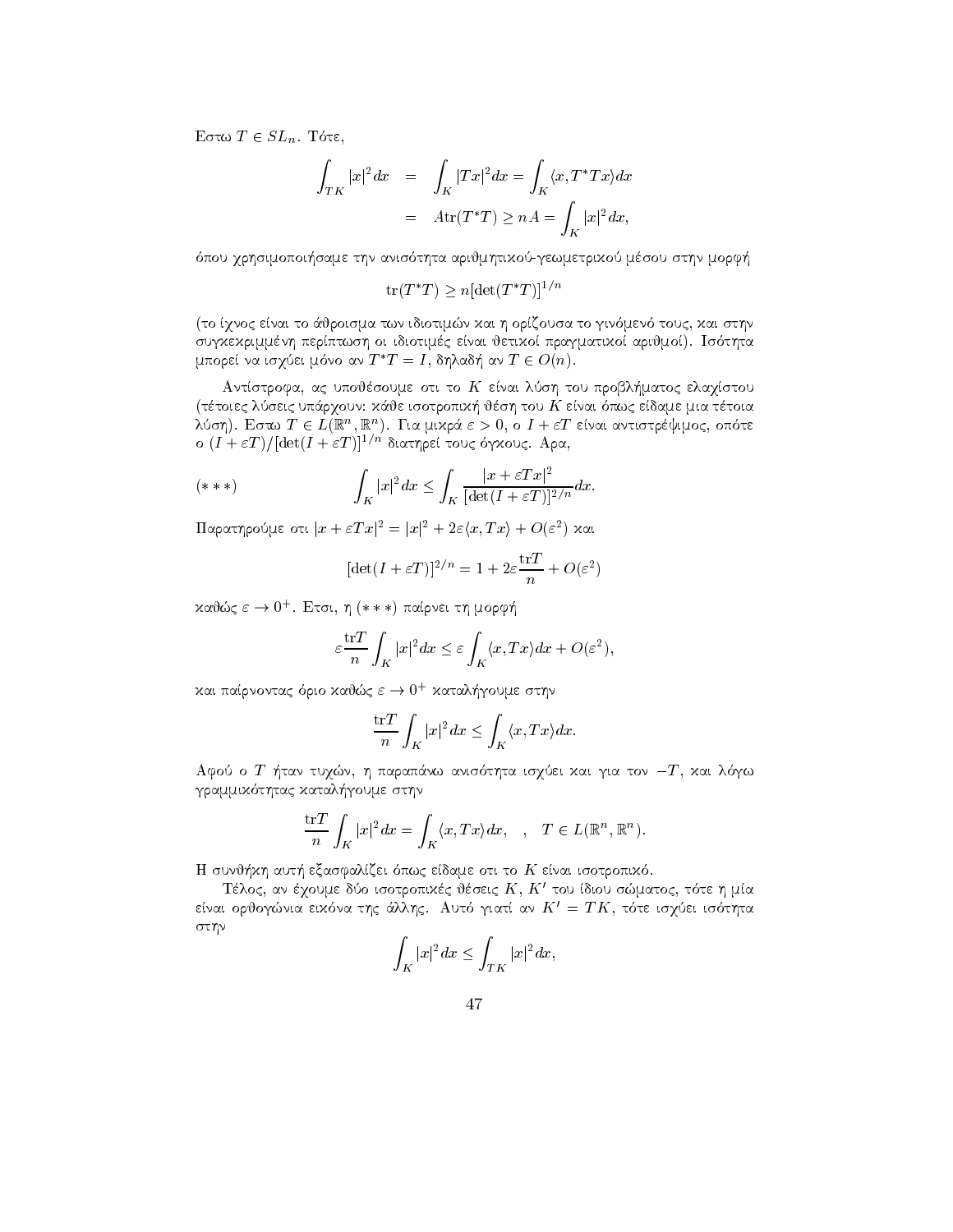και αυτό σημαίνει οτι  $T^*T=I,$  δηλαδή  $T\in O(n).$   $\Box$ 

Paratrhsh H ap deixh deqnei oti na sma ikanopoie thn isotropik- sunj-kh an kai mano an o panakac adraneac tou enai politiko enai politiko enai politiko enai politiko enai politiko en

To Jerhman I (1992) is produced in the international control of the international control of the set of the in προς ορθογώνιους μετασχηματισμούς) εξασφαλίζει οτι η σταθερά

$$
L_K^2 = \frac{1}{n} \min \{ \frac{1}{|TK|^{1 + \frac{2}{n}}} \int_{TK} |x|^2 dx \mid T \in GL_n \}
$$

enai kalendari tai mahalisi tai mahalisi tai mahalisi tai mahalisi tai mahalisi tai mahalisi tai mahalisi tai m soume our external paper is the community of the giant control is of the second and the control of the community  $\theta \in S^{n-1}$ έχουμε

$$
\int_K \langle x, \theta \rangle^2 dx = L_K^2.
$$

e la stajer is die staden word in die deur die staden van die staden van die staden van die staden van die sta mik-c kl
shc tou K 

to proposition and approximately complete approximately in the set of the set of the set of the set of the set

Eikasa Uprqei apluth stajer C - ttoia ste gia kje kurt sma K me  $\kappa$ εντρο ραρούς το  $o, E_K \leq C$ . Ισουσνάμα, αν Ιν είναι ενα ισοτροπικό σωμα, τοτε

$$
\int_K \langle x, \theta \rangle^2 dx \le C^2
$$

για κάθε  $\theta \in S^{n-1}$ .

ymmasser e s<br>Παρατηρήστε οτι ζητάμε η σταθερά C' να μην εξαρτάται ούτε από το σώμα K' ούτε aparte di stash na domeni isodnamo me politika autore di stash na domeni di stash na domeni di stash na domeni lla gnwst yn y gwerar twn kurtn swm twn kurtn swm ar y gwerar twn kurtn swm ar y gwerar twn kurtn swm ar y gwe

n the community of the part-of-three methods of the paratrix of the parate-three methods of the community of th is a secondar en sa enai son municipale en enai oticida en autores en secondar en secondar en secondar en el s oi is two twisted statistics in the computer statistics. The computer process that we have the control of the της τάξης του 1.

**Προταση Ι** |ΝΙΡ| Για καυε κυρτο σωμα Κ στον Κ'', ισχυει

$$
L_K \ge L_{D_n} \ge c,
$$

pou c - apluth stajer 

 $A$ πόδειξη: Αν  $r=\omega_n^{-1/n}$ , τότε  $|rD_n|=1,$  χαι το  $rD_n$  είναι ισοτροπιχό χυρτό σώμα. Εστω Κ τυχόν ισοτροπιχό χυρτό σώμα. Παρατηρήστε οτι  $|x| > r$  στο  $K \backslash rD_n$  χαι<br> $|x| \leq r$  στο  $rD_n \backslash K$ . Αφού τα  $K$  χαι  $rD_n$  έχουν τον ίδιο όγχο, έχουμε  $|K \backslash rD_n| =$  $|x| < r$  στο  $rD_n\backslash K$ . Αφού τα K χαι  $rD_n$  έχουν τον ίδιο όγχο, έχουμε  $|K\backslash rD_n| =$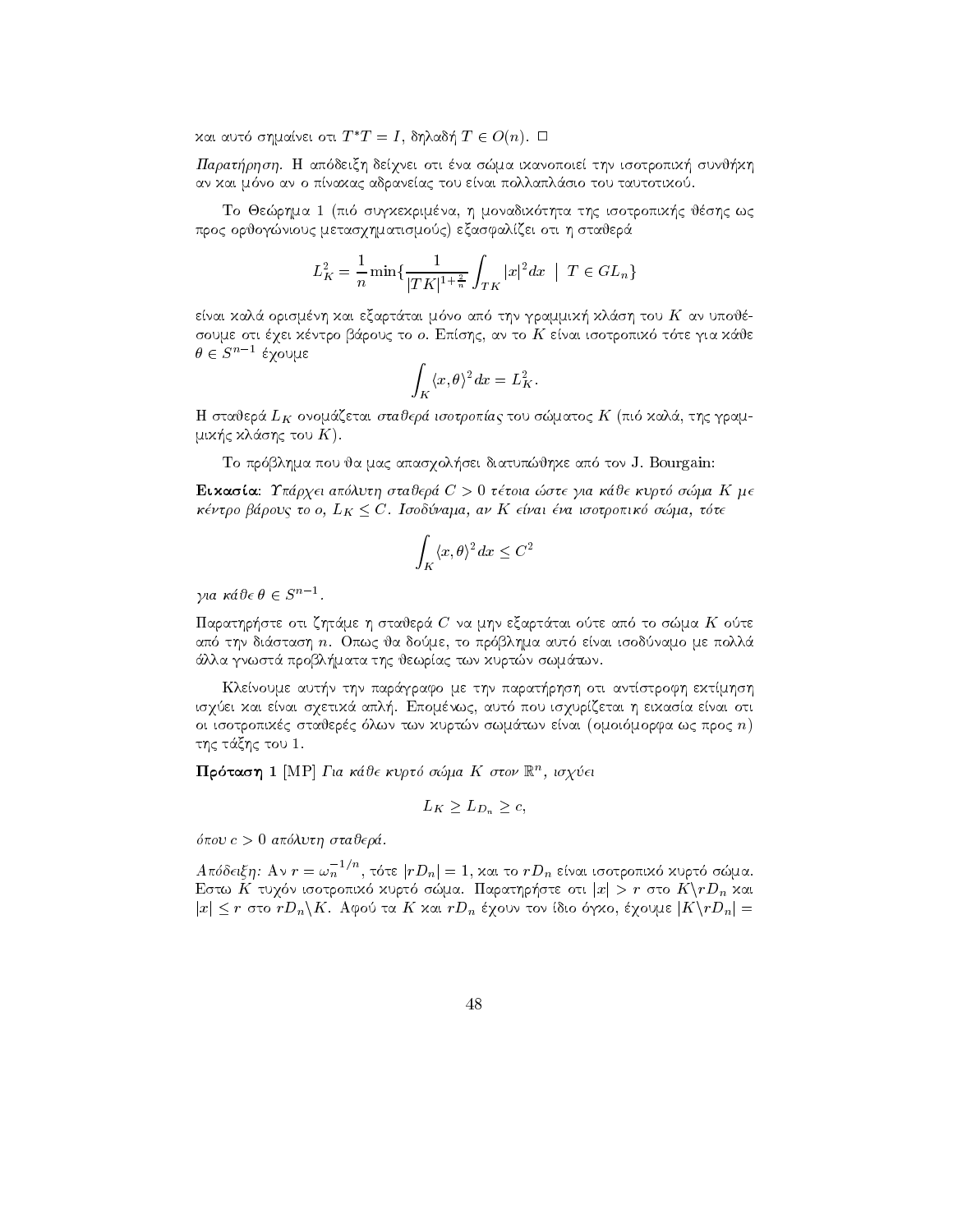$|rD_n\backslash K|$ . Χρησιμοποιώντας τα παραπάνω βλέπουμε οτι

$$
nL_K^2 = \int_K |x|^2 dx
$$
  
\n
$$
= \int_{K \cap rD_n} |x|^2 dx + \int_{K \setminus rD_n} |x|^2 dx
$$
  
\n
$$
\geq \int_{K \cap rD_n} |x|^2 dx + \int_{rD_n \setminus K} |x|^2 dx
$$
  
\n
$$
= \int_{rD_n} |x|^2 dx = nL_{D_n}^2.
$$

Ενας απλός υπολογισμός δείχνει οτι

$$
L_{D_n}^2 = \frac{1}{n} \int_{rD_n} |x|^2 dx = \frac{1}{n} \frac{n\omega_n}{n+2} r^{n+2} = \frac{\omega_n^{-2/n}}{n+2} \ge c^2,
$$

όπου  $c > 0$  απόλυτη σταθερά, οπότε  $L_K \geq L_{D_n} \geq c$ .  $\Box$ 

# 4.2 Βασικές ιδιότητες ισοτροπικών σωμάτων.

(α) Τομές ενός ισοτροπικού σώματος.

Εστω Κ χυρτό σώμα με χέντρο βάρους το ο, και  $\theta \in S^{n-1}$ . Οπως είδαμε στην παράγραφο 1.2.2, η συνάρτηση

$$
f(t) = |K \cap (\theta^{\perp} + t\theta)|
$$

είναι λογαριθμικά κοίλη στον φορέα της (η ιδιότητα αυτή της  $f$  είναι συνέπεια της ανισότητας Brunn-Minkowski, και αυτό είναι το πρώτο σημείο στο οποίο η κυρτότητα μπαίνει ουσιαστικά στην συζήτηση). Οπως θα δούμε, υπάρχει στενή σχέση ανάμεσα στον όγκο της κεντρικής τομής  $|K \cap \theta^\perp|$  και σε ολοκληρώματα της μορφής

$$
\int_K |\langle x,\theta\rangle|^p dx \quad , \quad p \ge 1.
$$

Η σχέση αυτή γίνεται σαφής αν, χρησιμοποιώντας το θεώρημα του Fubini, γράψουμε το παραπάνω ολοκλήρωμα στη μορφή

$$
\int_K |\langle x,\theta\rangle|^p dx = \int_{\mathbb{R}} |t|^p f(t) dt.
$$

 $\Lambda$ ήμμα 1(Hardy). Εστω  $f,g:[0,b]\to\mathbb{R}$  ολοκληρώσιμες συναρτήσεις τέτοιες ώστε  $\int_0^b f(t)dt = \int_0^b g(t)dt$  και για κάθε s ∈ [0, b]

$$
\int_0^s g(t)dt \ge \int_0^s f(t)dt.
$$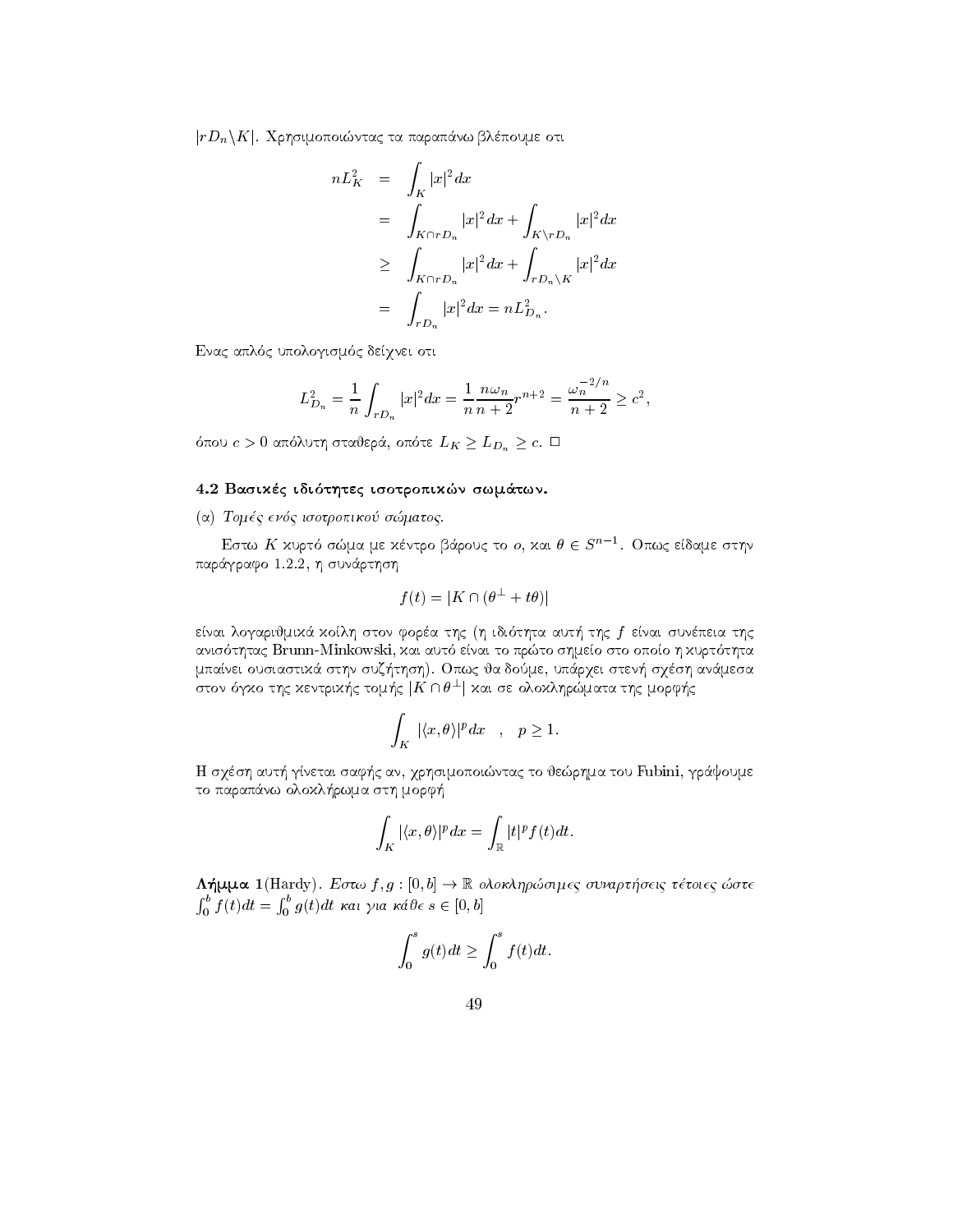Tότε, για κάθε  $h:[0,b]\to\mathbb{R}^+$  αύξουσα και μετρήσιμη, έχουμε

$$
\int_0^b h(t)g(t)dt \le \int_0^b h(t)f(t)dt.
$$

Απόδειξη: Ορίζουμε  $\phi(t) = h(b) - h(t)$ . Η φ είναι φθίνουσα, μη αρνητική, και υπάρχει αύξουσα αχολουθία φθινουσών απλών  $\phi_n$  με  $\phi_n \to \phi$  σχεδόν παντού. Παίρνοντας υπόψη το θεώρημα μονότονης σύγκλισης, αρκεί να δείξουμε οτι

$$
\int_0^b \phi_n(t)g(t)dt \ge \int_0^b \phi_n(t)f(t)dt.
$$

Γιατί τότε,

$$
\int_0^b h(t)g(t)dt = h(b)\int_0^b g(t)dt - \int_0^b \phi(t)g(t)dt
$$
  
\n
$$
= h(b)\int_0^b f(t)dt - \lim_{n \to \infty} \int_0^b \phi_n(t)g(t)dt
$$
  
\n
$$
\leq h(b)\int_0^b f(t)dt - \lim_{n \to \infty} \int_0^b \phi_n(t)f(t)dt
$$
  
\n
$$
= h(b)\int_0^b f(t)dt - \int_0^b \phi(t)f(t)dt
$$
  
\n
$$
= \int_0^b h(t)f(t)dt.
$$

Υπάρχουν  $0 = t_0 < t_1 < \ldots < t_N = b$  και  $a_1 > \ldots > a_n \geq 0$  τέτοιοι ώστε

$$
\phi_n(t) = \sum_{i=1}^N a_i \chi_{I_i}(t),
$$

όπου  $I_i = [t_{i-1}, t_i)$ . Ισοδύναμα, μπορούμε να γράψουμε

$$
\phi_n(t) = \sum_{i=1}^N b_i \chi_{[0,t_i)}(t),
$$

όπου  $b_i = a_i - a_{i+1} \geq 0$ ,  $i = 1, ..., N - 1$ , και  $b_N = a_N$ . Ολοκληρώνοντας έχουμε

$$
\int_0^b \phi_n(t)g(t)dt = \sum_{i=1}^N b_i \int_0^{t_i} g(t)dt
$$
  

$$
\geq \sum_{i=1}^N b_i \int_0^{t_i} f(t)dt
$$
  

$$
= \int_0^b \phi_n(t) f(t)dt. \quad \Box
$$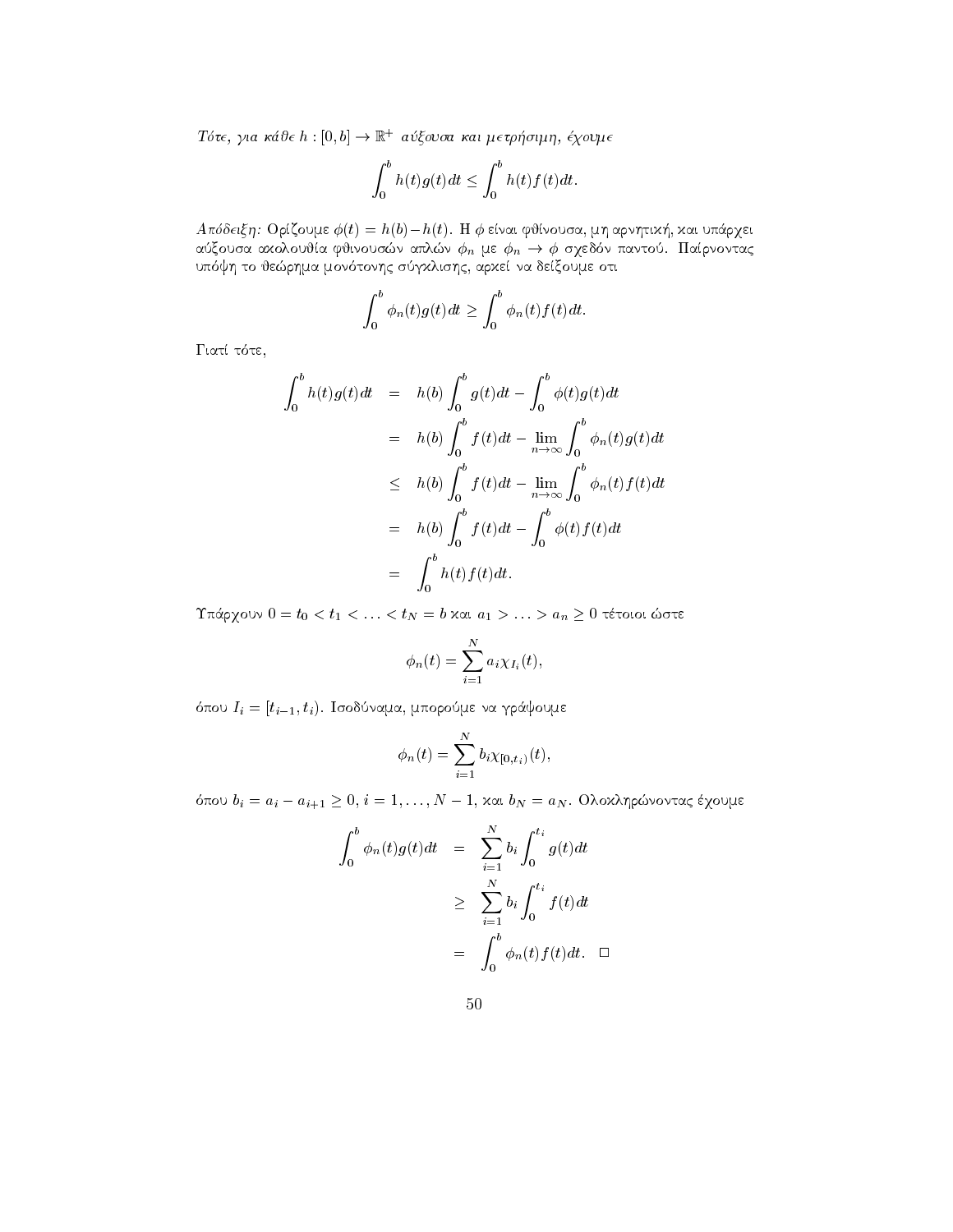Πρόταση 1 [MP] Εστω Κ κυρτό σώμα με όγκο 1 και κέντρο βάρους το ο. Για κάθε  $p > 0$  και κάθε  $\theta \in S^{n-1}$  ισχύει

$$
\left(\int_K |\langle x,\theta\rangle|^p dx\right)^{1/p} \ge \frac{1}{2e(p+1)^{1/p}} \frac{1}{|K \cap \theta^\perp|}.
$$

 $A$ πόδειξη: Θέτουμε  $B = \int_{0}^{+\infty} f(t) dt$  όπου j  $\int_0^{+\infty} f(t) dt$  όπου  $f(t)=|K\cap (\theta^{\perp}+t\theta)|,$  και ορίζουμε

$$
g(t) = ||f||_{\infty} \chi_{[0, B/||f||_{\infty}]}(t).
$$

T te oi f kai g ikanopoion tic upojseic tou L-mmatoc qoun kai oi do fora rthmas the control in the sign for the control complex that come the same that it is the control in the control of the control of the control of the control of the control of the control of the control of the control of th  $n(t) = t^p$  oto  $[0, v]$  exouple

$$
\int_0^\infty t^p f(t) dt \ge \int_0^{B/\|f\|_\infty} t^p \|f\|_\infty dt = \frac{B^{p+1}}{(p+1)\|f\|_\infty^p}.
$$

<u>telephone and the second and the second and the second and the second and the second and the second and the second and the second and the second and the second and the second and the second and the second and the second a</u>  $\int_{-\infty}^{\mathrm{0}}f(t)dt$ , παίρνουμε

$$
\int_{-\infty}^{0} |t|^p f(t) dt \ge \frac{A^{p+1}}{(p+1) ||f||_{\infty}^p}.
$$

Προσθέτοντας κατά μέλη βλέπουμε οτι

$$
\int_K |\langle x,\theta\rangle|^p dx \geq \frac{B^{p+1}+A^{p+1}}{(p+1)\|f\|_\infty^p}.
$$

 $\bigcup \mathcal{W}(\mathcal{W})$ ,  $A + D = |N| - 1$ , engler $\mathcal{W}$ 

$$
A^{p+1} + B^{p+1} \ge 2^{-p}.
$$

 $A \rho \alpha$ ,

$$
\left(\int_K |\langle x,\theta\rangle|^p dx\right)^{1/p} \ge \frac{1}{2(p+1)^{1/p}} \frac{1}{\|f\|_{\infty}},
$$

kai to apotlesma peta apotlesma peta apotlesma pour la provincia apotlesma per la poste

 $\Lambda$ ήμμα 2 [MM] Εστω Κ κυρτό σώμα με όγκο 1 και κέντρο βάρους το ο.  $A \nu \theta \in S^{n-1}$ και  $f(t) = |K \cap (\theta^{\perp} + t\theta)|$ , τότε

$$
||f||_{\infty} \leq e f(0) = e|K \cap \theta^{\perp}|.
$$

A ROOCIGIT. LOTE  $[-a, b]$  of oppears this f or above  $a, b > 0$ , and  $||f||_{\infty} = f(b)$ . On δείξουμε οτι

$$
f(0) \ge \left(\frac{n}{n+1}\right)^{n-1} f(t_0) \ge \frac{1}{e} f(t_0).
$$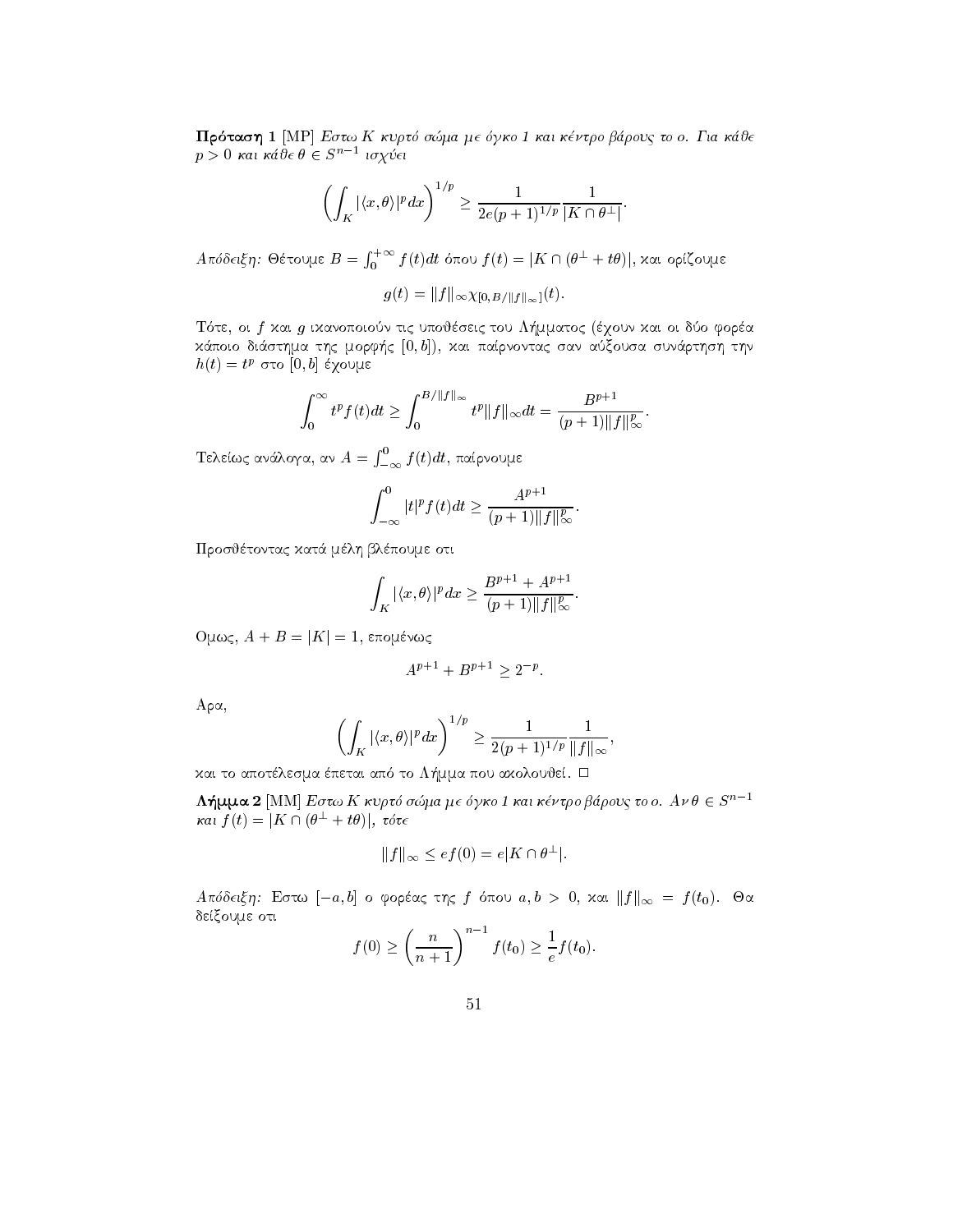Αντικαθιστώντας το θ με  $-\theta$  αν χρειαστεί, μπορούμε να υποθέσουμε οτι  $0 < t_0 \leq b$ . Μπορούμε επίσης να υποθέσουμε οτι  $f(0) < f(t_0)$  (αλλιώς, δεν έχουμε τίποτα να αποδείξουμε). Αφού το Κ έχει κέντρο βάρους το ο, έχουμε

$$
\int_{-a}^{b} t[f(t)]dt = \int_{K} \langle x, \theta \rangle dx = 0.
$$

Επομένως,

$$
\int_{-a}^{0} (-t)[f(t)]dt = \int_{0}^{b} t[f(t)]dt \ge \int_{0}^{t_0} t[f(t)]dt.
$$

Θέτουμε  $h = f^{\frac{1}{n-1}}$  και θεωρούμε την γραμμική συνάρτηση  $g$  που ικανοποιεί τις  $g(0) = h(0)$  και  $g(t_0) = h(t_0)$ . Η  $h$  είναι κοίλη (από την ανισότητα Brunn-Minkowski), άρα,  $g \geq h$  στο  $[-a, 0]$  και  $g \leq h$  στο  $[0, t_0]$ . Αφού  $g(0) < g(t_0)$ , η  $g$  είναι γνήσια αύξουσα και μηδενίζεται σε κάποιο  $-\gamma < -a$ . Δηλαδή,  $g(t) = c(t + \gamma)$ , για κάποιο  $c > 0$ . Τότε,

$$
\int_{-\gamma}^{0} (-t)[g(t)]^{n-1}dt \geq \int_{-a}^{0} (-t)[g(t)]^{n-1}dt
$$
  
\n
$$
\geq \int_{-a}^{0} (-t)[h(t)]^{n-1}dt
$$
  
\n
$$
\geq \int_{0}^{t_0} t[h(t)]^{n-1}dt
$$
  
\n
$$
\geq \int_{0}^{t_0} t[g(t)]^{n-1}dt.
$$

Αυτό σημαίνει οτι

$$
0 \geq \int_{-\gamma}^{t_0} t[g(t)]^{n-1} dt
$$
  
\n
$$
= c^{n-1} \int_{-\gamma}^{t_0} t(t+\gamma)^{n-1} dt
$$
  
\n
$$
= c^{n-1} \int_{0}^{\gamma+t_0} t^{n-1} (t-\gamma) dt
$$
  
\n
$$
= c^{n-1} \left( \frac{(\gamma+t_0)^{n+1}}{n+1} - \gamma \frac{(\gamma+t_0)^n}{n} \right),
$$

το οποίο δείχνει οτι

$$
t_0 \leq \frac{\gamma}{n}.
$$

Επομένως,

$$
\frac{f(0)}{f(t_0)} = \left(\frac{g(0)}{g(t_0)}\right)^{n-1}
$$

$$
= \left(\frac{\gamma}{\gamma + t_0}\right)^{n-1} \ge \left(\frac{n}{n+1}\right)^{n-1}.\square
$$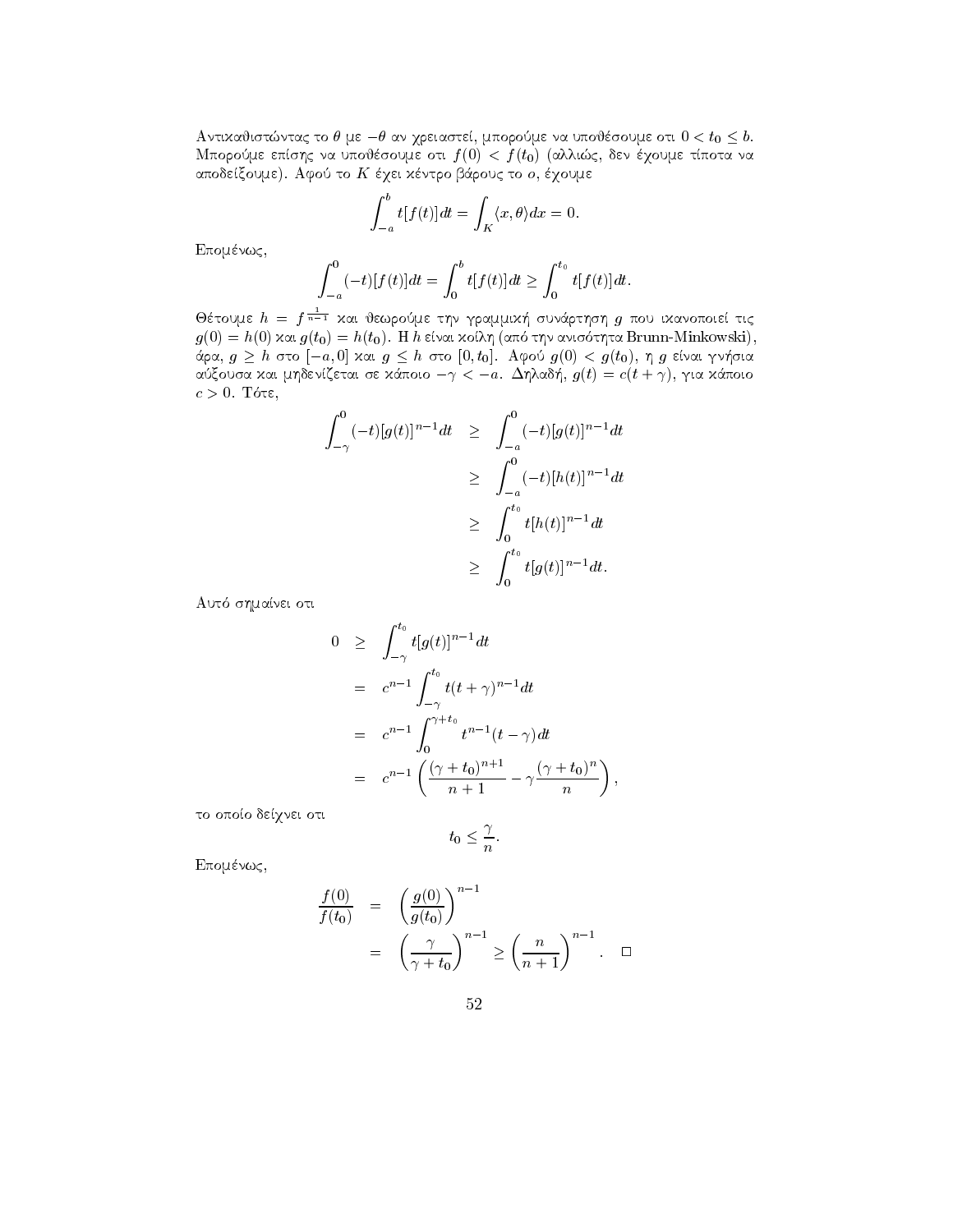Πρόταση 2 [MP] Εστω Κ κυρτό σώμα με όγκο 1 και κέντρο βάρους το ο. Για κάθε  $p \geq 1$  και κάθε θ  $\in S^{n-1}$  ισχύει

$$
\left(\int_K |\langle x,\theta\rangle|^p dx\right)^{1/p} \le \frac{cp}{|K \cap \theta^\perp|},
$$

όπου  $c > 0$  απόλυτη σταθερά.

Απόδειξη: Οπως και στην απόδειξη της Πρότασης 1, ορίζουμε

$$
B = \int_0^\infty f(t)dt \quad , \quad A = \int_{-\infty}^0 f(t)dt.
$$

Διαχρίνουμε δύο περιπτώσεις. Πρώτη, αν υπάρχει  $s > 0$  με την ιδιότητα  $f(s) =$  $f(0)/2$ . Αυτό για παράδειγμα συμβαίνει οπωσδήποτε αν το  $K$  είναι γνήσια χυρτό. Παρατηρούμε οτι

$$
a = \int_0^{\infty} f(t)dt \ge \int_0^s f(t)dt \ge sf(s) = sf(0)/2,
$$

γιατί από το γεγονός οτι η  $f$  είναι λογαριθμικά κοίλη έπεται εύκολα οτι  $f(t) \geq f(s)$ στο [0, s]. Από την άλλη πλευρά, αν  $t > s$ , τότε γράφοντας  $s = (1 - \frac{s}{t})0 + \frac{s}{t}t$ παίρνουμε

$$
f(s) \ge [f(0)]^{1-\frac{s}{t}} [f(t)]^{\frac{s}{t}}
$$

το οποίο σημαίνει οτι  $f(t) \leq f(0)2^{-t/s}$ . Δηλαδή, από το σημείο s και πέρα, η  $f$ φθίνει εχθετικά ως προς t. Γράφουμε

$$
\int_0^{\infty} |t|^p f(t) dt = \int_0^s t^p f(t) dt + \int_s^{\infty} t^p f(t) dt
$$
  
\n
$$
\leq \|f\|_{\infty} \int_0^s t^p dt + \int_s^{\infty} t^p f(0) 2^{-t/s} dt
$$
  
\n
$$
\leq f(0) \left( e \frac{s^{p+1}}{p+1} + s^{p+1} \int_1^{\infty} u^p 2^{-u} du \right)
$$
  
\n
$$
\leq (cp)^p f(0) s^{p+1} \leq (cp)^p f(0) \left( \frac{2B}{f(0)} \right)^{p+1}
$$
  
\n
$$
\leq (c_1 p)^p / [f(0)]^p,
$$

αφού  $B < 1$ .

Αν τώρα για κάθε  $s > 0$  στον φορέα της f ισχύει  $f(s) > f(0)/2$ , τότε τον ρόλο του s παίζει το  $s_0 = \max\{s > 0 : f(s) > 0\}$ . Είναι  $B \ge f(0)s_0/2$  και

$$
\int_0^{\infty} |t|^p f(t) dt = \int_0^{s_0} t^p f(t) dt \leq e f(0) s_0^{p+1} / (p+1),
$$

και συνδυάζοντας τις δύο ανισότητες παίρνουμε την ίδια περίπου εκτίμηση όπως πριν (και μάλιστα χωρίς να χρησιμοποιήσουμε το οτι η log f είναι κοίλη).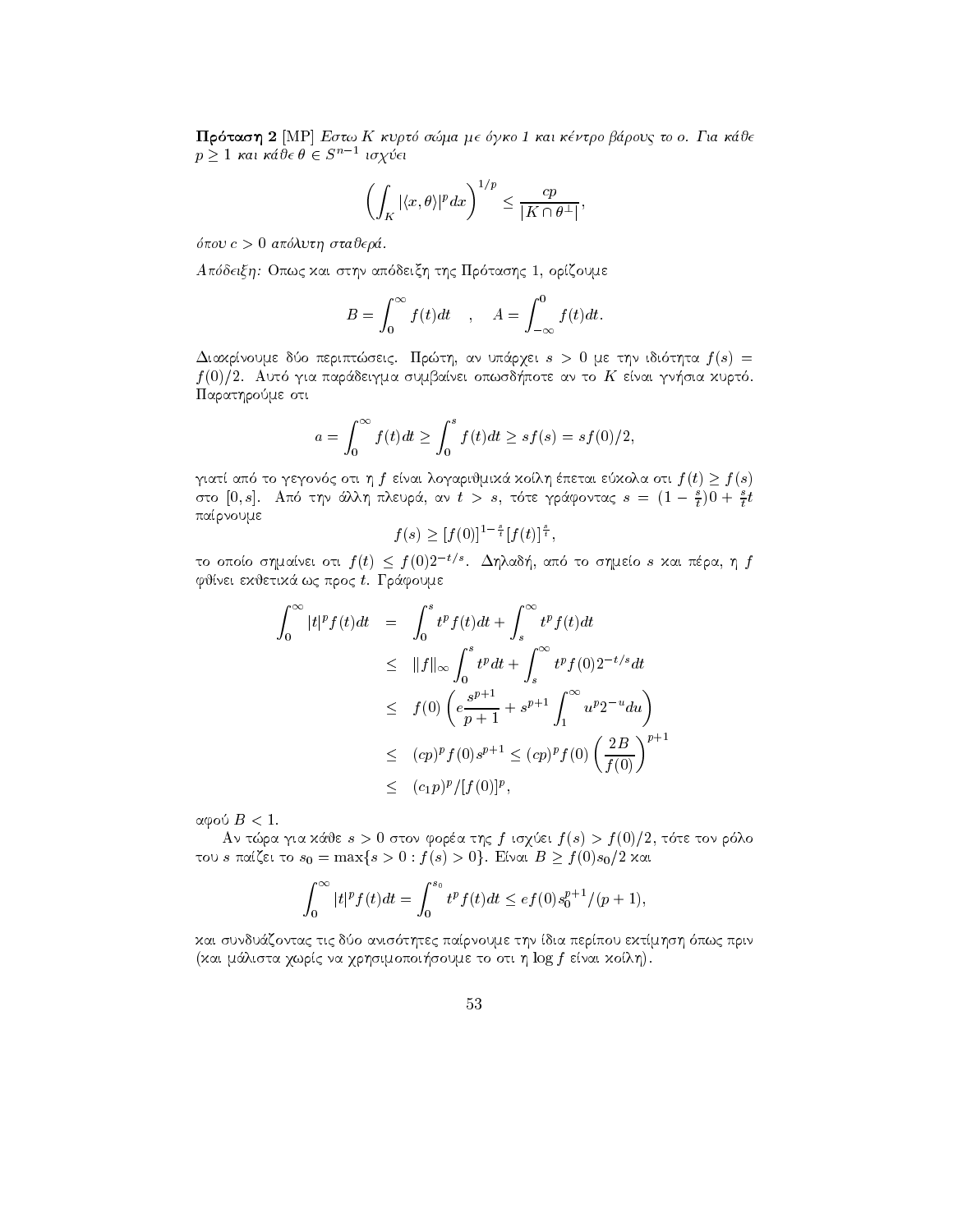$m$ e tov toto axpliptog tpo no extipaple to onoxyriptopia oto  $(-\infty, 0]$ . Enclusi ott

$$
\int_{K} |\langle x, \theta \rangle|^{p} dx = \int_{0}^{\infty} |t|^{p} f(t) dt + \int_{-\infty}^{0} |t|^{p} f(t) dt
$$
\n
$$
\leq \left(\frac{c_{2} p}{f(0)}\right)^{p} . \quad \Box
$$

 $\Delta$ υνουαζοντας τις όυσ προτασεις ρλεπουμε στι αν  $1 \leq q \leq p \leq \infty$ , τοτε για λάσε ma para na matang para na matang para na mang

$$
\left(\int_K |\langle x,\theta\rangle|^p dx\right)^{1/p} \le c p \left(\int_K |\langle x,\theta\rangle|^q dx\right)^{1/q}.
$$

 $\frac{1}{2}$  (παρατηρηστε στι η  $(q + 1)^{1/3}$  ειναι μαχρυα απο το υ χαι το  $\infty$  στο  $\pm$ ,  $\infty$ )).

tera en to kommuniste en die die staat het die stad van die stad van die stad van die stad van die stad van die

$$
\int_K \langle x,\theta\rangle^2 dx = L_K^2
$$

ανεξάρτητα από το  $\theta \in S^{n-1}$  μας οδηγεί στο αχόλουθο θεώρημα:

**Θεώρημα 1**. Εστω Κ ισοτροπικό κυρτό σώμα. Για κάθε  $p \ge 1$  και κάθε  $\theta \in S^{n-1}$ isq ei

$$
c_1L_K \le \left(\int_K |\langle x,\theta\rangle|^p dx\right)^{1/p} \le c_2pL_K,
$$

pour comparative contractions of the state of the contraction of the contraction of the contract of the contract of the contract of the contract of the contract of the contract of the contract of the contract of the contra

Epshc efarm zontac tic Prot
seic kai me p  parnoume mia endiafrousa idi thta twn tomn en c isotropiko smatoc

Θεώρημα 2. Εστω Κ ισοτροπικό κυρτό σώμα. Για κάθε θ  $\in S^{n-1}$  ισχύει στα

$$
\frac{c_1}{L_K} \leq |K \cap \theta^\perp| \leq \frac{c_2}{L_K},
$$

pour comparative contractions in the state of the company of the company of the company of the company of the company of the company of the company of the company of the company of the company of the company of the company

 $A$ uto o $\eta$ aanei oti oi  $(n-1)$ -maotatec topec evoc tootpolitxoo xoptoo o $\omega$ aatoc pou pernon ap to kntro b
rouc tou enai perpou sec o l goc touc enai frag lista sec me approximation approximation approximation approximation approximation approximation approximation statiers and decrease and all the contracts of the three contracts and the second contracts of the contracts o thc isotropik-c stajer
c pou diatupjhke sthn prohgomenh par
grafo

 $\mathbb{E}[\mathbf{A} \mid \mathbf{A}]$  to give a step approximately state  $\mathbf{A}$ ισοτροπικό κυρτό σώμα Κ να ισχύει: για κάθε θ  $\in S^{n-1},$ <br>|  $K \cap A^{\perp} \setminus S$ 

$$
|K \cap \theta^{\perp}| \geq c.
$$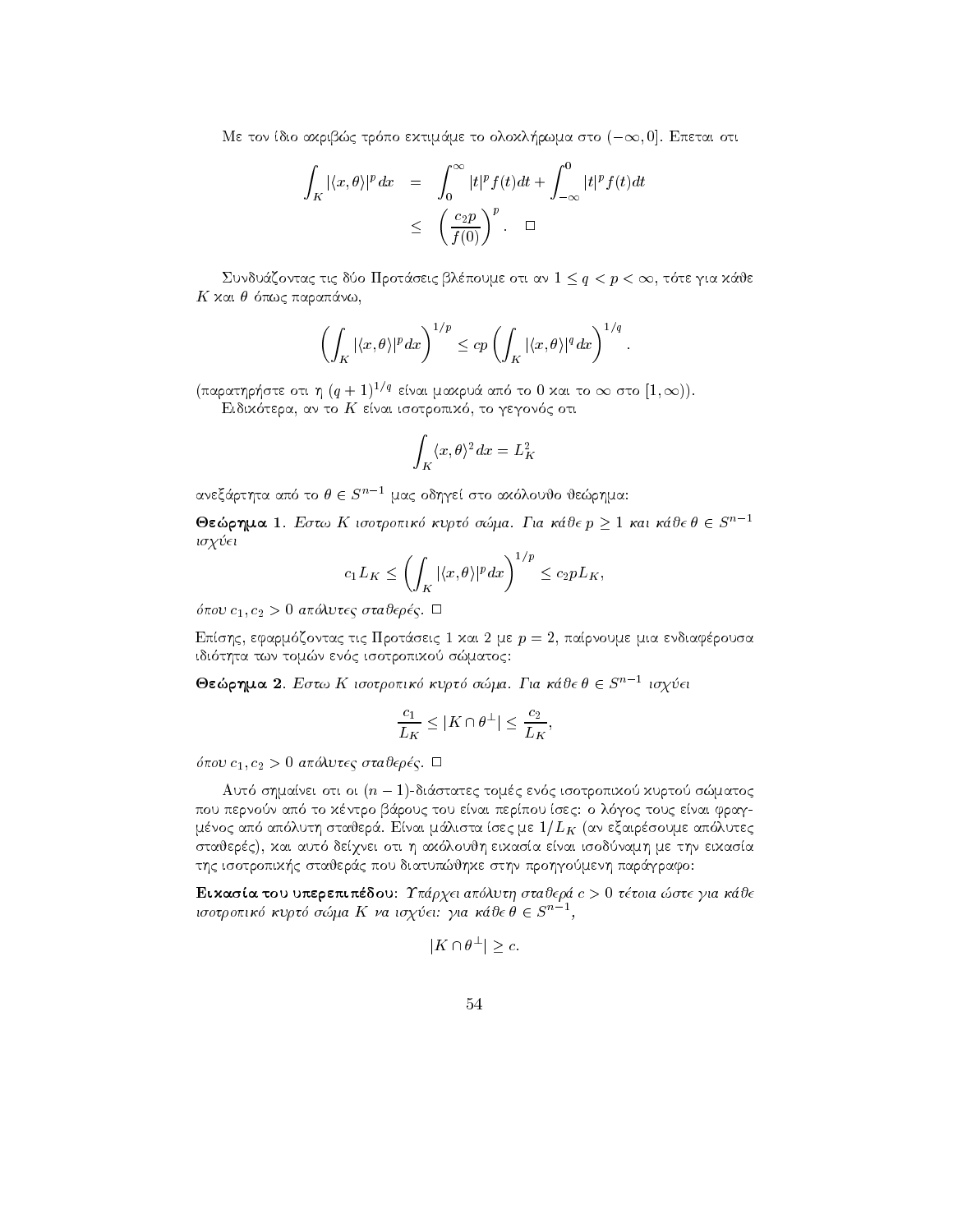H anis thta tou Jewr-matoc suqn
 diatupnetai sthn ex-c isodnamh morf- Θεώρημα 3. Εστω Κ ισοτροπικό κυρτό σώμα. Για κάθε θ  $\in$  5''<sup>--</sup> ισχύει

$$
\int_K \exp(|\langle x,\theta\rangle|/cL_K)dx \le 2,
$$

pou c - apluth stajer 

rwma kai epilgoume to olokale the state of the state of the state of the state of the state of the state of th  $\mathcal{L} = \{ \mathbf{1}, \mathbf{1}, \mathbf{1}, \mathbf{1}, \mathbf{1}, \mathbf{1}, \mathbf{1}, \mathbf{1}, \mathbf{1}, \mathbf{1}, \mathbf{1}, \mathbf{1}, \mathbf{1}, \mathbf{1}, \mathbf{1}, \mathbf{1}, \mathbf{1}, \mathbf{1}, \mathbf{1}, \mathbf{1}, \mathbf{1}, \mathbf{1}, \mathbf{1}, \mathbf{1}, \mathbf{1}, \mathbf{1}, \mathbf{1}, \mathbf{1}, \mathbf{1}, \mathbf{1}, \mathbf{1}, \mathbf{1}, \mathbf{1}, \mathbf{1}, \mathbf{1}, \$ 

$$
\int_{K} \exp(|\langle x, \theta \rangle|/cL_{K}) dx = \sum_{k=0}^{\infty} \frac{1}{k!} \int_{K} \frac{|\langle x, \theta \rangle|^{k}}{c^{k} L_{K}^{k}} dx
$$
\n
$$
\leq 1 + \sum_{k=1}^{\infty} \frac{1}{k!} \left(\frac{c_{2}k L_{K}}{cL_{K}}\right)^{k}
$$
\n
$$
\leq 1 + \sum_{k=1}^{\infty} \left(\frac{c_{2}k}{c(k!)^{1/k}}\right)^{k}
$$
\n
$$
\leq 1 + \sum_{k=1}^{\infty} \frac{1}{2^{k}}
$$
\n
$$
\leq 2,
$$

and a continuing a signal continuing continuing the continuing continuing continuing continuing continuing continuing continuing continuing continuing continuing continuing continuing continuing continuing continuing conti

Παρατήρηση: Είναι εύχολο να δει χανείς οτι ισχύει χαι το αντίστροφο: η δεξιά anis the Jermin enai sunperior and the Jermin enable to Jermin enable to Jermin enable to Jermin enails t συνεπεια της  $e^-$  2  $x^-$  / κ

επεια της e- \_ x- /κ:, x \_ 0.<br>Η Orlicz νόρμα  $\|f\|_{L^{\psi_\alpha}},$   $\alpha \geq 1$  της  $f$  ορίζεται από την

$$
||f||_{L^{\psi_{\alpha}}} = \inf \{ \lambda > 0 \mid \int_{K} \exp((|f(x)|/\lambda)^{\alpha}) dx \le 2 \}.
$$

autor islamica to Jerhan is other plant of the state that the state of a state of the state of the state of the  $c \, > \, 0$  τέτοια ώστε για χάθε ισοτροπιχό σώμα  $K$  χαι χάθε  $\theta \in S^{n-1}$  η συνάρτηση  $f(x) = \frac{x}{y} \int E(x) dx$  ord in exercise visited  $||f||_{L^{\psi_1}} \leq c$ .

apart is a parnoument complete processed in Appear considering that it is a completely control. It is a complete νομής της  $x \mapsto \langle x, \theta \rangle$ : ιπό το Θεώρημα 3 παίρνου<br>ς της  $x \mapsto \langle x, \theta \rangle$ :

**Θεώρημα 4**. Εστω Κ ισοτροπικό κυρτό σώμα. Για κάθε θ  $\in$  5<sup>n - 1</sup> ισχύει

$$
\text{Prob}\left(|\langle x,\theta\rangle| \ge cL_K t\right) \le 2e^{-t}
$$

gia kie t - body - body - body - body - body - body - body - body - body - body - body - body - body - body -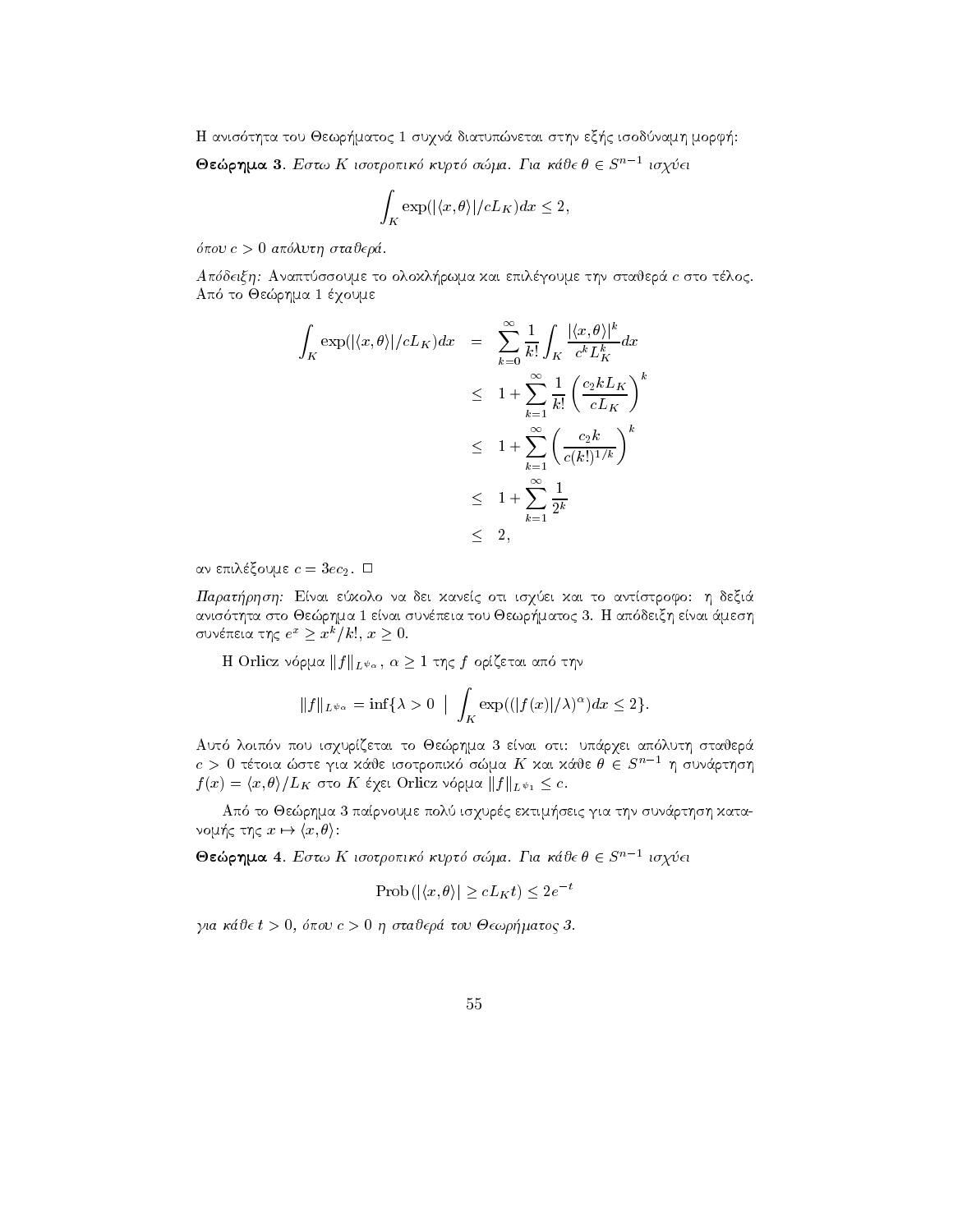Apdeixh Ap thn anis thta tou Markov kai to Jerhma  gia k
je kai t έχουμε

$$
2 \geq \int_K \exp(|\langle x, \theta \rangle|/cL_K) dx
$$
  
\n
$$
\geq \int_{\{x: |\langle x, \theta \rangle| \geq cL_K t\}} \exp(|\langle x, \theta \rangle|/cL_K) dx
$$
  
\n
$$
\geq e^t \text{Prob}(|\langle x, \theta \rangle| \geq cL_K t). \quad \Box
$$

 $\Pi$ αρατήρηση: Η εξάρτηση της σταθεράς από το p χαθώς  $p\rightarrow\infty$  στο Θεώρημα 1 είναι bltisth An gia par
deigma to K enai knoc sthn diejunsh tou dhlad- an η  $|K \cap (\theta^\perp + t \theta)|^{\frac{1}{n-1}}, \, t > 0$  είναι γραμμιχή στον φορέα της) τότε εύχολα ελέγγουμε oti i stader de sunt deximitet anis the sun anis sun anis anis anis anis proportively survey and the control of produced by the contract of the contract of the contract of the contract of the contract of the contract of the  $\sqrt{p}$  είναι αρχετή για χάθε διεύθυνση  $\theta \, \in \, S^{n-1}.$   $\,$  Λέμε τότε οτι το  $K$  ιχανοποιεί -ektmhsh kai akribc pwc sto Jerhma mporome na dome oti

$$
\|\langle x,\theta\rangle/L_K\|_{L^{\psi_2}}\leq c.
$$

## b dimetroc encodered and in the contract of the contract of the contract of the contract of the contract of the

soume that experiences are the communications of the communication of the communication of the communication of the communication of the communication of the communication of the communication of the communication of the c σώματος  $K$ , παίρνοντας σαν παράμετρο την σταθερά ισοτροπίας  $L_K$ :

Θεώρημα 5 [KLS] Εστω Κ ισοτροπικό κυρτό σώμα. Η διάμετρος του Κ ικανοποιεί  $\tau \eta \nu$  diam $(K) \leq 2(n+1)L_K$ .

Aπόδειξη: Εστω  $x \in K$ . Ορίζουμε  $h: S^{n-1} \to \mathbb{R}$  με

$$
h(u) = \max\{t > 0 : x + tu \in K\}.
$$

The set of the set of the set of the set of the set of the set of the set of the set of the set of the set of the set of the set of the set of the set of the set of the set of the set of the set of the set of the set of th

$$
1 = |K| = n\omega_n \int_{S^{n-1}} \int_0^{h(u)} t^{n-1} dt \sigma(du)
$$
  
=  $\omega_n \int_{S^{n-1}} [h(u)]^n \sigma(du).$ 

Το  $K$  είναι ισοτροπικό, επομένως για κάθε  $\theta \in S^{n-1}$  γράφουμε

$$
L_K^2 = \int_K \langle y, \theta \rangle^2 dy
$$
  
=  $n \omega_n \int_{S^{n-1}} \int_0^{h(u)} t^{n-1} \langle x + tu, \theta \rangle^2 dt \sigma(du)$   
=  $n \omega_n \int_{S^{n-1}} \int_0^{h(u)} (t^{n-1} \langle x, \theta \rangle^2 + 2t^n \langle x, \theta \rangle \langle u, \theta \rangle + t^{n+1} \langle u, \theta \rangle^2) dt \sigma(du)$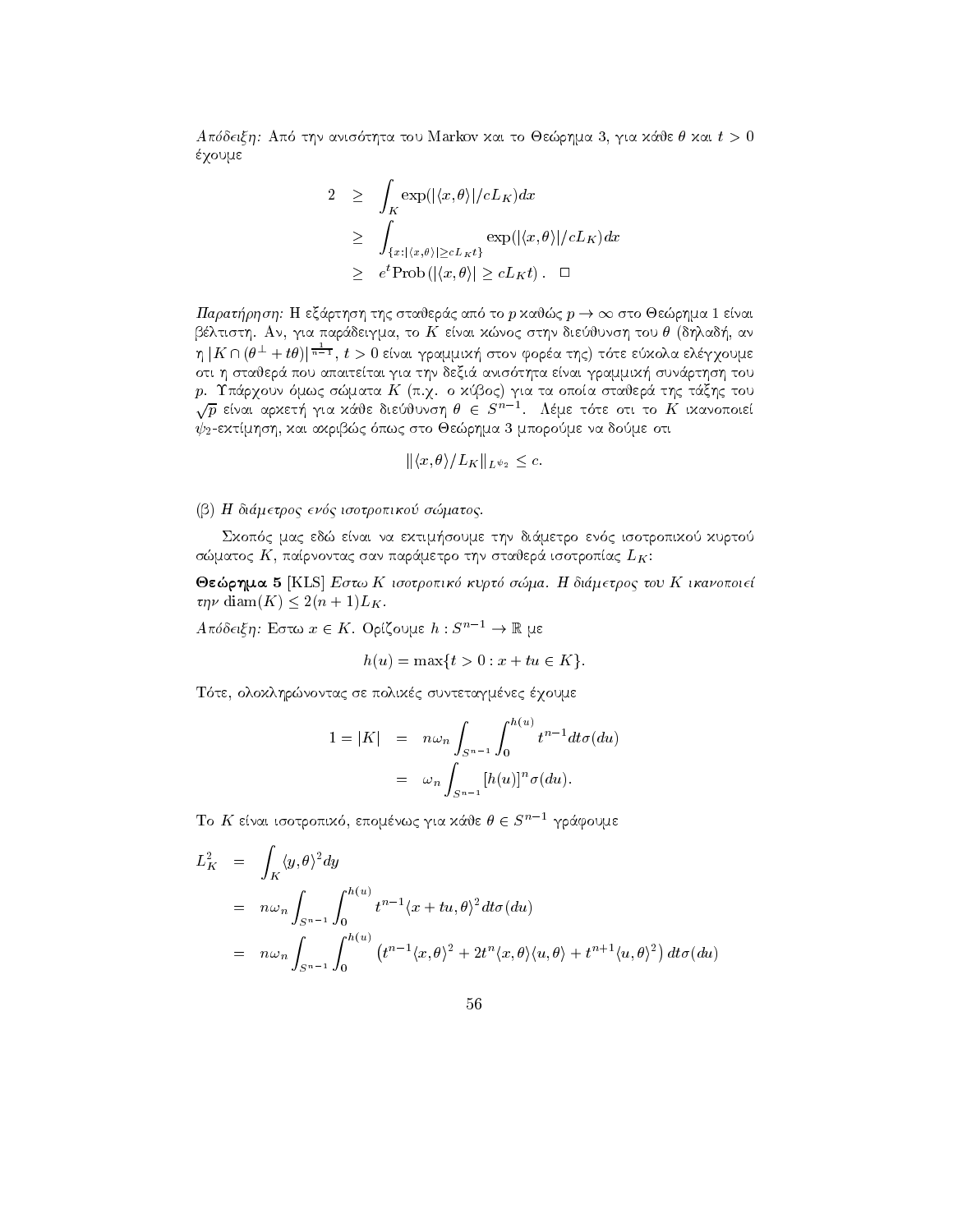$$
= n\omega_n \int_{S^{n-1}} \left( \frac{(h(u))^n}{n} \langle x, \theta \rangle^2 + 2 \frac{(h(u))^{n+1}}{n+1} \langle x, \theta \rangle \langle u, \theta \rangle + \frac{(h(u))^{n+2}}{n+2} \langle u, \theta \rangle^2 \right) \sigma(du)
$$
  
\n
$$
\geq n\omega_n \int_{S^{n-1}} \frac{(h(u))^n}{n(n+1)^2} \langle x, \theta \rangle^2 \sigma(du)
$$
  
\n
$$
= \frac{\langle x, \theta \rangle^2}{(n+1)^2} \omega_n \int_{S^{n-1}} (h(u))^n \sigma(du)
$$
  
\n
$$
= \frac{\langle x, \theta \rangle^2}{(n+1)^2}.
$$

 $\Delta$ ηλαδή, αν  $x \in K$  τότε για κάθε  $\theta \in S^{n-1}$  έχουμε $|\langle x, \theta \rangle| < (n+1) L_K.$ 

$$
|\langle x, \theta \rangle| \le (n+1)L_K
$$

Automobile and the shift of the shift of the shift of the shift of the shift of the shift of the shift of the shift of the shift of the shift of the shift of the shift of the shift of the shift of the shift of the shift of

$$
|x| = \max_{\theta \in S^{n-1}} |\langle x, \theta \rangle| \le (n+1)L_K. \quad \Box
$$

Παρατήρηση: Η εκτίμηση που δίνει το Θεώρημα 5 δεν βελτιώνεται. Η μοναδιαία μπαλά του  $\ell_1^*$  εχει σγχό 2η $/n$ . Αν την πολλαπλασιασούμε με χαταλλήλη σταυέρα ste na qei gko  t te h stajer
 enai thc t
xhc tou n dhlad- h isotropik- thc  $\mu$ σνασιατας μπαλας του  $\ell_1^+$  εχει σιαμετρο της ταςης του  $n.$ 

## and the extent of the contract of the extension of the contract of the contract of the contract of the contract of the contract of the contract of the contract of the contract of the contract of the contract of the contrac

ψ<sub>2</sub>-εκτιμηση για την Ευκλειοεια νορμα.<br>Δείγνουμε εδώ οτι αν Κ είναι ισοτροπιχό χυρτό σώμα τότε η  $x \mapsto |x|$  συμπεριfretai kaltera ap ta sunarthsoeidοπιχό χυρτό σώμα τότε η  $x \mapsto x \mapsto (x, \theta)$ . Θυμηθείτε οτι

$$
\int_K |x|^2 dx=nL_K^2,
$$

δηλαδή, ο μέσος της  $|x|$  είναι περίπου  $\sqrt{n}L_K$ . Το Θεώρημα που αχολουθεί οφείλεται στον S. Alesker [Al]:

 $\bullet$ εωρημα ο  $A$ ν  $\Lambda$  ειναι ισστροπικο κυρτο σωμα στον  $\mathbb R$  , τοτε

$$
\int_K \exp((|x|/c\sqrt{n}L_K)^2)dx \le 2,
$$

pour construction and the state of the construction of the construction of the construction of the construction of the construction of the construction of the construction of the construction of the construction of the con

Απόδειξη: Αρχεί να δείξουμε οτι, για χάθε  $p \geq 1$ 

$$
\left(\int_K |x|^p dx\right)^{1/p} \leq c'\sqrt{p}\sqrt{n}L_K
$$

για χάποια απόλυτη σταθερά  $c^\prime>0$  (χατόπιν, αχολουθούμε την απόδειξη του Θεωρήματος 3). Από το Θεώρημα 1 ξέρουμε οτι για κάθε  $\theta \in S^{\,n-1}$ 

$$
\int_K |\langle x,\theta\rangle|^p dx \leq c_2^p p^p L_K^p.
$$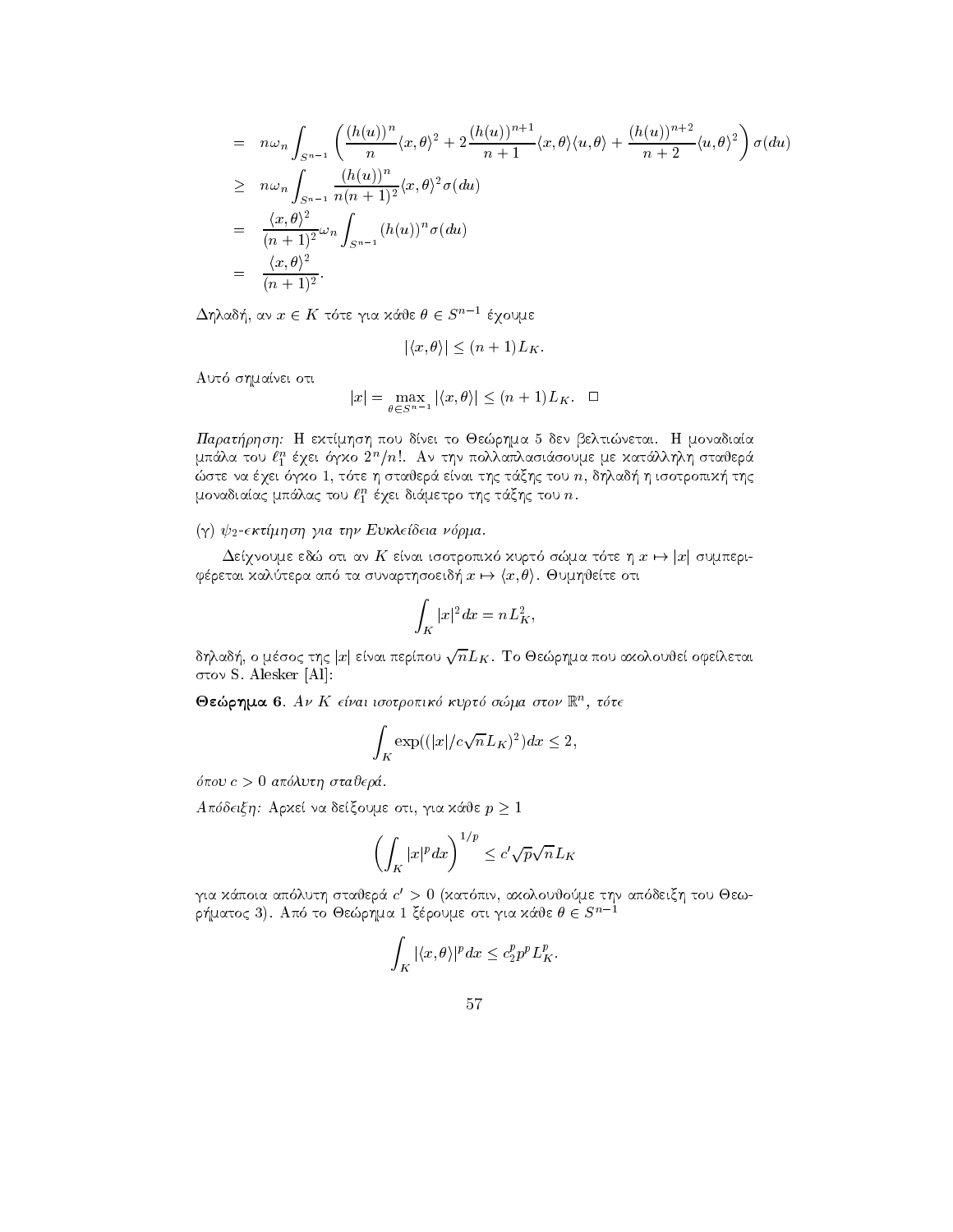Ολοκληρώνοντας πάνω στην  $D_n$  παίρνουμε:

$$
\int_{D_n} \int_K |\langle x, y \rangle|^p dx dy \leq c_2^p p^p L_K^p \int_{D_n} |y|^p dy
$$
  

$$
= c_2^p p^p L_K^p \frac{n \omega_n}{n+p}.
$$

all the olocal color than the color that the olocal color that the color of the color of the color of the color

$$
\int_{D_n} \int_K |\langle x, y \rangle|^p dx dy = \int_K |x|^p \left( \int_{D_n} |\langle \frac{x}{|x|}, y \rangle|^p dy \right) dx
$$
  
=  $A_p \int_K |x|^p dx$ ,

$$
A_p = \int_{D_n} |\langle \xi, y \rangle|^p dy \quad , \quad \xi \in S^{n-1}.
$$

To olokl-rwma aut upologzetai kai enai so me

$$
A_p = \omega_n \frac{\int_0^{\pi/2} \sin^p t \cos^n t dt}{\int_0^{\pi/2} \cos^n t dt}.
$$

Επομένως,

$$
\int_K |x|^p dx \leq \frac{n}{n+p} c_2^p p^p L_K^p \frac{\int_0^{\pi/2} \cos^n t dt}{\int_0^{\pi/2} \sin^p t \cos^n t dt}.
$$

Me application with the state of the state of the state of the state of the state of the state of the state of

$$
\left(\int_K |x|^p dx\right)^{1/p} \le c_3 \sqrt{p(1+\frac{p}{n})} \sqrt{n} L_K.
$$

 $\Delta$ hadon, av  $p \leq n$  eyoude exagguation the

(\*) 
$$
\left(\int_K |x|^p dx\right)^{1/p} \leq c_3 \sqrt{2} \sqrt{p} \sqrt{n} L_K.
$$

an p-c-let proposition to the color weekly to the construction of the color to the contract of the color  $A$ ν  $p > n$ , χρησιμοποιούμε την εχτίμηση του Θεωρήματος 5 για τη $K.$  Ξέρουμε οτι  $|x| \leq (n+1) L_K$  για χάθε  $x \in K,$  επομένως

$$
(**) \qquad \left(\int_K |x|^p dx\right)^{1/p} \le (n+1)L_K \le 2\sqrt{p}\sqrt{n}L_K.
$$

Συνδυάζοντας τις (\*) χαι (\*\*) βλέπουμε οτι υπάργει απόλυτη σταθερά  $c^\prime > 0$  τέτοια ώστε

$$
\left(\int_K |x|^p dx\right)^{1/p} \le c' \sqrt{p} \sqrt{n} L_K
$$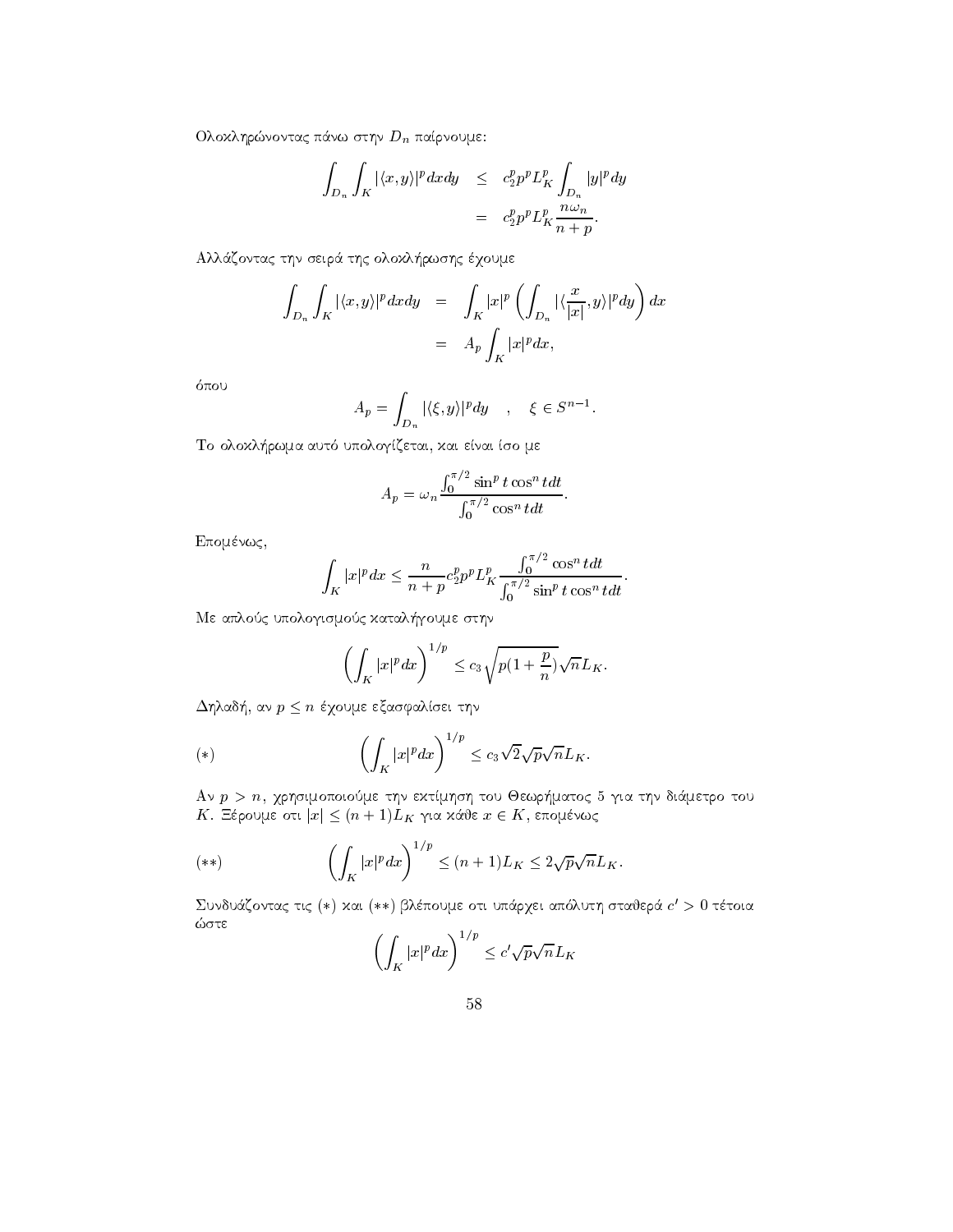για κάθε $p\geq 1.$  $\Box$ 

(δ) Το μέσο πλάτος ενός συμμετρικού ισοτροπικού σώματος.

Εστω Κ συμμετρικό ισοτροπικό κυρτό σώμα. Το μέσο πλάτος  $w(K)$  ορίστηκε στην Παράγραφο 2.1 μέσω της

$$
w(K) = 2 \int_{S^{n-1}} h_K(u)\sigma(du) = 2 \int_{S^{n-1}} \max_{x \in K} |\langle x, u \rangle| \sigma(du)
$$

Είδαμε οτι η διάμετρος του Κ φράσσεται από  $2(n + 1)L_K$ , άρα μια απλή πρώτη εκτίμηση του  $w(K)$  είναι η

$$
w(K) \leq cnL_K.
$$

Θα δούμε εδώ οτι μια καλύτερη εκτίμηση είναι πάντα δυνατή. Δείχνουμε πρώτα ένα φράγμα για αριθμούς κάλυψης:

 $\Lambda$ ήμμα 3. Εστω Κ και W κυρτά σώματα, με το W συμμετρικό ως προς το ο.  $\Upsilon$ ποθέτουμε ακόμα οτι  $W \subseteq K$ . Τότε, για κάθε  $t > 0$  έχουμε

$$
N(K, tW) \le \left(1 + \frac{2}{t}\right)^n \frac{|K|}{|W|}.
$$

 $A\pi\delta\delta\epsilon$ ιξη: Εστω $\{x_1,\ldots,x_N\}$ maximal υποσύνολο του Κ ως προς την ιδιότητα

$$
||x_i - x_j||_W \ge t \quad , \quad i \ne j.
$$

 Τότε,  $K \subseteq \bigcup_{i \leq N} (x_i + tW)$ . Επίσης, τα  $x_i + \frac{t}{2}W$  έχουν ξένα εσωτερικά, οπότε για κάθε  $s > 0$  και  $i \neq j$  θα έχουμε

$$
int\left(sx_i + \frac{ts}{2}W\right) \cap int\left(sx_j + \frac{ts}{2}W\right) = \emptyset.
$$

Επιλέγουμε το s έτσι ώστε  $s + \frac{st}{2} = 1$ . Τότε, αφού  $W \subseteq K$  και το K είναι κυρτό, βλέπουμε οτι

$$
sx_i+\frac{ts}{2}W\subseteq K\quad,\quad i=1,\ldots,N.
$$

Επομένως,

$$
N\left(\frac{ts}{2}\right)^n|W| = \sum_{i=1}^N|sx_i + \frac{ts}{2}W|
$$
  
=  $|\bigcup_{i\leq N} (sx_i + \frac{ts}{2}W)|$   
 $\leq |K|.$ 

Παίρνοντας υπόψη και την επιλογή του s συμπεραίνουμε οτι

$$
N \le \left(\frac{2}{ts}\right)^n \frac{|K|}{|W|} = \left(1 + \frac{2}{t}\right)^n \frac{|K|}{|W|}.\quad \Box
$$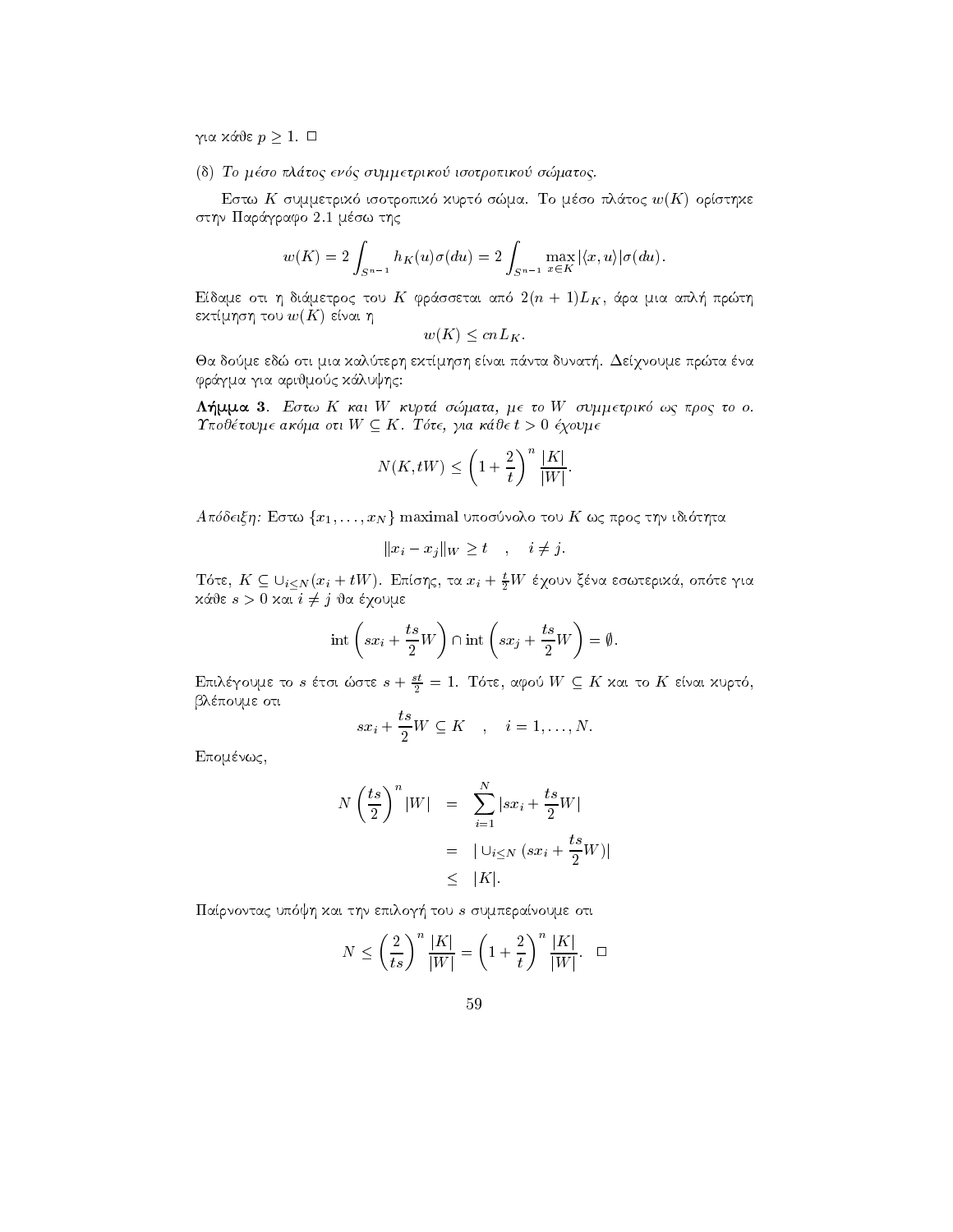$\Lambda$ ημμα 4. Εστω Α ισοτροπικο συμμετρικο κυριο σωμα στον  $\mathbb R^+$ . Για καυε  $s>0$ isq ei

$$
N(K, sD_n) \leq c \exp\left(\frac{4n^{3/2}L_K}{s}\right).
$$

a deixh To K enai is a communication of the following control of the communication of the communication of the

$$
\int_K |x|^2 dx = nL_K^2,
$$

kai h anis tha tou Markov da tou Markov da tou Markov da tou Markov da tou Markov da tou Markov da tou Markov

$$
\text{Prob}\left(x \in K : |x| \ge 2\sqrt{n}L_K\right) \le \frac{1}{4},
$$

δηλαδή,  $|K \cap 2\sqrt{n}L_K D_n| \geq 3/4$ . Θέτουμε  $W = K \cap 2\sqrt{n}L_K D_n,$  χαι εφαρμόζουμε to L-ma and L-ma and L-ma and L-ma and L-ma and L-ma and L-ma and L-ma and L-ma and L-ma and L-ma and L-ma and

$$
N(K,tW) \leq \frac{4}{3} \left( 1 + \frac{2}{t} \right)^n.
$$

Epetai oti

$$
N(K, 2t\sqrt{n}L_K D_n) \le N(K, tW) \le \frac{4}{3}\left(1+\frac{2}{t}\right)^n.
$$

 $\Pi$ αίρνοντας  $s=2t\sqrt{n}L_K,$  συμπεραίνουμε οτι

$$
N(K, sD_n) \le \frac{4}{3} \left( 1 + \frac{4\sqrt{n}L_K}{s} \right)^n \le \frac{4}{3} \exp\left(\frac{4n^{3/2}L_K}{s}\right). \quad \Box
$$

 $\bullet$ εωρημα ι. Εστω Κ ισοτροπικο συμμετρικο κυρτο σωμα στον  $\mathbb{R}^n$ . Τοτε,

$$
w(K) \le cn^{3/4} L_K,
$$

 $\sim 10$ 

pour construction and the state of the construction of the construction of the construction of the construction of the construction of the construction of the construction of the construction of the construction of the con

spass that is a gripping it of the this clustering is spash of the spash of the space of the space of the space  $\eta$  diagressive, the results in  $\epsilon$  is, name  $x \in \Lambda$ , such that  $\alpha$  is property to  $\eta$ 

$$
x=z_1+\ldots+z_m+w_m,
$$

 $\alpha$ που  $z_j \in Z_j \sqcup \frac{\tau_j}{2^j} D_n$ ,  $w_m \in \frac{\tau_m}{2^m} D_n$ , και  $Z_j$  πεπερασμενο συνολο με πληναρινμο που ικανοποιεί την

$$
\log |Z_j| \le \log N(K, (R/2^j)D_n) + \log N(K, (R/2^{j-1})D_n),
$$

anis tha pour an pour an pour an pour an pour and the contract of the contract of the contract of the contract

$$
\log |Z_j| \le c_1 \frac{n^{3/2} L_K 2^j}{R}.
$$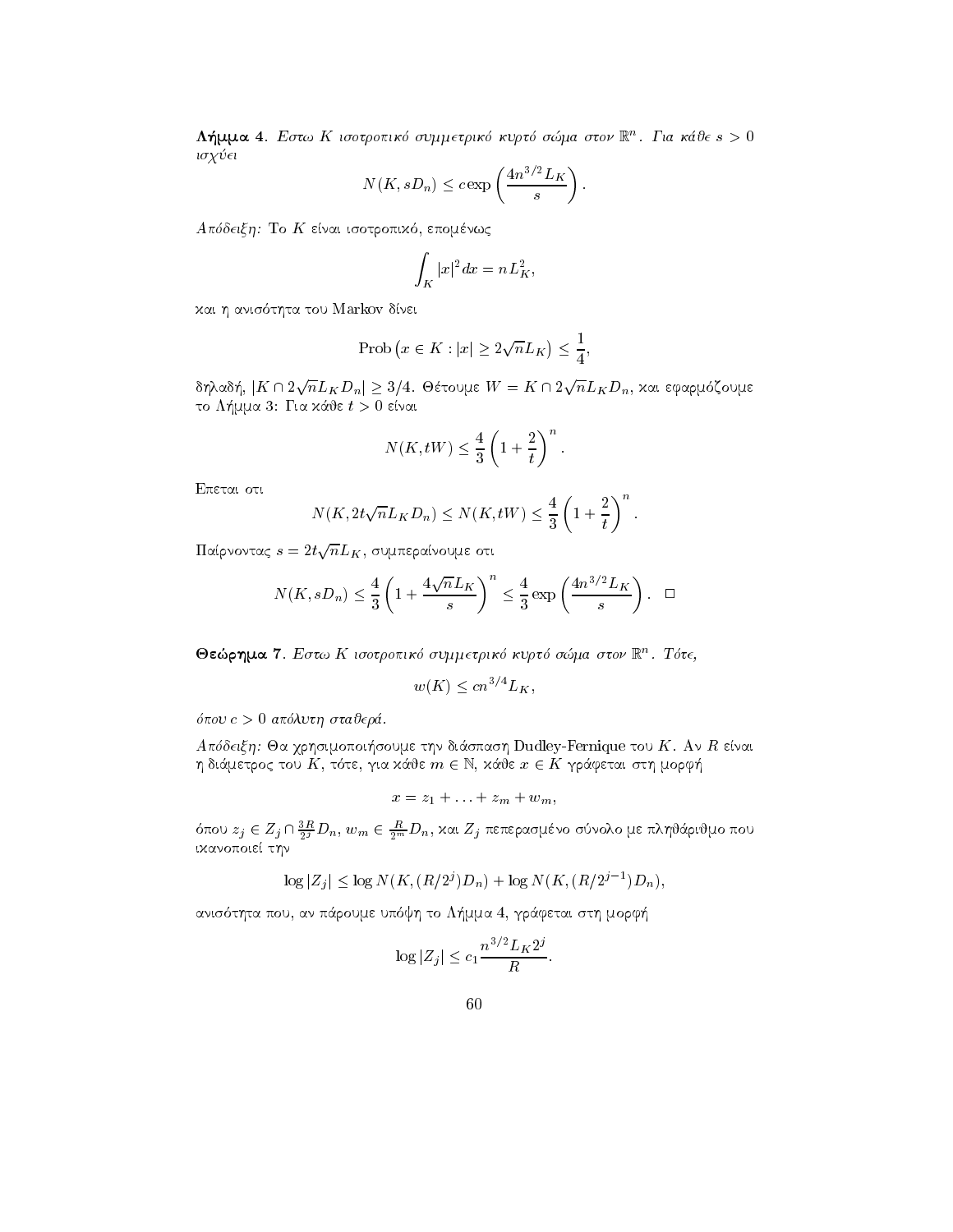Από την διάσπαση έπεται άμεσα οτι, για κάθε  $\theta \in S^{n-1}$ ,

$$
\max_{x \in K} |\langle x, \theta \rangle| \leq \sum_{j=1}^{m} \max_{z \in Z_j \cap (3R/2^j) D_n} |\langle z, \theta \rangle| + \max_{z \in (R/2^m) D_n} |\langle z, \theta \rangle|
$$

$$
= \sum_{j=1}^{m} \max_{z \in Z_j \cap (3R/2^j) D_n} |\langle z, \theta \rangle| + \frac{R}{2^m}
$$

$$
\leq \sum_{j=1}^{m} \max_{z \in Z_j \cap (3R/2^j) D_n} |\langle z, \theta \rangle| + 2,
$$

αν επιλέξουμε σαν m τον μικρότερο φυσικό για τον οποίο  $R \leq 2^{m+1}$ .

Σταθεροποιούμε  $j \in \{1, \ldots, m\}$ , και γράφουμε  $\overline{z}$  για το μοναδιαίο διάνυσμα στην διεύθυνση του  $z \in Z_j$  (μπορούμε να υποθέσουμε οτι κάθε  $z \in Z_j$  είναι μη μηδενικό). Ξέρουμε οτι

$$
\int_{S^{n-1}} |\langle u,\theta\rangle| \sigma(d\theta) \le \left(\int_{S^{n-1}} \langle u,\theta\rangle^2 \sigma(d\theta)\right)^{1/2} = \frac{1}{\sqrt{n}} \quad , \quad u \in S^{n-1}
$$

και εκτιμώντας την *p*-νόρμα της  $\theta \mapsto \langle u, \theta \rangle$  βλέπουμε οτι υπάρχει απόλυτη σταθερά  $c_3 > 0$  τέτοια ώστε

$$
\|\langle u,\theta\rangle\|_{L^{\psi_2}} \leq c_3 \|\langle u,\theta\rangle\|_1,
$$

δηλαδή,

$$
\int_{S^{n-1}} \exp\left(\frac{n|\langle u,\theta\rangle|^2}{c_3^2}\right)\sigma(d\theta) \le 2.
$$

Χρησιμοποιώντας την ανισότητα του Markov καταλήγουμε στην

$$
\sigma\left(\theta \in S^{n-1} : \max_{z \in Z_j} |\langle \overline{z}, \theta \rangle| \ge t\right) \le 2 \exp\left(-\frac{nt^2}{c_3^2}\right) |Z_j|.
$$

Για κάθε  $A > 0$  μπορούμε να γράψουμε

$$
\int_{S^{n-1}} \max_{z \in Z_j} |\langle \overline{z}, \theta \rangle| \sigma(d\theta) = \int_0^\infty \sigma \left( \theta \in S^{n-1} : \max_{z \in Z_j} |\langle \overline{z}, \theta \rangle| \ge t \right) dt
$$
  
\n
$$
\leq A + \int_A^\infty \sigma \left( \theta \in S^{n-1} : \max_{z \in Z_j} |\langle \overline{z}, \theta \rangle| \ge t \right) dt
$$
  
\n
$$
\leq A + \int_A^\infty 2 \exp \left( - \frac{nt^2}{c_3^2} \right) |Z_j| dt
$$

Αν επιλέξουμε  $A \simeq \sqrt{\log |Z_i|}/\sqrt{n}$ , με απλές εχτιμήσεις χαταλήγουμε στην

$$
\int_{S^{n-1}} \max_{z \in Z_j} |\langle \overline{z}, \theta \rangle| \sigma(d\theta) \le c_4 \frac{\sqrt{\log |Z_j|}}{\sqrt{n}}
$$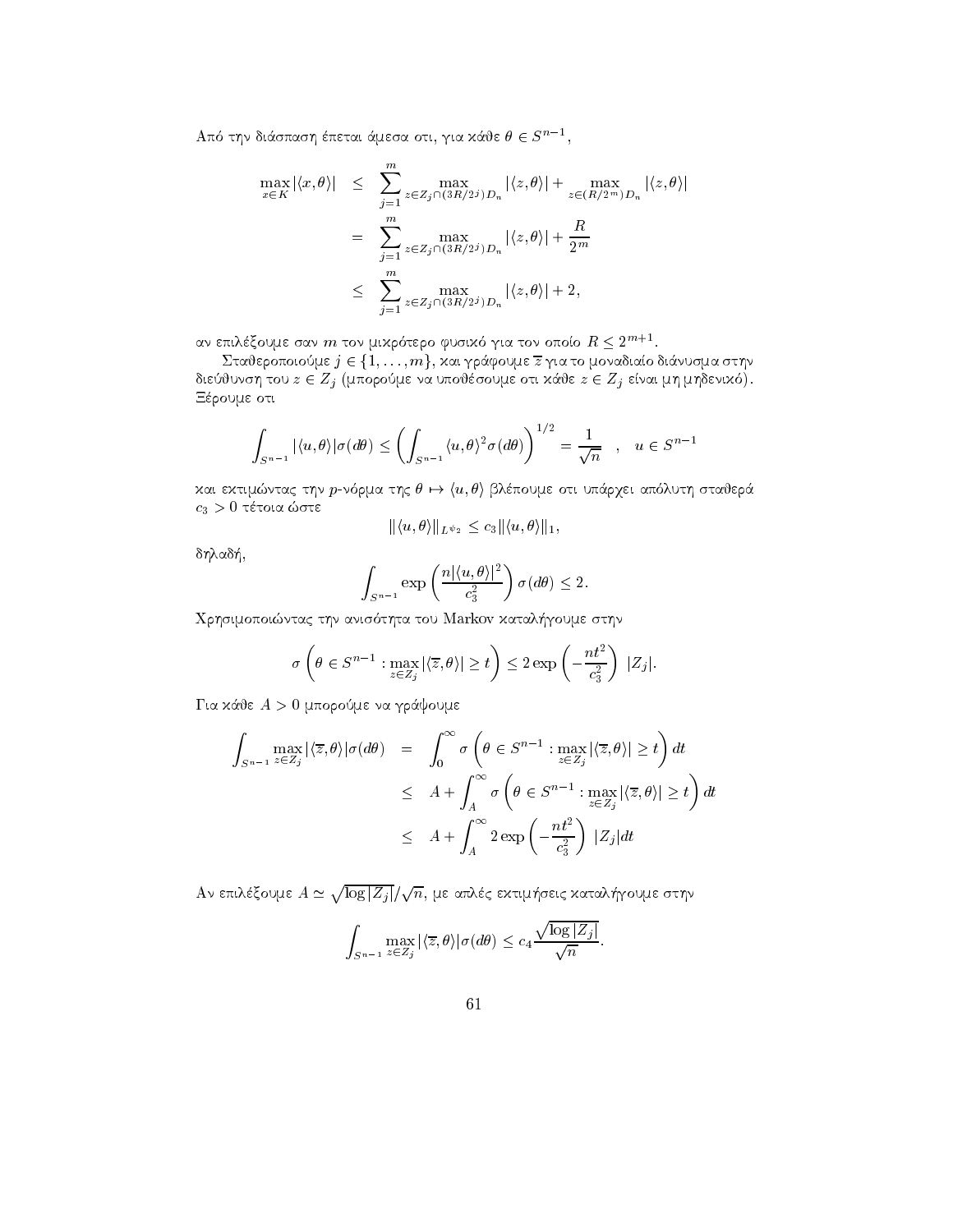$$
A\rho\alpha,
$$

$$
\int_{S^{n-1}} \max_{z \in Z_j \cap (3R/2^j)D_n} |\langle z, \theta \rangle| \sigma(d\theta) \leq c_4 \frac{3R}{2^j} \frac{\sqrt{\log |Z_j|}}{\sqrt{n}}.
$$

Tra mporome na france na france na france na france na france na france na france na france na france na franc

$$
\frac{w(K)}{2} = \int_{S^{n-1}} \max_{x \in K} |\langle x, \theta \rangle| \sigma(d\theta)
$$
\n
$$
\leq 2 + \sum_{j=1}^{m} \int_{S^{n-1}} \max_{z \in Z_j \cap (3R/2^j)D_n} |\langle z, \theta \rangle| \sigma(d\theta)
$$
\n
$$
\leq 2 + \sum_{j=1}^{m} c_4 \frac{3R}{2^j} \frac{\sqrt{\log |Z_j|}}{\sqrt{n}}
$$
\n
$$
\leq 2 + \sum_{j=1}^{m} c_4 \frac{3R}{2^j} \frac{\sqrt{c_1} n^{3/4} \sqrt{L_K} 2^{j/2}}{\sqrt{Rn}}
$$
\n
$$
\leq 2 + c_5 \sqrt[4]{n} \sqrt{L_K} \sqrt{R} \sum_{j=1}^{m} \frac{1}{2^{j/2}}
$$
\n
$$
\leq c_6 \sqrt[4]{n} \sqrt{L_K} \sqrt{R}.
$$

 $A$ φού  $R \leq 2(n+1)L_K$ , παίρνουμε τελικά

$$
w(K) \le cn^{3/4} L_K. \quad \Box
$$

#### $\mathbf{H}$  extraction to the Bourgain gives the state  $\mathbf{H}$  that  $\mathbf{H}$

h kalteria to prima tradition and stationary of the stational control of the station of the station of the sta do je apostolje apostolje apostolje apostolje apostolje apostolje apostolje apostolje apostolje apostolje apos

**Θεώρημα** [Bou1] Αν Κ είναι συμμετρικό κυρτό σώμα στον  $\mathbb{R}^n$ , τότε  $L_K \leq c \sqrt[4]{n} \log n,$ pou c - apluth stajer 

Ja dome oti h up jesh thc summetrac den enai aparathth Akoloujntac σε γενιχές γραμμές το επιχείρημα του Bourgain, θα δείξουμε οτι

$$
L_K \leq c \sqrt[4]{n} \log n
$$

gia kurta kurta kurta kurta kurta kurta kurta kurta kurta kurta kurta kurta kurta kurta kurta kurta kurta kurt

aparte and the most control of the small control of the small control of the small control of the small control of the small control of the small control of the small control of the small control of the small control of th ως προς ορθογώνιους μετασχηματισμούς του σώματος, επομένως, σύμφωνα με το  ${\bf n}$ chand 2, onap $\chi$ et ooppetpixog, betixa opiopevog  $T\in \partial D_n$  tetoiog  $\omega$ ote

$$
w(TK) \le c\sqrt{n}\log n.
$$

station approach to the definition of the computation of the contract of the contract of the contract of the co

$$
\int_K \langle x, Sx \rangle dx = \frac{\operatorname{tr} S}{n} \int_K |x|^2 dx
$$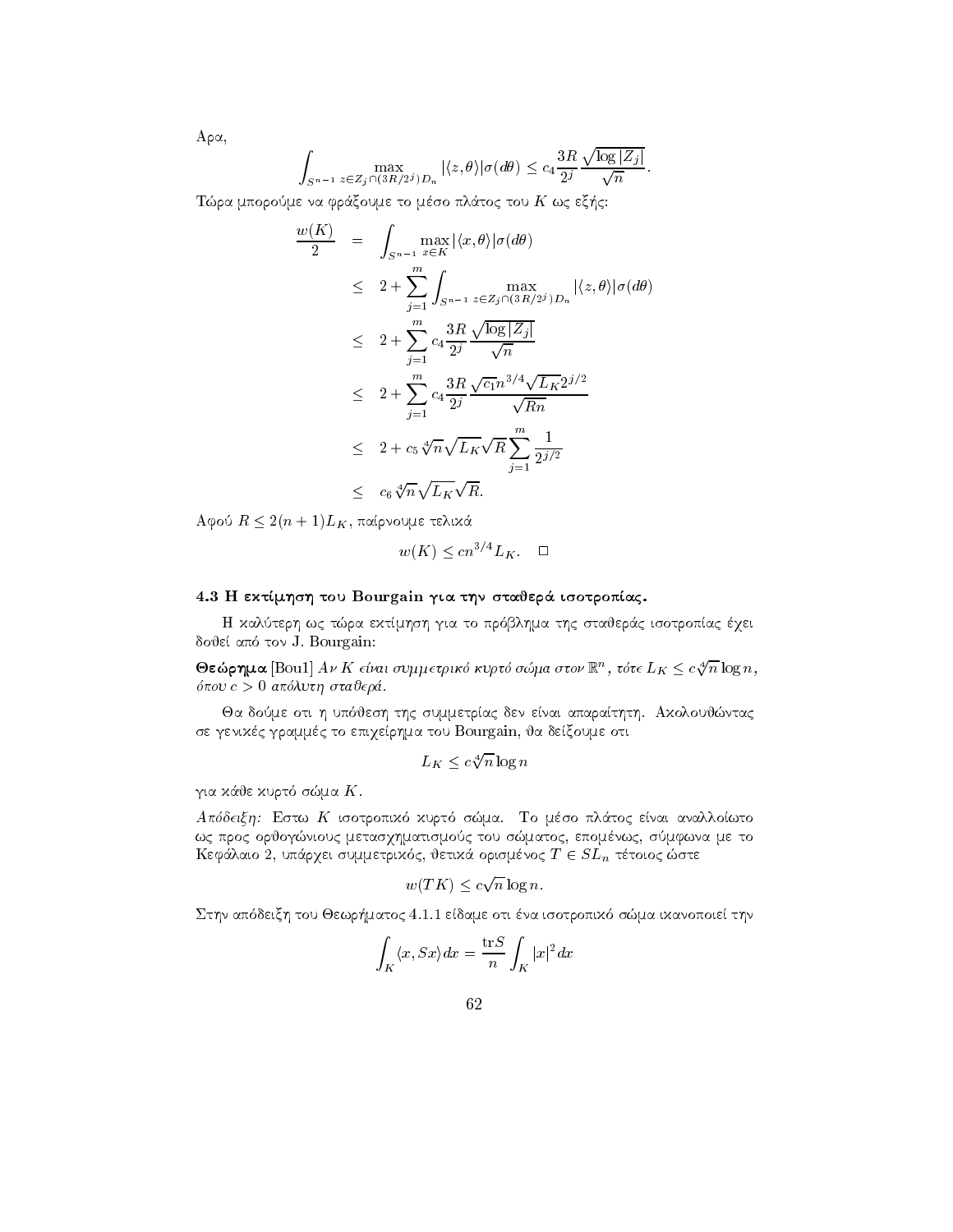για χαθε  $S \in L(\mathbb{R}^+, \mathbb{R}^+), \;\; \text{O}$  1 εχει θετιχες πραγματιχες τοιοτιμες χαι οριςουοα 1, άρα ${\rm tr} T \geq n.$  Επομένως,

$$
nL_K^2 = \int_K |x|^2 dx \le \frac{\operatorname{tr} T}{n} \int_K |x|^2 = \int_K \langle x, Tx \rangle dx.
$$

Ομως, για κάθε  $x \in K$  έχουμε

$$
\langle x, Tx \rangle \le \max_{y \in TK} |\langle x, y \rangle|.
$$

 $A \rho \alpha$ ,

$$
nL_K^2 \le \int_K \max_{y \in TK} |\langle y, x \rangle| dx.
$$

Qrhsimopoiome tra thn di
spash Dudley-Fernique tou T K An R enai h  $\alpha$  and  $\alpha$  to  $\alpha$  is the property of  $\alpha$  is  $\alpha$  is  $\alpha$  is the property of  $\alpha$  is the property of  $\alpha$ σύνολα  $Z_j$  τέτοια ώστε

$$
\log |Z_j| \le cn \left(\frac{w(TK)2^j}{R}\right)^2,
$$

και κάθε  $y \in TK$  γράφεται στη μορφή

$$
y=z_1+\ldots+z_m+w_m,
$$

oπου  $z_j \in Z_j \sqcup (\partial R/Z) D_n$  και  $w_m \in (R/Z^m) D_n$ . Επεται οτι

$$
\max_{y \in TK} |\langle y, x \rangle| \leq \sum_{j=1}^m \max_{z \in Z_j \cap (3R/2^j)D_n} |\langle z, x \rangle| + \max_{w \in (R/2^m)D_n} |\langle w, x \rangle|
$$
  

$$
\leq \sum_{j=1}^m \frac{3R}{2^j} \max_{z \in Z_j \cap (3R/2^j)D_n} |\langle \overline{z}, x \rangle| + \frac{R}{2^m} |x|,
$$

pour z to monadiao diavante di storia di provincia di parapello di parapello di parapello di parapello di para καθώς και την  $\int_K |x|dx\leq \sqrt{n}L_K$ , βλέπουμε οτι

$$
\begin{array}{rcl}\n (*) & nL_K^2 & \leq & \sum\limits_{j=1}^m \frac{3R}{2^j} \int_K \max\limits_{z \in Z_j \cap (3R/2^j)D_n} |\langle \overline{z}, x \rangle| dx + \frac{R}{2^m} \int_K |x| dx \\
 & \leq & \sum\limits_{j=1}^m \frac{3R}{2^j} \int_K \max\limits_{z \in Z_j \cap (3R/2^j)D_n} |\langle \overline{z}, x \rangle| dx + \frac{R}{2^m} \sqrt{n} L_K.\n \end{array}
$$

Gia na ektim-soume kajna ap ta oloklhrmata sto 
jroisma qrhsimopoio με την πληροφορία που παρέχει το Θεώρημα 4.2.4 για τα γραμμικά συναρτησοειδή se isotropik i kurtë e smatra e smatra e shqiptarë e shkrimtar e shkrimtar e shkrimtar e shkrimtar e shkrimtar

$$
\begin{array}{lcl} \text{Prob}\left(x \in K : \max_{z \in Z_j} |\langle \overline{z}, x \rangle| \ge t\right) & \leq & |Z_j| \text{Prob}\left(x \in K : |\langle u, x \rangle| \ge t\right) \\ & \leq & 2|Z_j| \exp\left(-\frac{t}{cL_K}\right). \end{array}
$$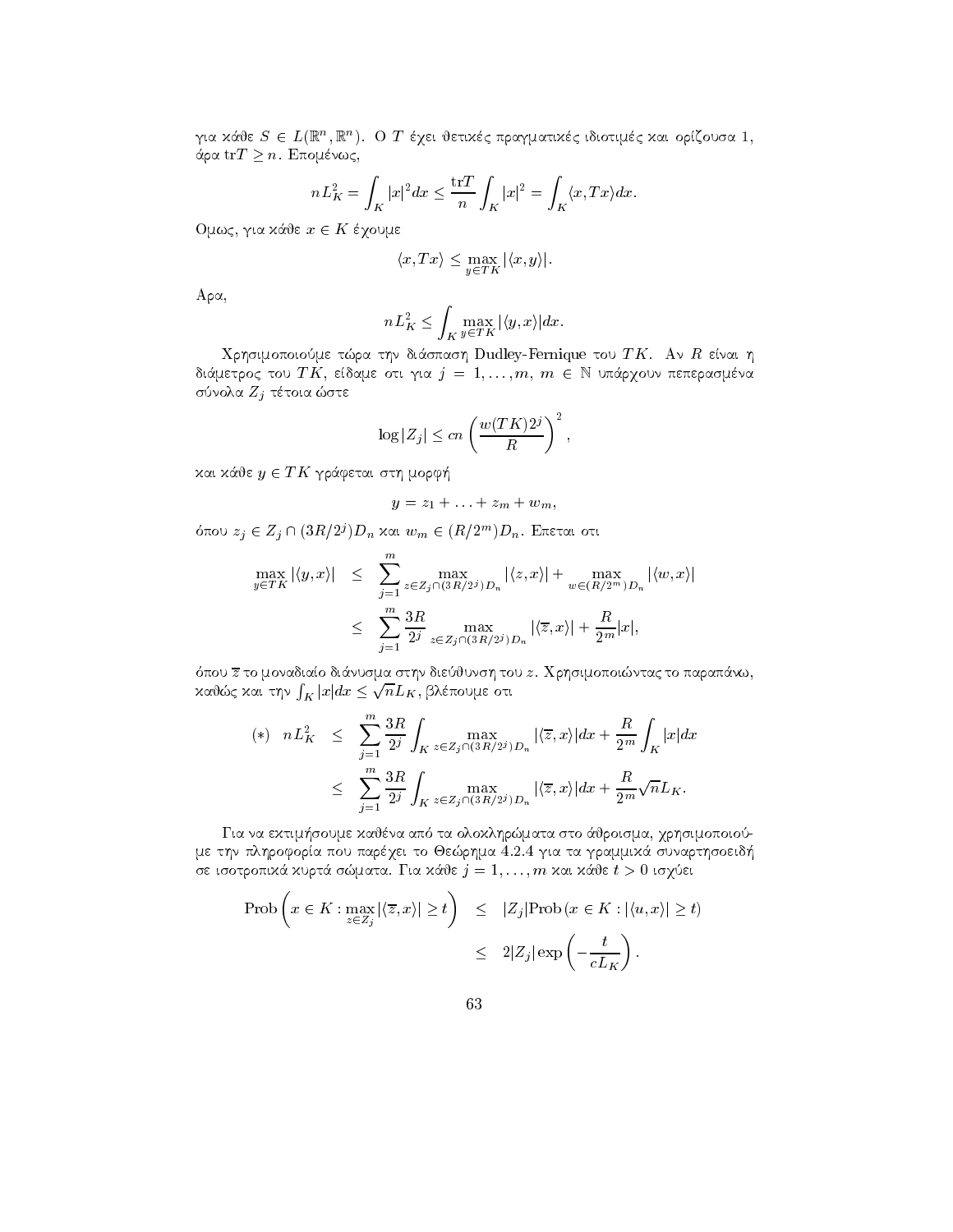gia kaominina mporome na graduale na gregoria na gregoria na gregoria na gregoria na gregoria na gregoria na g

$$
\int_{K} \max_{z \in Z_{j}} |\langle \overline{z}, x \rangle| dx = \int_{0}^{\infty} \text{Prob}\left(x \in K : \max_{z \in Z_{j}} |\langle \overline{z}, x \rangle| \geq t\right) dt
$$
\n
$$
\leq A + \int_{A}^{\infty} \text{Prob}\left(x \in K : \max_{z \in Z_{j}} |\langle \overline{z}, x \rangle| \geq t\right) dt
$$
\n
$$
\leq A + \int_{A}^{\infty} 2|Z_{j}| \exp\left(-\frac{t}{cL_{K}}\right) dt.
$$

 $E_{\mu\nu}$  Equivalently  $A \simeq E_K$  rog  $|Z_j|$ , xatal-typoolis of the

$$
\int_{K} \max_{z \in Z_{j}} |\langle \overline{z}, x \rangle| dx \leq c_{1} L_{K} \log |Z_{j}| \leq c'' n L_{K} \left( \frac{w(TK)2^{j}}{R} \right)^{2}.
$$

Επιστρέφοντας στην (\*) παίρνουμε

$$
nL_K^2 \leq \sum_{j=1}^m \frac{3R}{2^j} c'' nL_K \left( \frac{w(TK)2^j}{R} \right)^2 + \frac{R}{2^m} \sqrt{n} L_K
$$
  

$$
\leq \frac{c_1 2^m n L_K w^2 (TK)}{R} + \frac{R \sqrt{n} L_K}{2^m}.
$$

Eqoume to dikawma na epilxoume to m kai h bltisth epilog- enai tan

$$
\frac{2^m n L_K w^2(TK)}{R} \simeq \frac{R\sqrt{n}L_K}{2^m},
$$

δηλαδή,  $R/2^m\simeq \sqrt[4]{n} w(T K)$ . Με αυτήν την επιλογή του  $m$  βλέπουμε οτι

$$
nL_K^2 \le c_2 \sqrt[4]{n} w(TK) \sqrt{n} L_K,
$$

και αφού  $w(TK) \leq c_3\sqrt{n}\log n,$  έχουμε  $nL_K^2 \leq cn^{5/4}\log nL_K,$  δηλαδή

$$
L_K \leq c \sqrt[4]{n} \log n. \quad \Box
$$

# 4.4 Ισοδύναμες διατυπώσεις της εικασίας του υπερεπιπέδου.

# ( $\alpha$ ) To  $\pi \rho \delta \beta \lambda \eta \mu a$  to Sylvester.

Oεωρουμε ενα χυριο σωμα Α΄ στον ικ' με σγχο Ι, χαι επιλεγουμε τυχαια χαι and the first state of the first control of the first control of the state control of the first control of the kurt- kh cox je khan ena tudao simplex matematic matematic matematic matematic matematic matematic matematic m  $p \geq 1$  ορίζουμε

$$
m_p(K) = \left(\int_K \cdots \int_K |\mathrm{co}(x_1,\ldots,x_{n+1})|^p dx_{n+1}\ldots dx_1\right)^{1/p}.
$$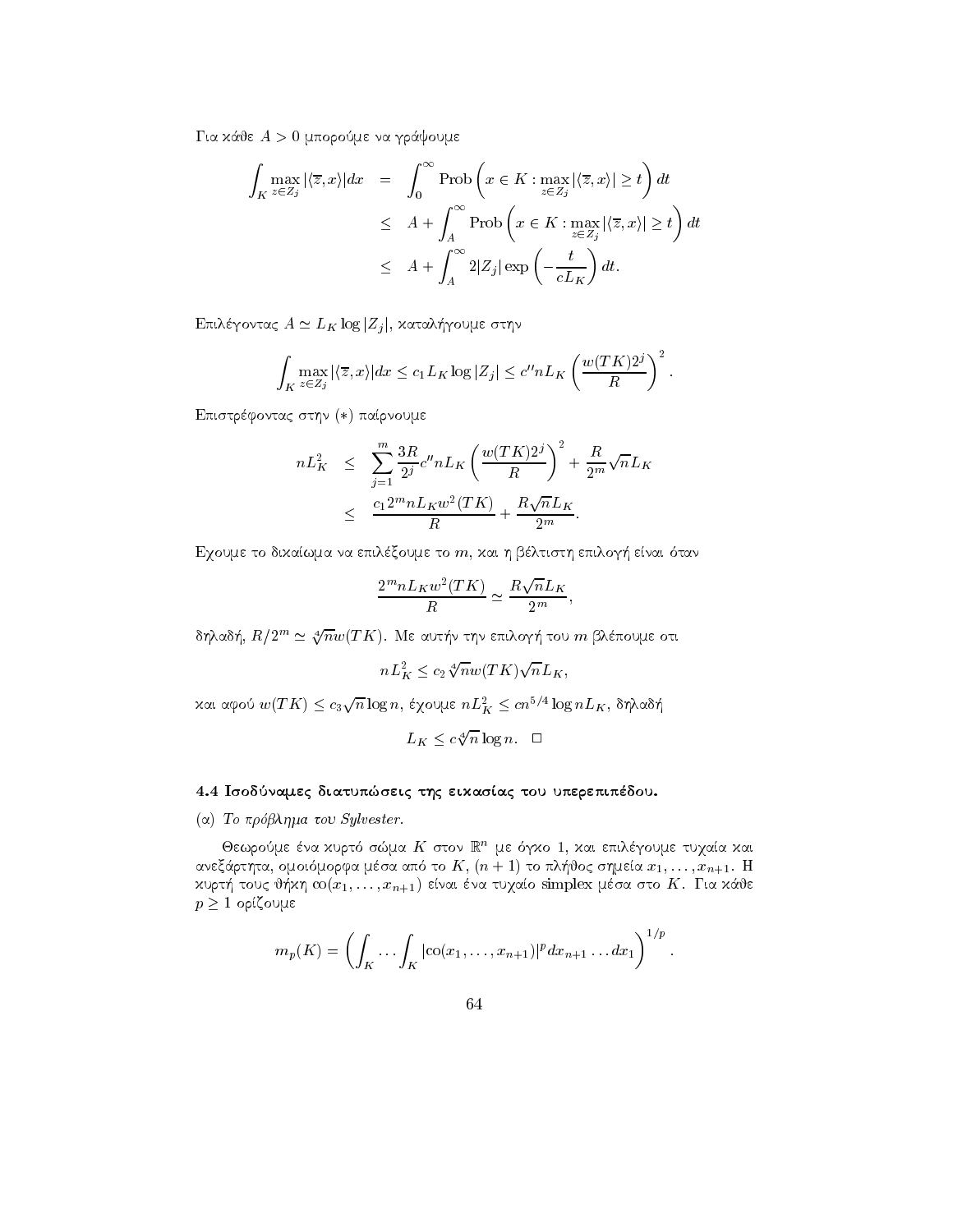gko kanoniko kanoniko kanoniko kanoniko kanoniko kanoniko kanoniko kanoniko kanoniko kanoniko kanoniko kanoniko

$$
m_p(K) = \left(\frac{1}{|K|^{n+p+1}} \int_K \cdots \int_K |\cos(x_1, \ldots, x_{n+1})|^p dx_{n+1} \ldots dx_1\right)^{1/p}.
$$

tou en andre la maritante de la maritante de l'essere construction la provincia de la diversitation de la mari simplex matrix of the analysis of the strength with writing the steel three contracts of the state of the stre amne μετασχηματισμους που οιατηρουν τον ογχο: αν  $I\ \in \, SL_n$  χαι  $u\in\mathbb{R}^+ ,$  τοτε  $m_p(K) = m_p(TK + u), p > 1.$ 

to president to the series of the series of the series of the series of the series of the series of the series swm gia tic opostalistopoietai - megistopoietai - megistopoietai h mpK enai gnwster - megistopoietai h mpK ena οτι, για κάθε  $p > 1$ ,

$$
m_p(K) \ge m_p(rD_n)
$$

σπου  $r D_n$  η μπαλα σγχου τ στον ικπικ, με τσοτητα αν χαι μονο αν το  $K$  ειναι ελλει- $\phi$ oeidc $\zeta$  [Gr $\omega$ ]. To hoop nigatiou depitotou enai anoixto an  $n > 0$ .

eikas tou signed and the state of the state of the state of the state of the state of the state of the state o

$$
m_1(K) \le m_1(S_n),
$$

όπου  $S_n$  simplex στον  $\mathbb{R}^n$  με όγκο 1.

H eikasa enai swst- an n Sthn par
grafo aut- ja dome oti to pr blhma του Sylvester σχετίζεται με την εικασία του υπερεπιπέδου: αν η εικασία του simplex to just, the  $E_K \searrow U$  fur labe liquid only in  $K$ .

autor autorite mia parallage elemente de la parallage de la parallage de la parallage de la parallage de la pa

$$
S_p(K)=\left(\frac{1}{|K|^{n+p}}\int_K\cdots\int_K|\text{co}(o,x_1,\ldots,x_n)|^pdx_n\ldots dx_1\right)^{1/p}.
$$

 $\Pi$ ρόταση 1. Αν το Κ έχει όγκο 1 και κέντρο βάρους το ο, τότε για κάθε  $p \geq 1$ isq ei

$$
S_p(K) \le m_p(K) \le (n+1)S_p(K).
$$

 $A\pi$ όδειξη: Για κάθε  $x \in K$  ορίζουμε

$$
S_p(K; x) = \left( \int_K \ldots \int_K |\mathrm{co}(x, x_1, \ldots, x_n)|^p dx_n \ldots dx_1 \right)^{1/p}.
$$

 $\text{E}\text{E}\text{C}$ ουμε οτι  $|\text{CO}(x,x_1,\ldots,x_n)| = |\text{det}(x,x_1,\ldots,x_n)|/n!$  οπου  $z = (z,1) \in \mathbb{R}$ αν  $z$   $\in$   $\mathbb{R}^n$ , χαι αυτη η οριζουσα ειναι amne συναρτηση του  $x$ . Επομενως, η ιτοι $(x, x_1, \ldots, x_n)$ με είναι χυρι η ουναρτήση στο  $\boldsymbol{\Lambda}$ . Ολοχληρώνοντας ως προς  $x_1, \ldots, x_n$  $\mathsf{P}\mathsf{N}\varepsilon\pi$ ουμε στι  $\eta$   $S^{\kappa}_{p}(\mathbf{A};x)$  ειναι επισης χυρτη. Αφού το σ ειναι το χεντρο ραρούς του  $K$  and  $|K| = 1$ , comme particular other

$$
S_p^p(K; o) \le \int_K S_p^p(K; x) dx,
$$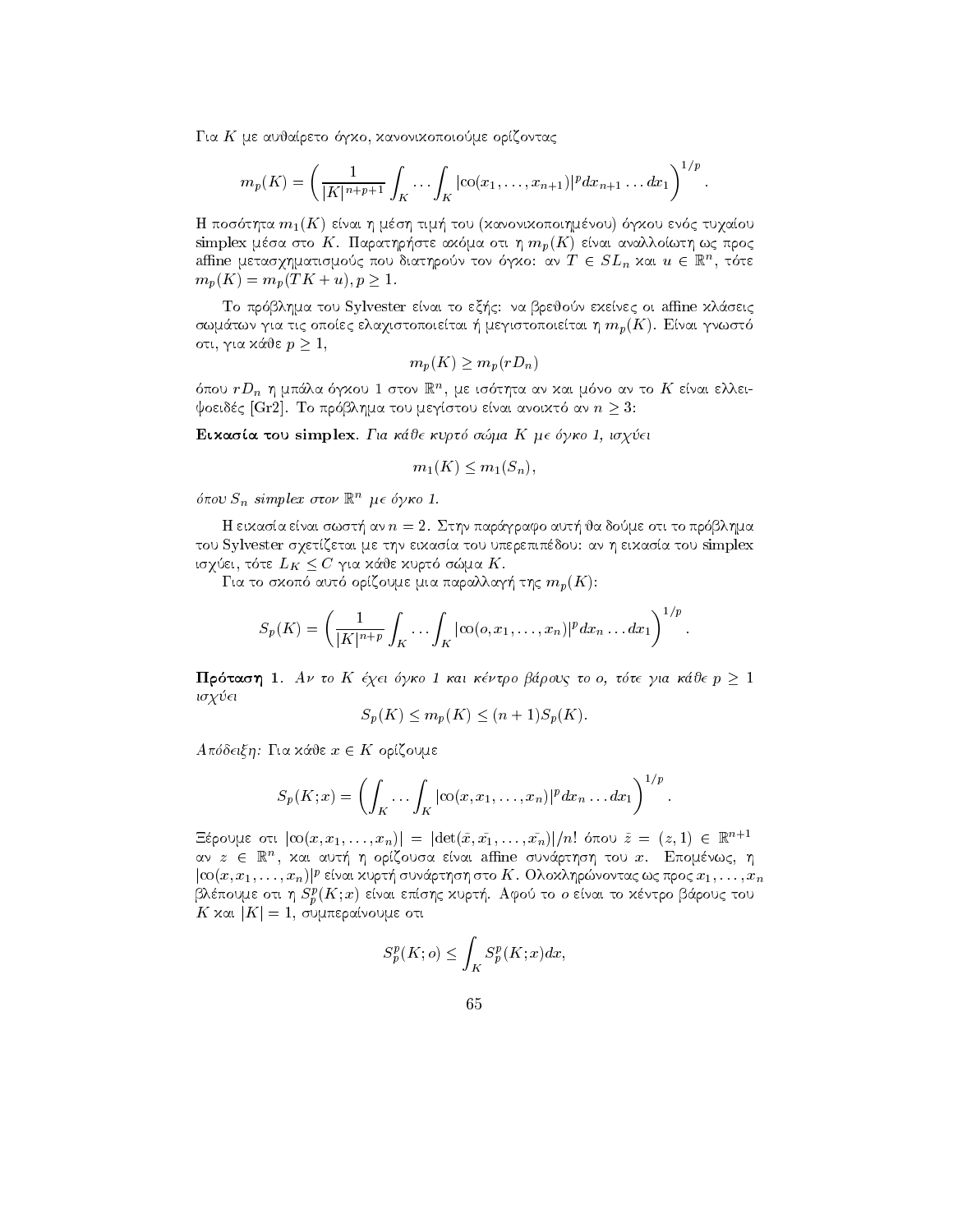δηλαδή

$$
S_n^p(K) \le m_n^p(K).
$$

Αυτό αποδεικνύει την αριστερή ανισότητα. Για την δεξιά ανισότητα παρατηρούμε οτι, αν  $x_1, \ldots, x_{n+1} \in K$ , τότε

$$
|\mathrm{co}(x_1,\ldots,x_{n+1})| = \frac{1}{n!} |\mathrm{det}(\tilde{x}_1\ldots,\tilde{x}_{n+1})|
$$

όπου $\tilde{x}_j$  =  $(x_j,1)$   $\in$   $\mathbb{R}^{n+1},$  οπότε αναπτύσσοντας την ορίζουσα ως προς την στήλη  $(1,\ldots,1)$  και παίρνοντας τριγωνική ανισότητα έχουμε

$$
|\mathrm{co}(x_1,\ldots,x_{n+1})| \leq \sum_{j=1}^{n+1} |\mathrm{co}(o,x_i:i \neq j)|.
$$

Επεται οτι

$$
m_p(K) = \left( \int_K \cdots \int_K |\cot(x_1, \ldots, x_{n+1})|^p dx_{n+1} \ldots dx_1 \right)^{1/p}
$$
  
\n
$$
\leq \left( \int_K \cdots \int_K \left( \sum_{j=1}^{n+1} |\cot(o, x_i : i \neq j)| \right)^p dx_{n+1} \ldots dx_1 \right)^{1/p}
$$
  
\n
$$
\leq \sum_{j=1}^{n+1} \left( \int_K \cdots \int_K |\cot(o, x_i : i \neq j)|^p dx_{n+1} \ldots dx_1 \right)^{1/p}
$$
  
\n
$$
= (n+1)S_p(K). \square
$$

Παρατήρηση: Η συνάρτηση  $f_i: K \to \mathbb{R}$  με  $x_i \mapsto \det(x_1, \ldots, x_n)$  για σταθερά  $x_j, j \neq j$  $i$  στο  $K$ , είναι γραμμικό συναρτησοειδές. Παίρνοντας υπόψη μας τις αντίστροφες ανισότητες Hölder της παραγράφου 4.2(α), δεν είναι δύσχολο να ελέγξουμε οτι:

Πρόταση 2. Για κάθε κυρτό σώμα Κ με όγκο 1 και κέντρο βάρους το ο, έχουμε

$$
S_2(K) \le c^n S_1(K),
$$

όπου  $c > 0$  απόλυτη σταθερά.  $\Box$ 

Η σχέση αυτών των ποσοτήτων με την σταθερά ισοτροπίας του $K$ γίνεται φανερή από την παρακάτω Πρόταση:

Πρόταση 3 (Blaschke). Αν το Κ έχει όγκο 1 και κέντρο βάρους το ο, τότε

$$
S_2^2(K) = \frac{\det(M(K))}{n!}.
$$

Απόδειξη: Σύμφωνα με τον ορισμό μας,

$$
S_2^2(K) = \int_K \cdots \int_K |\text{co}(o, x_1, \ldots, x_n)|^2 dx_n \ldots dx_1.
$$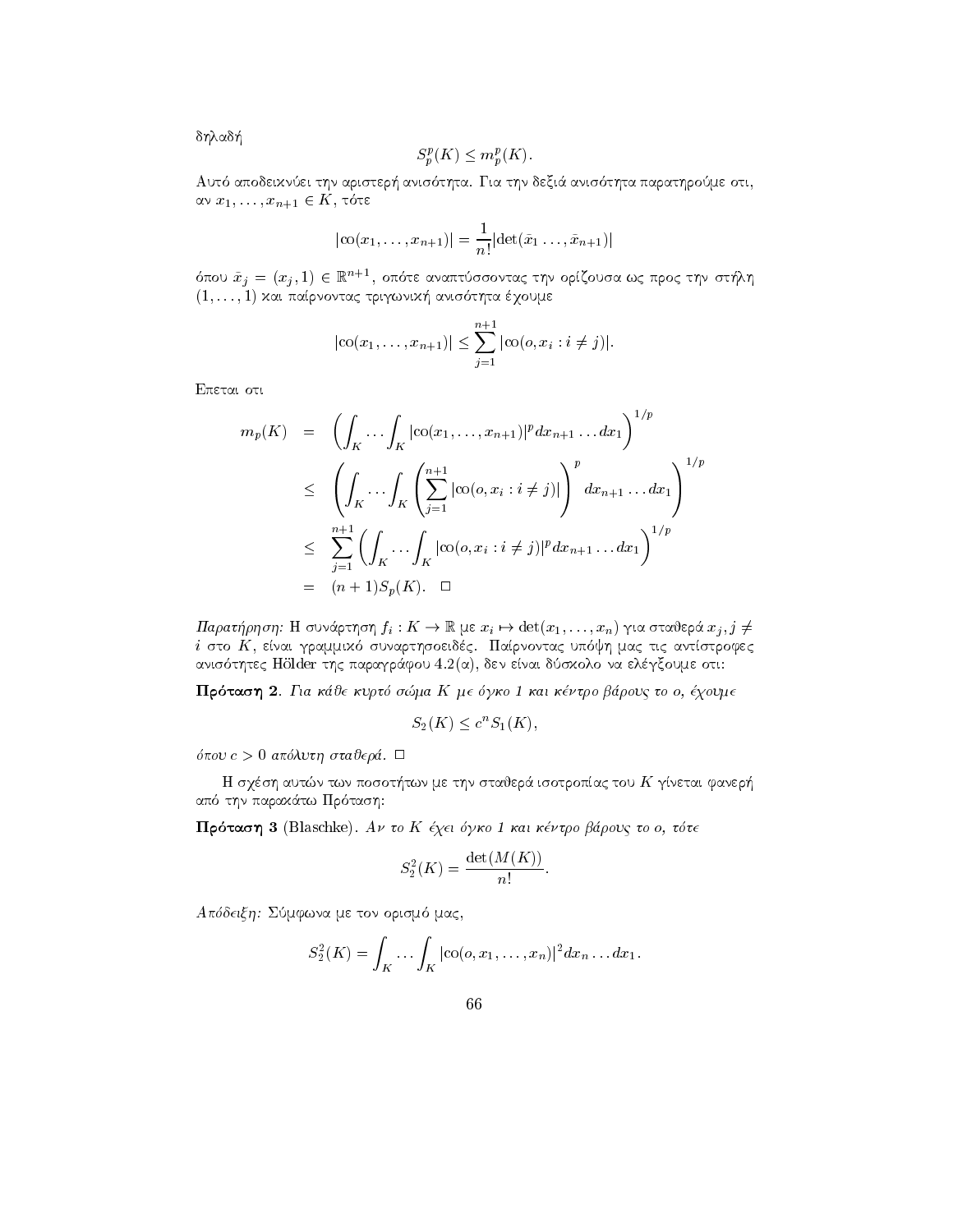Γράφουμε  $x_i = (x_{ij}), j = 1, ..., n$ . Τότε,

$$
|\mathrm{co}(o,x_1,\ldots,x_n)|=\frac{|\mathrm{det}(x_1,\ldots,x_n)|}{n!},
$$

επομένως

$$
(n!)^2 S_2^2(K) = \int_K \dots \int_K |\det(x_1, \dots, x_n)|^2 dx_n \dots dx_1.
$$

Αναπτύσσοντας την ορίζουσα παίρνουμε

$$
(n!)^2 S_2^2(K) = \int_K \cdots \int_K \left( \sum_{\sigma} \epsilon_{\sigma} \prod_{i=1}^n x_{i,\sigma(i)} \right) \left( \sum_{\tau} \epsilon_{\tau} \prod_{i=1}^n x_{i,\tau(i)} \right) dx_n \dots dx_1
$$
  
\n
$$
= \int_K \cdots \int_K \left( \sum_{\sigma,\tau} \epsilon_{\sigma} \epsilon_{\tau} \prod_{i=1}^n x_{i,\sigma(i)} x_{i,\tau(i)} \right) dx_n \dots dx_1
$$
  
\n
$$
= \int_K \cdots \int_K \left( \sum_{\sigma,\varphi} \epsilon_{\varphi} \prod_{i=1}^n x_{i,\sigma(i)} x_{i,\varphi(\sigma(i))} \right) dx_n \dots dx_1
$$
  
\n
$$
= \sum_{\sigma,\varphi} \epsilon_{\varphi} \prod_{i=1}^n \left( \int_K x_i x_{\varphi(i)} dx \right)
$$
  
\n
$$
= n! \left[ \det(M(K)) \right]. \quad \Box
$$

Παρατήρηση: Εστω Κ χυρτό σώμα με όγχο 1 χαι χέντρο βάρους το ο. Δεν είναι δύσκολο να δεί κανείς οτι, αν  $T \in SL_n$  τότε  $M(TK) = TM(K)T^*$ , επομένως

$$
\det(M(TK)) = \det(M(K)).
$$

Επιλέγοντας τον Τ έτσι ώστε το ΤΚ να είναι ισοτροπικό, βλέπουμε οτι

$$
\det(M(K)) = L_K^{2n}.
$$

Παίρνοντας υπόψη μας την Πρόταση 3, έχουμε αποδείξει το εξής:

Θεώρημα 1. Αν το Κ έχει όγκο 1 και κέντρο βάρους το ο, τότε

$$
L_K^{2n} = n! S_2^2(K). \quad \Box
$$

**Πόρισμα** 1. Για κάθε κυρτό σώμα Κ στον  $\mathbb{R}^n$  ισχύει  $L_K \leq c\sqrt{n}$ .

Απόδειξη: Μπορούμε να υποθέσουμε οτι το Κ είναι ισοτροπικό, επομένως ότι έχει όγκο 1. Το χωρίο στο οποίο ολοκληρώνουμε έχει μέτρο 1, και η κυρτή θήκη σημείων του Κ έχει όγκο το πολύ 1. Αρα,

$$
L_K \leq \sqrt[2n]{n!} \leq c\sqrt{n}.
$$

Οπως είδαμε στην προηγούμενη παράγραφο, μπορούμε να δώσουμε και καλύτερη εχτίμηση, η παρούσα όμως απόδειξη δεν χρησιμοποιεί χανένα «βαρύ» εργαλείο. <sup>Π</sup>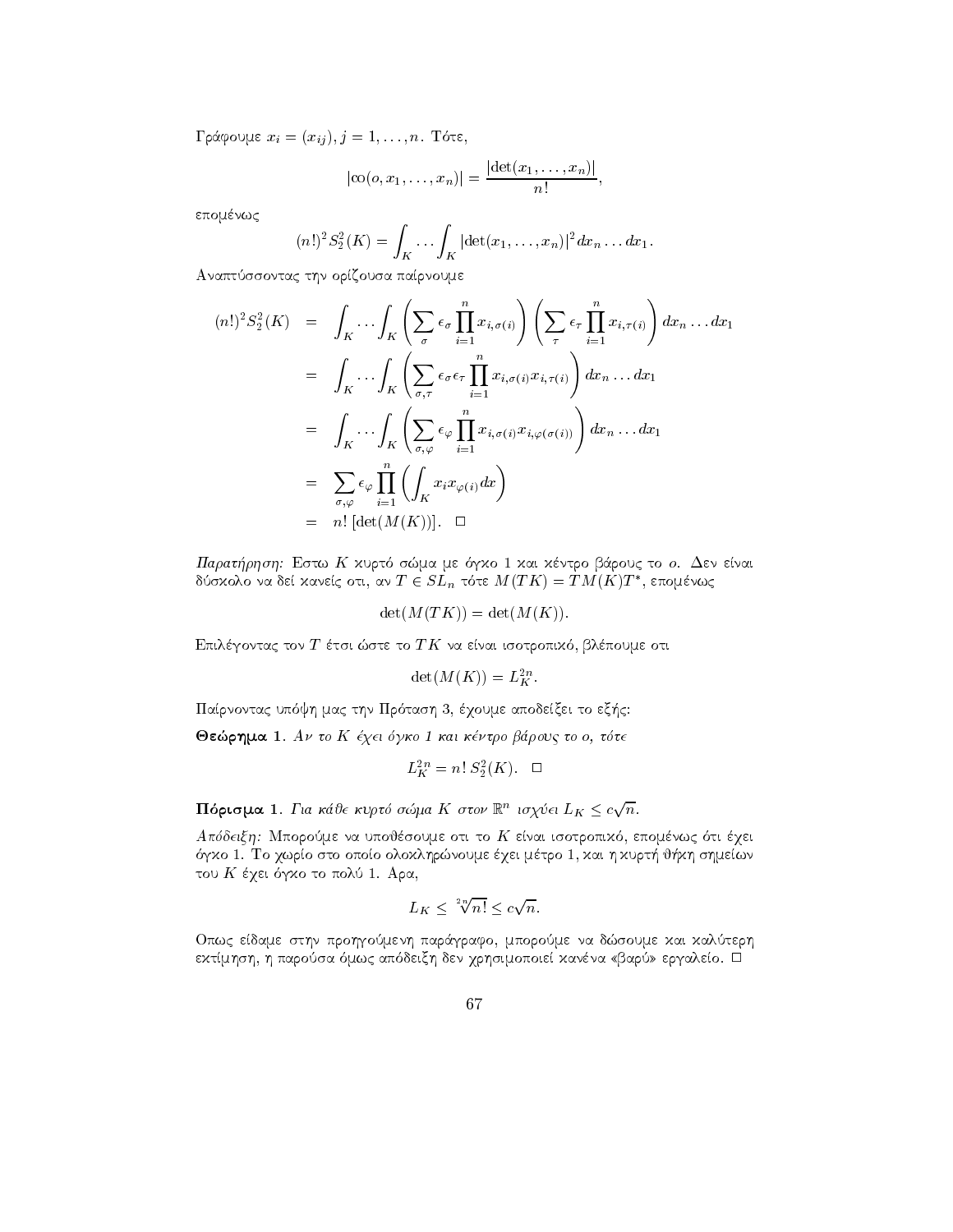r a tou simplex e-mai swst tte te simplex e-mai swst te simplex e-mai swst te simplex e-mai swst te simplex e-

 $L_K < C$ 

για κάθε κυρτό σώμα  $K$  στον  $\mathbb{R}^n$ .

 $A$ πόδειξη: Θεωρούμε το simplex

$$
S_n = \{ x \in \mathbb{R}^n : -\frac{1}{n+1} \le x_i \le \frac{n}{n+1} , \sum_{i=1}^n x_i \le \frac{1}{n+1} \}.
$$

Το  $S'_n = (n!)^{1/n} S_n$  έχει όγκο 1 και κέντρο βάρους το ο. Ενας απλός υπολογισμός δείχνει οτι

$$
\int_{S'_n} x_i^2 dx < \frac{(n!)^{1+\frac{2}{n}}}{(n+2)!},
$$

kai epeid- o MK enai summetrik c kai jetik
 orismnoc h anis thta tou Hadamard divel

$$
S_2^2(S'_n) = \frac{\det(M(S'_n))}{n!}
$$
  

$$
\leq \frac{1}{n!} \left(\frac{(n!)^{1+\frac{2}{n}}}{(n+2)!}\right)^n
$$
  

$$
\leq \frac{1}{n!}.
$$

Εστω  $K$  ισοτροπικό χυρτό σώμα στον  $\mathbb{R}^n$ . Τότε,  $m_1(K) \leq m_1(S'_n)$ , και συνδυάζοντας τις Προτάσεις 1,2 και 3, παίρνουμε:

$$
L_K^n = \sqrt{n!} S_2(K) \le \sqrt{n!} c^n S_1(K)
$$
  
\n
$$
\le \sqrt{n!} c^n m_1(K) \le \sqrt{n!} c^n m_1(S'_n)
$$
  
\n
$$
\le \sqrt{n!} c^n (n+1) S_1(S'_n) \le \sqrt{n!} c^n (n+1) S_2(S'_n)
$$
  
\n
$$
\le (n+1)c^n.
$$

Eπεται οτι  $L_K \leq 2c$ .  $\Box$ 

 $\mathbf{p}$  or  $\mathbf{p}$  and  $\mathbf{p}$  are  $\mathbf{p}$  -  $\mathbf{p}$  -  $\mathbf{p}$  -  $\mathbf{p}$  -  $\mathbf{p}$  -  $\mathbf{p}$  -  $\mathbf{p}$  -  $\mathbf{p}$  -  $\mathbf{p}$  -  $\mathbf{p}$  -  $\mathbf{p}$  -  $\mathbf{p}$  -  $\mathbf{p}$  -  $\mathbf{p}$  -  $\mathbf{p}$  -  $\mathbf{p}$  -  $\mathbf{p}$ 

Εστω  $K$  χυρτό σώμα στον  $\mathbb{R}^n$ . Τποθέτουμε οτι  $o \in \mathrm{int}(K)$ . Για χάθε  $\theta \in S^{n-1}$ θεωρούμε την τομή  $K\cap\theta^{\perp}$  του  $K,$  και την κανονικοποίηση της  $S_{1}(\cdot)$ 

$$
S_1(K\cap \theta^\perp)=\frac{1}{|K\cap \theta^\perp|^n}\int_{K\cap \theta^\perp}\ldots\int_{K\cap \theta^\perp}|\text{co}(o,x_1,\ldots,x_{n-1})|dx_{n-1}\ldots dx_1
$$

ώστε να μην έχει σημασία ο όγχος της  $K \cap \theta^\perp$ : με αυτόν τον τρόπο, η  $S_1(\cdot)$  γίνεται αναλλοίωτη ως προς αντιστρέψιμους γραμμικούς μετασχηματισμούς.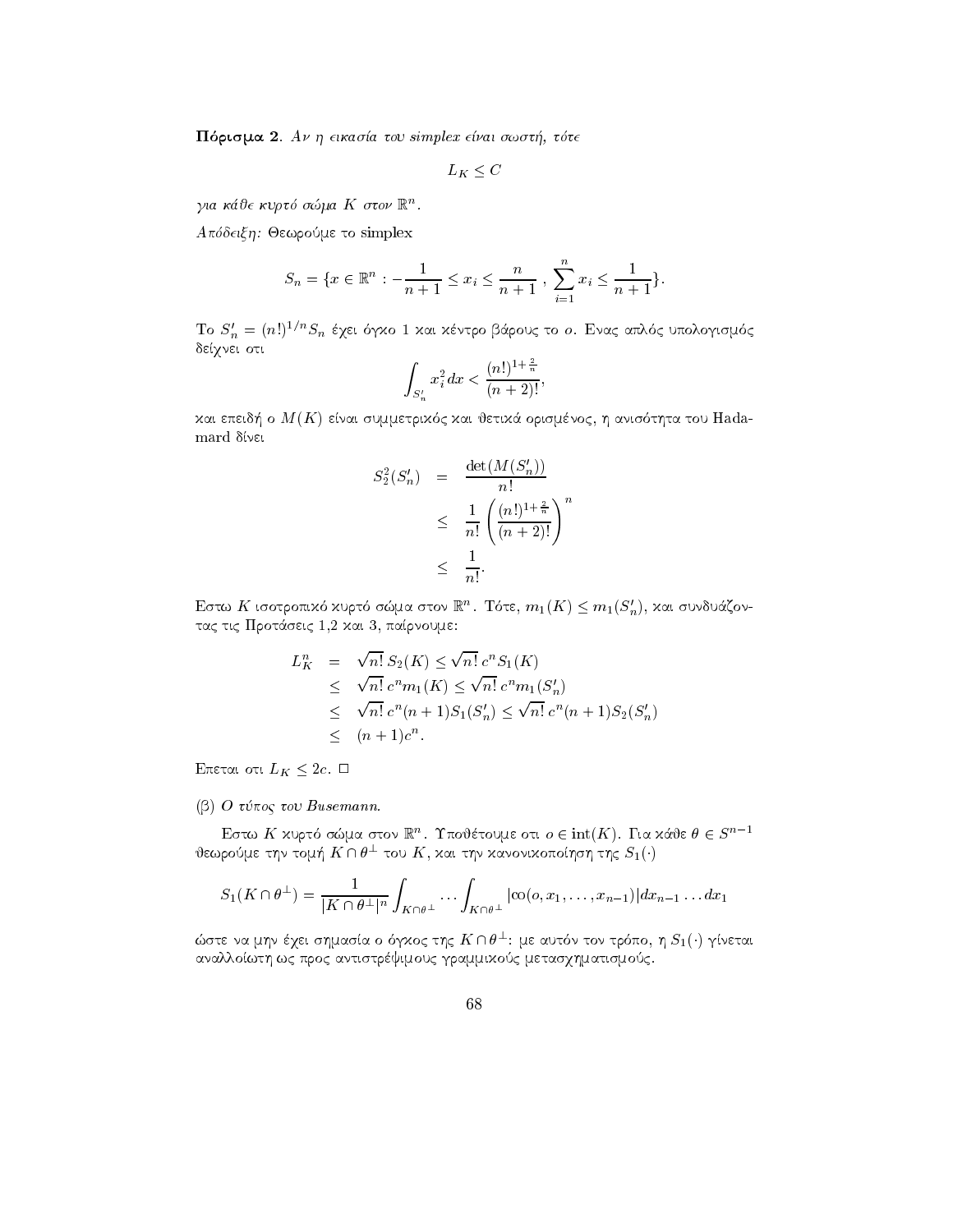o h Busemann deixe nan teoretiste nan turnedi ton deixement deixement des sundeixes de la population de la pop  $(n-1)$ -διάστατων τομών  $K \cap \theta^\perp, \ \theta \in S^{n-1}.$ 

 $\Theta$ εώρημα 1. Αν Κ είναι κυρτό σώμα στον  $\mathbb{R}^n$  με ο  $\in$  int(K), τότε

$$
|K|^{n-1} = \frac{n! \omega_n}{2} \int_{S^{n-1}} |K \cap \theta^{\perp}|^n S_1(K \cap \theta^{\perp}) \sigma(d\theta).
$$

 $A$ πόδειξη: Θεωρούμε τον  $\mathbb{R}^{n(n-1)} = \mathbb{R}^{n}_1 \oplus \ldots \oplus \mathbb{R}^{n}_{n-1},$  χαι το  $K = K \times \ldots \times K \subset$  $\mathbb{R}^{n(n-1)}$ . Για ευχολία θα γράφουμε τις συντεταγμένες ενός  $x_i~\in~\mathbb{R}^n_i$  στη μορφή  $x_i = (x_i^*, \ldots, x_i^*)$ . I ote,

(\*) 
$$
|K|^{n-1} = \int_K \cdots \int_K dx_{n-1} \ldots dx_1
$$
  
=  $\int_{\bar{K}} dx_{n-1}^1 \ldots dx_{n-1}^n \ldots dx_1^1 \ldots dx_1^n$ .

Για δοσμένα  $x_1, \ldots, x_{n-1}$ , ορίζουμε  $a_1, \ldots, a_{n-1}$  σαν τη λύση του γραμμιχού συst-matoc

$$
x_i^n = \sum_{j=1}^{n-1} a_j x_i^j \quad , \quad i = 1, \dots, n-1,
$$

και θεωρούμε τις νέες συντεταγμένες  $x_1^1, \ldots, x_1^{n-1}, a_1, \ldots, x_{n-1}^1, \ldots, x_{n-1}^{n-1}, a_{n-1}$  στον lk'''''-''. Η Ιαχωβιανή του μετασχηματισμού συντεταγμένων είναι

$$
(\ast \ast) \qquad \qquad J = \det[(x_i^j)_{i,j=1,...,n-1}].
$$

re sto sto sto store of the president of the store will be a stronger of the stronger of the state of the state of the state of the state of the state of the state of the state of the state of the state of the state of the  $(k, \lambda)$  και ες ω από το συνόλο αυτό ο μετασχηματισμός είναι λάλα ορισμένος.)

Παίρνοντας  $b=(1+\sum a_i^2)^{-1/2}$ , βλέπουμε οτι το μοναδιαίο κάθετο διάνυσμα  $\theta$ του υπερεπιπέδου  $x^{\prime\prime}=a_1x^{\cdot}+\dots a_{n-1}x^{\prime\prime-1}$  περιγράφεται είτε από την

$$
\theta^j = b a_j \quad , \ j=1,\ldots,n-1, \qquad , \qquad \theta^n = -b,
$$

-the state of the state of the state of the state of the state of the state of the state of the state of the state of the state of the state of the state of the state of the state of the state of the state of the state of

$$
\theta^j = -ba_j \quad , \ j = 1, \ldots, n-1, \qquad , \qquad \theta^n = b.
$$

Αν  $\varphi$  ειναι η γωνια που σχηματιςει το θ με τον  $x^\circ$ -αςονα, τοτε  $\theta = \left| \cos \varphi \right|$ , επομενως  $d\theta \ =\ \frac{1}{b} d\theta^1 \dots d\theta^{n-1}.$  Πάλι, μπορούμε να αγνοήσουμε εχείνα τα υπερεπίπεδα που ειναι παραλληλα στον  $x$  -αςονα. Ινιπορουμε τοτε να σουμε οτι

$$
\det[(\partial \theta^j / \partial a_i)_{i,j=1,\dots,n-1}] = b^{n+1},
$$

επομένως

$$
d\theta = \frac{1}{b}d\theta^1 \dots d\theta^{n-1} = b^n da_1 \dots da_{n-1}
$$
  
=  $|\cos^n \phi| da_1 \dots da_{n-1}.$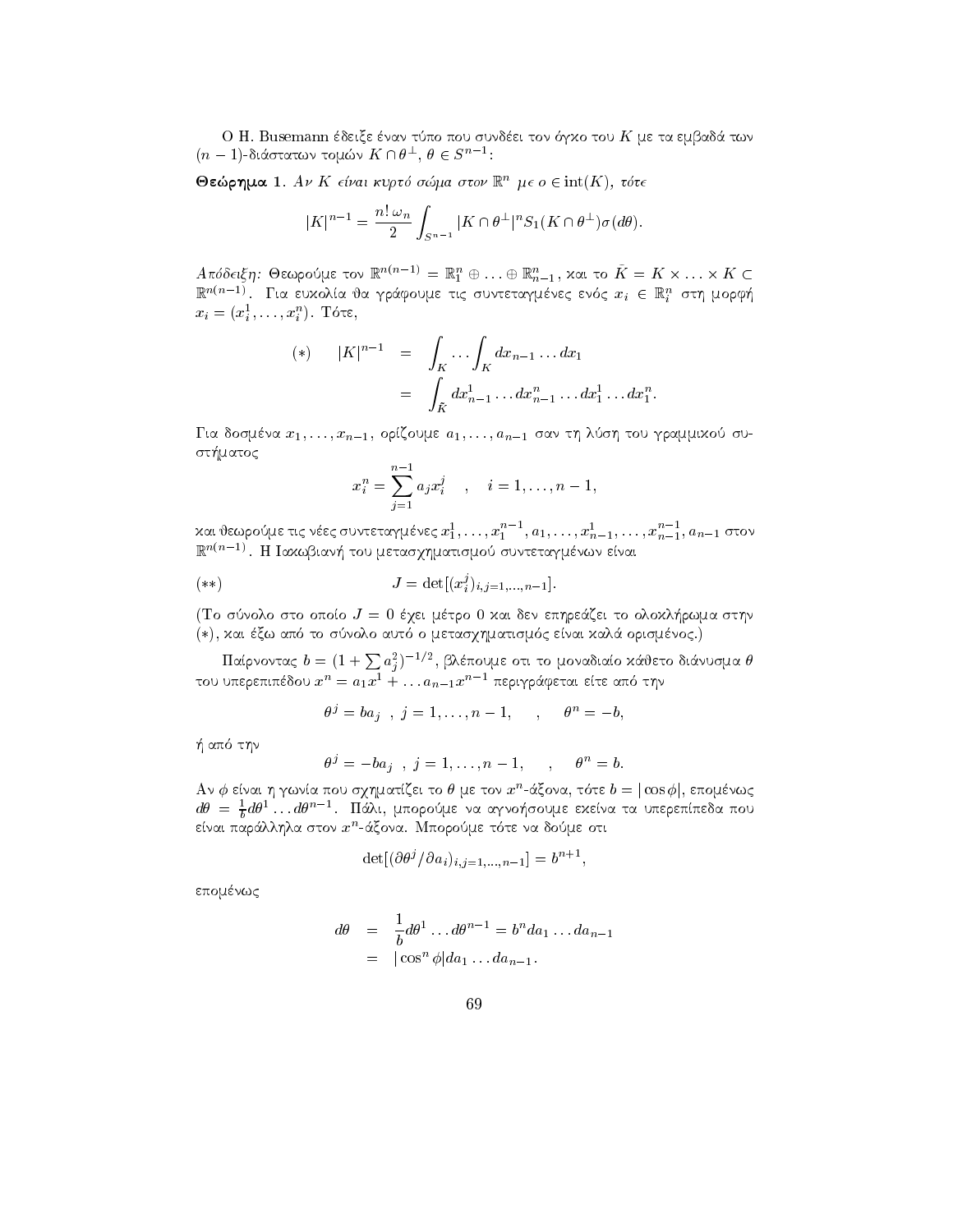Παρατηρήστε αχόμα οτι για το υπερεπίπεδο  $x_j^n = a_1 x_j^1 + \ldots + a_{n-1} x_i^{n-1}$  έχουμε

$$
dx_j=|\sec\phi|dx_j^1\ldots dx_j^{n-1}.
$$

Parnontac up yh mac lec tic parap
nw sqseic gr
foume

$$
|K|^{n-1} = \int_{J^{-1}\bar{K}} |J| dx_1^1 \dots dx_1^{n-1} \dots dx_{n-1}^1, \dots, dx_{n-1}^{n-1} da_1 \dots da_{n-1}
$$
  
= 
$$
\frac{n\omega_n}{2} \int_{S^{n-1}} \int_{K \cap \theta^{\perp}} \dots \int_{K \cap \theta^{\perp}} |J \sec \phi| dx_1 \dots dx_{n-1} \sigma(d\theta),
$$

βλέποντας τα  $x_1,\ldots,x_{n-1}$  σαν σημεία του  $\theta^\perp$ . Από την (\*\*), η προβολή του simplex  $\cot(\theta, x_1, \ldots, x_{n-1})$  στο επιπεδό  $x^{\ldots} = 0$  εχει σγχό [J]/( $n - 1$ ). Αφού όλα αυτά τα σημεία ανήχουν στον  $\theta^{\pm},$  έγουμε

$$
|\mathrm{co}(o, x_1, \ldots, x_{n-1})| |\cos \phi| = \frac{|J|}{(n-1)!}.
$$

Epetai oti

$$
|K|^{n-1} = \frac{n! \omega_n}{2} \int_{S^{n-1}} \int_{K \cap \theta^{\perp}} \cdots \int_{K \cap \theta^{\perp}} |\cot(\theta, x_1, \ldots, x_{n-1})| dx_{n-1} \ldots dx_1 \sigma(d\theta)
$$
  
= 
$$
\frac{n! \omega_n}{2} \int_{S^{n-1}} |K \cap \theta^{\perp}|^n S_1(K \cap \theta^{\perp}) \sigma(d\theta). \square
$$

parather that is not controlled to the step that the controlled the state of the step of the step of the step of the step of the step of the step of the step of the step of the step of the step of the step of the step of t

$$
S_1(K \cap \theta^{\perp}) \leq S_2(K \cap \theta^{\perp}) = L_{K \cap \theta^{\perp}}^{n-1} / \sqrt{(n-1)!}.
$$

n de pote kurto se enaixe oti h stajer enaixe oti h stajer en stajer en stajer en staden en staden en staden e mikr terh ap k
poia stajer C t te katal-goume sthn

$$
|K|^{n-1} \leq C^n \frac{n! \omega_n}{2\sqrt{(n-1)!}} \int_{S^{n-1}} |K \cap \theta^{\perp}|^n \sigma(d\theta)
$$
  

$$
\leq (cC)^n \int_{S^{n-1}} |K \cap \theta^{\perp}|^n \sigma(d\theta).
$$

de la contrade de la contrade de la contrade de la contrade de la contrade de la contrade de la contrade de la

 $\sigma$ εωρημα 2. *Αν υπαρχει στασερα*  $\sigma > 0$  με την ισιστητα  $L_W \leq C$  για κασε κ*υρτ*σ  $\sigma$ ωμα W , τοτε για καυε κυρισ σωμα  $\bm{\Lambda}$  στον  $\mathbb{R}$  με  $\sigma \in \mathrm{Int}(\bm{\Lambda})$  το χυετ

$$
|K|^{\frac{n-1}{n}} \le cC \max_{\theta \in S^{n-1}} |K \cap \theta^{\perp}|,
$$

pour comment states the state of the community of the community of the community of the community of the community of the community of the community of the community of the community of the community of the community of th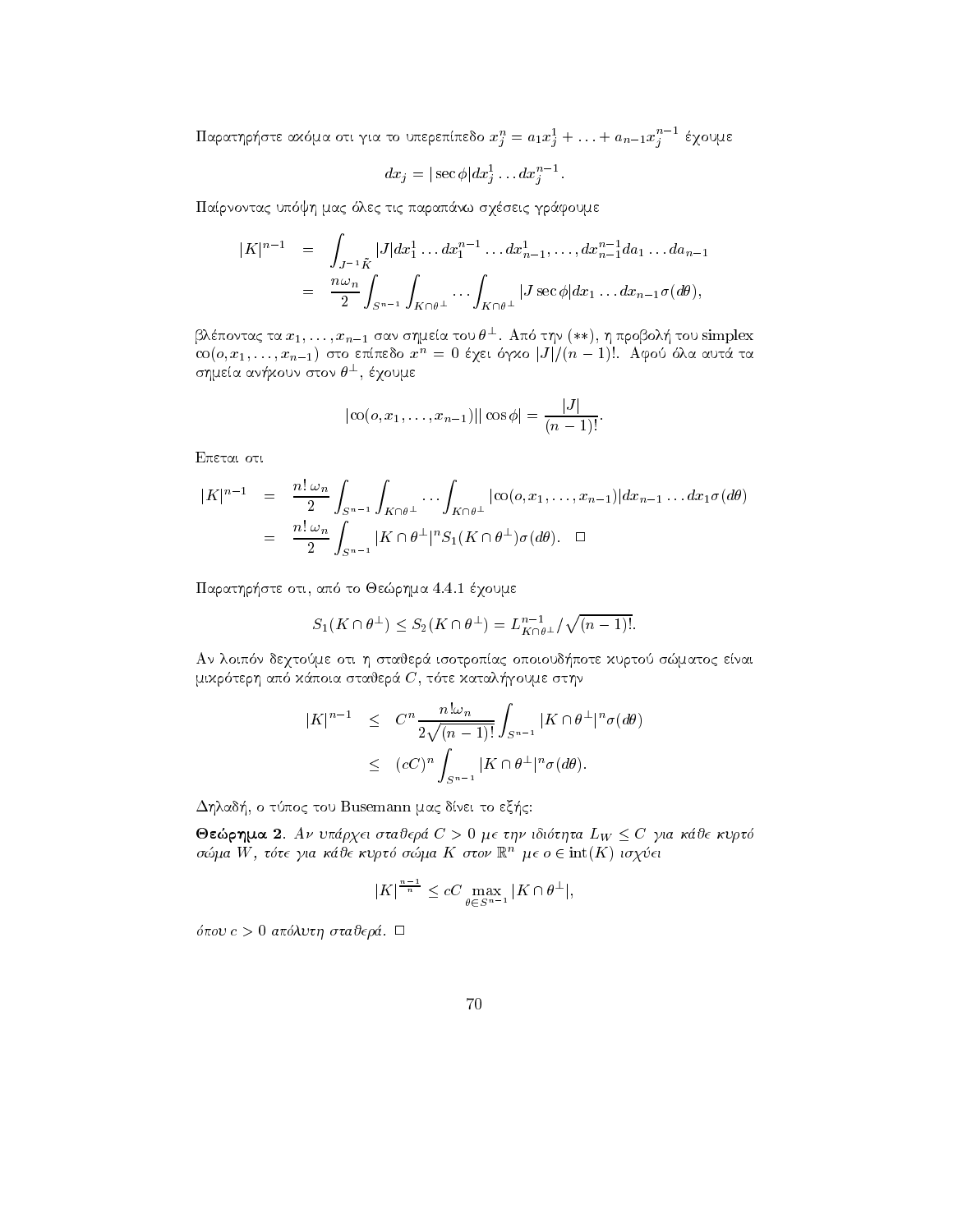$\mu$  and  $\mu$  only to Busemann, be covered to gegove, on  $L_W \geq c$  for  $L_W$ k
je W qei san sunpeia thn anis thta

$$
|K|^{\frac{n-1}{n}} \ge c' \left( \int_{S^{n-1}} |K \cap \theta^{\perp}|^n \sigma(d\theta) \right)^{1/n}
$$

όπου  $c^\prime > 0$  απόλυτη σταθερά. Αρχεί να παρατηρήσουμε οτι

$$
|K|^{n-1} = \frac{n! \omega_n}{2} \int_{S^{n-1}} |K \cap \theta^{\perp}|^n S_1(K \cap \theta^{\perp}) \sigma(d\theta)
$$
  
\n
$$
\geq \frac{n! \omega_n}{2c^n} \int_{S^{n-1}} |K \cap \theta^{\perp}|^n S_2(K \cap \theta^{\perp}) \sigma(d\theta)
$$
  
\n
$$
= \frac{n! \omega_n}{2c^n} \int_{S^{n-1}} |K \cap \theta^{\perp}|^n \frac{L_{K \cap \theta^{\perp}}^{(n-1)}}{\sqrt{(n-1)!}} \sigma(d\theta)
$$
  
\n
$$
\geq c_1^n \int_{S^{n-1}} |K \cap \theta^{\perp}|^n \sigma(d\theta).
$$

Αμεση συνέπεια των παραπάνω είναι η ισοδυναμία της εικασίας της σταθεράς isotropac me thn ak loujh genikeumnh eikasa tou uperepipdou

eikasa Upraeling apalitikasa Upraeling apalitikasa upang pangalang pangalang pangang pangangang pang mengangka kntro brouc to o kai gko kai gko kai gko kai gko kai gko kai gko kai gko kai gko kai gko kai gko kai gko kai g  $\frac{1}{2}$   $\frac{1}{2}$ 

$$
\max_{\theta \in S^{n-1}} |K \cap \theta^{\perp}| \geq c.
$$

thsh problems are the problems and the problems are the control of the control of the problems are to ex-

rhma estward a change of the contract of the contract of the contract of the contract of the contract of the contract of the contract of the contract of the contract of the contract of the contract of the contract of the c

 $\alpha$ ) Για καυ $\epsilon$  κυρτο σωμα Κ στον Γ. τοχυ $\epsilon$ ι Ε. $_K \leq c_1$ Ο, σπου  $c_1 > 0$  απολυτη  $\sigma$ ταθερά.

(β) Για κάθε κυρτό σώμα Κ στον  $\mathbb{R}^n$  που έχει κέντρο βάρους το ο και όγκο 1,<br>9χει θ Ε S<sup>n-1</sup> τέτοιο ώστε |Κ Ο θ+| > c+/C, όπου c+ > 0 απόλυτη σταθερά υπάρχει  $\theta \in S^{n-1}$  τέτοιο ώστε  $|K \cap \theta^\perp| \geq c_2/C$ , όπου  $c_2 > 0$  απόλυτη σταθερά.

Apdeixh An upojsoume to a t te to b prokptei 
mesa ap to Jerhma  me c- 
cc Antstrofa an upojsoume to b kai an K enai tuq n isotropik χυρτό σώμα, τότε βρίσχουμε  $\theta \in S^{n-1}$  τέτοιο ώστε  $|K \cap \theta^\perp| > c_2/C,$  χαι από την είναι τυχόν ισοτρ<br>L > c- / C - xau at  $\mathcal{L} = \{ \mathbf{r} \mathbf{r} \mathbf{r} \mathbf{r} \mathbf{r} \mathbf{r} \mathbf{r} \mathbf{r} \mathbf{r} \mathbf{r} \mathbf{r} \mathbf{r} \mathbf{r} \mathbf{r} \mathbf{r} \mathbf{r} \mathbf{r} \mathbf{r} \mathbf{r} \mathbf{r} \mathbf{r} \mathbf{r} \mathbf{r} \mathbf{r} \mathbf{r} \mathbf{r} \mathbf{r} \mathbf{r} \mathbf{r} \mathbf{r} \mathbf{r} \mathbf{r} \mathbf{r} \mathbf{r} \mathbf{r} \$ 

$$
L_K^2 = \int_K \langle x, \theta \rangle^2 dx \le \frac{c^2}{|K \cap \theta^\perp|^2} \le \left(\frac{cC}{c_2}\right)^2,
$$

 $\sigma_1$  $\alpha$  $\sigma_1$ ,  $E_K \leq c_1$  $C \mu c_2$  equals to  $c_2$ .

(γ) Το ασυμπτωτικό πρόβλημα των Busemann και Petty.

. To provide the property are the performance are two parameters are the following arrangement of the contract of the contract of the contract of the contract of the contract of the contract of the contract of the contract smatrix we exceed the contract of the contract of the contract of the contract of the contract of the contract of the contract of the contract of the contract of the contract of the contract of the contract of the contract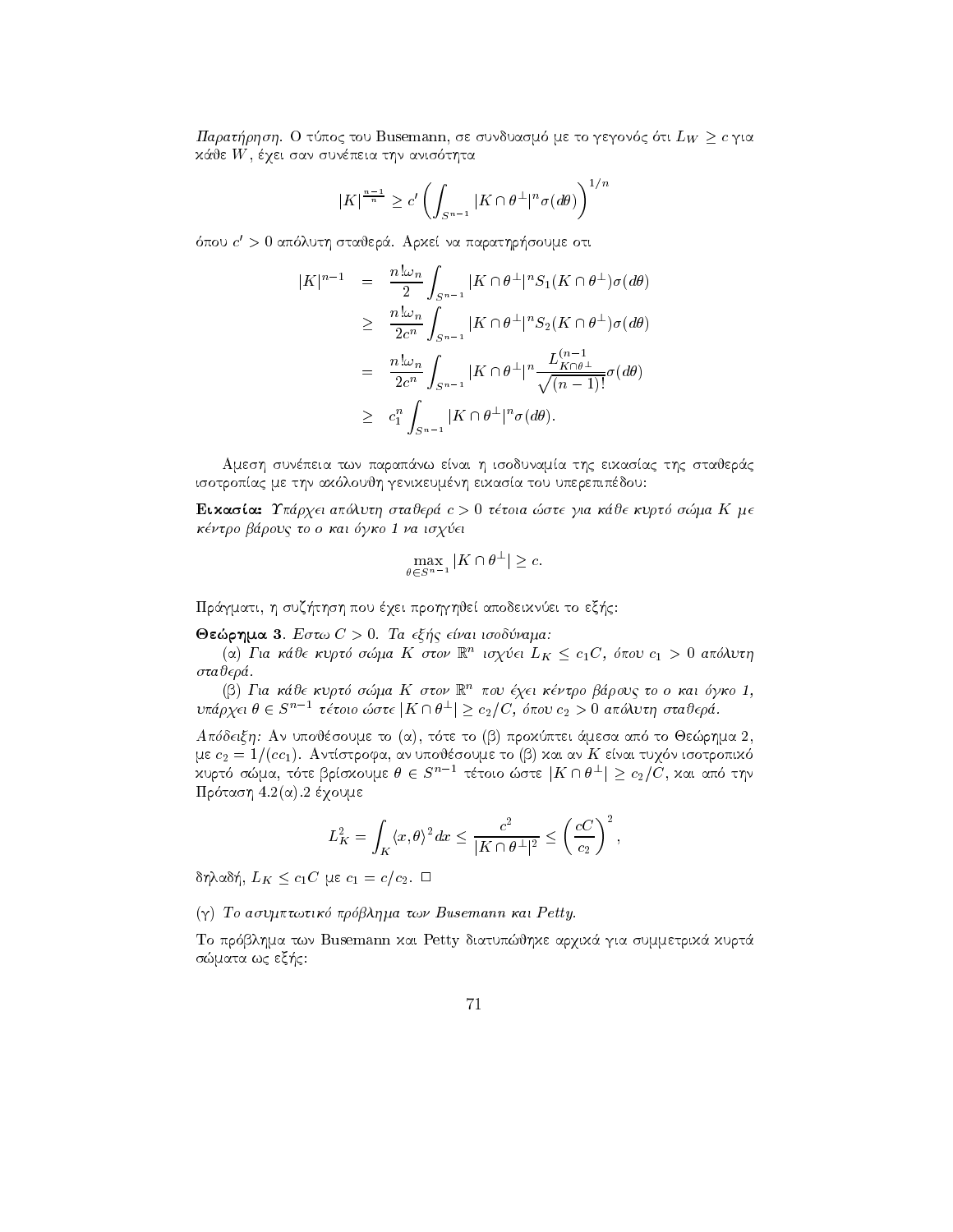I που τουμε οτι  $\mathbf{r}_1$  και  $\mathbf{r}_2$  ειναι κυρια σωματα στον  $\mathbb{R}^+$  με κοινο κεντρο συμμεtra activities of the contract of the contract of the contract of the contract of the contract of the contract of the contract of the contract of the contract of the contract of the contract of the contract of the contract

$$
|K_1\cap \theta^\perp|\leq |K_2\cap \theta^\perp|
$$

για κάθε  $\theta \in S^{n-1}$ . Ρωτάμε αν  $|K_1| \leq |K_2|$ .

 $\mu$  and  $\mu$  are  $\mu$  are  $\mu$  are the shifted and  $\mu$  are  $\mu$  are  $\mu$  are  $\mu$  and  $\mu$ seigic asumptwing the activity signed at the state of the state of the signed assembly accepted to a problem and problem and the second contract of the second contract of the second contract of the second contract of the second contract of the second contract of the second contract of the second contract of the second con

Eikasa Uprqei apluth stajer c - ttoia ste an K kai K- e-nai kurt σώματα στον  $\mathbb{R}^n$  με κέντρο βάρους το ο, και  $|K_1\cap \theta^\perp|\leq |K_2\cap \theta^\perp|$  για κάθε  $\theta\in S^{n-1}$ ,<br>τότε  $|K_1|\leq c|K_2|$ .  $\tau \delta \tau \in |K_1| \leq c |K_2|$ .

 $\Delta$ εν είναι δύσχολο να δεί χανείς οτι η παραπάνω ειχασία είναι ισοδύναμη με την eikasa tha statistica is sipermine presentation in the context of the company of the statistic context of the context of the context of the context of the context of the context of the context of the context of the context  $\omega$ oic  $L_W \leq C$  for xave xopio o $\omega$ da W. Av ta  $K_1$  xat  $K_2$  txavonotoov this

$$
|K_1 \cap \theta^{\perp}| \leq |K_2 \cap \theta^{\perp}|
$$

για χάθε  $\theta \in S^{n-1},$  τότε το Θεώρημα 2 χαι η παρατήρηση που αχολουθεί δείγνουν oti

$$
|K_1|^{\frac{n-1}{n}} \leq cC \left( \int_{S^{n-1}} |K_1 \cap \theta^{\perp}|^n \right)^{1/n}
$$
  
 
$$
\leq cC \left( \int_{S^{n-1}} |K_2 \cap \theta^{\perp}|^n \right)^{1/n}
$$
  
 
$$
\leq \frac{cC}{c'} |K_2|^{\frac{n-1}{n}},
$$

dhlad-

$$
|K_1| \le c_3 |K_2|
$$

pous stajer valence stajer stadigen i stadige stajer generale stadigen stadigen stadigen stajer stadigen van d ας θεωρήσουμε ένα ισοτροπιχό χυρτό σώμα  $K.$  Εστω  $\theta_0 \in S^{n-1}$  τέτοιο ώστε

$$
|K \cap \theta_0^{\perp}| = \max_{\theta \in S^{n-1}} |K \cap \theta^{\perp}|.
$$

Επιλέγουμε  $r > 0$  έτσι ώστε  $r^{n-1}\omega_{n-1} = |K \cap \theta_0^{\perp}|$ . Τότε,<br> $\frac{|K \cap \theta_0^{\perp}|}{r^{n-1} \omega_{n-1} - |(rD_{n-1}) \cap \theta_0^{\perp}|}$ 

$$
|K \cap \theta^{\perp}| \le r^{n-1} \omega_{n-1} = |(rD_n) \cap \theta^{\perp}|
$$

για κάθε  $\theta \in S^{n-1}$ , άρα

$$
|K| \le c|rD_n| = \frac{c\omega_n}{\omega_{n-1}^{\frac{n}{n-1}}}|K \cap \theta_0^{\perp}|^{\frac{n}{n-1}}.
$$

 $A\psi$ 00 | $K$ |  $=$  1, prenducte ott $\Box$ 

$$
|K \cap \theta_0^{\perp}| \geq c,
$$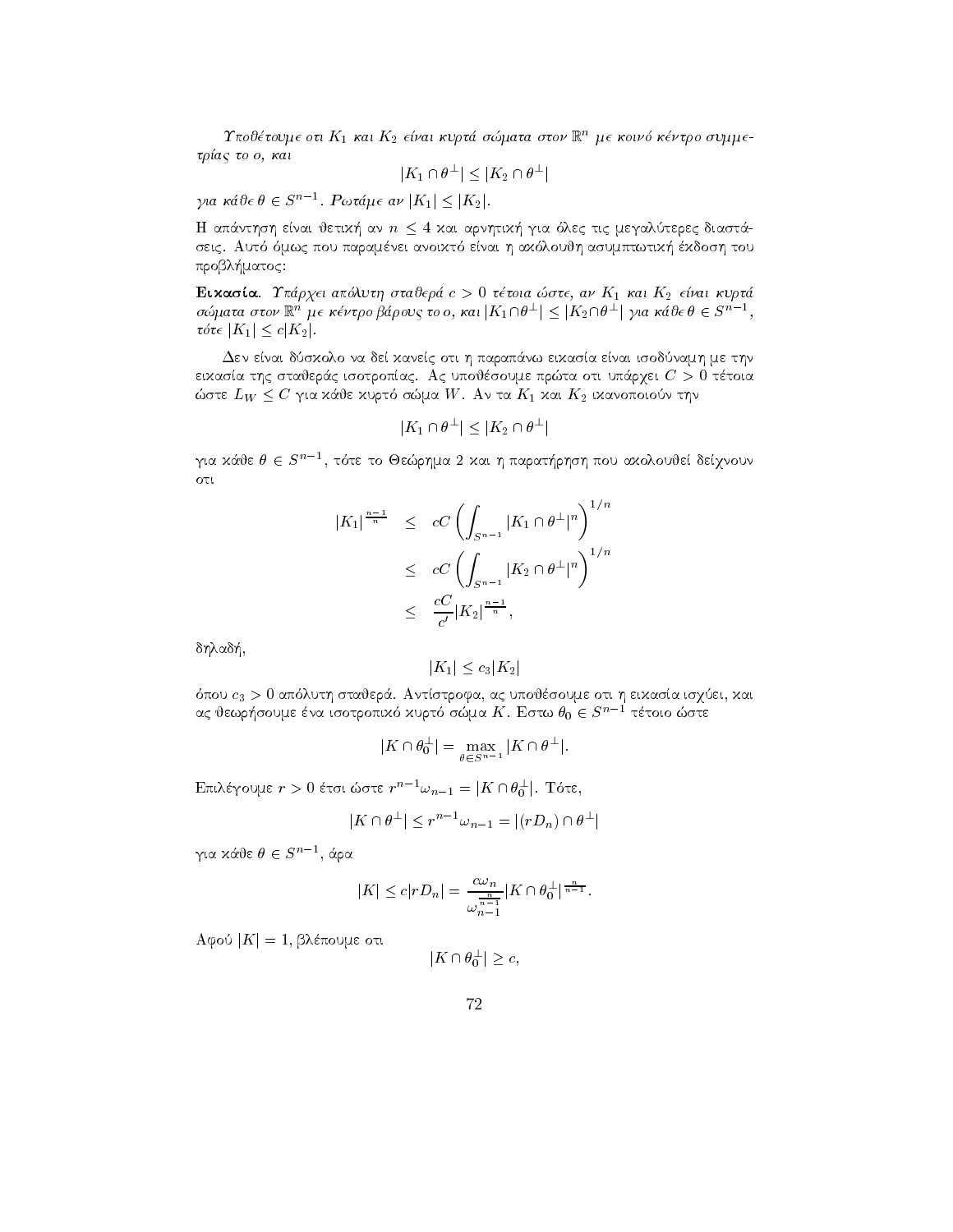όπου  $c>0$  απόλυτη σταθερά. Ομως το  $K$  είναι ισοτροπικό, άρα  $|K\cap \theta^\perp|\simeq 1/L_K$ για κάθε  $\theta \in S^{n-1}$ . Επομένως,  $L_K \leq C$  για κάποια απόλυτη σταθερά  $C > 0$ .

Olh h suz-thsh pou k
name sunoyzetai sto ak loujo Jerhma

je paraktwa isotopiskom kontrollera in de state i paraktwa in de state i paraktwa in de state i paraktwa in de

 $\alpha$ ) Ιπαρχει σταυερα  $c_1 >$  υ τετοια ωστε, για καυε κυρτο σωμα  $\kappa$  στον  $\kappa$  να ισχυει

$$
L_K \leq c_1.
$$

 $\mu$ ) Tπαρχει σταυερα  $c_2 > 0$  τετοια ωστε, για καυε κυρτο σωμα  $\bm{\Lambda}$  στον  $\bm{\mathbb{R}}$  με κεντρο brouc to o na isq ei

$$
|K|^{\frac{n-1}{n}} \le c_2 \max_{\theta \in S^{n-1}} |K \cap \theta^{\perp}|.
$$

 $\Gamma(\gamma)$  - 1 παρχει σταυερα  $c_3 > 0$  τετοια ωστε, αν  $K_1$  και  $K_2$  ειναι κυρτα σωματα στον m me kntro brouc to o pou ikanopoio n thn

$$
|K_1 \cap \theta^\perp| \le |K_2 \cap \theta^\perp|
$$

για κάθε $\theta \in S^{n-1}$ , να ισχύει

$$
|K_1| \le c_3 |K_2|.
$$

(o) I παρχουν σταυερες  $c_4, c_5 > 0$  τετοιες ωστε, για καυε κυρτο σωμα  $K$  στον  $\mathbb R$  - με kntro brouc to o na isq ei

$$
\frac{c_4}{\sqrt{n}} \le [m_1(K)]^{1/n} \le \frac{c_5}{\sqrt{n}}.\quad \Box
$$

O kat
logoc twn isodnamwn diatupsewn tou probl-matoc enai makrc gia ton la kanec koit kentrik alan kentrik kentrik kentrik alan kentrik alan kentrik kentrik alan kentrik alan ken apodexeic twn Jewrham Jewrham automatic twn Jewrham automatic twn Jewrham automatic twn Jewrham and twn Jewrham stic contractions are antisted and antistic contractions of the contraction of the contraction of the contract

## 4.5 Τυχαία σημεία σε ισοτροπικά κυρτά σώματα.

Οεωρουμε ενα ισοτροπικό κύρτο σώμα  $K$  στον  $\mathbb R$  . Ξερουμε ότι για κάθε  $y \in$  $S^{n-1}$  ισγύει

$$
\int_K \langle x, y \rangle^2 dx = L_K^2.
$$

I o ερωτημα που να μας απασχολησει εσω ειναι το εςης. Δινονται  $v, \varepsilon \in (0, 1)$ . Tha doje ektmhsh gia ton elementar elementar arijus med 1990 ton a komputer situation i lan idioach e  $m > m_0$ ,  $m$  tu $y$ ata o $n$ keta  $x_1, \ldots, x_m \in K$  thave noticed be modern and performance  $n_1$  $\alpha$  and  $\alpha = 0$  and  $\alpha$ 

$$
(1 - \varepsilon)L_K^2 \le \frac{1}{m}\sum_{j=1}^m \langle x_j, y \rangle^2 \le (1 + \varepsilon)L_K^2
$$

για χάθε  $y \in S^{n-1}$ . Θα δούμε την απάντηση του Bourgain [Bou2]: Μπορούμε να παρουμε το  $m_0$  της ταςης του  $n$ ιοg $n$ )-.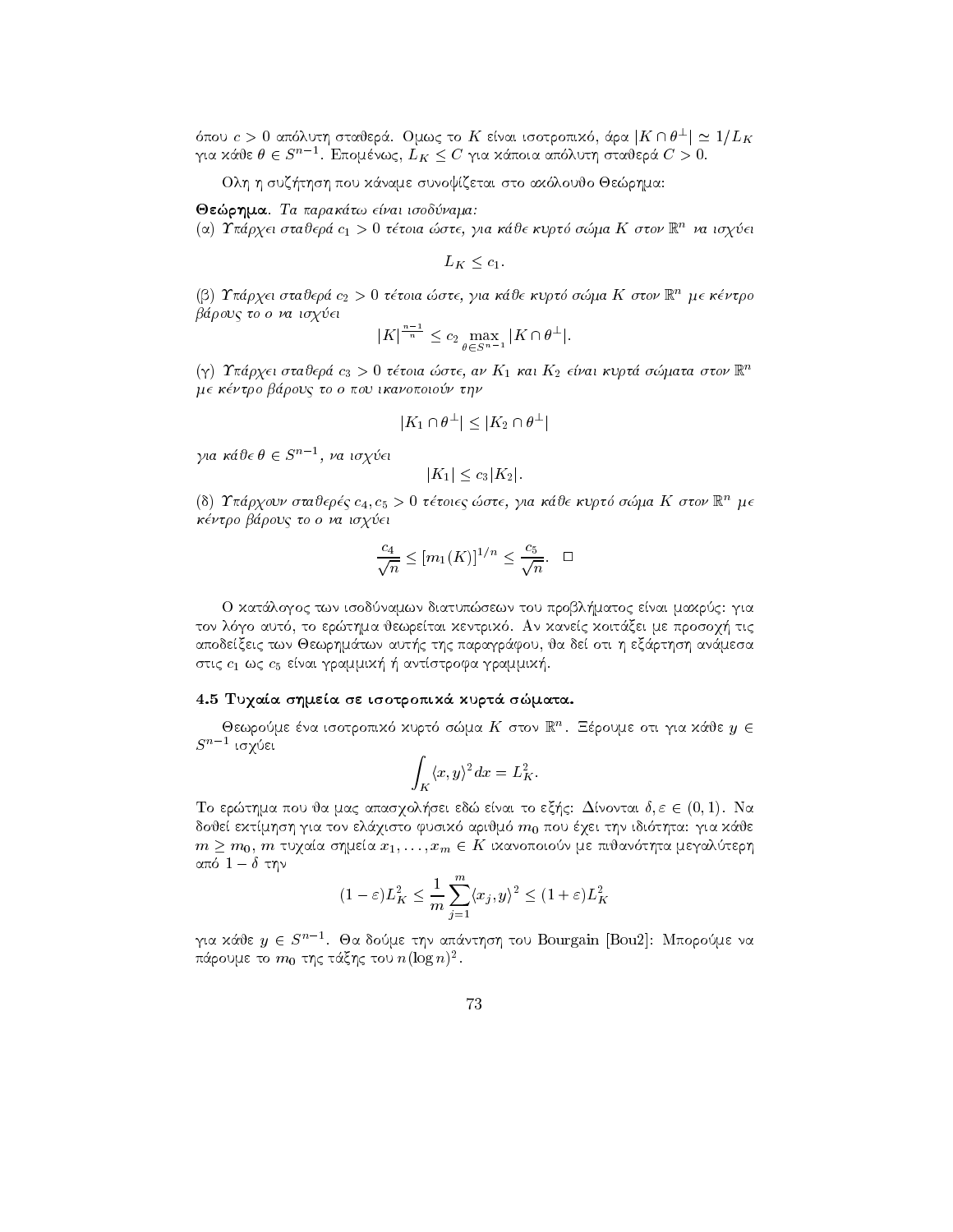**Δημμα 1**. Εστω  $\{f_j\}_{j\leq m}$  ανεςαρτητές τυχαιές μεταρλήτες με μέσο σ. Αν  $||f_j||_1 \leq 2$ και  $||f_j||_{\infty} \leq B$ , τότε για κάθε  $\varepsilon \in (0,1)$  έχουμε

 $\mathbf{r}$  and  $\mathbf{r}$  and  $\mathbf{r}$  and  $\mathbf{r}$  and  $\mathbf{r}$  and  $\mathbf{r}$  and  $\mathbf{r}$  and  $\mathbf{r}$ 

(6) 
$$
\Pr{\text{Ob}\left(\left|\sum_{j=1}^{m} f_j\right| > \varepsilon m\right)} \leq 2 \exp(-\varepsilon^2 m / 8B). \quad \Box
$$

 $A$ ποσεις η $\colon$  Δρησιμοποιώντας την αριψμητική ανισστήτα  $e^-\leq 1+x+x^-, x\leq 1,$  και to gegon and the first contract of the contract of the contract of the contract of the contract of the contract of the contract of the contract of the contract of the contract of the contract of the contract of the contrac

$$
\int e^{\lambda f_j} \leq 1 + \lambda^2 \int f_j^2 \leq 1 + \lambda^2 \|f_j\|_1 \|f_j\|_{\infty}
$$
  

$$
\leq 1 + 2B\lambda^2 \leq \exp(2B\lambda^2).
$$

Epetai oti

$$
\int \exp\left(\lambda \sum_{j=1}^m f_j\right) \leq \exp(2Bm\lambda^2),
$$

kai h anis tha tha tou mac distinct machine and the tour machine and the tour machines of the touched and the

$$
\operatorname{Prob}\left(\sum_{j=1}^m f_j > \varepsilon m\right) \le \exp(2Bm\lambda^2 - \lambda \varepsilon m).
$$

epilgontac entre a la participat de la participat de la participat de la participat de la participat de la par

$$
\operatorname{Prob}\left(\sum_{j=1}^m f_j > \varepsilon m\right) \le \exp(-\varepsilon^2 m / 8B).
$$

 $\alpha$  and  $\alpha$  to the  $\alpha$  th  $\alpha$  the  $f$  order the model of  $\alpha$  and  $\alpha$  and  $\alpha$ 

Λημμα 2. Εστω Λ ισοτροπικο κυριο σωμα στον Γ. Σταυεροποιουμε σ,ο,ε E  $(0,1)$ . Αν Β  $\geq c(\varepsilon) \log n$  και  $m \geq c \varepsilon^{-2} n \log(\frac{\varepsilon}{\delta \theta})(\frac{U}{c_1 L_K})^2$ , τότε  $m$  τυχαία σημεία  $x_1, \ldots, x_m \in \Lambda$  individuous denouvoirpa desantoiepijano  $1 - \sigma$  tips

$$
(1 - \varepsilon)L_K^2 \le \frac{1}{m} \sum_{\{j : |\langle x_j, y \rangle| \le B\}} \langle x_j, y \rangle^2 \le (1 + \varepsilon)L_K^2
$$

για όλα τα y σε ένα θ-δίκτυο της  $S^{n-1}$ .

για ολα τα y σε ενα θ-οικτυο της S'''.<br>Απόδειξη: Υπάργει θ-δίχτυο N´ για την S''', με πληθάριθμο |N| < (3/θ)".

 $\Sigma$ ταθεροποιούμε  $y \in \mathcal{N},$  και ορίζουμε  $f: K \to \mathbb{R}$  με

$$
f(x) = \frac{1}{L_K^2} \langle x, y \rangle^2 \chi_{\{z : |\langle z, y \rangle| \le B\}}(x).
$$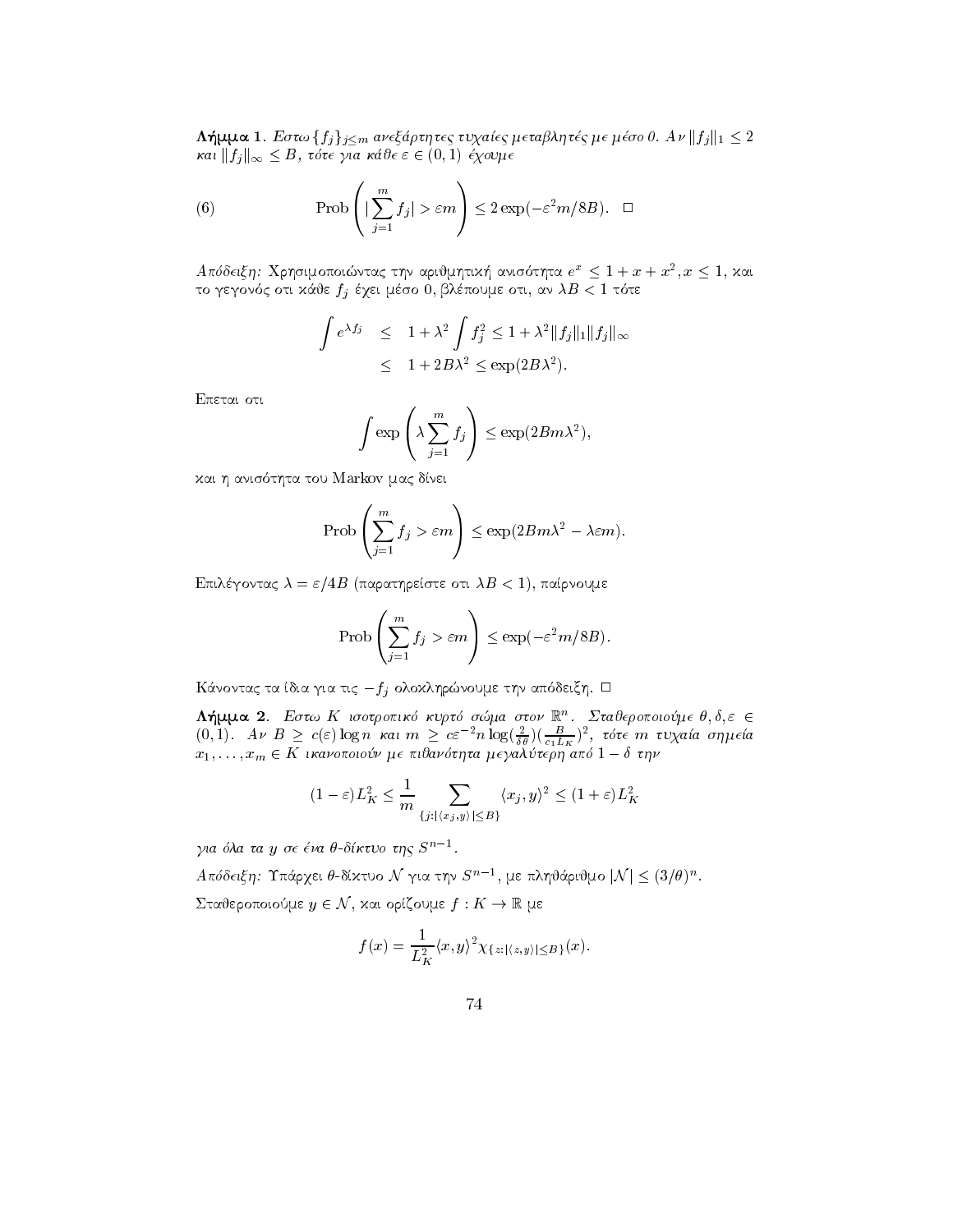$\mathbb{R}^n$  . The set of the set of the set of the set of the set of the set of the set of the set of the set of the set of the set of the set of the set of the set of the set of the set of the set of the set of the set of

(\*) 
$$
1 - \int_{K} f(x)dx = \frac{1}{L_{K}^{2}} \int_{\{z: |\langle z,y \rangle| > B\}} \langle x,y \rangle^{2} dx \leq \frac{\varepsilon}{2},
$$

όποιο χι αν είναι το  $y\,\in\, S^{n-1}$ . Ορίζουμε  $f_j(x_1,\ldots,x_m) = f(x_j) - \int_K f$  στο  $K^m$ . Eύχολα ελέγχουμε οτι

$$
||f_j||_1 \leq 2
$$
,  $\mathbb{E}f_j = 0$ ,  $||f_j||_{\infty} \leq \left(\frac{B}{L_K}\right)^2$ .

efarm and many contacts to the contact of the contact of the contact of the contact of the contact of the contact of the contact of the contact of the contact of the contact of the contact of the contact of the contact of

$$
\mathrm{Prob}\left(|\frac{1}{m}\sum_{j=1}^m f(x_j)-\int_K f(x)dx|>\frac{\varepsilon}{2}\right)\leq 2\exp(-\varepsilon^2 m/8(B/L_K)^2)<\delta |\mathcal{N}|^{-1},
$$

αν επιλέξουμε

$$
m \ge c\varepsilon^{-2} \log\left(\frac{2}{\delta\theta}\right) n \left(\frac{B}{L_K}\right)^2.
$$

Auto of pairei oti pe moavoiffu peyanotepff and  $1 = 0$  ta  $x_1, \ldots, x_m$  thavohology  $\tau\eta\nu$ 

(\*\*)  
\n
$$
|\frac{1}{m} \sum_{\{j: |\langle x_j, y \rangle| \le B\}} \langle x_j, y \rangle^2 - L_K^2 \int_K f(x) dx| \le \frac{\varepsilon}{2} L_K^2,
$$
\nγια χάθε *y* ∈ N. Από τις (\*) χαι (\*\*) έπεται το ζητούμενο. Π

**If**  $\mu$ **u is** Equal IV to the number of  $\mu$ ,  $\mu$  is  $\mu$  is  $\mu$ ,  $\mu$  is  $\mu$  is  $\mu$ ,  $\mu$ ,  $\mu$ ,  $\mu$ ,  $\mu$ ,  $\mu$ ,  $\mu$ ,  $\mu$ ,  $\mu$ ,  $\mu$ ,  $\mu$ ,  $\mu$ ,  $\mu$ ,  $\mu$ ,  $\mu$ ,  $\mu$ ,  $\mu$ ,  $\mu$ ,  $\mu$ ,  $\mu$ ,  $\mu$ ,  $\mu$ ,  $\mu$ ,  $\iota$ o $\chi$ um o $\eta$ pitu oto  $K$ . Internoupotifuu  $\mu$ e $\gamma$ unote $\rho$ ifuno  $1 - \sigma$ e $\chi$ oo $\mu$ e

$$
|\sum_{i \in E} x_i| \le c(\delta) L_K \sqrt{\log m} \left( \sqrt{|E|} \sqrt{n} + \sqrt{\log m} |E| \right)
$$

για κάθε  $E \subseteq \{1, \ldots, m\}.$ 

$$
|x_j| \leq C_2 \sqrt{n} L_K t \quad , \quad j = 1, \dots, m
$$

με πιθανότητα μεγαλύτερη από  $1-2m\exp(-t^2)$ . Αν  $t\geq\,c_1(\delta)\sqrt{\log m},$  τότε αυτή η πιυανοτητα ειναι  $>$  1  $-$  5. Επομενως, μπορουμε να υπουεσουμε οτι ολα τα  $x_j$ ικανοποιούν την

$$
|x_j| \le c_1(\delta) \sqrt{n} L_K \sqrt{\log m}.
$$

Eστω  $E \subseteq \{1, \ldots, m\}$ . Γράφουμε

$$
\begin{array}{rcl} \n|\sum_{i \in E} x_i|^2 & = & \sum_{i \in E} |x_i|^2 + \sum_{i \neq j \in E} \langle x_i, x_j \rangle \\ \n& \leq & c_1^2(\delta) L_K^2 n \log m |E| + \sum_{i \neq j \in E} \langle x_i, x_j \rangle. \n\end{array}
$$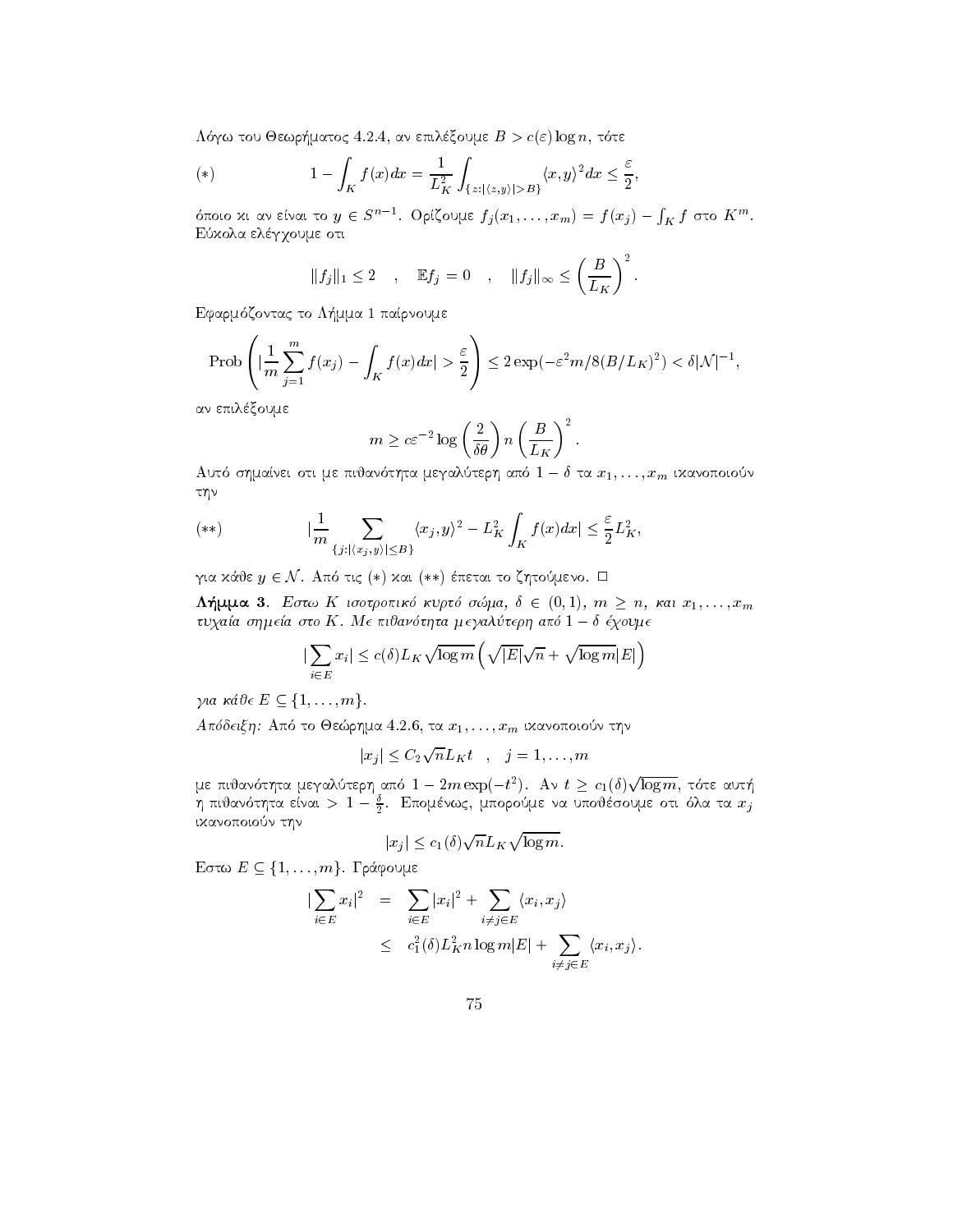Orzoume anex
rthtec tuqaec metablhtc i me <sup>P</sup> i Pi the contract of the contract of the contract of the contract of the contract of the contract of the contract of

$$
\mathbb{E}\langle \sum_{i=1}^{m} \delta_i x_i, \sum_{j=1}^{m} (1-\delta_j) x_j \rangle = \frac{1}{4} \sum_{i \neq j \in E} \langle x_i, x_j \rangle
$$

 $E_n$ once van C<sub>2</sub>, on apyrov  $E_1, E_2 \subseteq E$  per  $|E_1| \geq |E_2|$ ,  $E_1 \sqcup E_2 = \emptyset$ ,  $E_1 \cup E_2 = E$ , retord ώστε

$$
\sum_{i \neq j \in E} \langle x_i, x_j \rangle \leq 4 \langle \sum_{i \in E_1} x_i, \sum_{j \in E_2} x_j \rangle
$$
  

$$
\leq 4 \sum_{i \in E_1} |\langle x_i, \sum_{j \in E_2} x_j \rangle|.
$$

Ξαναγράφουμε το τελευταίο άθροισμα στη μορφή

$$
\sum_{i \in E_1} |\langle x_i, \sum_{j \in E_2} x_j \rangle| = |\sum_{j \in E_2} x_j| \sum_{i \in E_1} |\langle x_i, y_{E_2} \rangle|,
$$

$$
y_{E_2} = \frac{\sum_{j \in E_2} x_j}{|\sum_{j \in E_2} x_j|} \quad , \quad |y_{E_2}| = 1.
$$

 $\mu$  aport position to  $\{x_i\}_{i\in E_1}$  strut are capital of and to  $y_{E_2}$ , aport  $E_1 \cap E_2 = \emptyset$ . And o to be poind thought and to the property  $|E_1| = \kappa$ , to the and to Orewphilia 4.2.4 παίρνουμε  $(*)$ 

$$
\text{Prob}\left(\vec{x} \in K^m : \exists E_1 \subset E, |E_1| = k, \sum_{i \in E_1} |\langle x_i, y_{E_2} \rangle| > tkL_K\right) < m^{ck} \exp(-ckt).
$$

H pijan thta aut- mpore na gnei mikr terh ap  $\mathbf{M}$ που ποιητα αυτή μπορεί να γίνει μικρότερη από σ*γ m* αν παρούμε  $v \equiv \log m,$ <br>Μπορούμε λοιπόν παίρνοντας  $k = 1, \ldots, m$  και εξαιρώντας λίγα  $(x_1, \ldots, x_m) \in K^m,$ να υπουεσουμε οτι με πινανοτητα μεγαλυτερη απο  $1-\frac{1}{2}$  τα  $x_1,\ldots,x_m$  ιχανοποιουν το εξής: Για κάθε $E \subseteq \{1,\ldots,m\},$ ιθέσουμε οτι με πιθανότητα μεγα.<br>ς: Για κάθε  $E \subseteq \{1,\ldots,m\},$ 

$$
\sum_{i \neq j \in E} \langle x_i, x_j \rangle \leq c_2(\delta) L_K \log m \max_{E_1 \subset E} \left\{ |E_1| \sum_{j \in E \setminus E_1} x_j| \right\}.
$$

 $\Gamma$  as a overvulp mood the approach conseption operator  $s \in \mathbb{N}$  for a happening

$$
A_s = \max_{|F| \le s} |\sum_{j \in F} x_j|.
$$

te test to the second test of the second second test in the second second test in the second second second second second second second second second second second second second second second second second second second sec

$$
|\sum_{i \in E} x_i|^2 \le c_1^2(\delta) L_K^2 n \log m |E| + c_2(\delta) L_K \log m |E| A_{|E|},
$$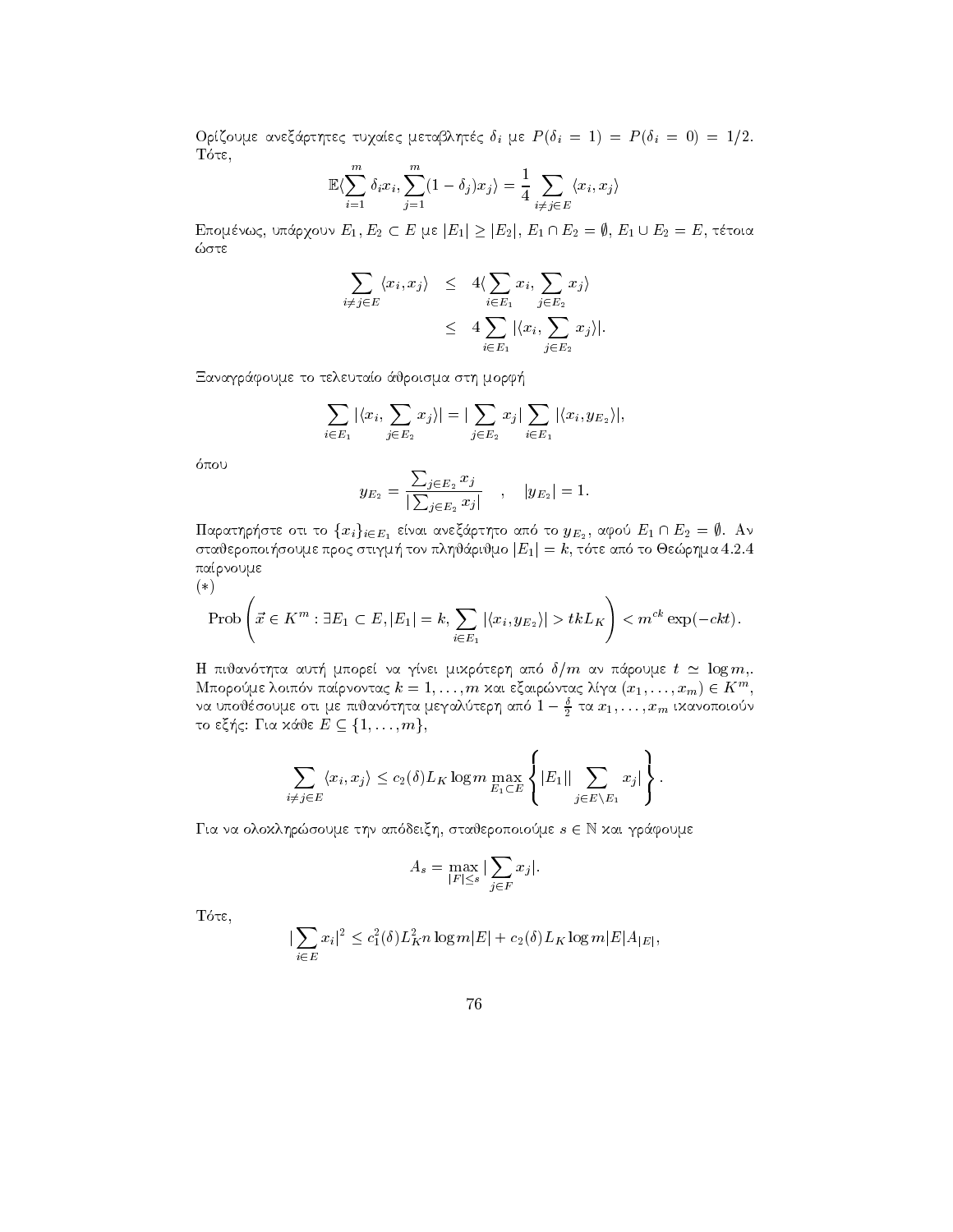$$
A_{|E|}^2 \le c_3(\delta) \left( L_K^2 n \log m |E| + L_K \log m |E| A_{|E|} \right),
$$

το οποίο μας δίνει

$$
A_{|E|} \le c(\delta) \left( L_K \sqrt{n} \sqrt{\log m} \sqrt{|E|} + L_K \log m |E| \right). \quad \Box
$$

 $\bullet$  εωρημα 1. Εστω Λ τοστροπικό κυρτο σωμα στον  $\mathbb{R}^n$ , και  $\sigma, \varepsilon \in (0,1)$ . Αν πι $\geq$  $c'(\delta,\varepsilon)n(\log n)^2$ , τότε  $m$  τυχαία σημεία  $x_1,\ldots,x_m\in K$  ικανοποιούν με πιθανότητα  $\mu$  e ya $\lambda$ o tep $\eta$  and  $1 - \theta$  the  $\eta$ 

$$
(1 - \varepsilon)L_K^2 \le \frac{1}{m}\sum_{j=1}^m \langle x_j, y \rangle^2 \le (1 + \varepsilon)L_K^2
$$

για κάθε  $y \in S^{n-1}$ .

γαπτιστης στο<br>Απόδειξη: Σταθεροποιούμε θ ∈ (0,1) το οποίο θα επιλέξουμε αργότερα (σαν μιχρό πολλαπλάσιο του ε). Παίρνουμε

$$
B \simeq c(\delta, \varepsilon) L_K \log m,
$$

pour cases, compared to the state of the state of the state of the state of the state of the state of the state of the state of the state of the state of the state of the state of the state of the state of the state of the οτι με πινανοτητα μεγαλυτερη απο  $1-\frac{1}{2},$  τυχαια  $x_1,\ldots,x_m\in {\bf\Lambda}$  ιχανοποιουν την

(\*) 
$$
(1 - \varepsilon)L_K^2 \leq \frac{1}{m} \sum_{\{j : |\langle x_j, y \rangle| \leq B\}} \langle x_j, y \rangle^2 \leq (1 + \varepsilon)L_K^2
$$

για κάθε  $y$  σε ένα θ-δίχτυο  $\mathcal N$  της  $S^{\prime\prime -1}.$  Αφού  $m\geq n,$  μπορούμε επίσης να υποθέσουμε οτι τα  $x_1,\ldots,x_m$  ιχανοποιουν το Λημμα 5 με πιυανοτητα  $>$  1  $\frac{1}{2}$ . Για χαυε  $\beta \geq B$  χαι  $y \in S^{n-1}$ , ορίζουμε

$$
E_{\beta}(y) = \{j \le m | |\langle x_j, y \rangle| > \beta\}.
$$

a mportac to L-handle to L-handle to March 2014 and the L-handle tour L-handle to me to make the U-handle to m  $-$ 

$$
\beta |E_{\beta}| \leq \sum_{j \in E_{\beta}} |\langle x_j, y \rangle| \leq \max_{\varepsilon_j = \pm 1, j \in E_{\beta}} |\sum \varepsilon_j x_j|
$$
  
\n
$$
\leq 2 \max_{F \subseteq E_{\beta}} |\sum_{j \in F} x_j|
$$
  
\n
$$
\leq 2c(\delta) L_K \sqrt{\log m} \sqrt{n} \sqrt{|E_{\beta}|} + 2c(\delta) L_K \log m |E_{\beta}|
$$
  
\n
$$
\leq 2c(\delta) L_K \sqrt{\log m} \sqrt{n} \sqrt{|E_{\beta}|} + \frac{\beta}{2} |E_{\beta}|,
$$

$$
\beta^2 |E_\beta| \le c_1(\delta) L_K^2 n \log m.
$$

άρα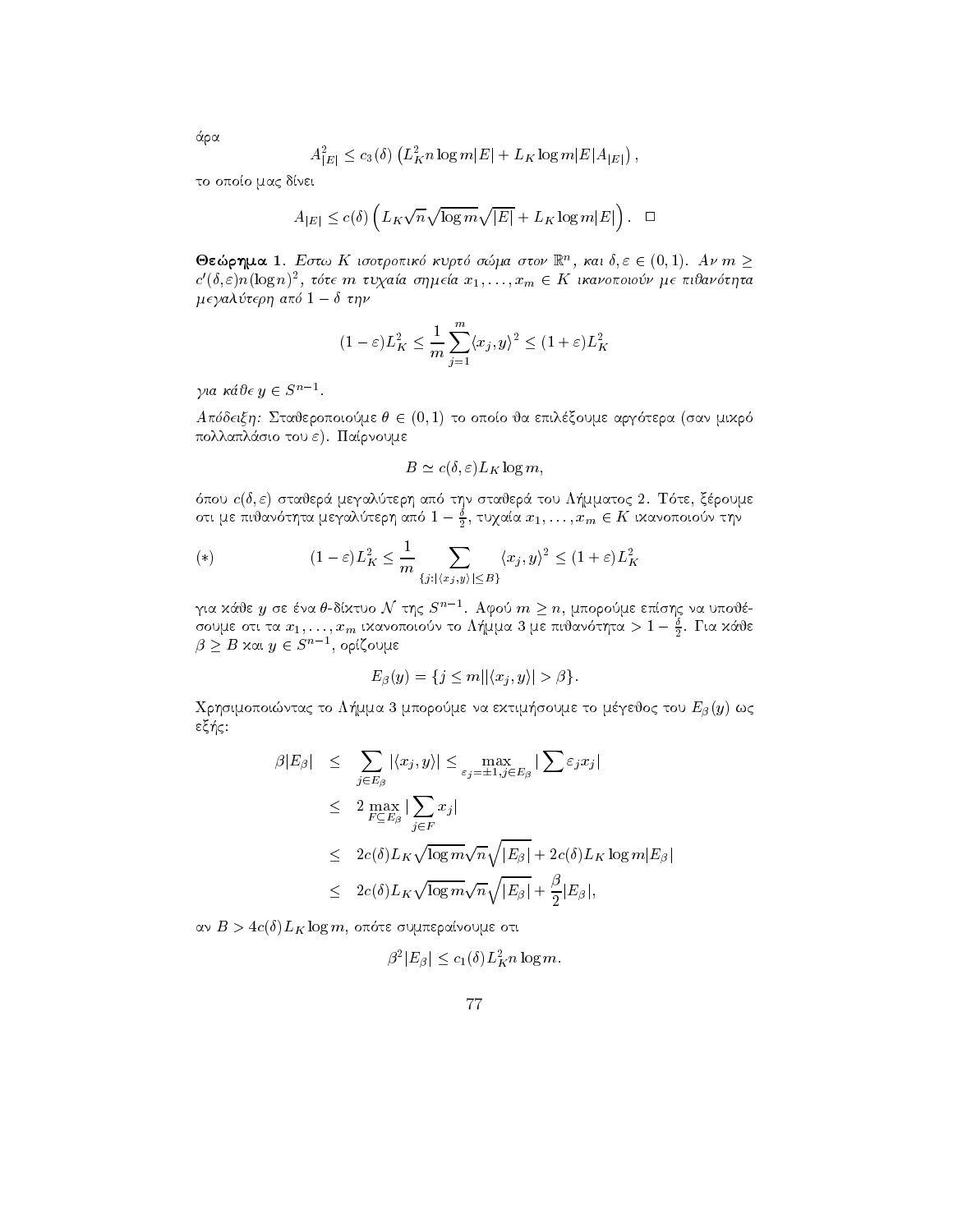Παρατηρήστε οτι αυτή η εχτίμηση είναι ανεζάρτητη από την επιλογή του  $y \in S^{n-1}.$ 

$$
\sum_{\{j: |\langle x_j, y \rangle| > B\}} \langle x_j, y \rangle^2 = \sum_{k=0}^{k_0 - 1} \sum_{\{j: 2^k B < |\langle x_j, y \rangle| \le 2^{k+1} B\}} \langle x_j, y \rangle^2
$$
\n
$$
\leq \sum_{k=0}^{k_0 - 1} |E_{2^k B}| (2^{k+1} B)^2
$$
\n
$$
\leq c_1(\delta) L_K^2 n(\log m) k_0.
$$

pour la marine de la mikroent de la mikroent de la mikroent de la mikroent de la mikroent de la mikroent de la για τον οποίο diam( $K$ )  $\le$  2<sup>10</sup> D. Αφού το  $K$  είναι ισοτροπικό, εχουμε το φραγμα  $\text{diam}(K) \leq (n+1)L_K$ , επομένως

$$
k_0 \leq c \log \left( \frac{nL_K}{B} \right) \leq c(\varepsilon) \log n.
$$

Αν επιλέξουμε χατάλληλα την σταθερά  $c'(\delta,\varepsilon)$ , αφού  $m>c'(\delta,\varepsilon)n(\log n)^2$  έγουμε

$$
\frac{1}{m}\sum_{\{j:|\langle x_j,y\rangle|>B\}}\langle x_j,y\rangle^2\leq \frac{c_2(\delta,\varepsilon)L_K^2n(\log n)(\log m)}{m}<\varepsilon L_K^2.
$$

ε συνδυασμό με την (\*) αυτό ολοχληρώνει την απόδειξη για όλα τα  $y\in\mathcal{N}.$  Τέλος, paranontac a sunhismno epiqerhma diadoqik-qarhsimo epiqerhma diadoqik-qarhsimo epiqerhma diadoqik-qarhsimo epi προσέγγισης, μπορούμε να περάσουμε την εχτίμηση σε όλα τα  $y\in S^{n-1}$ .  $\Box$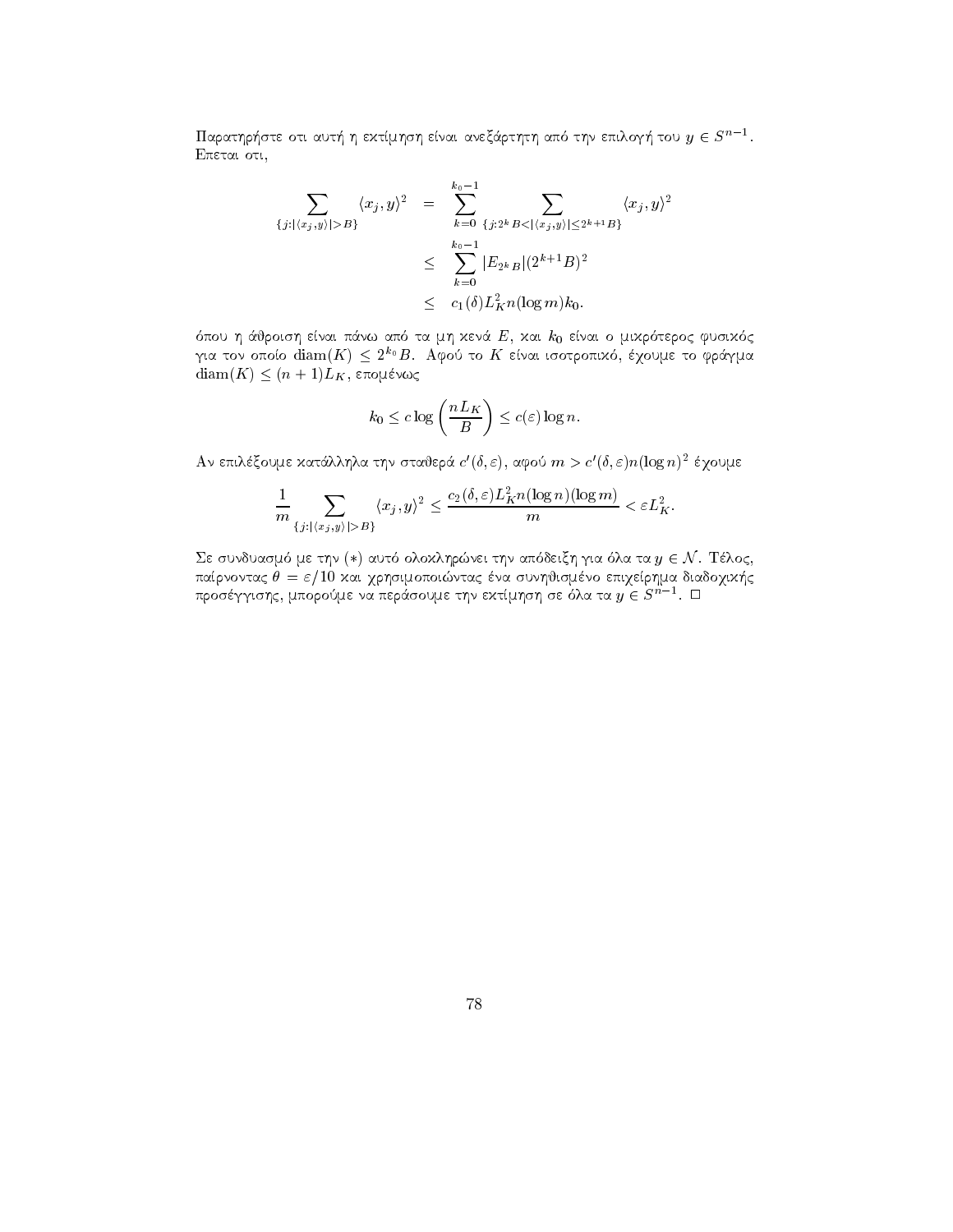## anaformation of the contract of the contract of the contract of the contract of the contract of the contract of

- $\mathbf{P} = \mathbf{P}$  . So the Euclidean norm on a convex body in a convex body in a convex body in  $\mathbf{P}$ isotropic position Oper Theory Adv Appl -
- [And] T.W. Anderson, The integral of a symmetric unimodal function over a symmetric convex set and some probability inequalities, Proc. Amer. Math Soc -
- [Bo] C. Borell, The Brunn-Minkowski inequality in Gauss space, Inventiones  $\ldots$  .  $\ldots$  .  $\ldots$  .  $\ldots$
- $[$ Bou1 $]$  J. Bourgain, On the distribution of polynomials on high dimensional convex sets, Lecture Notes in Mathematics 1469, Springer, Berlin (1991),
- [Bou2] J. Bourgain, Random points in isotropic convex sets, Convex Geometric analysis math Sci Res Institute and the second process of the Sci
- $\mathbf{p} = \mathbf{p}$  , we see the subsequent of  $\mathbf{p}$  and  $\mathbf{p}$  are specified of convex bodies in  $\mathbf{p}$ Geometric Aspects of Functional Analysis, Operator Theory: Advances  $\frac{1}{2}$  and  $\frac{1}{2}$  and  $\frac{1}{2}$  and  $\frac{1}{2}$  and  $\frac{1}{2}$  are  $\frac{1}{2}$  and  $\frac{1}{2}$  are  $\frac{1}{2}$  and  $\frac{1}{2}$  are  $\frac{1}{2}$  and  $\frac{1}{2}$  are  $\frac{1}{2}$  and  $\frac{1}{2}$  are  $\frac{1}{2}$  and  $\frac{1}{2}$  are  $\frac{1}{2}$  a
- [D2] S. Dar, On the isotropic constant of non-symmetric convex bodies, Israel J Math -
- $\Gamma$  for the N Tomczak-M Tomczak-M Tomczak-M Tomczak-M Tomczak-M Tomczak-M Tomczak-M Tomczak-M Tomczak-M Tomczak-M Tomczak-M Tomczak-M Tomczak-M Tomczak-M Tomczak-M Tomczak-M Tomczak-M Tomczak-M Tomczak-M Tomczak-M Tomcza spaces is Banach spaces; Banach is Banach is the space  $\mathcal{L}$  and  $\mathcal{L}$
- [Gar] R.J. Gardner, Geometric Tomography, Cambridge University Press, New York, 1995.
- [Gr1] H. Groemer, Geometric Applications of Fourier Series and Spherical Harmonics, Encyclopedia of Mathematics and its Applications 61, Cambridge University Press, Cambridge (1996).
- [Gr2] H. Groemer, On some mean values associated with a randomly selected simplex in a convex set Paci c J Math -
- [GM] A.A. Giannopoulos and V.D. Milman, Extremal problems and isotropic positions of convex bodies, Israel J. Math. (to appear).
- [Jo] F. John, Extremum problems with inequalities as subsidiary conditions, Courant Anniversary Volume Interscience New York -
- [KLS] R. Kannan, L. Lovasz and M. Simonovits, Isoperimetric problems for  $convex$  bodies and a localization lemma, Discrete Comput. Geom. 13 , - - - - , , - - - - - - .
- [Le] D.R. Lewis, Ellipsoids defined by Banach ideal norms, Mathematika 26 , \_ \_ . \_ , , \_ \_ \_ \_ \_ .